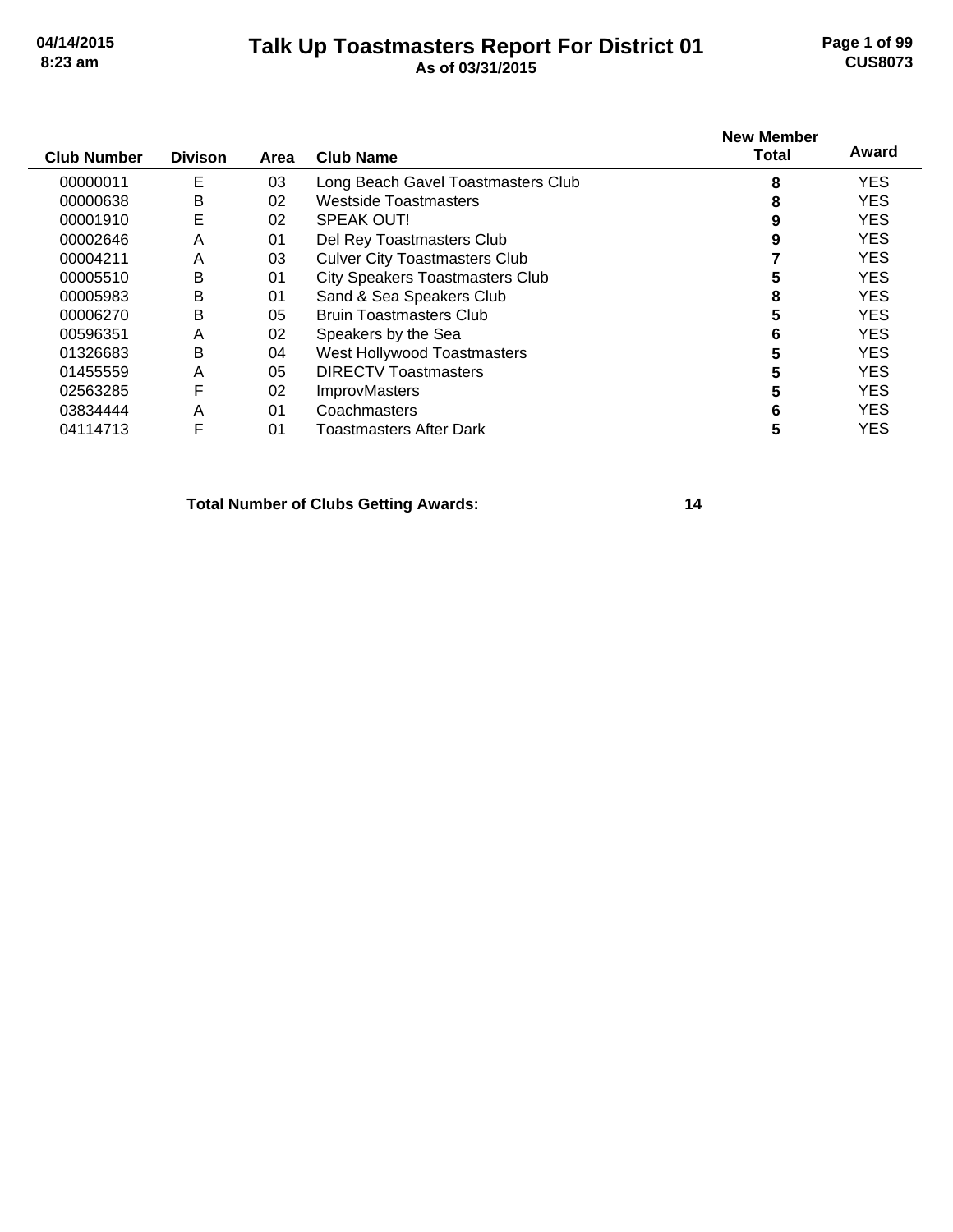### **Talk Up Toastmasters Report For District 02 04/14/2015 Page 2 of 99 8:23 am As of 03/31/2015 CUS8073**

| <b>Club Number</b> | <b>Divison</b> | Area | <b>Club Name</b>                            | <b>New Member</b><br>Total | Award      |
|--------------------|----------------|------|---------------------------------------------|----------------------------|------------|
| 00000650           | D              | 43   | West Seattle Earlybirds Club                | 6                          | <b>YES</b> |
| 00003997           | B              | 24   | <b>Ballard Speakeasy Club</b>               | 6                          | <b>YES</b> |
| 00004365           | E              | 54   | <b>Canyon Park Echoes</b>                   | 9                          | <b>YES</b> |
| 00004470           | A              | 11   | <b>Bellingham Evening Toastmasters Club</b> | 5                          | <b>YES</b> |
| 00004801           | D              | 41   | <b>Growthmasters Club</b>                   | 5                          | <b>YES</b> |
| 00007137           | E              | 56   | A Touch of Class Toastmasters Club          | 5                          | <b>YES</b> |
| 00009406           | E              | 54   | <b>Public Speaking Northwest Club</b>       | 6                          | <b>YES</b> |
| 00798351           | F              | 65   | <b>CTS Club</b>                             | 24                         | <b>YES</b> |
| 00935462           | G              | 74   | Amazon Toastmasters Club                    | 8                          | <b>YES</b> |
| 01065875           | G              | 73   | Spirit of Inquiry                           | 5                          | <b>YES</b> |
| 01083468           | B              | 23   | Seattle Sunrise                             |                            | <b>YES</b> |
| 01587992           | E              | 57   | <b>Redmond Nights</b>                       |                            | <b>YES</b> |
| 01594835           | F              | 66   | <b>Professionally Speaking</b>              | 5                          | <b>YES</b> |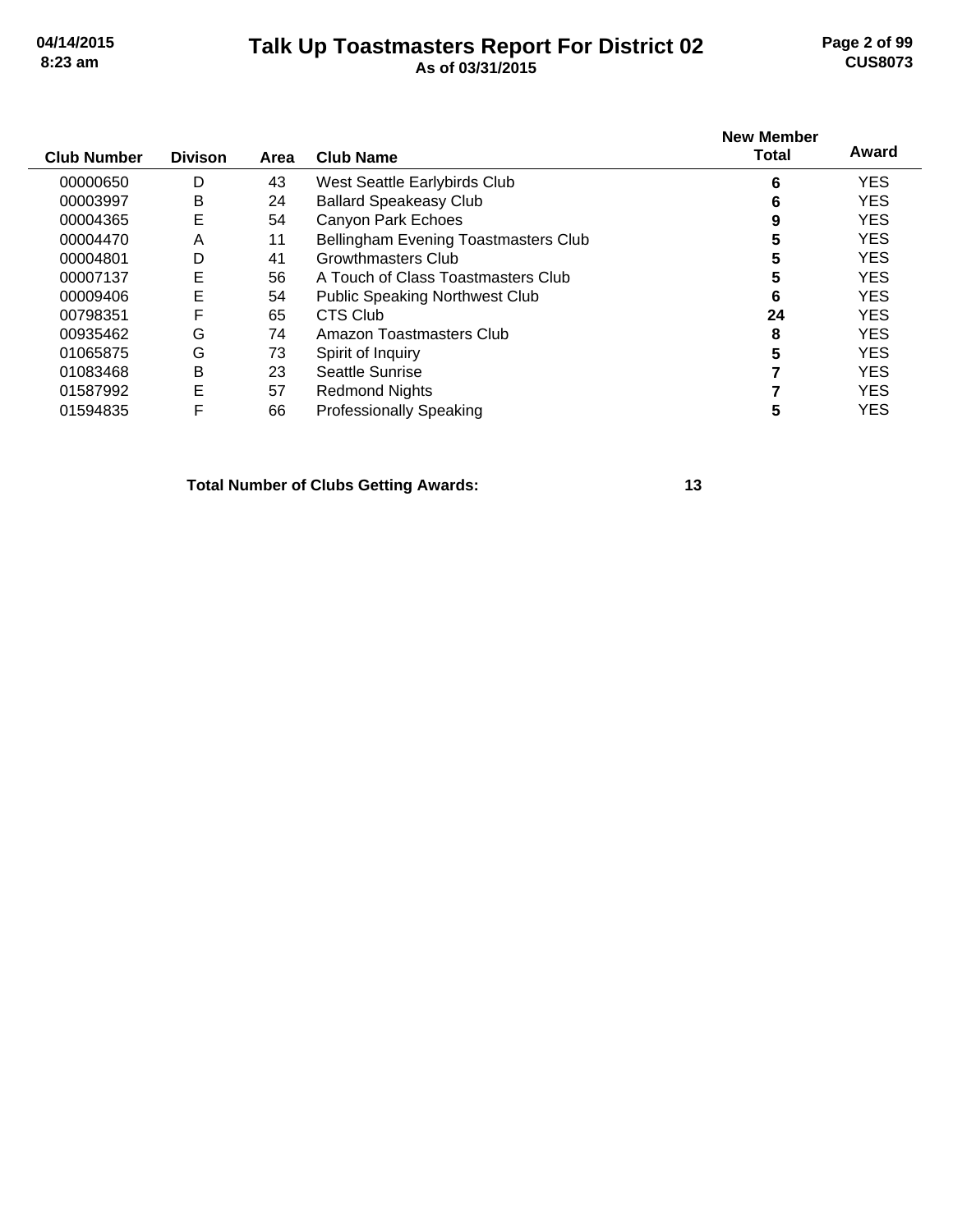# **Talk Up Toastmasters Report For District 03 04/14/2015 Page 3 of 99 8:23 am As of 03/31/2015 CUS8073**

| <b>Club Number</b> | <b>Divison</b> | Area | <b>Club Name</b>                         | <b>New Member</b><br><b>Total</b> | Award      |
|--------------------|----------------|------|------------------------------------------|-----------------------------------|------------|
| 00002252           | Z              | 05   | <b>Syntelating Speakers</b>              | 6                                 | <b>YES</b> |
| 00002694           |                | 05   | Papago Club                              |                                   | <b>YES</b> |
| 00003262           | Z              | 04   | Saguaro Speakers Club                    |                                   | <b>YES</b> |
| 00004705           | S              | 01   | Dobson Ranch Toastmasters Club           |                                   | <b>YES</b> |
| 00004798           | ٧              | 04   | La Voz De Oro Toastmasters Club          |                                   | <b>YES</b> |
| 00006541           | A              | 05   | <b>Toast of Flagstaff Club</b>           |                                   | <b>YES</b> |
| 00919056           | V              | 01   | <b>Blue Expression Toastmasters Club</b> |                                   | <b>YES</b> |
| 01445011           | S              | 02   | San Tan Toastmasters                     |                                   | <b>YES</b> |
| 01475770           | S              | 05   | <b>Carpe Diem Toastmasters</b>           | 6                                 | <b>YES</b> |
| 01811403           | V              | 02   | Chubbmasters                             |                                   | <b>YES</b> |
| 01820981           | S              | 04   | Dos Lenguas Toastmasters                 |                                   | <b>YES</b> |
| 02854329           | P              | 01   | Oro Valley Toastmasters                  | 6                                 | <b>YES</b> |
| 03448054           | 7              | 06   | <b>Legacy Toastmasters</b>               | 6                                 | <b>YES</b> |
| 03457303           | 7              | 05   | <b>Storytellers</b>                      |                                   | <b>YES</b> |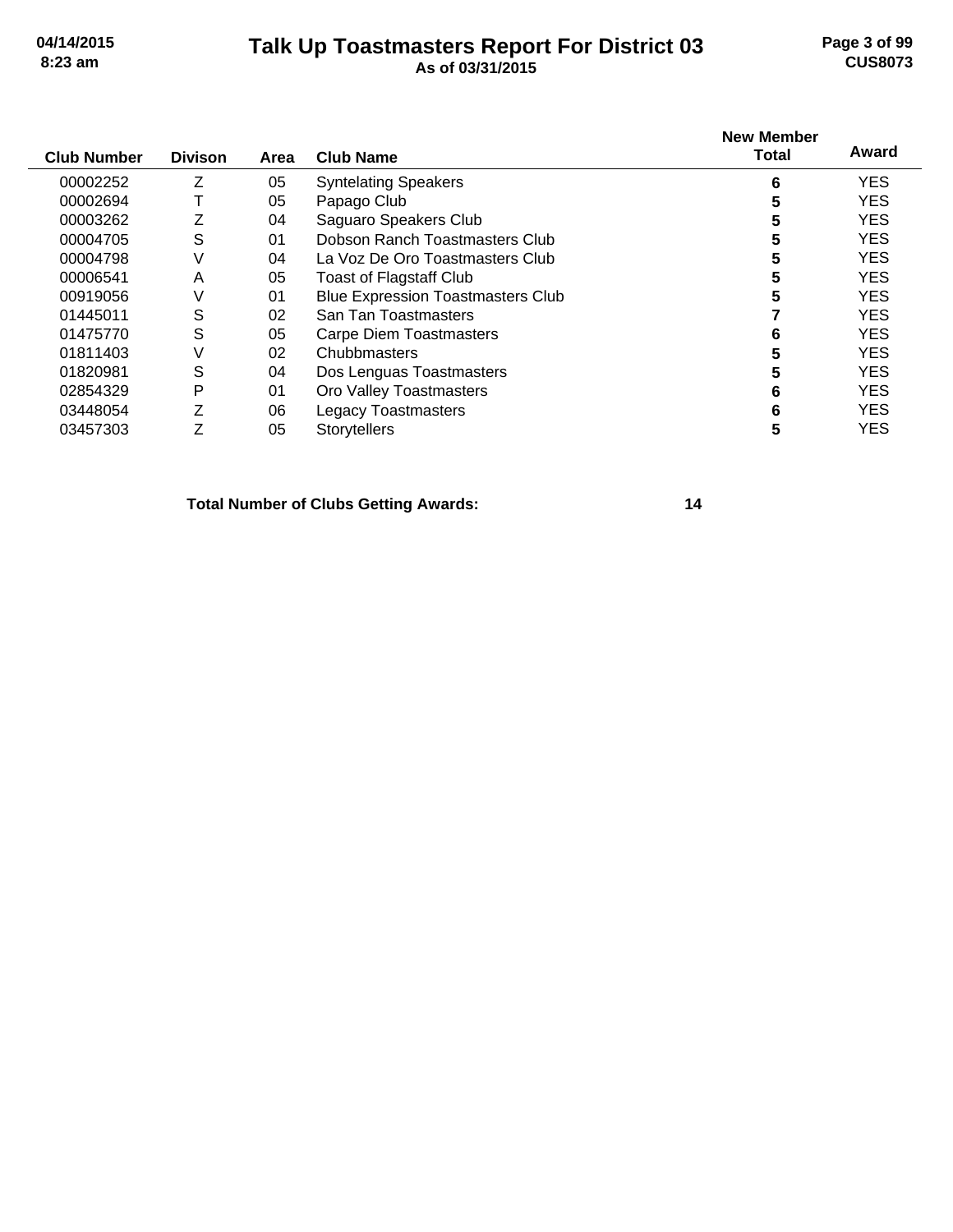### **Talk Up Toastmasters Report For District 04 04/14/2015 Page 4 of 99 8:23 am As of 03/31/2015 CUS8073**

| <b>Club Number</b> | <b>Divison</b> | Area | <b>Club Name</b>                                 | <b>New Member</b><br><b>Total</b> | Award      |
|--------------------|----------------|------|--------------------------------------------------|-----------------------------------|------------|
| 00000033           | C              | 04   | Lee Emerson Bassett Club                         | 5                                 | <b>YES</b> |
| 00001771           |                | 01   | San Francisco Toastmasters                       | 5                                 | <b>YES</b> |
| 00003598           | F              | 03   | <b>Toast Twisters Toastmasters Club</b>          |                                   | <b>YES</b> |
| 00003802           | A              | 04   | <b>Evening Toastmasters Club</b>                 | 6                                 | <b>YES</b> |
| 00004014           | H              | 03   | <b>Foster City Toastmasters Club</b>             |                                   | <b>YES</b> |
| 00004099           | J              | 03   | Santa Clara SweetTalkers Toastmasters            | 8                                 | <b>YES</b> |
| 00004608           | J              | 06   | <b>Cupertino Toastmasters</b>                    | 5                                 | <b>YES</b> |
| 00004920           |                | 04   | <b>Techmasters Club</b>                          | 6                                 | <b>YES</b> |
| 00005022           | H              | 01   | <b>OracleDirect Toastmasters - RWS</b>           |                                   | <b>YES</b> |
| 00008218           | С              | 04   | Palo Alto Toastmsters                            | 8                                 | <b>YES</b> |
| 00009408           | D              | 02   | Everybody Speaks Club                            | 5                                 | <b>YES</b> |
| 00009825           | D              | 04   | San Francisco Renaissance Toastmasters Club      | 5                                 | <b>YES</b> |
| 00605653           | G              | 04   | Yahoo! Yapsters Club                             | 5                                 | <b>YES</b> |
| 00668615           | $\sf B$        | 01   | True Talking Toastmasters (TTT)                  | 6                                 | <b>YES</b> |
| 00822664           | E              | 05   | <b>Rainbow Toastmasters</b>                      | 5                                 | <b>YES</b> |
| 00999399           |                | 01   | <b>Electric Toasters Club</b>                    | 5                                 | <b>YES</b> |
| 01095735           | E              | 01   | Stagecoach Speakers-SF Financial District        | 5                                 | <b>YES</b> |
| 01828921           | J              | 02   | <b>Silicon Valley Entrepreneurs Toastmasters</b> | 6                                 | <b>YES</b> |
| 02571179           | Α              | 02   | <b>CSUMB Oratory Otters</b>                      | 9                                 | <b>YES</b> |
| 02738479           |                | 05   | <b>Slalom Consulting</b>                         | 9                                 | <b>YES</b> |
| 03179320           | С              | 01   | <b>Flying Toasters</b>                           | 5                                 | <b>YES</b> |
| 03524803           | H              | 02   | <b>SAMCAR Speakers</b>                           | 5                                 | <b>YES</b> |
| 03710811           | D              | 01   | OpenDNS                                          | 5                                 | <b>YES</b> |
| 04486360           | J              | 02   | <b>Great America Speakers</b>                    | 8                                 | <b>YES</b> |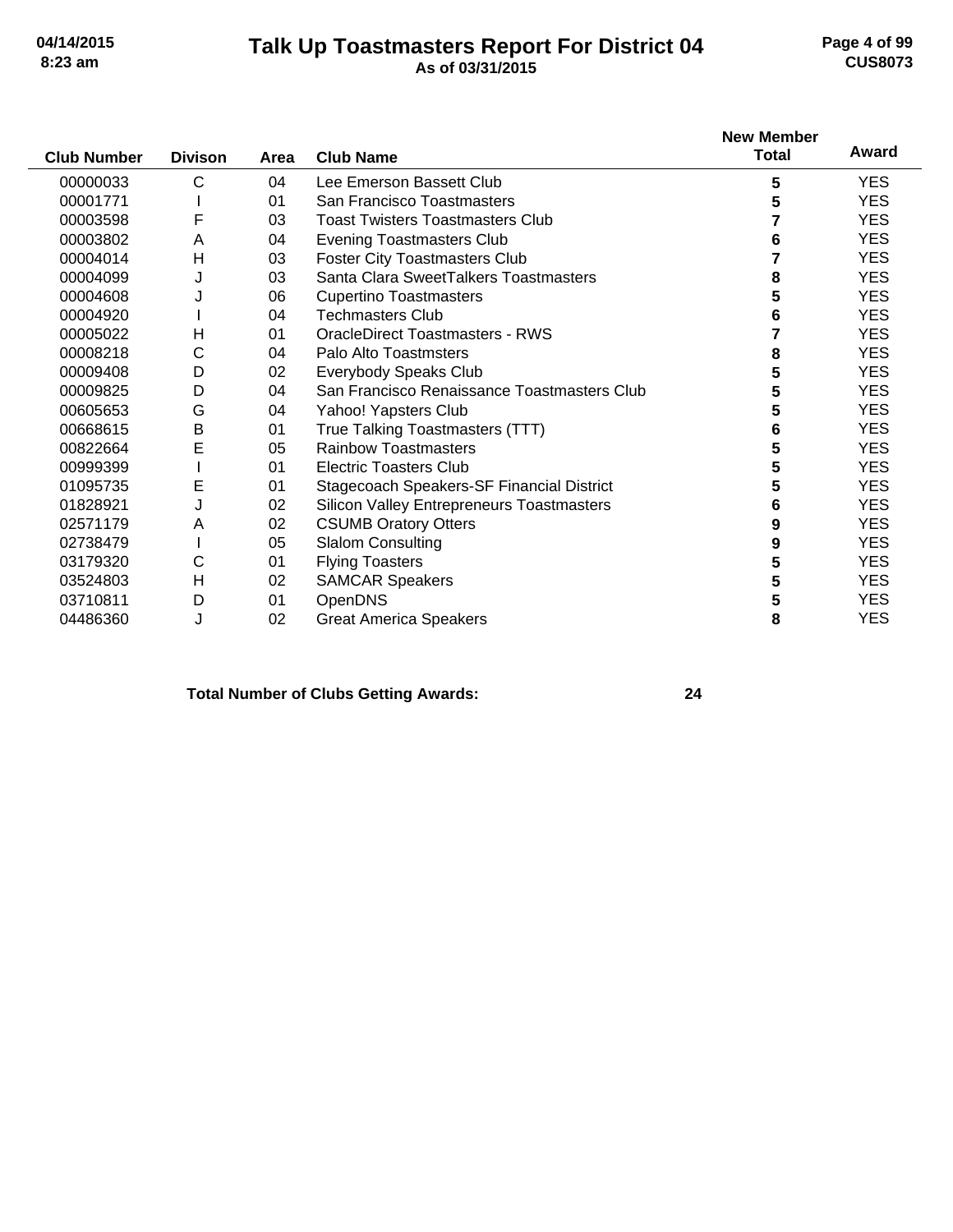# **Talk Up Toastmasters Report For District 05 04/14/2015 Page 5 of 99 8:23 am As of 03/31/2015 CUS8073**

| <b>Club Number</b> | <b>Divison</b> | Area | <b>Club Name</b>                               | <b>New Member</b><br><b>Total</b> | Award      |
|--------------------|----------------|------|------------------------------------------------|-----------------------------------|------------|
| 00000007           | S              | 09   | San Diego Toastmasters 7                       | 5                                 | YES.       |
| 00000047           | Ν              | 18   | Carlsbad-Oceanside Club                        | 6                                 | YES.       |
| 00000054           | W              | 08   | Pacific Beach Toastmasters                     | 6                                 | <b>YES</b> |
| 00000895           | W              | 08   | Toastmasters Of La Jolla Club                  | 12                                | <b>YES</b> |
| 00001532           | N              | 11   | Encinitas Toastmasters                         | 5                                 | YES.       |
| 00001985           | C              | 07   | <b>Toastmasters By Design</b>                  |                                   | YES.       |
| 00005223           | S              | 14   | <b>Career Builders Toastmasters</b>            | 10                                | <b>YES</b> |
| 00006398           | W              | 24   | B.I.A. Club                                    | 6                                 | YES.       |
| 00007129           | N              | 18   | Palomar Airport Club                           |                                   | <b>YES</b> |
| 00007962           | С              | 27   | A. M. Toast Club                               | 6                                 | YES.       |
| 00008262           | С              | 19   | Smooth Talkers Club                            | 5                                 | YES.       |
| 00008424           | N              | 28   | <b>Watkins Manufacturing Toastmasters Club</b> | 5                                 | YES.       |
| 01111457           |                | 10   | Santa Fe Summit                                | 5                                 | <b>YES</b> |
| 01654681           |                | 25   | <b>Generally Speaking</b>                      | 5                                 | <b>YES</b> |
| 02013220           | С              | 05   | <b>Jacks Masters</b>                           | 5                                 | <b>YES</b> |
| 03225950           | W              | 13   | <b>Rock Toastmasters</b>                       | 5                                 | <b>YES</b> |
| 04427819           | W              | 17   | G3 Speakers                                    |                                   | <b>YES</b> |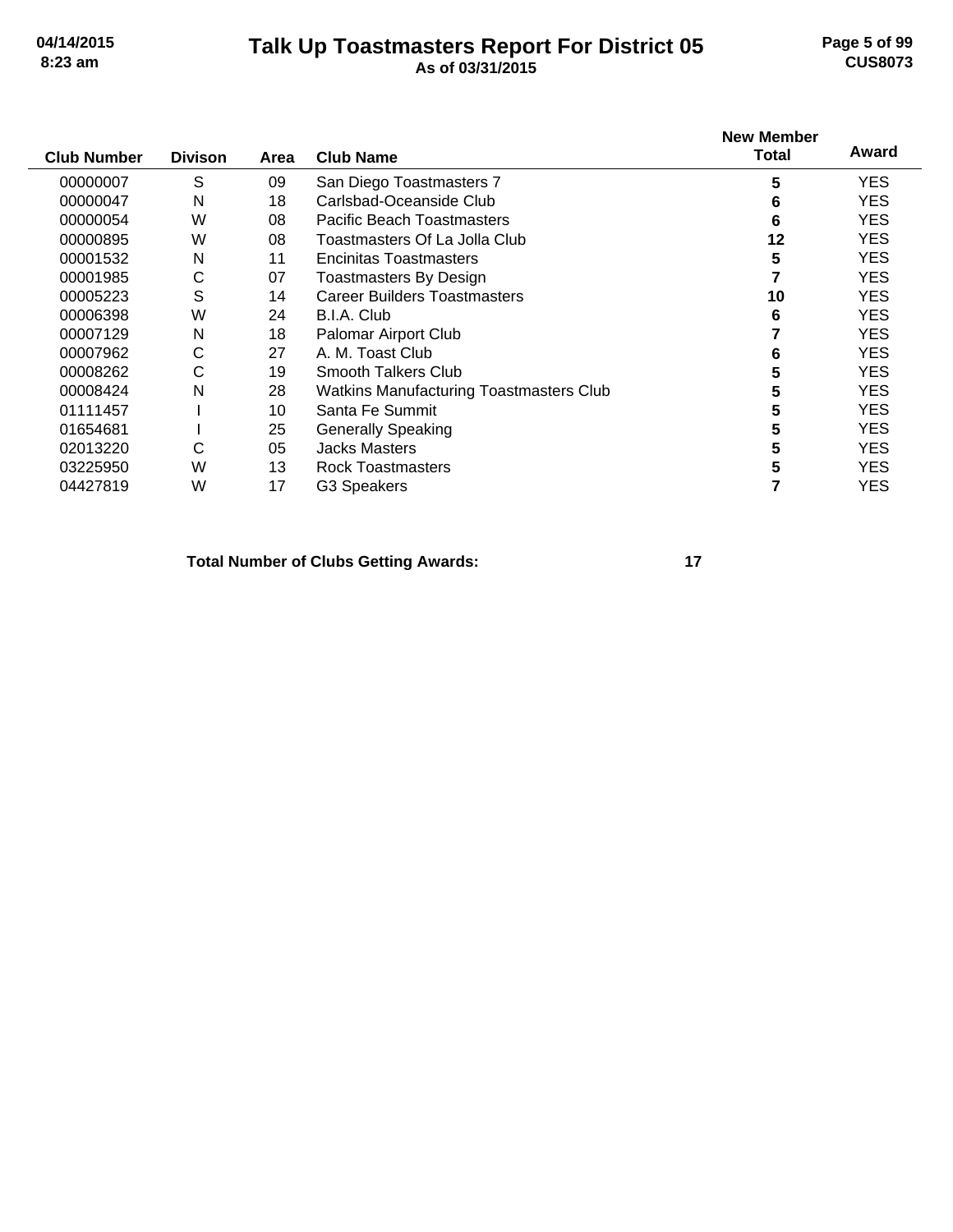# **Talk Up Toastmasters Report For District 06 04/14/2015 Page 6 of 99 8:23 am As of 03/31/2015 CUS8073**

| <b>Club Number</b> | <b>Divison</b> | Area | <b>Club Name</b>                         | <b>New Member</b><br><b>Total</b> | Award      |
|--------------------|----------------|------|------------------------------------------|-----------------------------------|------------|
| 00000075           | M              | 46   | Minneapolis Club                         | 6                                 | <b>YES</b> |
| 00001409           | C              | 04   | <b>Free Speakers</b>                     | 5                                 | <b>YES</b> |
| 00003852           | Е              | 13   | Mutual Voices Club                       | 5                                 | <b>YES</b> |
| 00004437           | M              | 43   | One Voice Club                           | 5                                 | <b>YES</b> |
| 00005536           | S              | 85   | Mayo Daybreakers Club                    | 5                                 | <b>YES</b> |
| 00006742           | R              | 73   | <b>Community Spirit</b>                  |                                   | <b>YES</b> |
| 00008693           | S              | 84   | Rochester Break Of Day Toastmasters Club | 5                                 | <b>YES</b> |
| 01349520           | W              | 94   | <b>Crosstown Talkers</b>                 |                                   | <b>YES</b> |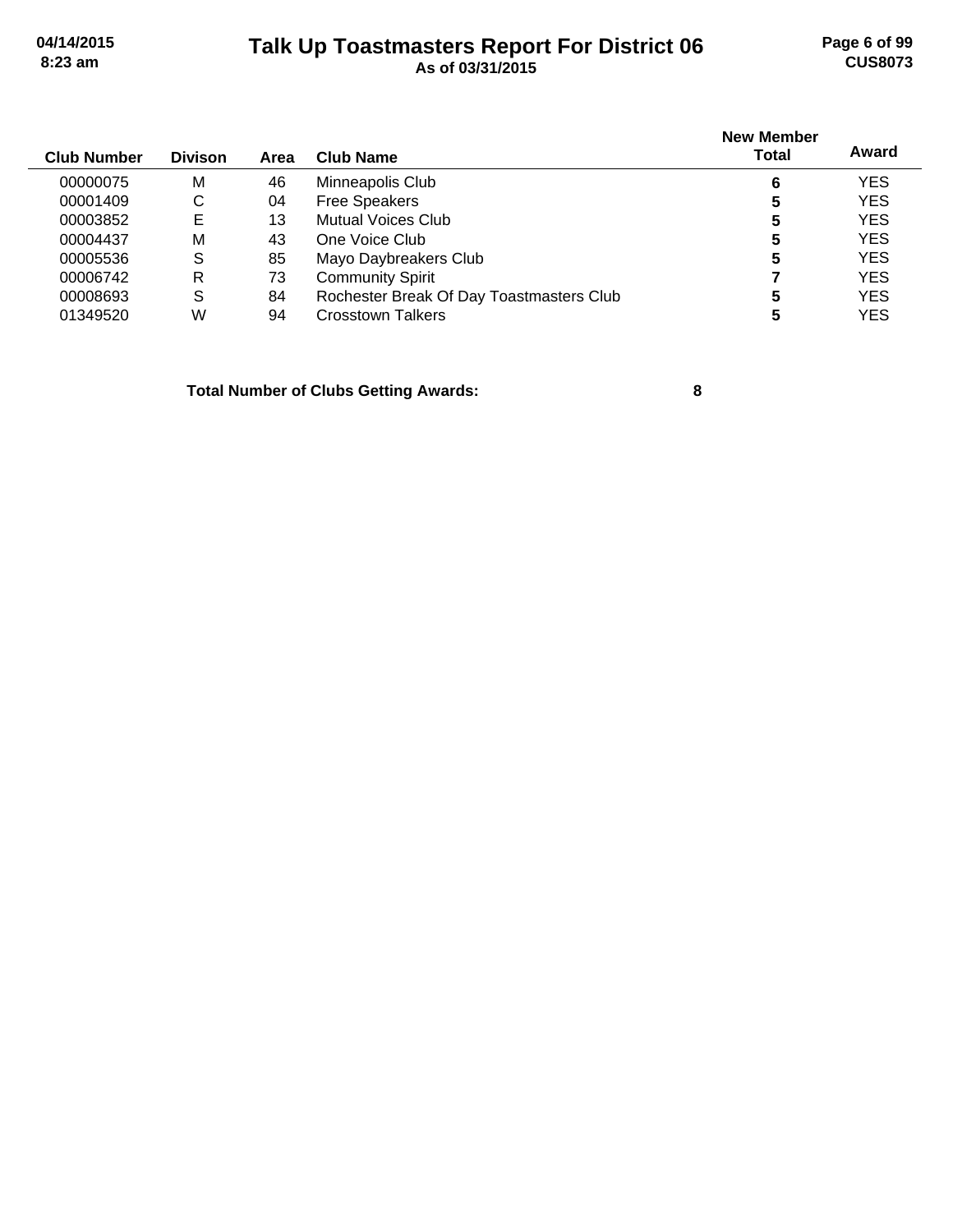# **Talk Up Toastmasters Report For District 07 04/14/2015 Page 7 of 99 8:23 am As of 03/31/2015 CUS8073**

| <b>Club Number</b> | <b>Divison</b> | Area | <b>Club Name</b>               | <b>New Member</b><br>Total | Award      |
|--------------------|----------------|------|--------------------------------|----------------------------|------------|
| 00000031           | D              | 53   | <b>Portland Club</b>           |                            | <b>YES</b> |
| 00002931           | A              | 24   | University Toastmasters Club   | 8                          | <b>YES</b> |
| 00003346           | Е              | 64   | Mentors Of Focus Club          | 5                          | <b>YES</b> |
| 00003964           | F              | 74   | Electric Toasters Club         | 6                          | <b>YES</b> |
| 00008511           | G              | 84   | Wafermasters Club              |                            | <b>YES</b> |
| 01007407           | E              | 63   | <b>WE Toasted Toastmasters</b> | 5                          | <b>YES</b> |
| 01588493           | E              | 65   | Milwaukie Talkies              | 5                          | <b>YES</b> |
| 01763128           | E              | 62   | Eco Voices Toastmasters        | 5                          | <b>YES</b> |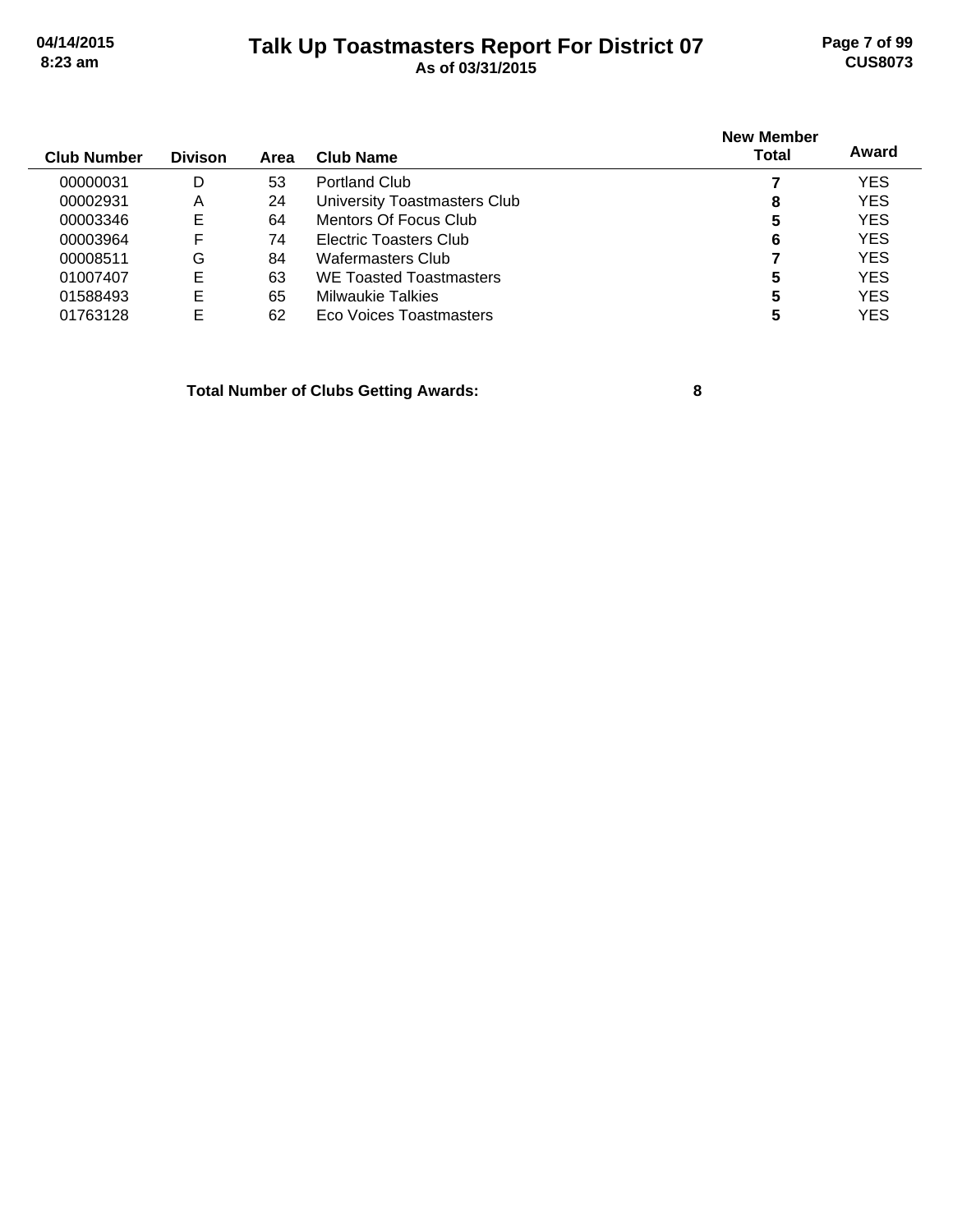# **Talk Up Toastmasters Report For District 08 04/14/2015 Page 8 of 99 8:23 am As of 03/31/2015 CUS8073**

|                    |                |      |                               | <b>New Member</b> |            |  |
|--------------------|----------------|------|-------------------------------|-------------------|------------|--|
| <b>Club Number</b> | <b>Divison</b> | Area | Club Name                     | Total             | Award      |  |
| 00001267           | в              | 13   | Creve Coeur Toastmasters Club |                   | <b>YES</b> |  |
| 00004928           |                | 08   | F.R.B. Club                   | 8                 | <b>YES</b> |  |
| 00009793           | С              | 06   | Scott Toastmasters Club       |                   | <b>YES</b> |  |
| 02587777           | Α              | 04   | <b>DSAGSL WORD Masters</b>    | 5                 | <b>YES</b> |  |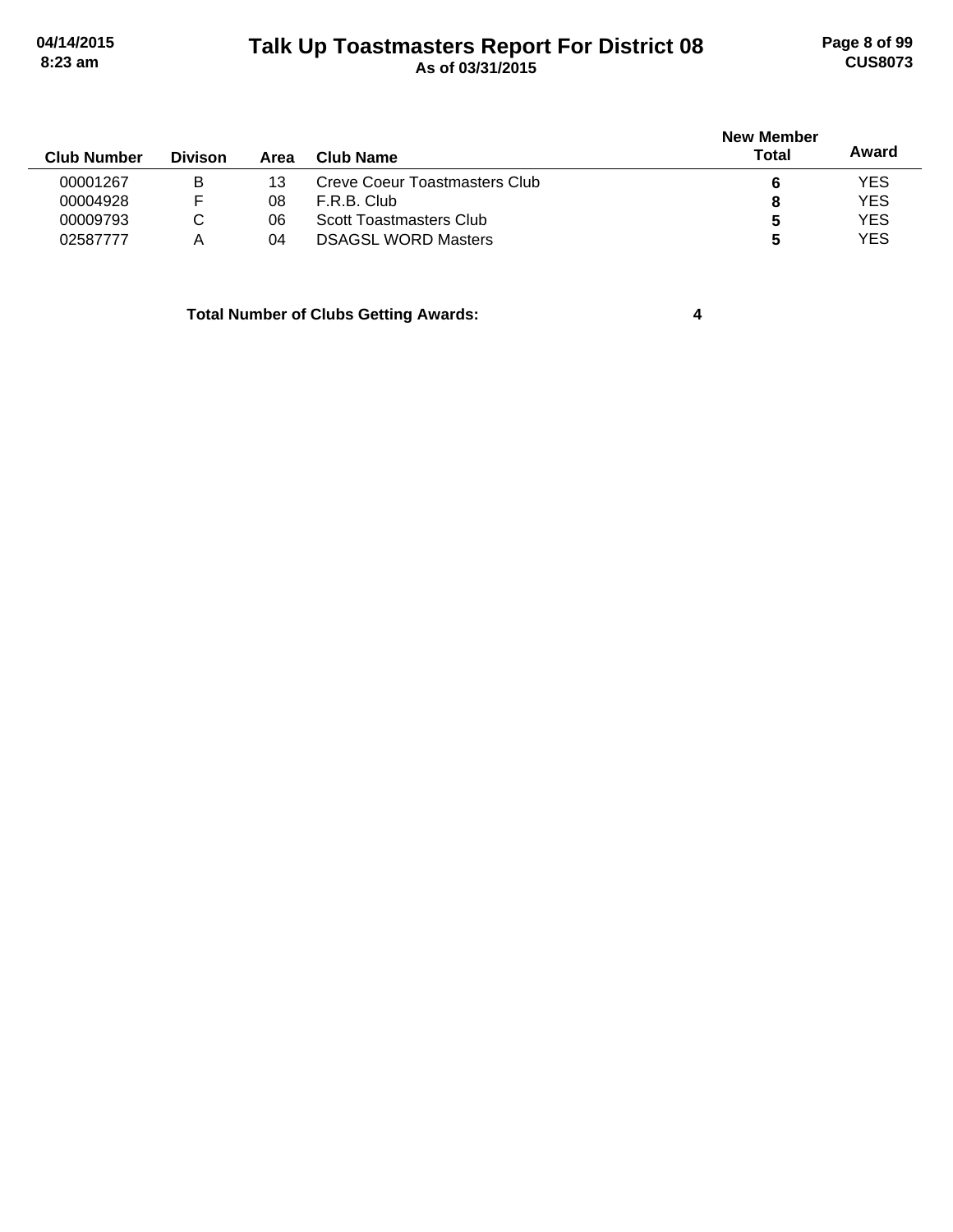# **Talk Up Toastmasters Report For District 09 04/14/2015 Page 9 of 99 8:23 am As of 03/31/2015 CUS8073**

| <b>Club Number</b> | <b>Divison</b> | Area | <b>Club Name</b>            | New Member<br>Total | Award |
|--------------------|----------------|------|-----------------------------|---------------------|-------|
| 00007288           | D              | 04   | Lake City Toastmasters Club | C                   | YES   |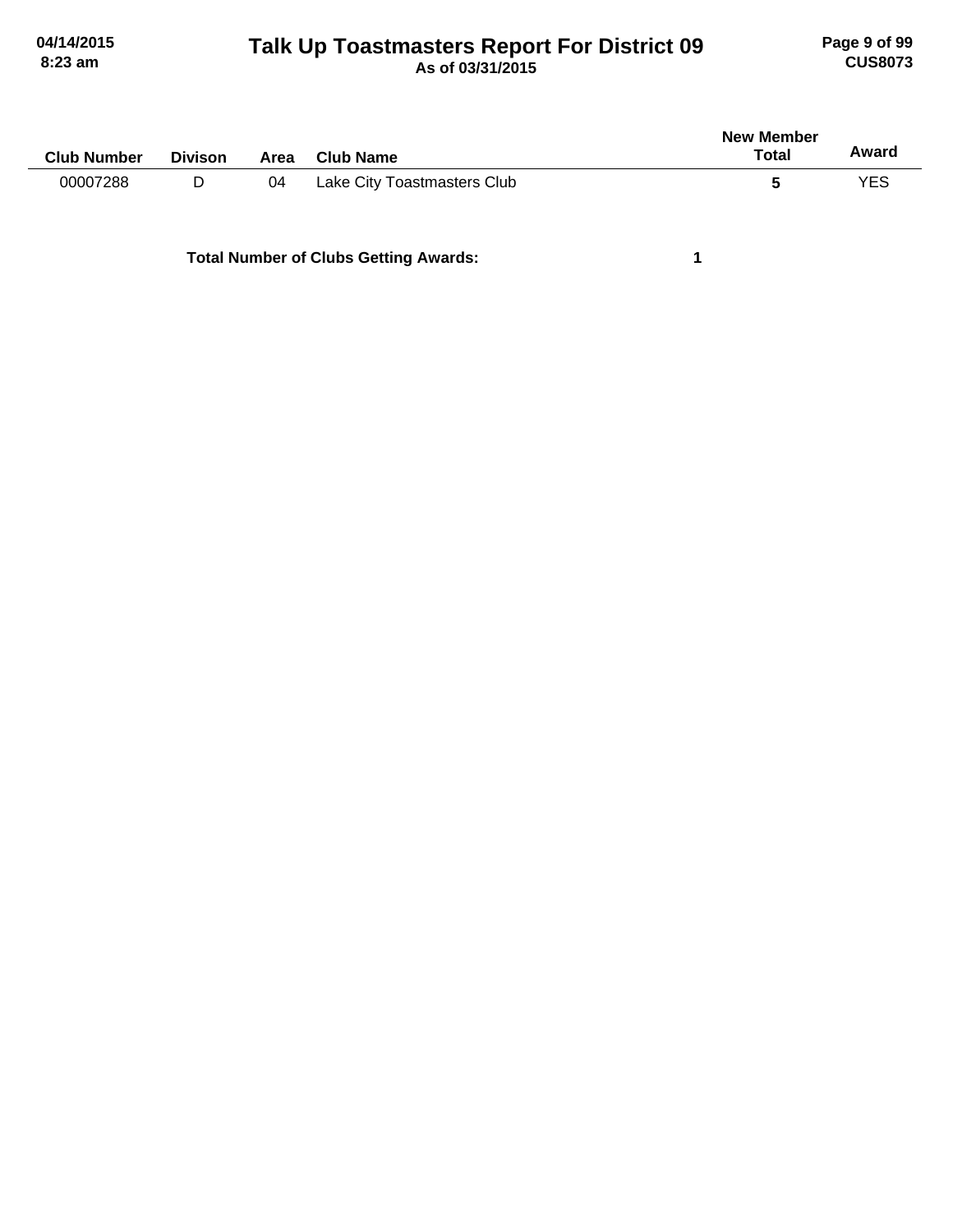# **Talk Up Toastmasters Report For District 10 04/14/2015 Page 10 of 99 8:23 am As of 03/31/2015 CUS8073**

| <b>Club Number</b> | <b>Divison</b> | Area | Club Name                  | <b>New Member</b><br><b>Total</b> | Award      |
|--------------------|----------------|------|----------------------------|-----------------------------------|------------|
| 00006500           | Е              | 21   | Eastside Toastmasters Club |                                   | <b>YES</b> |
| 00008480           | C              | 14   | A.M. Akron Toastmasters    | 5                                 | <b>YES</b> |
| 03154804           | S              | 33   | Ariel Akron Toastmasters   |                                   | <b>YES</b> |
| 03154914           | S              | 32   | Ariel Toastmasters 1       | 15                                | <b>YES</b> |
| 03154949           | S              | 32   | Ariel Toastmasters 2       | 14                                | <b>YES</b> |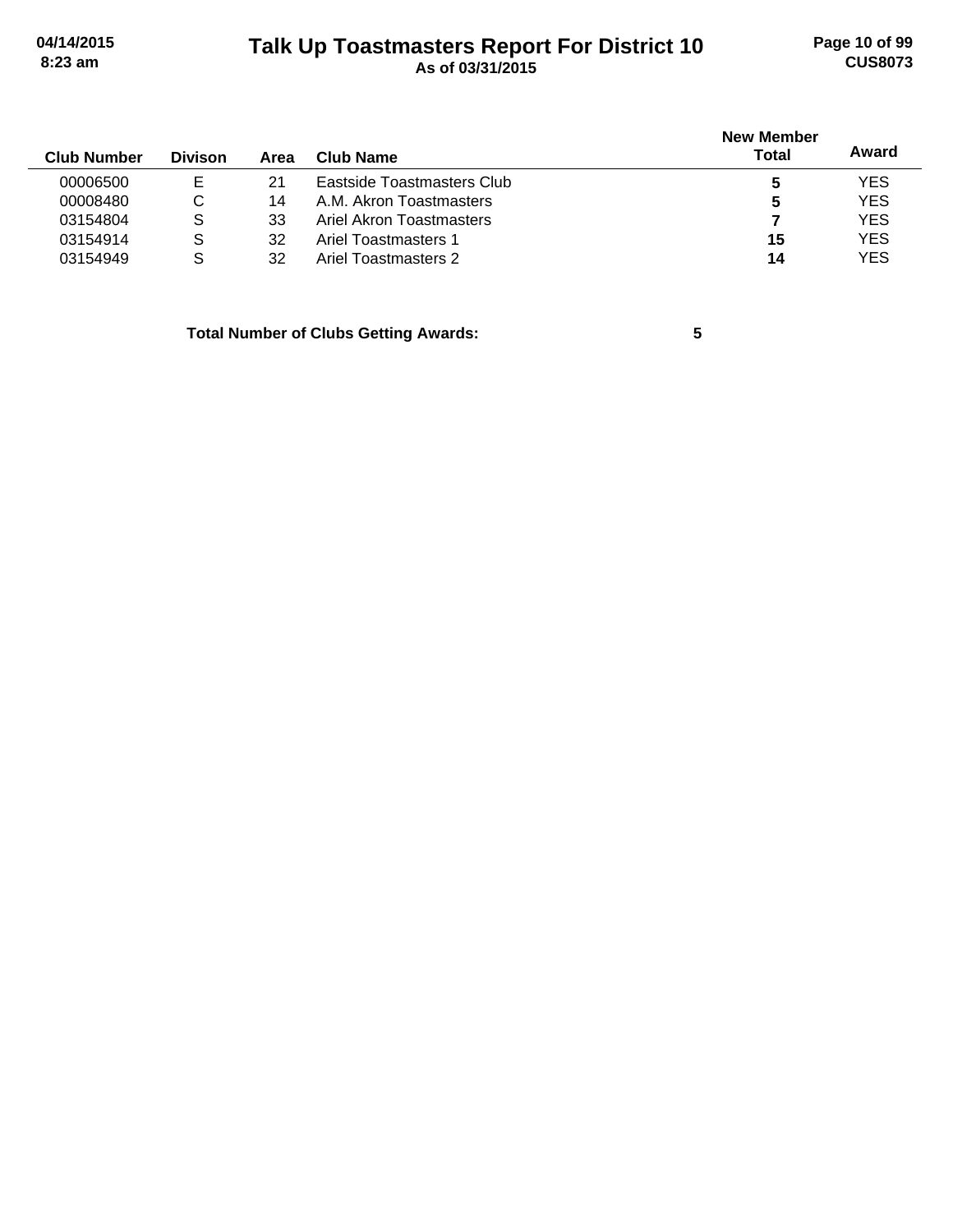# **Talk Up Toastmasters Report For District 11 04/14/2015 Page 11 of 99 8:23 am As of 03/31/2015 CUS8073**

| <b>Club Number</b> | <b>Divison</b> | Area | <b>Club Name</b>                             | <b>New Member</b><br><b>Total</b> | Award      |
|--------------------|----------------|------|----------------------------------------------|-----------------------------------|------------|
| 00001127           | G              | 71   | Lafayette Toastmasters Club                  |                                   | <b>YES</b> |
| 00004742           | Α              | 11   | The Great Communicators of Northwest Indiana |                                   | <b>YES</b> |
| 00005104           | F              | 64   | St. Matthews/Lyndon Toastmasters Club        |                                   | <b>YES</b> |
| 00683985           | н              | 86   | Neighborly Talk Club                         |                                   | <b>YES</b> |
| 01588093           | E              | 54   | <b>Power Speakers</b>                        |                                   | <b>YES</b> |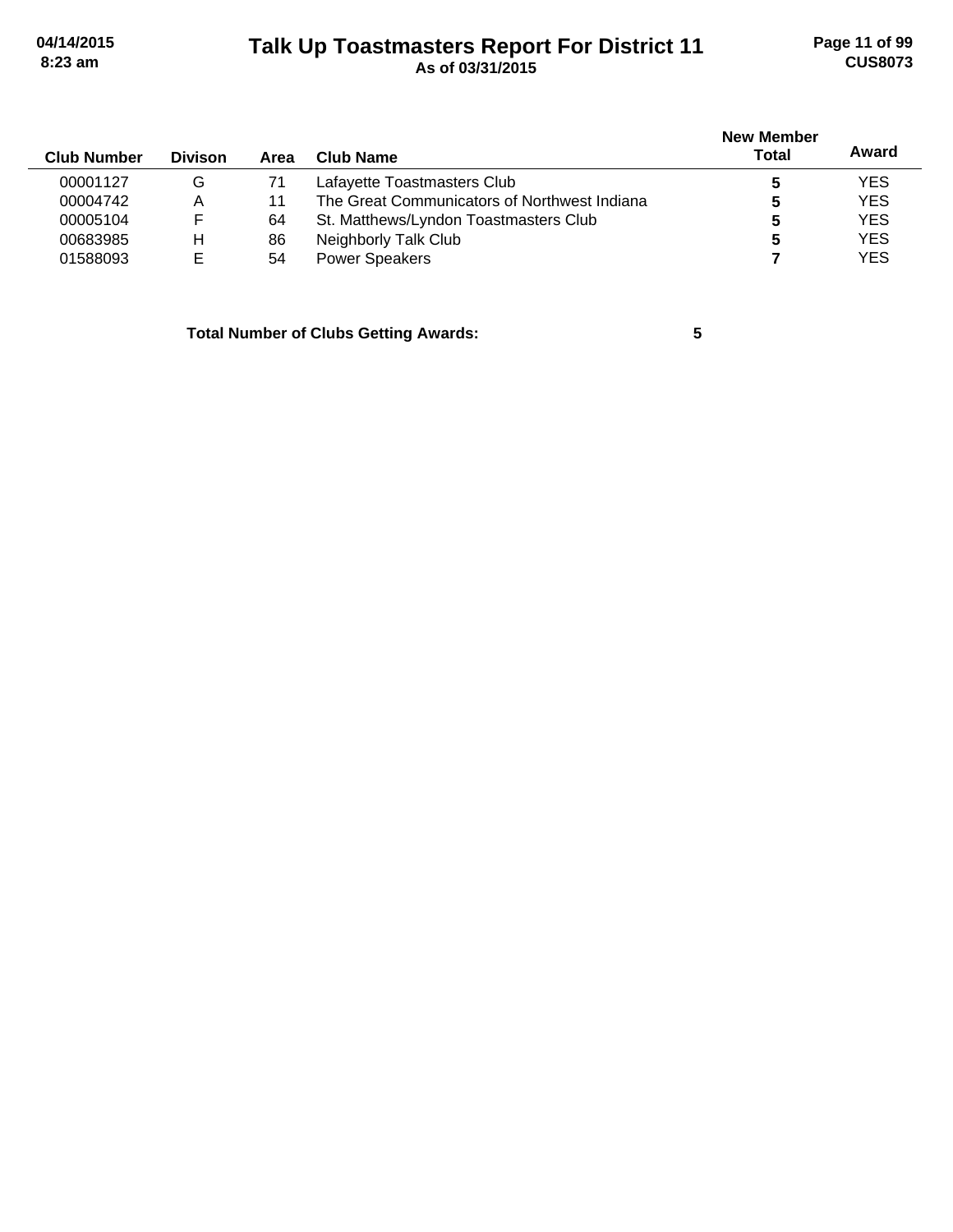# **Talk Up Toastmasters Report For District 12 04/14/2015 Page 12 of 99 8:23 am As of 03/31/2015 CUS8073**

| <b>Club Number</b> | <b>Divison</b> | Area | Club Name                               | <b>New Member</b><br>Total | Award      |
|--------------------|----------------|------|-----------------------------------------|----------------------------|------------|
| 00001677           | C              | 05   | Temecula Toastmasters Club 1677         |                            | <b>YES</b> |
| 00003358           | Е              | 01   | Chino Hills Amazing Toastmasters (CHAT) | 6                          | <b>YES</b> |
| 00005247           | Α              | 01   | Rancho Cucamonga Toastmasters           | 6                          | <b>YES</b> |
| 00956101           | Α              | 05   | Toast of the Towne TM Club              | 6                          | <b>YES</b> |
| 01001501           | А              | 02   | <b>Power Persuaders</b>                 |                            | <b>YES</b> |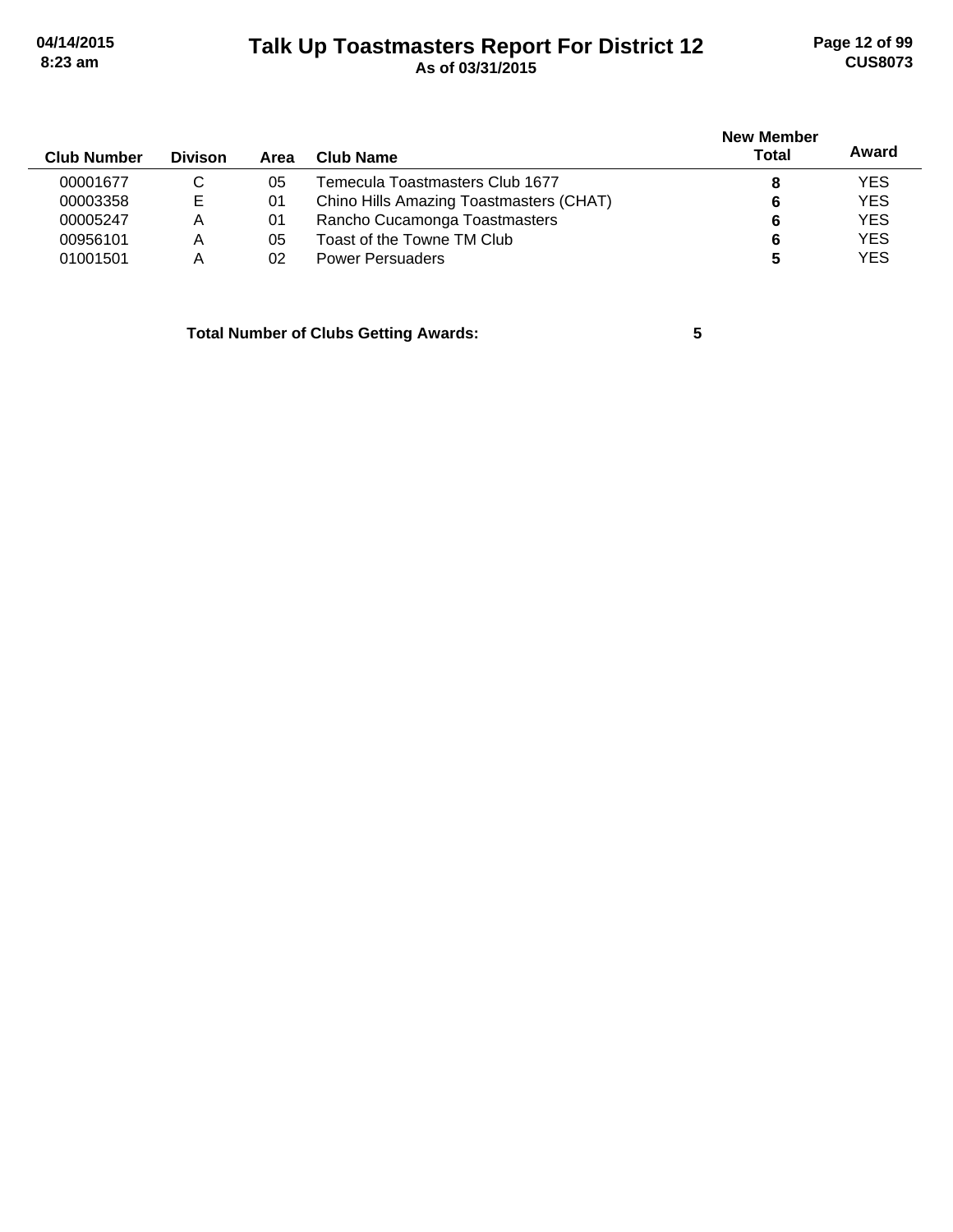# **Talk Up Toastmasters Report For District 13 04/14/2015 Page 13 of 99 8:23 am As of 03/31/2015 CUS8073**

|                    |                |      |                                       | <b>New Member</b> | Award      |
|--------------------|----------------|------|---------------------------------------|-------------------|------------|
| <b>Club Number</b> | <b>Divison</b> | Area | Club Name                             | <b>Total</b>      |            |
| 00000847           | Α              | 05   | South Hills Toastmasters Club         | 6                 | <b>YES</b> |
| 00002954           | C              | 24   | Monroeville Club                      | 10                | <b>YES</b> |
| 00009843           | в              | 12   | Cranberry Area Toastmasters Club      | 5                 | <b>YES</b> |
| 00009881           | D              | 34   | Oakland Club                          | 6                 | <b>YES</b> |
| 00970596           | в              | 11   | <b>Aspinwall Toastmasters</b>         |                   | <b>YES</b> |
| 03331281           | B              | 12   | Cranberry High Noon Toastmasters Club |                   | <b>YES</b> |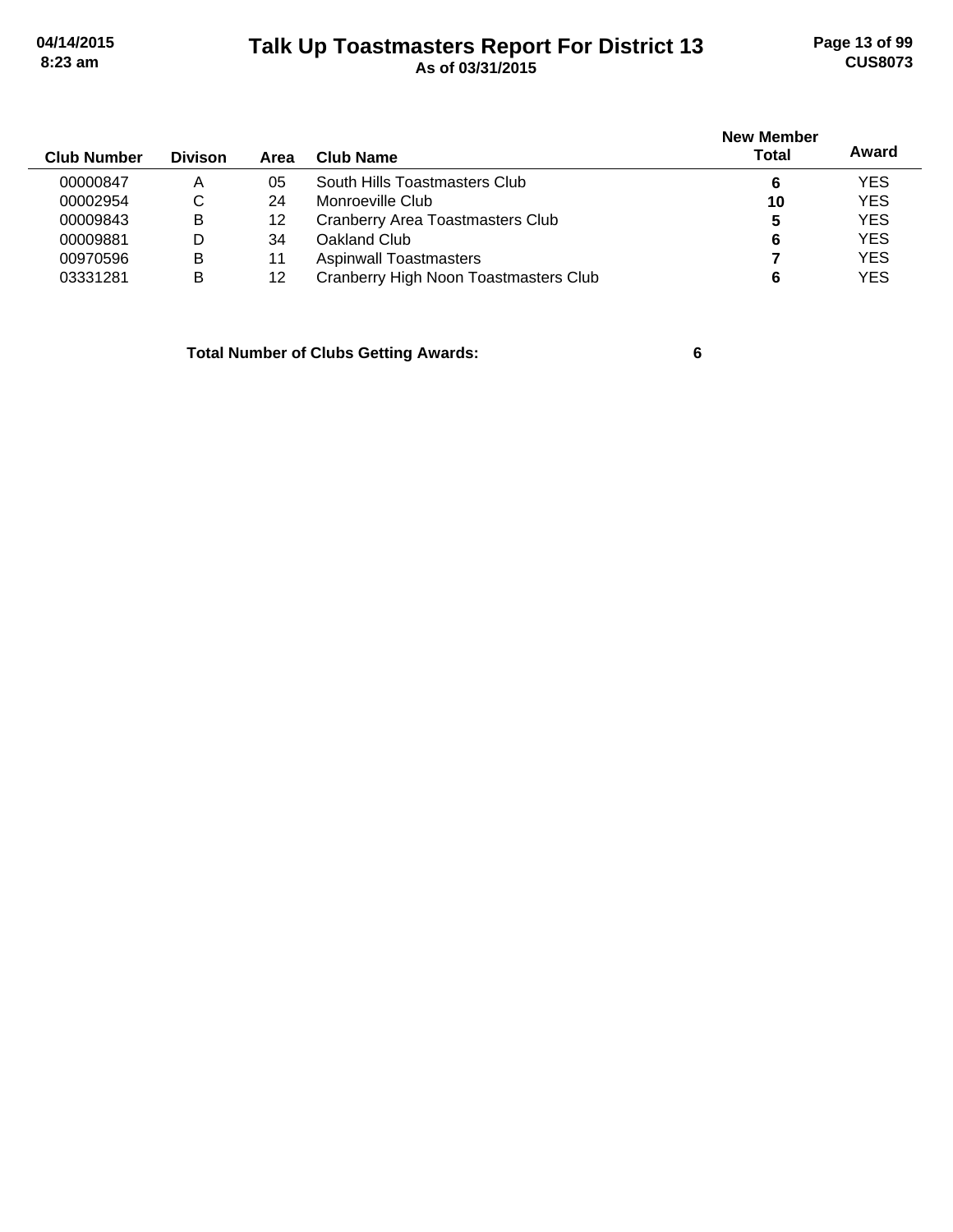# **Talk Up Toastmasters Report For District 14 04/14/2015 Page 14 of 99 8:23 am As of 03/31/2015 CUS8073**

| <b>Club Number</b> | <b>Divison</b> | Area | Club Name                                     | <b>New Member</b><br>Total | Award      |
|--------------------|----------------|------|-----------------------------------------------|----------------------------|------------|
| 00000326           | Е              | 52   | Augusta Toastmasters                          | 5                          | <b>YES</b> |
| 00002037           | F              | 63   | <b>Columbus Uptown Toastmasters Club</b>      | 5                          | <b>YES</b> |
| 00003368           | G              | 73   | Aerospace Ravens Club                         | 6                          | <b>YES</b> |
| 00005307           | F              | 62   | All American Club                             | 6                          | <b>YES</b> |
| 00007647           | в              | 22   | Carter Center Club                            |                            | <b>YES</b> |
| 00620570           | D              | 41   | Peachtree City Toastmasters                   |                            | <b>YES</b> |
| 00643697           | Α              | 12   | Gwinnett Harbingers Toastmasters Club         | 6                          | <b>YES</b> |
| 01297778           | G              | 74   | <b>Moody Talking Tigers</b>                   | 5                          | <b>YES</b> |
| 02519863           | G              | 72   | Southern Company Toastmasters - Plant Scherer | 5                          | <b>YES</b> |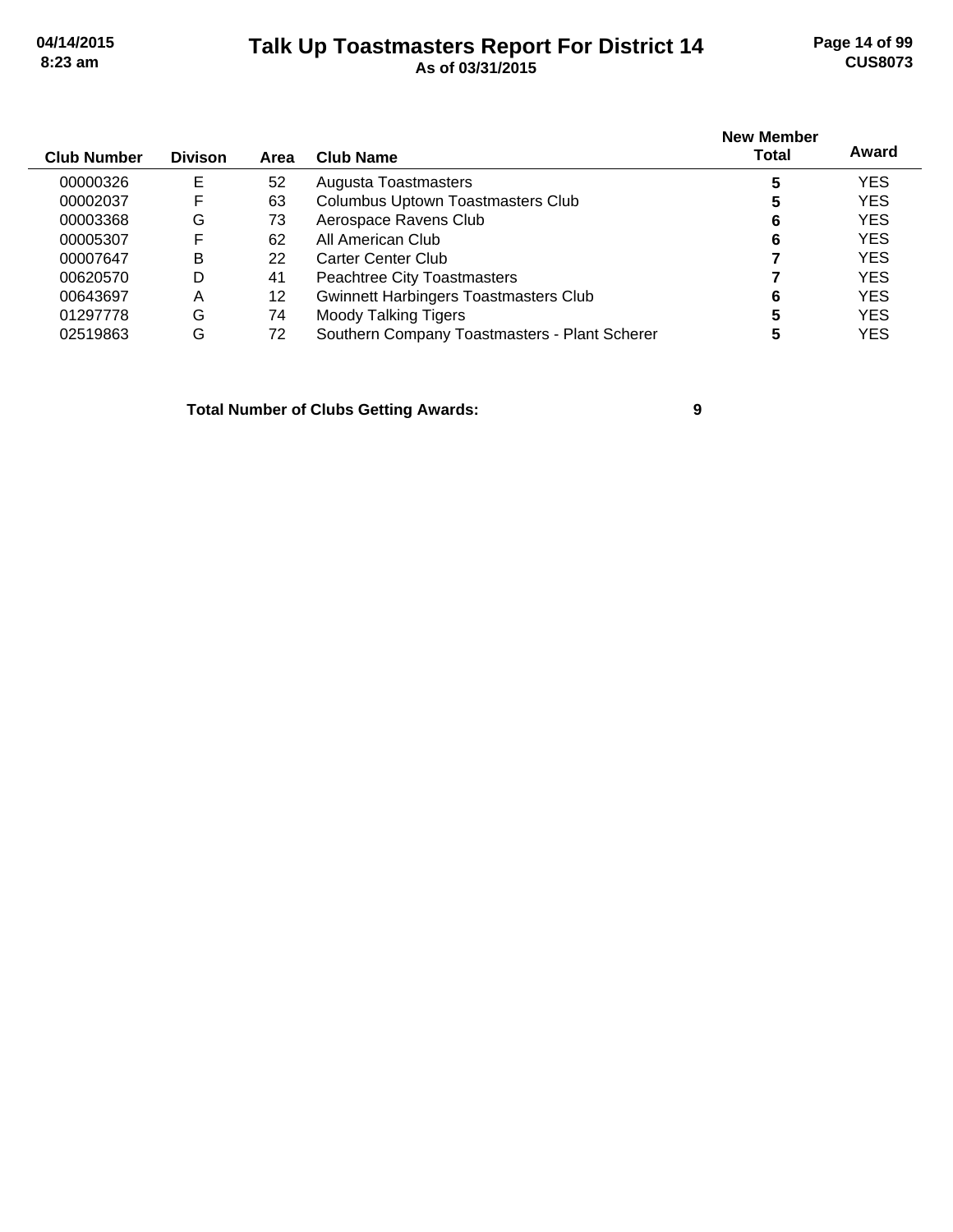# **Talk Up Toastmasters Report For District 15 04/14/2015 Page 15 of 99 8:23 am As of 03/31/2015 CUS8073**

|             |                |      |                               | <b>New Member</b> |            |  |
|-------------|----------------|------|-------------------------------|-------------------|------------|--|
| Club Number | <b>Divison</b> | Area | Club Name                     | <b>Total</b>      | Award      |  |
| 00000719    | D              | 01   | Metro Toastmasters Club       |                   | <b>YES</b> |  |
| 00003738    | D              | 02   | <b>TNT Club</b>               | 5                 | <b>YES</b> |  |
| 00007195    | E              | 04   | <b>Olympic Orators Club</b>   | 6                 | <b>YES</b> |  |
| 01013270    | E              | 04   | Lehi Toastmasters             | 5                 | <b>YES</b> |  |
| 01982709    | Е              | 03   | <b>Parkway Pontificators</b>  | 5                 | <b>YES</b> |  |
| 04269616    | E              | 01   | <b>WGU Hoots Toastmasters</b> |                   | <b>YES</b> |  |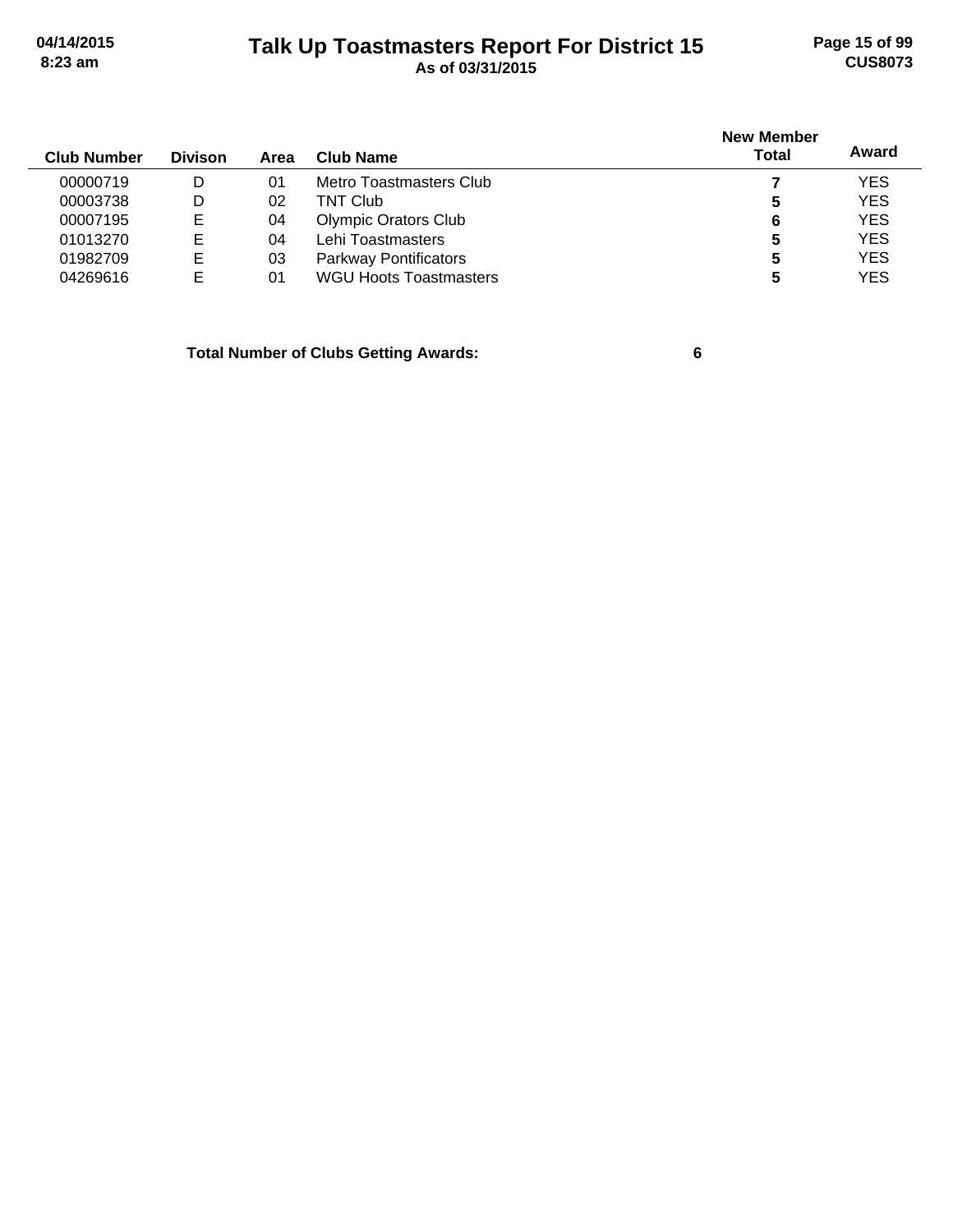# **Talk Up Toastmasters Report For District 16 04/14/2015 Page 16 of 99 8:23 am As of 03/31/2015 CUS8073**

| <b>Club Number</b> | <b>Divison</b> | Area | Club Name                              | <b>New Member</b><br>Total | Award      |
|--------------------|----------------|------|----------------------------------------|----------------------------|------------|
| 00001615           |                | 01   | Sooner Toastmasters Club               |                            | <b>YES</b> |
| 01664931           | С              | 03   | U Speak                                | 8                          | <b>YES</b> |
| 01703337           |                | 04   | <b>JCT Toastmasters</b>                | 5                          | <b>YES</b> |
| 03180731           | O              | 02   | Love's Travel Stops and Country Stores | 9                          | <b>YES</b> |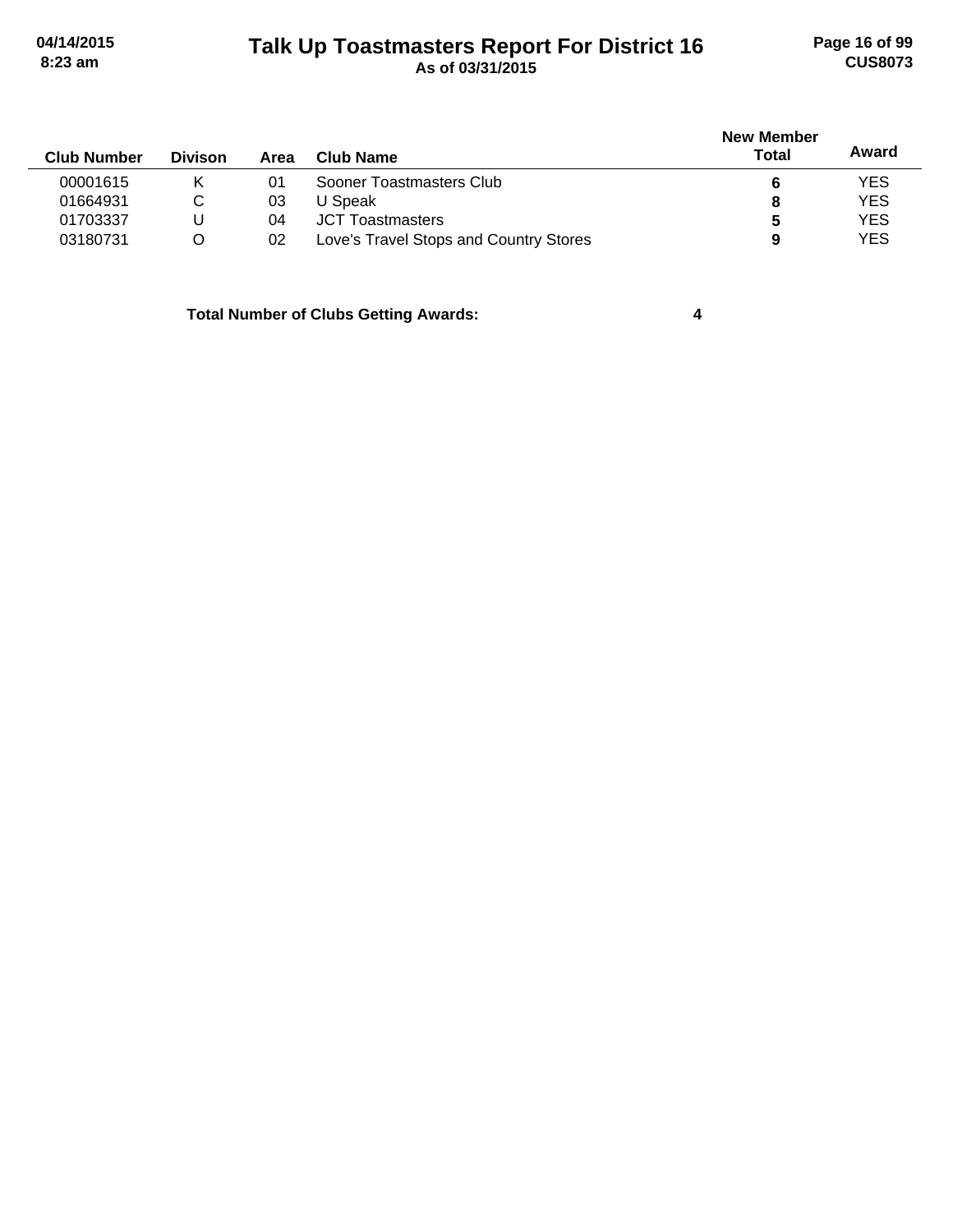# **Talk Up Toastmasters Report For District 17 04/14/2015 Page 17 of 99 8:23 am As of 03/31/2015 CUS8073**

| <b>Club Number</b> | <b>Divison</b> | Area | Club Name                              | <b>New Member</b><br><b>Total</b> | Award      |
|--------------------|----------------|------|----------------------------------------|-----------------------------------|------------|
|                    |                |      |                                        |                                   |            |
| 01133609           | S              | 31   | Canning Vale Toastmasters              |                                   | <b>YES</b> |
| 01505004           | N              | 25   | Mount Hawthorn                         | 6                                 | <b>YES</b> |
| 02459315           | N              | 25   | Banksia Speakers Toastmasters Club     | 5                                 | <b>YES</b> |
| 02953910           | C              | 05   | 235 Toastmasters                       | 9                                 | <b>YES</b> |
| 03152187           | C              | 04   | Curtin GSB Sundowner Toastmasters Club | 5                                 | <b>YES</b> |
| 03903611           | N              | 26   | WA School of Mines                     | 18                                | <b>YES</b> |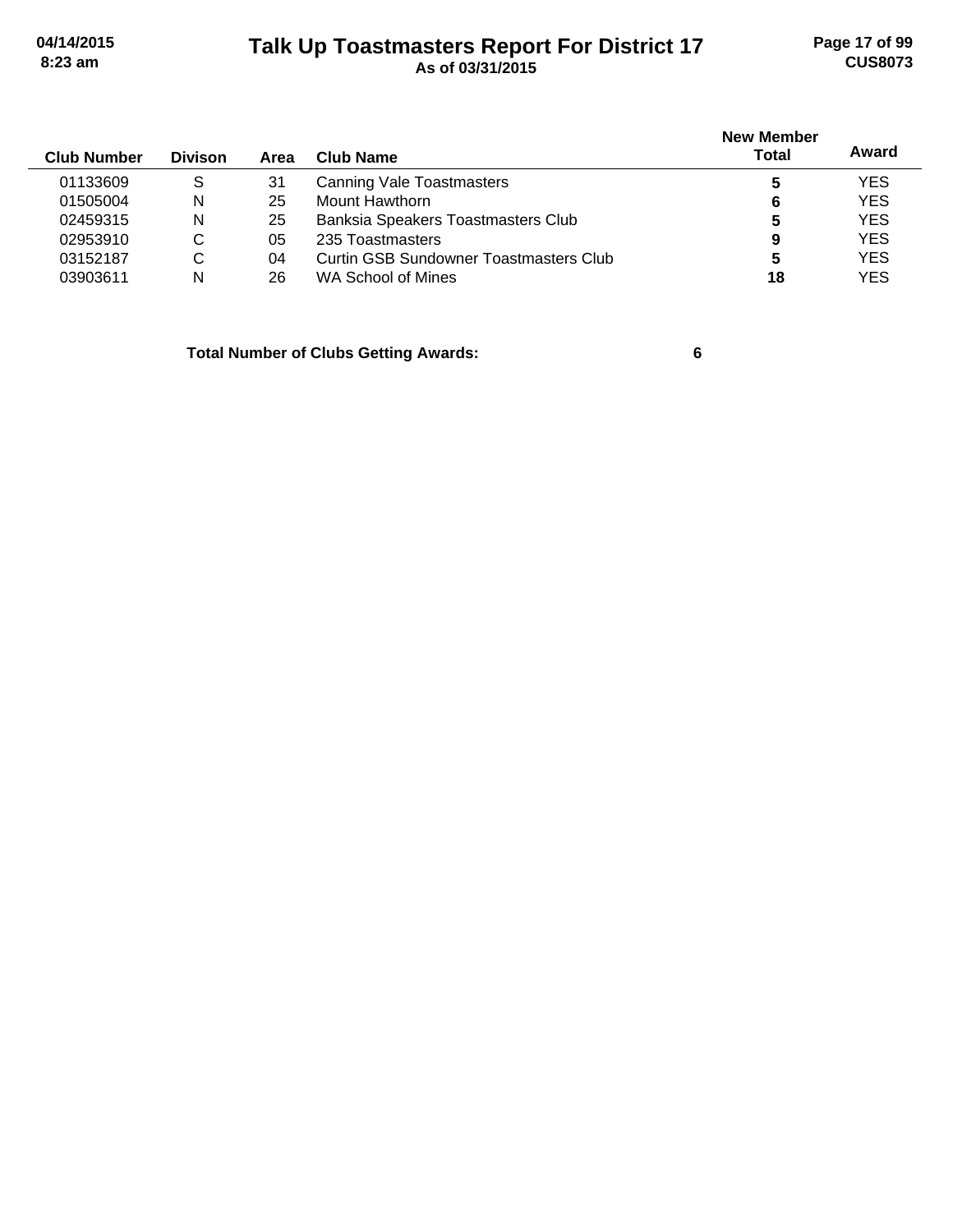# **Talk Up Toastmasters Report For District 18 04/14/2015 Page 18 of 99 8:23 am As of 03/31/2015 CUS8073**

| <b>Club Number</b> | <b>Divison</b> | Area | <b>Club Name</b>                    | <b>New Member</b><br>Total | Award      |
|--------------------|----------------|------|-------------------------------------|----------------------------|------------|
| 00000359           | A              | 11   | <b>Brandywine Toastmasters Club</b> | 5                          | YES        |
| 00002297           | A              | 11   | Caesar Rodney Toastmasters Club     | 5                          | <b>YES</b> |
| 00002707           | B              | 21   | Towson Club                         | 5                          | <b>YES</b> |
| 00006512           | E              | 54   | Catonsville Toastmasters Club       | 9                          | <b>YES</b> |
| 00006805           | E              | 53   | Randallstown Network Toastmasters   | 5                          | <b>YES</b> |
| 00957956           | Α              | 15   | Delmarya Toastmasters               | 5                          | <b>YES</b> |
| 01041822           | E              | 55   | Speak Always with Confidence (SAIC) | 10                         | <b>YES</b> |
| 01384608           | Α              | 13   | <b>DSU Toastmasters</b>             |                            | <b>YES</b> |
| 01597166           | C              | 33   | <b>Allegis Group Toastmasters</b>   |                            | <b>YES</b> |
| 04103449           | Α              | 11   | JPMorgan: Christiana Keynotes       | 18                         | YES        |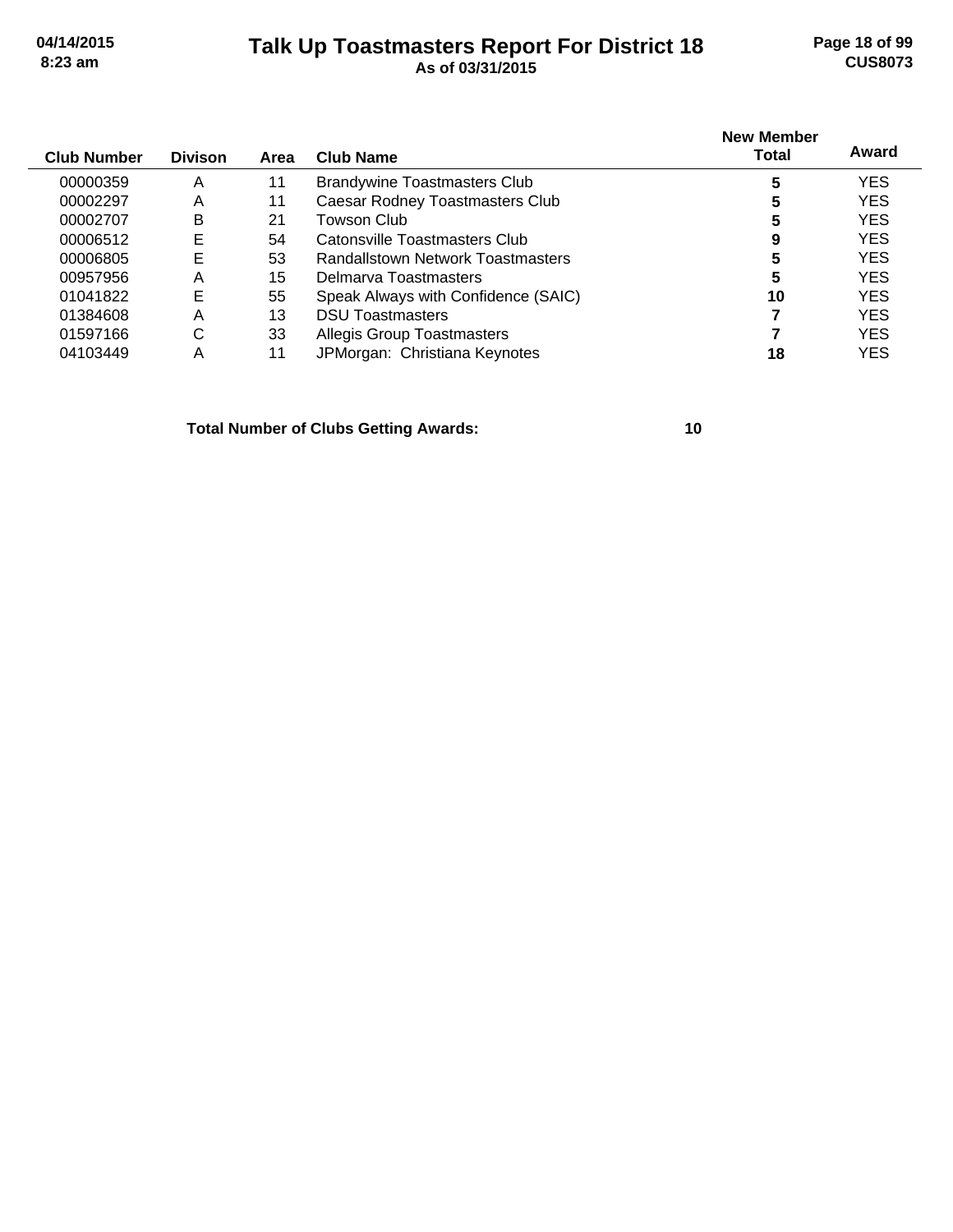# **Talk Up Toastmasters Report For District 19 04/14/2015 Page 19 of 99 8:23 am As of 03/31/2015 CUS8073**

| <b>Club Number</b> | <b>Divison</b> | Area | Club Name                          | <b>New Member</b><br>Total | Award |
|--------------------|----------------|------|------------------------------------|----------------------------|-------|
| 00000685           | Е              | 93   | Muscatine Toastmasters Club        |                            | YES   |
| 00000875           |                | 74   | Town And College Toastmasters Club |                            | YES   |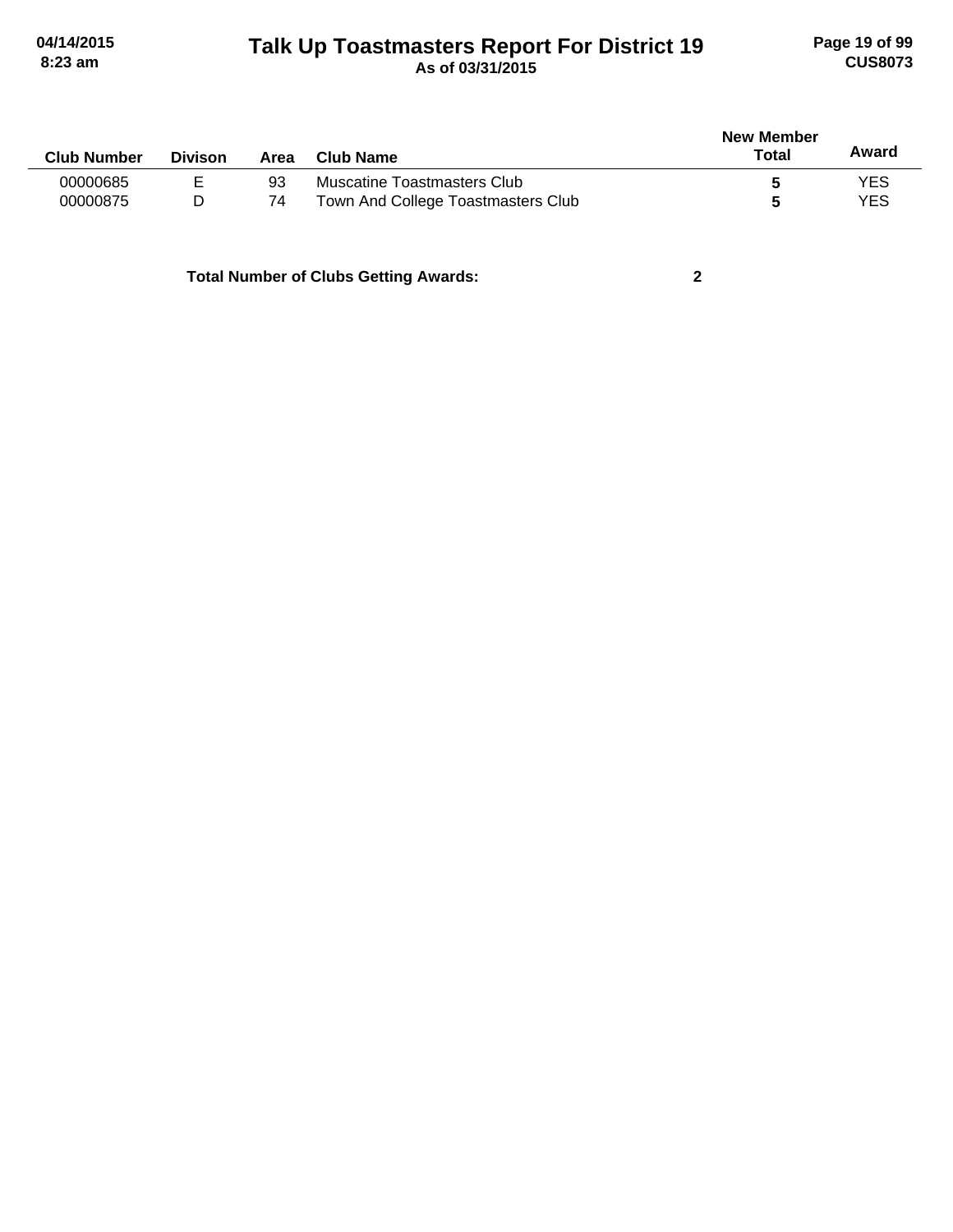# **Talk Up Toastmasters Report For District 20 04/14/2015 Page 20 of 99 8:23 am As of 03/31/2015 CUS8073**

|                    |                |      |                                           | <b>New Member</b> |                          |
|--------------------|----------------|------|-------------------------------------------|-------------------|--------------------------|
| <b>Club Number</b> | <b>Divison</b> | Area | <b>Club Name</b>                          | <b>Total</b>      | Award                    |
| 00001950           | H              | 02   | Abu Dhabi Toastmasters                    | 5                 | <b>YES</b>               |
| 00002910           | Q              | 18   | <b>Qatar Toastmasters Club</b>            | 5                 | <b>YES</b>               |
| 00002916           | C              | 03   | Manama Toastmasters Club                  | 8                 | <b>YES</b>               |
| 00004066           | $\mathsf{H}$   | 09   | NMC Corporate Chapter Club                | 5                 | <b>YES</b>               |
| 00004711           | $\mathsf{H}$   | 11   | Al Jazira Club                            | 5                 | <b>YES</b>               |
| 00006392           | J              | 30   | Lagoon Club                               | 5                 | <b>YES</b>               |
| 00006664           | H              | 23   | Millennium Toastmasters Club              | 5                 | <b>YES</b>               |
| 00007148           | E              | 28   | <b>DOHA Club</b>                          | 7                 | <b>YES</b>               |
| 00007492           | B              | 07   | Dubai Toastmasters Club                   | 6                 | <b>YES</b>               |
| 00008286           | $\mathsf C$    | 46   | Sri Lanka Club Symposium Toastmasters     | 5                 | <b>YES</b>               |
| 00009379           | E              | 43   | <b>ICC-ONE TOASMASTERS CLUB</b>           | 5                 | <b>YES</b>               |
|                    | H              |      |                                           | 5                 |                          |
| 00584495           |                | 09   | Al Ain Toastmasters Club                  |                   | <b>YES</b>               |
| 00593730           | G              | 49   | Al-Dirwazah Club                          | 6                 | <b>YES</b>               |
| 00606239           | H              | 26   | <b>Basharia Toastmasters Club</b>         | 5                 | <b>YES</b>               |
| 00632593           | B              | 01   | Kanoo Toastmasters Club                   | 5                 | <b>YES</b>               |
| 00666251           | A              | 78   | <b>Bahrain Advanced Toastmasters Club</b> | 5                 | <b>YES</b>               |
| 00687847           | J              | 74   | <b>FUJAIRAH TOASTMASTERS CLUB</b>         | 5                 | <b>YES</b>               |
| 00727851           | Q              | 18   | <b>Indian Club</b>                        | 5                 | <b>YES</b>               |
| 00748095           | H              | 26   | Abjad Toastmasters Club                   | 9                 | <b>YES</b>               |
| 00788926           | H              | 55   | <b>NMC Community Chapter</b>              | 5                 | <b>YES</b>               |
| 00876565           | H              | 23   | Abu Dhabi ICAI Toastmasters Club          | 6                 | <b>YES</b>               |
| 00882137           | H              | 26   | Intilaaqah Abu Dhabi Club                 | 9                 | <b>YES</b>               |
| 00889574           | F              | 66   | <b>ICAT Toastmasters Dubai</b>            | 6                 | <b>YES</b>               |
| 00892110           | M              | 29   | Al-Thuraya                                | 5                 | <b>YES</b>               |
| 00925620           | H              | 55   | Inner Universe Toastmasters Club          | 6                 | <b>YES</b>               |
| 00930087           | Н              | 55   | <b>Kera Toastmasters</b>                  | 5                 | <b>YES</b>               |
| 00948489           | A              | 78   | <b>AFAEAT Toastmasters Club</b>           | 7                 | <b>YES</b>               |
| 00950847           | Q              | 12   | Ooredoo Toastmasters Club                 | 5                 | <b>YES</b>               |
| 00976090           | $\mathsf{H}$   | 11   | Spectrum                                  | 8                 | <b>YES</b>               |
| 00996235           |                | 14   | Pearl of the Gulf                         | 5                 | <b>YES</b>               |
| 01045418           | M              | 13   | AOU                                       | 9                 | <b>YES</b>               |
| 01078342           | D              | 65   | <b>Morison Muscat Toastmasters Club</b>   | 5                 | <b>YES</b>               |
| 01079197           | D              | 06   | <b>NTI Toastmasters</b>                   | 6                 | <b>YES</b>               |
| 01121708           | G              | 32   | Q8                                        | 6                 | <b>YES</b>               |
| 01145481           | Q              | 52   | <b>ICC Advanced</b>                       | 5                 | <b>YES</b>               |
| 01188044           | N              | 16   | <b>Stars Toastmasters Club</b>            | 5                 | <b>YES</b>               |
| 01240201           | O              | 17   | <b>Bright Horizons</b>                    | 5                 | <b>YES</b>               |
| 01329527           | B              | 07   | ACE (Active, Creative & Educative)        | 5                 | <b>YES</b>               |
| 01334189           | H              | 11   | <b>ISC Toastmasters Club</b>              |                   | <b>YES</b>               |
|                    | F              |      | <b>ECC Toastmasters Club</b>              | 6                 |                          |
| 01347513           | E              | 20   |                                           | 6                 | <b>YES</b><br><b>YES</b> |
| 01349612           |                | 41   | <b>Galfar Toastmasters</b>                | 5                 |                          |
| 01430658           | H              | 26   | Abu Dhabi Refinery Toastmasters Club      | 5                 | <b>YES</b>               |
| 01509979           | E              | 44   | <b>IIEE-SQC Toastmasters</b>              | 5                 | <b>YES</b>               |
| 01571590           | Q              | 52   | <b>KEF Toastmasters</b>                   | 5                 | <b>YES</b>               |
| 01594550           | $\mathsf{P}$   | 54   | AL NAHDA TOASTMASTERS CLUB                | 8                 | <b>YES</b>               |
| 01670793           | J              | 57   | Digerati Toastmasters Club                | 5                 | <b>YES</b>               |
| 01811210           | P              | 54   | <b>Petrofac Toastmasters</b>              | 5                 | <b>YES</b>               |
| 01896236           | Н              | 11   | High Performance Leaders Club             | 5                 | <b>YES</b>               |
| 01901915           | н              | 09   | <b>Mussafah Toastmasters</b>              | 5                 | <b>YES</b>               |
| 01940491           | D              | 06   | <b>Omantel Toastmasters</b>               | 5                 | <b>YES</b>               |
| 01989858           | J              | 33   | HSBC Corporate Toastmasters Club "A"      | 7                 | <b>YES</b>               |
| 02044089           | H              | 23   | Humoroids Advanced Toastmasters Club      | 5                 | <b>YES</b>               |
| 02121235           | H              | 02   | Al Riyadah Toastmasters                   | 5                 | <b>YES</b>               |
| 02154862           | $\circ$        | 17   | Thmeen                                    | 6                 | <b>YES</b>               |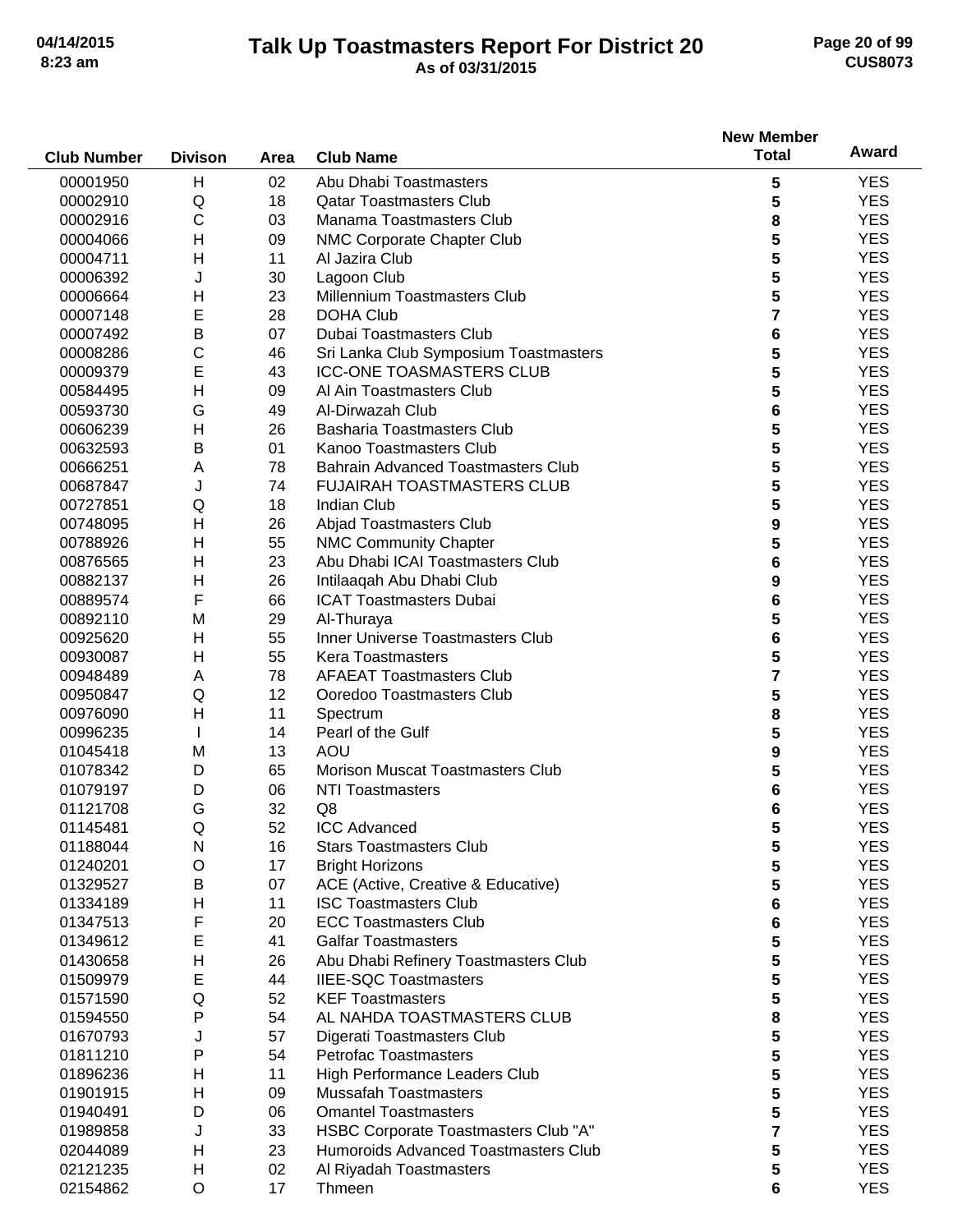# **Talk Up Toastmasters Report For District 20 04/14/2015 Page 21 of 99 8:23 am As of 03/31/2015 CUS8073**

|                    |                |      |                                                | <b>New Member</b> |            |
|--------------------|----------------|------|------------------------------------------------|-------------------|------------|
| <b>Club Number</b> | <b>Divison</b> | Area | <b>Club Name</b>                               | <b>Total</b>      | Award      |
| 02187488           |                | 36   | Al Bader Anchors                               | 5                 | <b>YES</b> |
| 02254635           | J              | 57   | <b>TRISTAR Toastmasters Club</b>               | 5                 | <b>YES</b> |
| 02259542           |                | 14   | Aim High Toastmasters Club                     | 6                 | <b>YES</b> |
| 02269072           |                | 70   | <b>Elite Toastmasters Club</b>                 | 5                 | <b>YES</b> |
| 02519207           | N              | 56   | La Vie En Rose International Toastmasters Club | 5                 | <b>YES</b> |
| 02532218           | J              | 30   | <b>Business Excellence Toastmasters Club</b>   | 5                 | <b>YES</b> |
| 02552172           |                | 24   | <b>JES Toastmasters</b>                        | 10                | <b>YES</b> |
| 02685568           | Q              | 51   | <b>Excel Toastmasters Club</b>                 | 5                 | <b>YES</b> |
| 02741533           | J              | 08   | <b>Bowlers Toastmasters Club</b>               | 5                 | <b>YES</b> |
| 02782716           |                | 67   | <b>Ray Toastmasters Club</b>                   | 9                 | <b>YES</b> |
| 02870250           |                | 70   | <b>Excel Oman Toastmasters</b>                 | 5                 | <b>YES</b> |
| 02991308           | F              | 05   | <b>Discovery Gardens Toastmasters Club</b>     | 7                 | <b>YES</b> |
| 03041786           | M              | 29   | Rawasi                                         | 6                 | <b>YES</b> |
| 03045206           | н              | 11   | <b>Star Leaders Toastmasters Club</b>          | 5                 | <b>YES</b> |
| 03134985           | P              | 54   | <b>Muhaisnah Toastmasters Club</b>             | 6                 | <b>YES</b> |
| 03168805           | O              | 17   | Don Bosco Toastmasters                         | 5                 | <b>YES</b> |
| 03201199           | J              | 74   | Victoria Toastmasters Club                     | 6                 | <b>YES</b> |
| 03220387           | M              | 13   | Salam                                          | 5                 | <b>YES</b> |
| 03234183           | B              | 07   | <b>Blue Ocean Academy Toastmasters</b>         | 5                 | <b>YES</b> |
| 03267382           | J              | 33   | <b>PSME UAE &amp; Associates</b>               | 5                 | <b>YES</b> |
| 03271682           |                | 62   | <b>Inspiring Echoes</b>                        | 5                 | <b>YES</b> |
| 03499112           | Q              | 52   | PICE-QATAR Toastmasters Club                   | 5                 | <b>YES</b> |
| 03592094           | Q              | 53   | Qatar Malayalam Toastmasters Club              | 9                 | <b>YES</b> |
| 03599515           | K              | 39   | Kingdom Toastmaster Arabic Club                | 5                 | <b>YES</b> |
| 03608638           | D              | 06   | <b>SQU Toastmasters</b>                        | 14                | <b>YES</b> |
| 03625652           |                | 14   | <b>Life Principles</b>                         | 7                 | <b>YES</b> |
| 03641958           | J              | 30   | Pentair Dubai Toastmasters Club                | 5                 | <b>YES</b> |
| 03858997           | H              | 26   | Oxy Speakers Abu Dhabi                         | 5                 | <b>YES</b> |
| 03894467           | $\mathsf C$    | 03   | <b>Bahrain Elite Speakers Toastmasters</b>     | 6                 | <b>YES</b> |
| 03903450           | $\mathsf{H}$   | 23   | <b>Etihad Airways Toastmasters</b>             | 13                | <b>YES</b> |
| 04413490           |                | 36   | <b>Durrar Toastmasters</b>                     | 5                 | <b>YES</b> |
| 04421872           | С              | 03   | Speakout Toastmasters Club                     | 5                 | <b>YES</b> |
| 04430868           | H              | 09   | <b>Buraimi Hospital Toastmasters Club</b>      | 5                 | <b>YES</b> |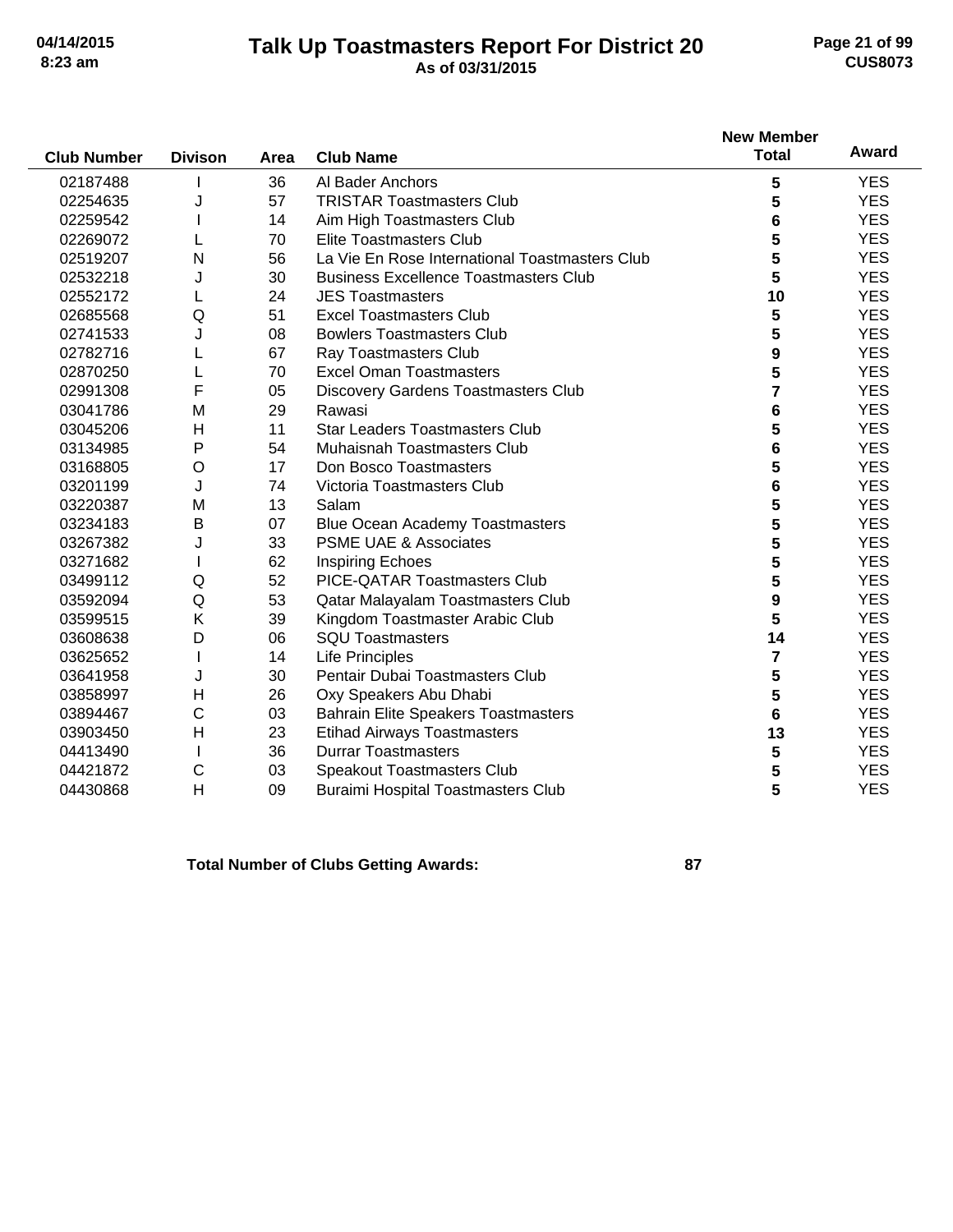# **Talk Up Toastmasters Report For District 21 04/14/2015 Page 22 of 99 8:23 am As of 03/31/2015 CUS8073**

| <b>Club Number</b> | <b>Divison</b> | Area | Club Name                         | <b>New Member</b><br>Total | Award      |
|--------------------|----------------|------|-----------------------------------|----------------------------|------------|
| 00001288           | A              | 07   | Saanich Peninsula Club            | 6                          | <b>YES</b> |
| 00001882           | V              | 04   | Oak Bay Toastmasters Club         | 8                          | <b>YES</b> |
| 00002796           | х              | 39   | Kelowna Club                      |                            | <b>YES</b> |
| 00005488           | Е              | 50   | <b>Richmond Toastmasters Club</b> | 5                          | <b>YES</b> |
| 00005750           | G              | 11   | Arbutus Toastmasters Club         | 5                          | <b>YES</b> |
| 00006382           |                | 04   | Advocates Club                    | 5                          | <b>YES</b> |
| 00007340           | V              | 05   | Trestle                           | 5                          | YES        |
| 01498386           | W              | 64   | MoneyMasters Toastmasters         | 5                          | <b>YES</b> |
| 02228252           | W              | 65   | Kwantlen Toastmasters             | 6                          | YES        |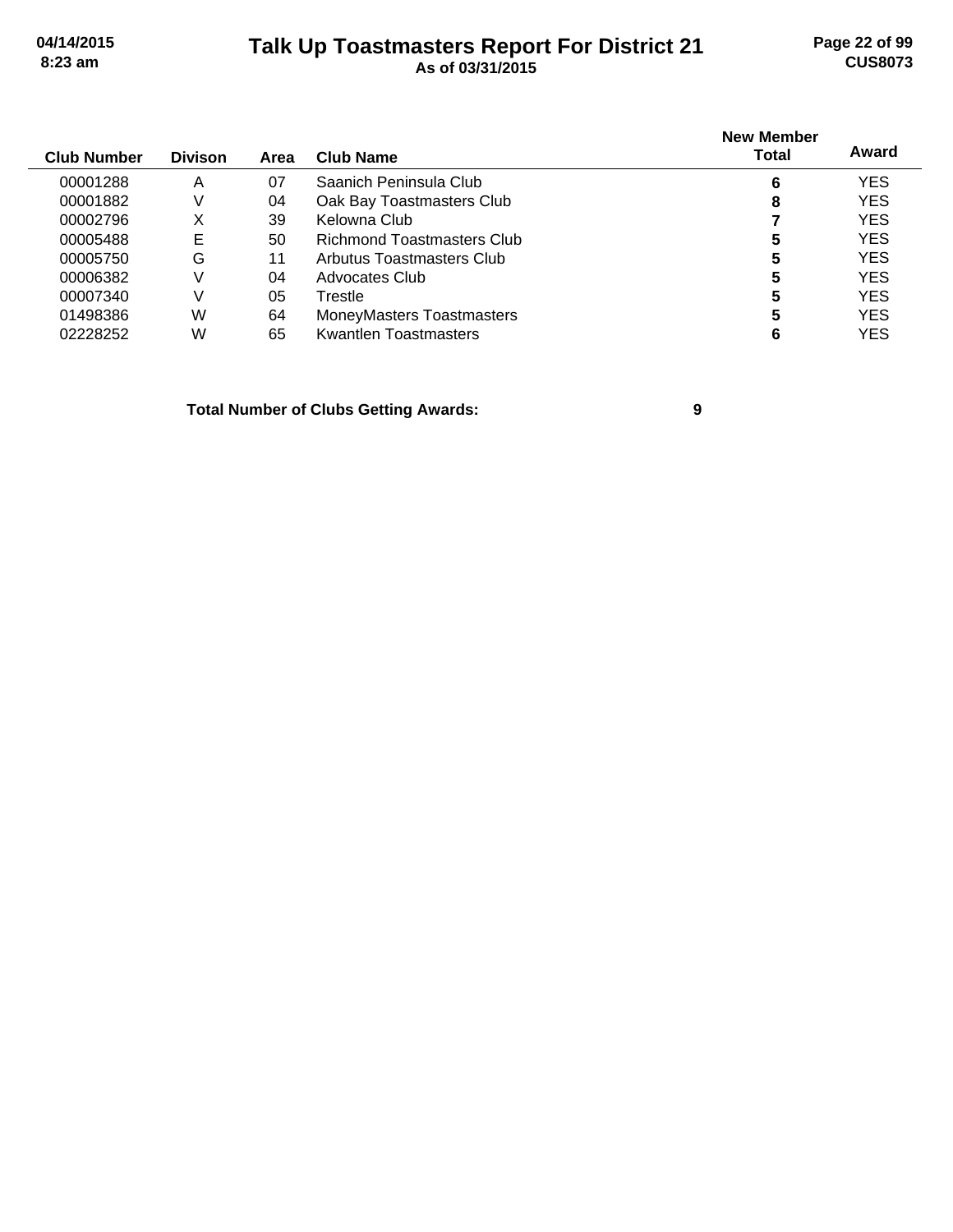# **Talk Up Toastmasters Report For District 22 04/14/2015 Page 23 of 99 8:23 am As of 03/31/2015 CUS8073**

| <b>Club Number</b> | <b>Divison</b> | Area | <b>Club Name</b>         | <b>New Member</b><br>Total | Award |
|--------------------|----------------|------|--------------------------|----------------------------|-------|
| 00983436           |                | 32   | <b>Energizing Voices</b> | 5                          | YES   |
| 01375435           | Α              | 21   | The Bundlers             | 5                          | YES   |
| 03630599           | R              | 63   | Lockton Toastmasters     | 16                         | YES   |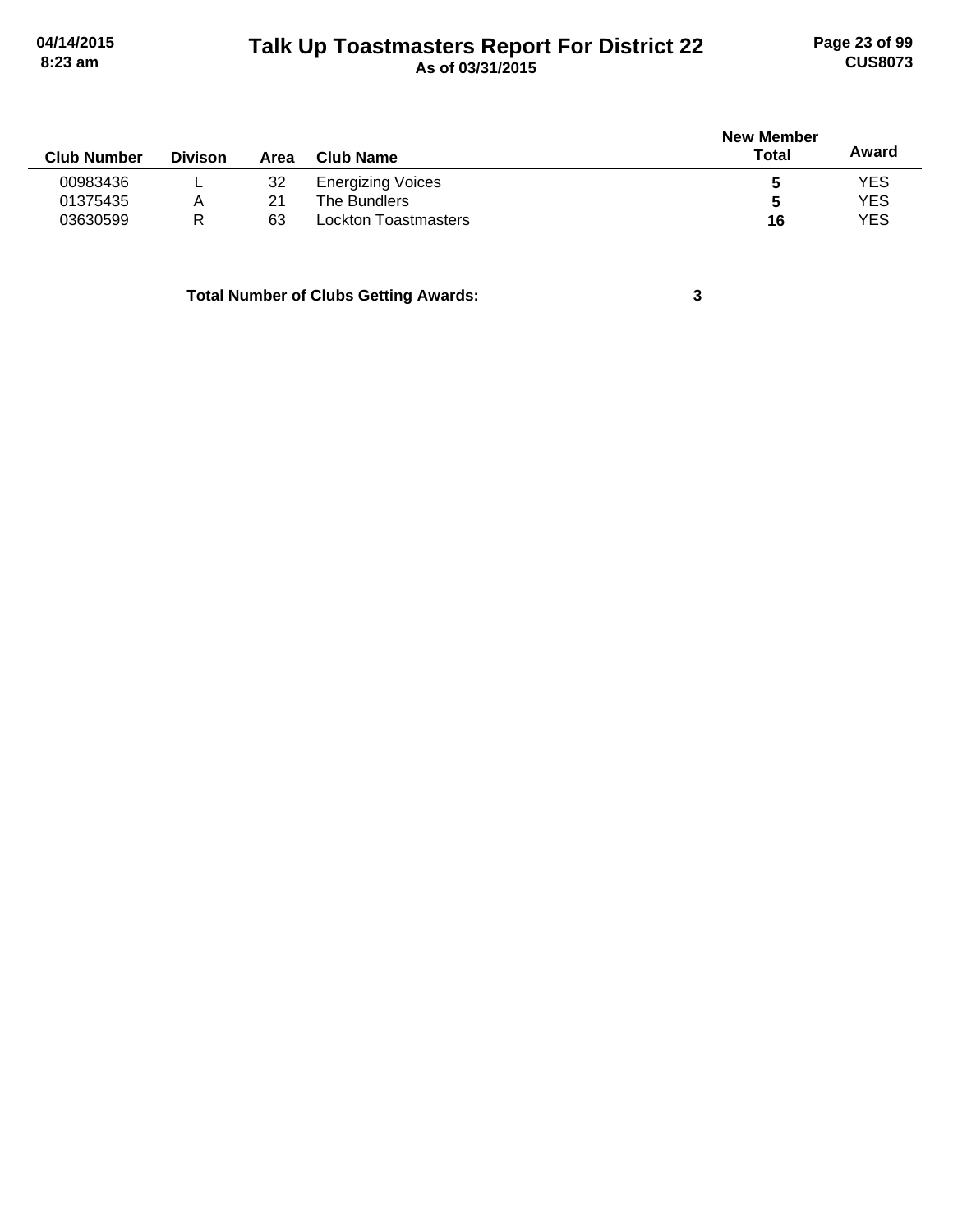# **Talk Up Toastmasters Report For District 23 04/14/2015 Page 24 of 99 8:23 am As of 03/31/2015 CUS8073**

| <b>Club Number</b> | <b>Divison</b> | Area | Club Name                     | <b>New Member</b><br>Total | Award      |
|--------------------|----------------|------|-------------------------------|----------------------------|------------|
| 00006002           |                | 32   | Lobo Toastmasters             | 9                          | <b>YES</b> |
| 01403886           | D              | 44   | ADP EL Paso                   | 8                          | <b>YES</b> |
| 01533801           | A              | 11   | 30th Street Toastmasters Club | 8                          | <b>YES</b> |
| 01966682           | C.             | 32   | <b>Salud Speakers</b>         | 5                          | <b>YES</b> |
| 02406488           |                | 62   | <b>Eloquent Raiders</b>       | 8                          | <b>YES</b> |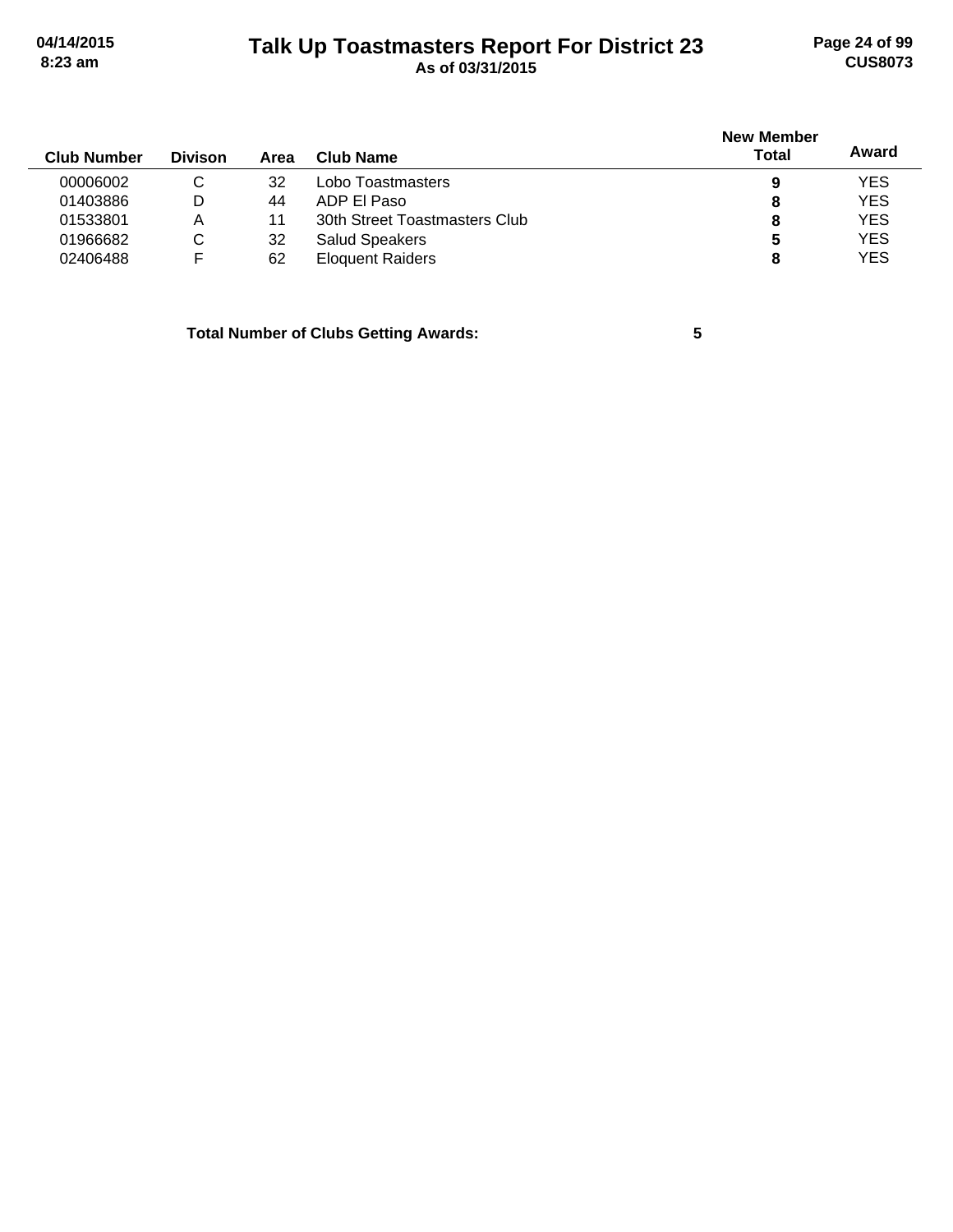# **Talk Up Toastmasters Report For District 24 04/14/2015 Page 25 of 99 8:23 am As of 03/31/2015 CUS8073**

| <b>Club Number</b> | <b>Divison</b> | Area | Club Name                         | <b>New Member</b><br>Total | Award |
|--------------------|----------------|------|-----------------------------------|----------------------------|-------|
| 00000281           | в              | 13   | Omaha Toastmasters Club 281       |                            | YES   |
| 00807953           | D              | 33   | Mutual of Omaha Toastmasters Club |                            | YES   |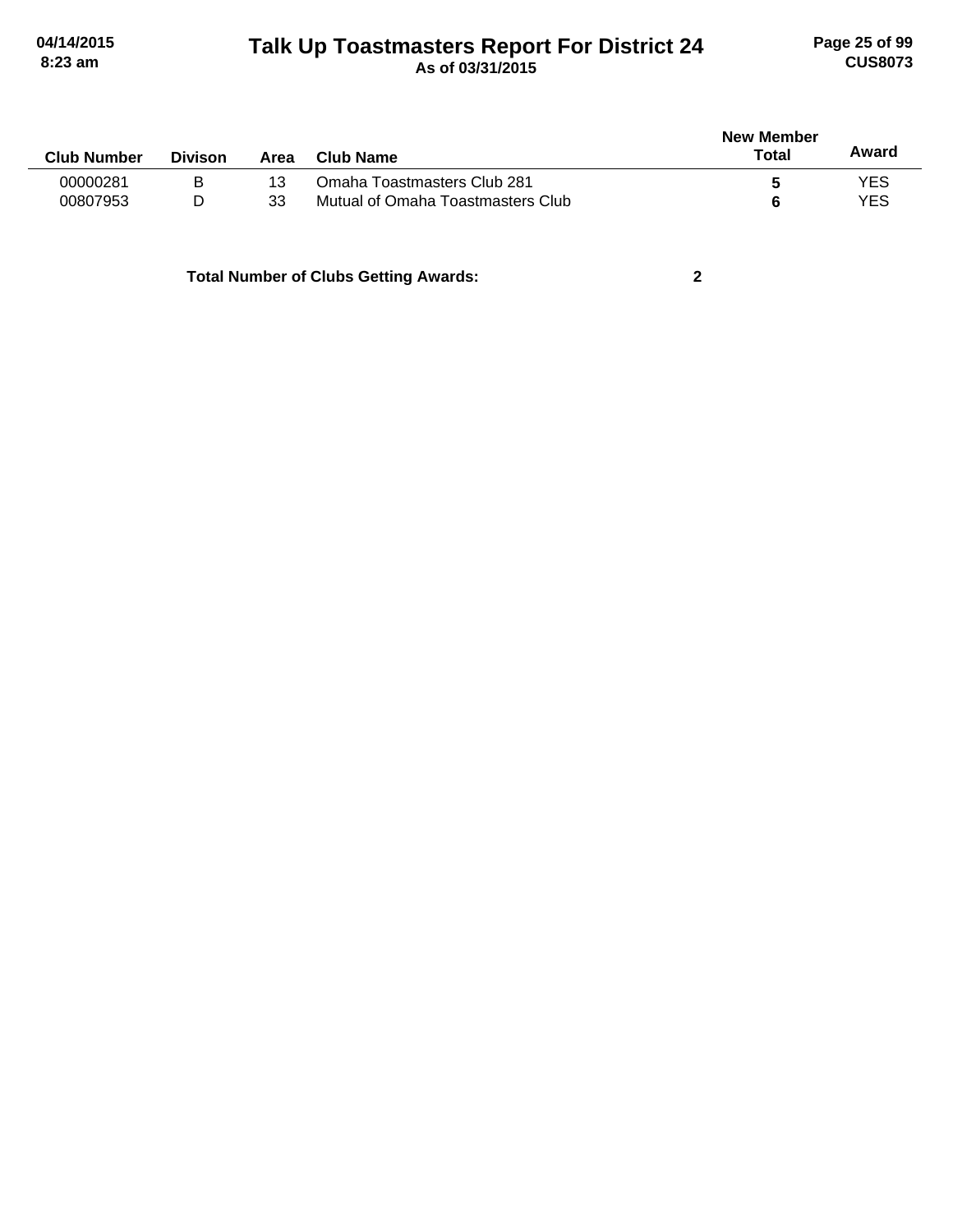# **Talk Up Toastmasters Report For District 25 04/14/2015 Page 26 of 99 8:23 am As of 03/31/2015 CUS8073**

| <b>New Member</b> |            |
|-------------------|------------|
| Total             | Award      |
|                   | <b>YES</b> |
| b                 | <b>YES</b> |
|                   | <b>YES</b> |
|                   |            |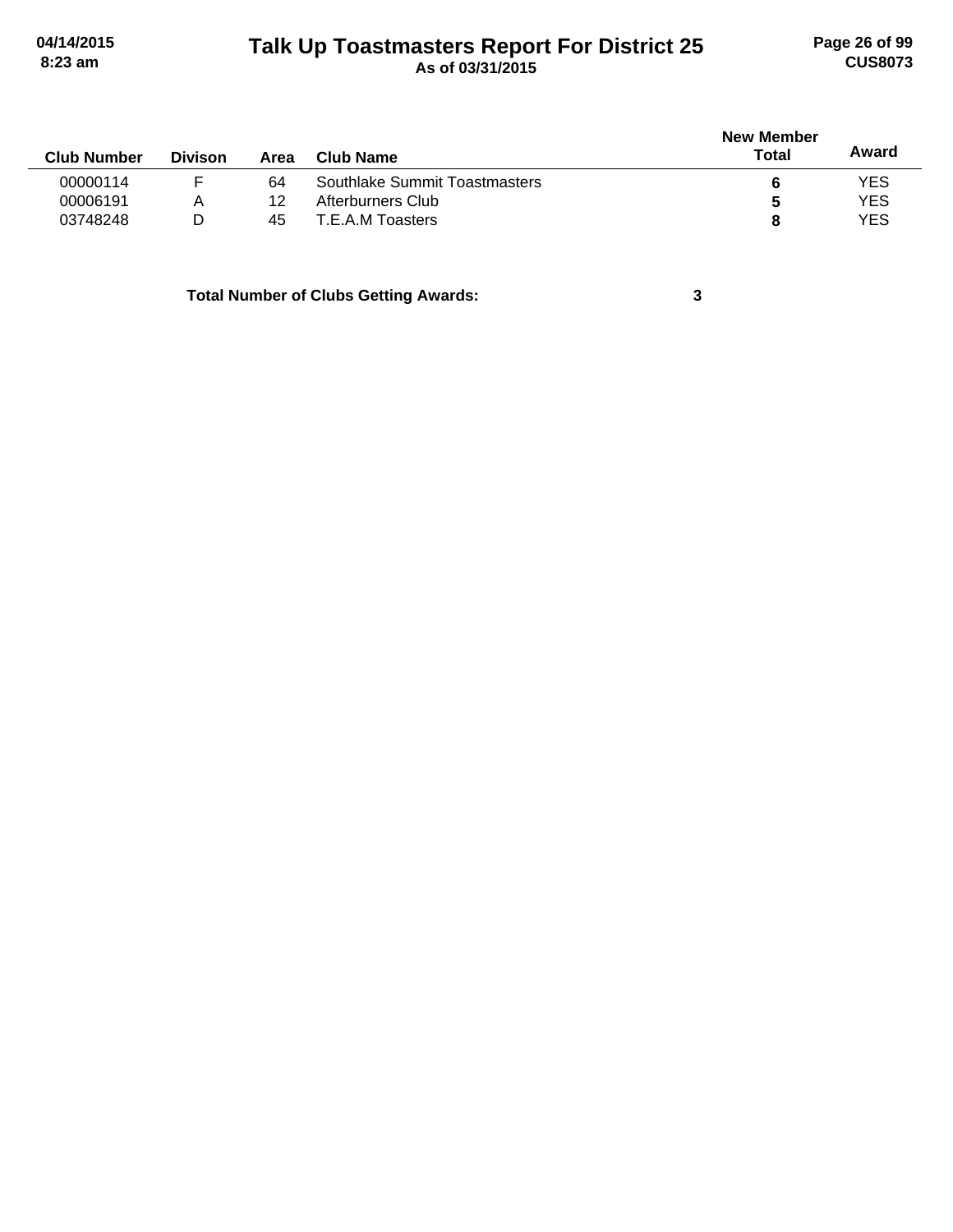## **Talk Up Toastmasters Report For District 26 04/14/2015 Page 27 of 99 8:23 am As of 03/31/2015 CUS8073**

| <b>Club Number</b> | <b>Divison</b> | Area | <b>Club Name</b>                              | <b>New Member</b><br>Total | Award      |
|--------------------|----------------|------|-----------------------------------------------|----------------------------|------------|
| 00002396           | S              | 02   | Rocky Mountain Eagles Toastmasters Club       | 9                          | <b>YES</b> |
| 00003044           | S              | 03   | Pikes Peak Toastmasters Club                  |                            | <b>YES</b> |
| 00004780           | E              | 07   | <b>Boulder Speakeasy</b>                      |                            | <b>YES</b> |
| 00005158           | S              | 04   | Downtown Toastmasters Club                    |                            | <b>YES</b> |
| 00007818           | E              | 05   | Seamasters Toastmasters Club                  |                            | <b>YES</b> |
| 00009375           | F              | 04   | Talking Ideas Toastmasters Club               |                            | <b>YES</b> |
| 00631413           | E              | 05   | Speak With Ease Club                          |                            | <b>YES</b> |
| 00644254           | S              | 04   | <b>Toastmasters at Memorial Hospital Club</b> | 6                          | <b>YES</b> |
| 00647252           | E              | 02   | Colorado State University Toastmasters Club   | 5                          | <b>YES</b> |
| 01272692           | D              | 06   | <b>Absolutely Articulate</b>                  | 11                         | <b>YES</b> |
| 03748737           | F              | 03   | Golden Speak EZ                               |                            | <b>YES</b> |
| 04250986           | М              | 01   | AlloSource                                    |                            | <b>YES</b> |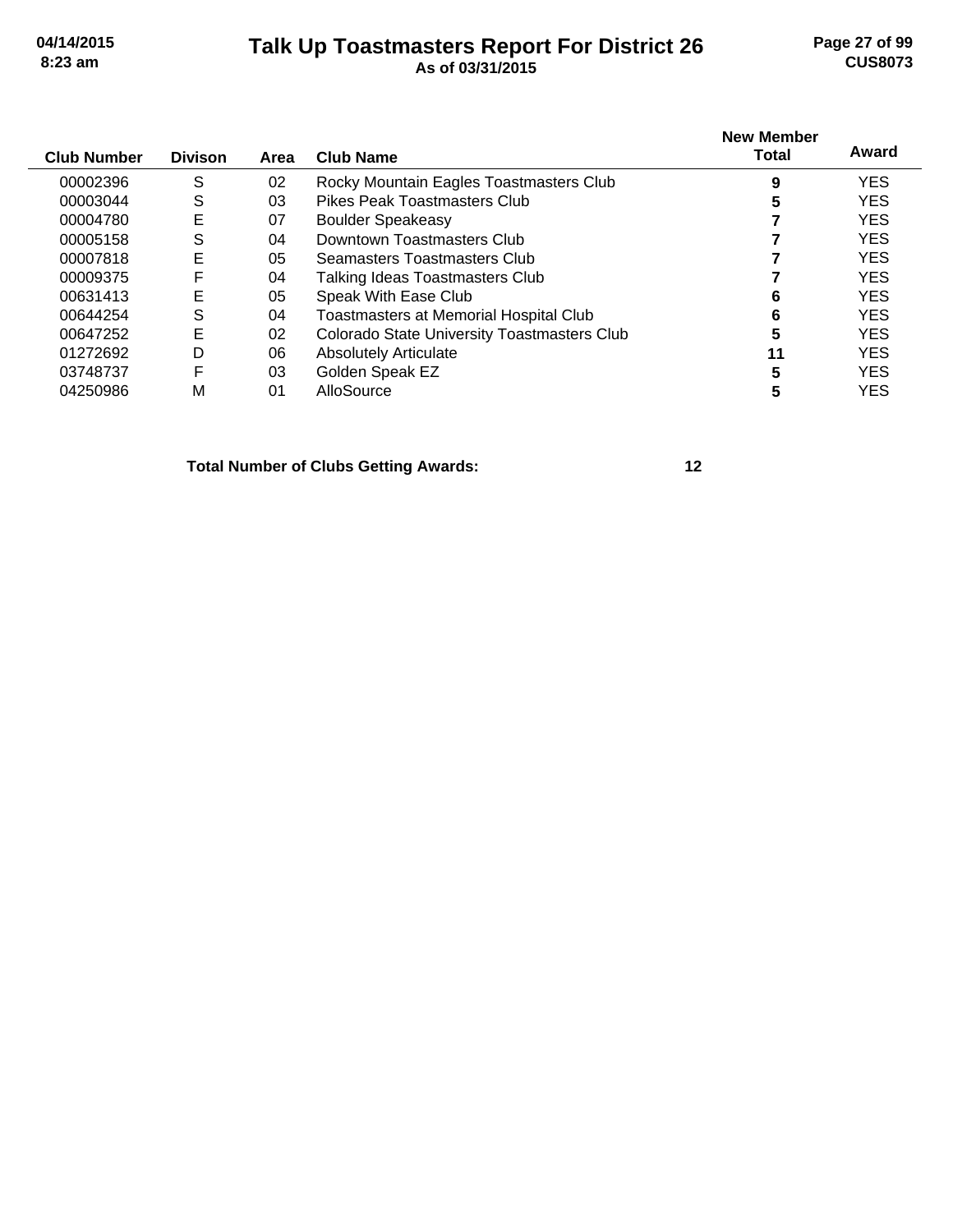# **Talk Up Toastmasters Report For District 27 04/14/2015 Page 28 of 99 8:23 am As of 03/31/2015 CUS8073**

| <b>Club Number</b> | <b>Divison</b> | Area | Club Name                          | <b>New Member</b><br>Total | Award      |
|--------------------|----------------|------|------------------------------------|----------------------------|------------|
| 00000727           | C              | 32   | Speak Up Club                      | 5                          | <b>YES</b> |
| 00002412           | A              | 11   | Helmsmen Toastmasters Club         | 6                          | <b>YES</b> |
| 00003294           | C              | 31   | USDA Toastmasters Club             |                            | <b>YES</b> |
| 00005734           | F              | 64   | Old Town Toastmasters--Dinner Club | 6                          | <b>YES</b> |
| 00008907           | Α              | 12   | Free And Wild Toastmasters         | 5                          | <b>YES</b> |
| 01746884           | C              | 35   | <b>HHS Toastmasters</b>            | 8                          | <b>YES</b> |
| 04427578           | С              | 31   | <b>ARC</b> Toastmasters            | 8                          | <b>YES</b> |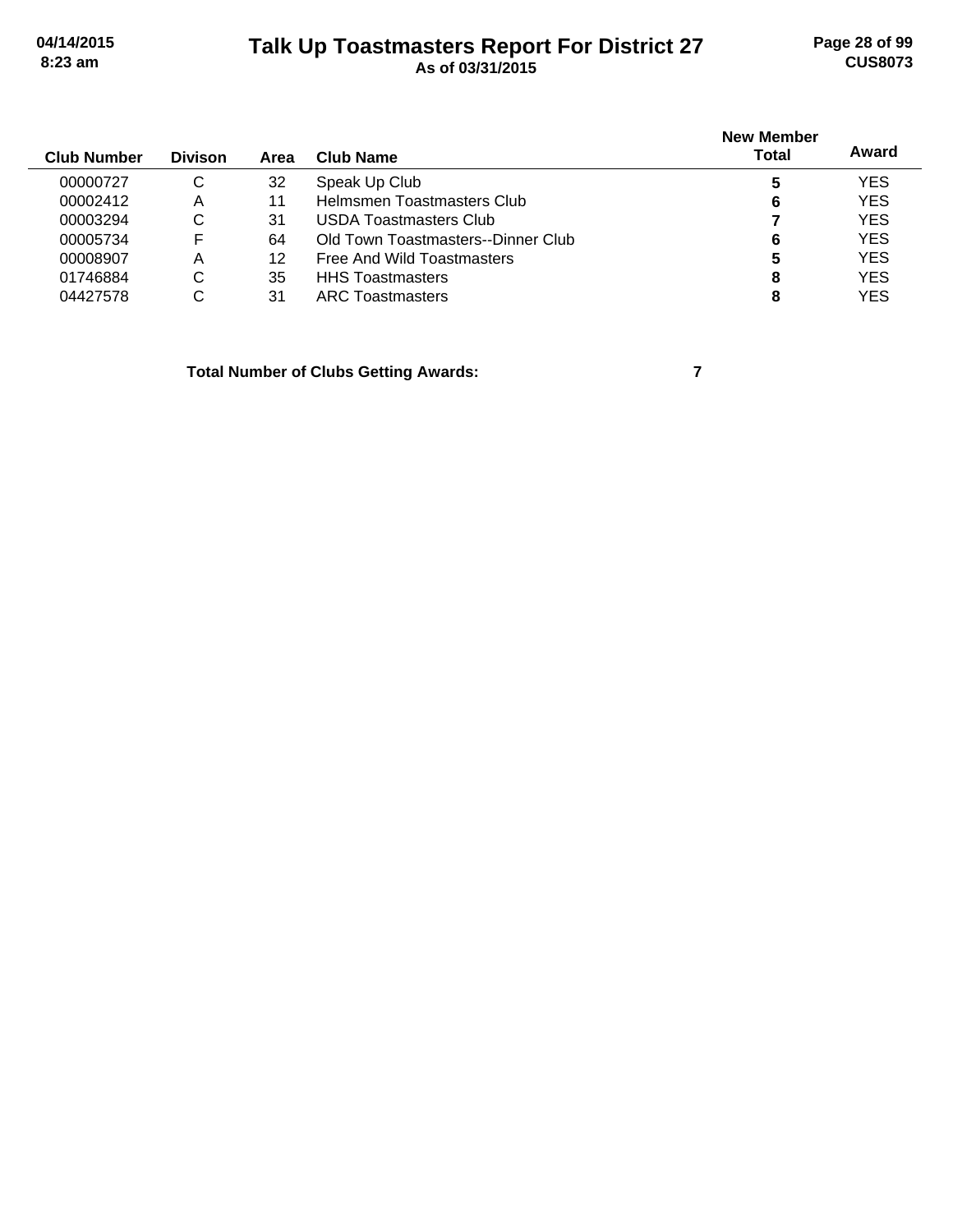# **Talk Up Toastmasters Report For District 28 04/14/2015 Page 29 of 99 8:23 am As of 03/31/2015 CUS8073**

| <b>Club Number</b> | <b>Divison</b> | Area | Club Name                                     | New Member<br>Total | Award      |
|--------------------|----------------|------|-----------------------------------------------|---------------------|------------|
| 00922017           |                | 43   | <b>Odette School of Business Toastmasters</b> |                     | YES        |
| 04406184           | Е              | 23   | <b>Kelly Toastmasters</b>                     |                     | <b>YES</b> |
|                    |                |      |                                               |                     |            |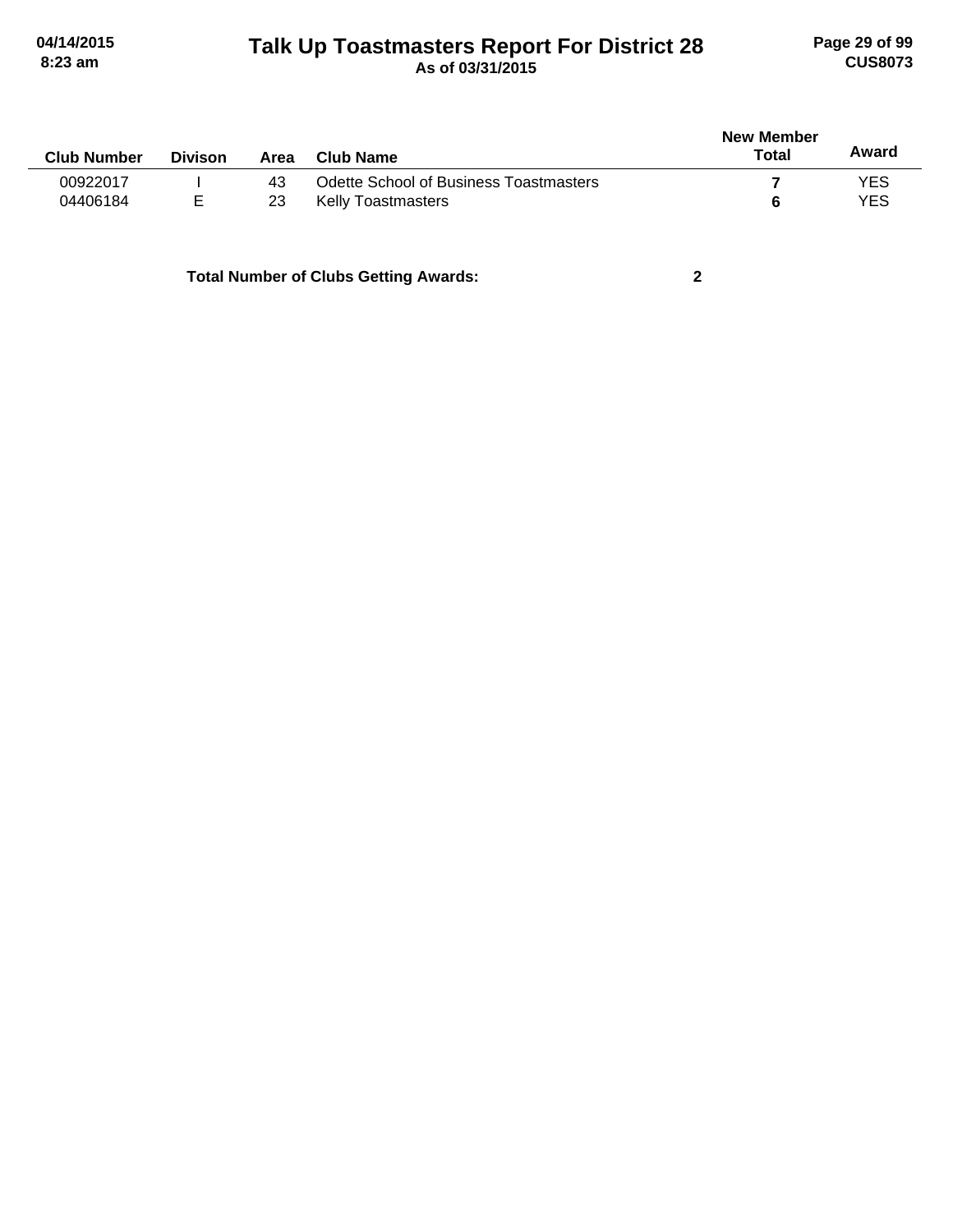# **Talk Up Toastmasters Report For District 29 04/14/2015 Page 30 of 99 8:23 am As of 03/31/2015 CUS8073**

| <b>Club Number</b> | <b>Divison</b> | Area | Club Name                                           | <b>New Member</b><br><b>Total</b> | Award      |
|--------------------|----------------|------|-----------------------------------------------------|-----------------------------------|------------|
| 00003550           | D              | 43   | Reston-Herndon Toastmasters Club                    | 5                                 | <b>YES</b> |
| 00008820           | C              | 35   | Navygators Club                                     | 8                                 | <b>YES</b> |
| 01535567           | D              | 41   | Pragmatics                                          | 5                                 | <b>YES</b> |
| 02430060           | Е              | 51   | Neustar Tech Toastmasters                           |                                   | <b>YES</b> |
| 03286765           | F              | 63   | <b>HP Herndon Toastmasters</b>                      | 5                                 | <b>YES</b> |
| 03667041           | B              | 21   | Virginia International University Toastmasters Club | 5                                 | <b>YES</b> |
| 03816247           | F              | 61   | Career Fusion Toastmaster Club                      | 5                                 | <b>YES</b> |
| 04005547           | D              | 41   | Tech Toast                                          | 5                                 | <b>YES</b> |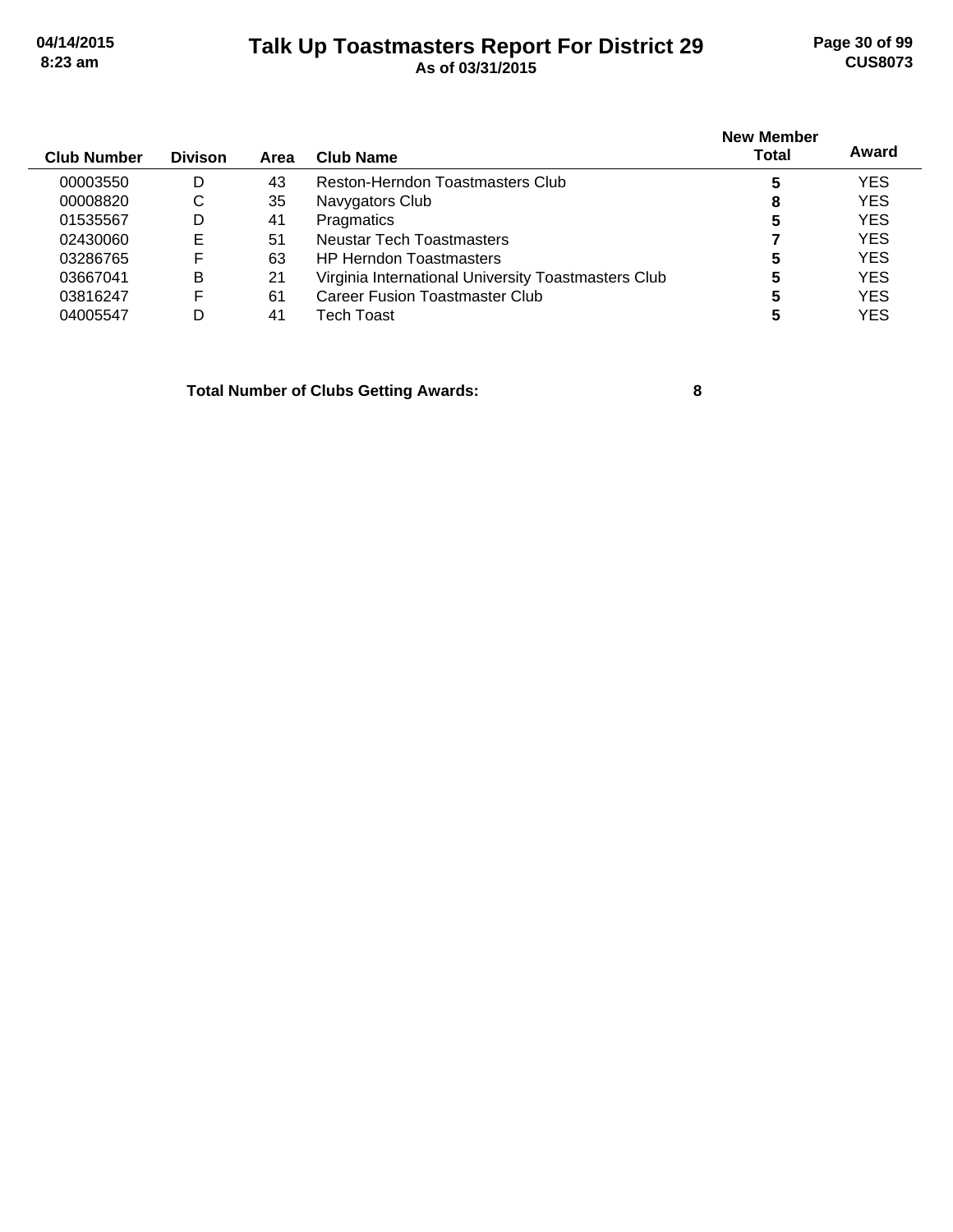# **Talk Up Toastmasters Report For District 30 04/14/2015 Page 31 of 99 8:23 am As of 03/31/2015 CUS8073**

| <b>Club Number</b> | <b>Divison</b> | Area | <b>Club Name</b>                         | <b>New Member</b><br>Total | Award      |
|--------------------|----------------|------|------------------------------------------|----------------------------|------------|
| 00002679           | N              | 44   | <b>Abbott Toastmasters</b>               | 8                          | <b>YES</b> |
| 00004243           | Е              | 66   | Lakeview Toastmasters Club               | 6                          | <b>YES</b> |
| 00005988           | Е              | 66   | Northside Toastmasters Club              | 5                          | <b>YES</b> |
| 00007446           | D              | 34   | People Into Public Speaking Club         | 5                          | <b>YES</b> |
| 00007767           | Α              | 04   | Sears Toastmasters Club                  | 5                          | <b>YES</b> |
| 00007880           | Е              | 66   | Toastmasters of Lincoln Park             | 15                         | <b>YES</b> |
| 00782952           | Е              | 64   | Kraft Foods Northshore Toastmasters Club | 5                          | <b>YES</b> |
| 01933228           | B              | 12   | View Masters At Metropolitan Club        | 5                          | <b>YES</b> |
| 02391473           | A              | 06   | <b>CEC</b> Toastmasters                  | 23                         | <b>YES</b> |
| 03109930           | N              | 41   | <b>SBAC Lake County Toastmasters</b>     | 5                          | <b>YES</b> |
| 03913389           | С              | 27   | Aon Center   Toastmasters                | 10                         | YES        |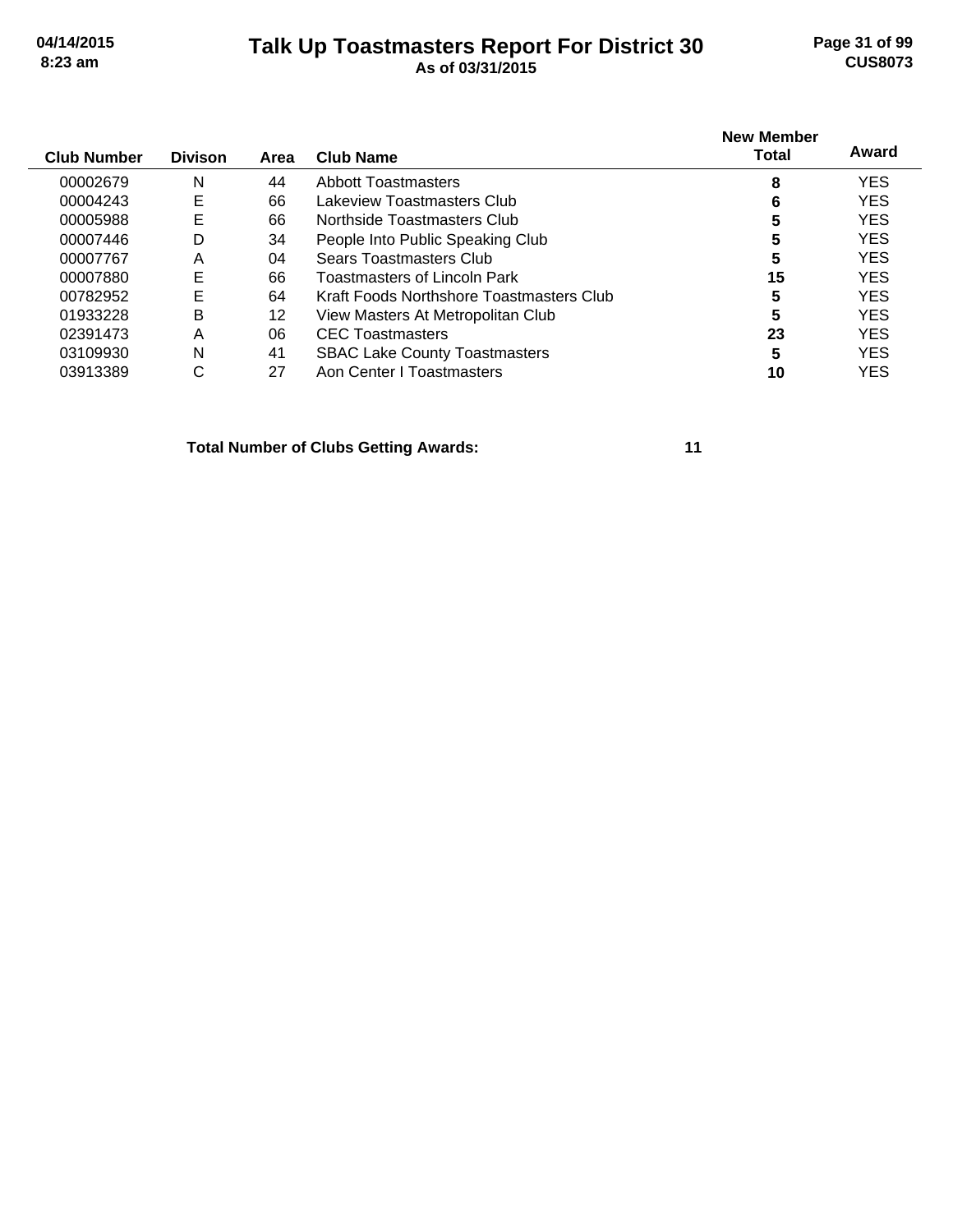# **Talk Up Toastmasters Report For District 31 04/14/2015 Page 32 of 99 8:23 am As of 03/31/2015 CUS8073**

| <b>Club Number</b> | <b>Divison</b> | Area | <b>Club Name</b>                              | <b>New Member</b><br><b>Total</b> | Award      |
|--------------------|----------------|------|-----------------------------------------------|-----------------------------------|------------|
| 00001074           | н              | 82   | <b>Boston Toastmasters</b>                    | 11                                | <b>YES</b> |
| 00002352           | н              | 84   | Sun Life Club                                 |                                   | <b>YES</b> |
| 00005242           | B              | 21   | Free Spirits Toastmasters Club                | 6                                 | <b>YES</b> |
| 01152317           | G              | 73   | <b>Salve Regina University Toastmasters</b>   | 8                                 | <b>YES</b> |
| 01295807           | С              | 32   | Somerville Toastmasters                       | 6                                 | <b>YES</b> |
| 01502170           | Е              | 54   | eClinicalWorks                                | 6                                 | <b>YES</b> |
| 02389888           | D              | 45   | Northeastern University Toastmasters          | 9                                 | <b>YES</b> |
| 03968113           | F              | 64   | <b>State Street Crown Colony Toastmasters</b> |                                   | <b>YES</b> |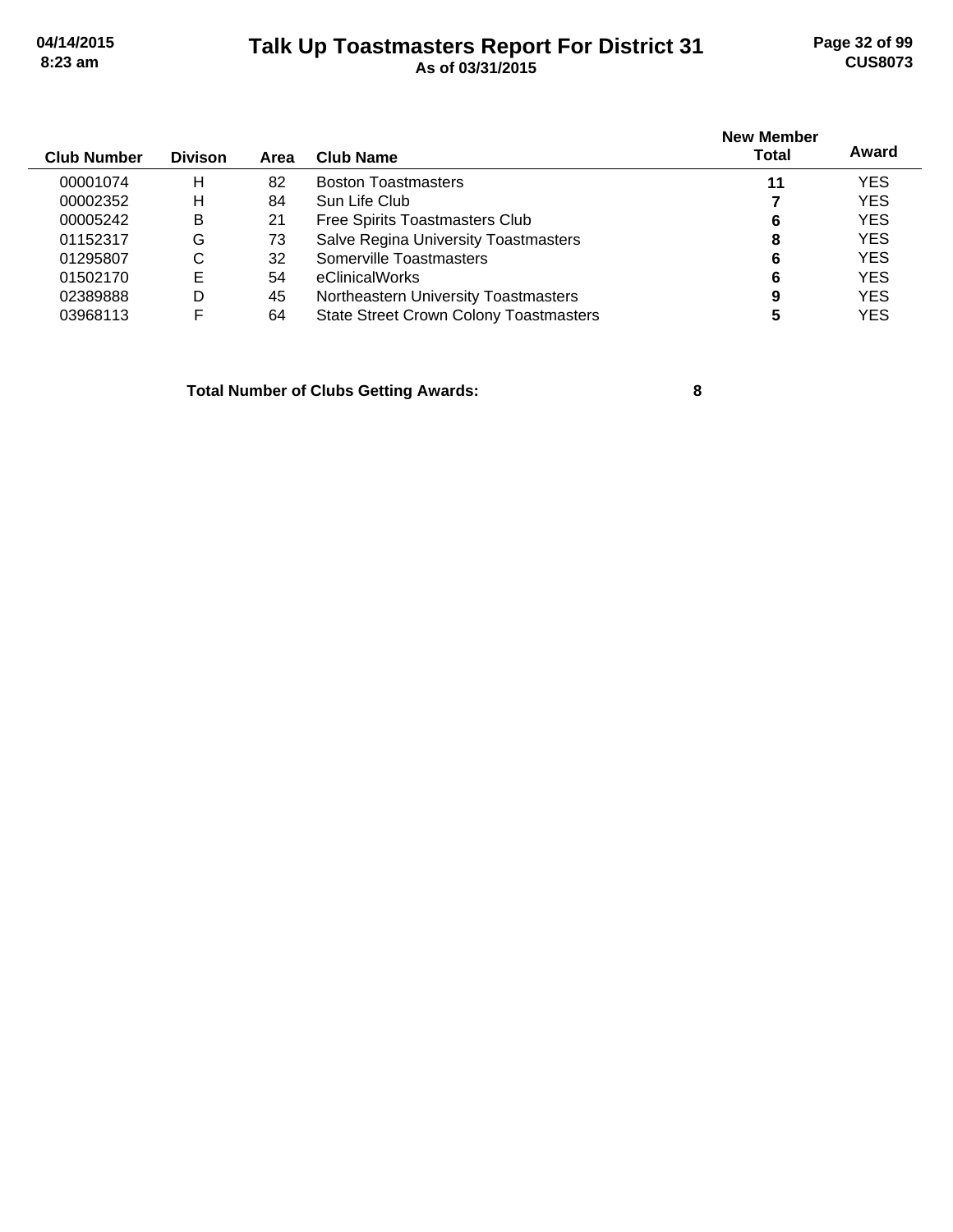# **Talk Up Toastmasters Report For District 32 04/14/2015 Page 33 of 99 8:23 am As of 03/31/2015 CUS8073**

|                    |                |      |                               | <b>New Member</b> |            |  |
|--------------------|----------------|------|-------------------------------|-------------------|------------|--|
| <b>Club Number</b> | <b>Divison</b> | Area | Club Name                     | Total             | Award      |  |
| 00002577           | D              | 41   | Town Criers Club              | C                 | YES        |  |
| 00004681           |                | 31   | Meridian Toastmasters         | 10                | <b>YES</b> |  |
| 00009455           | Α              | 13   | <b>Wry Toast Toastmasters</b> |                   | <b>YES</b> |  |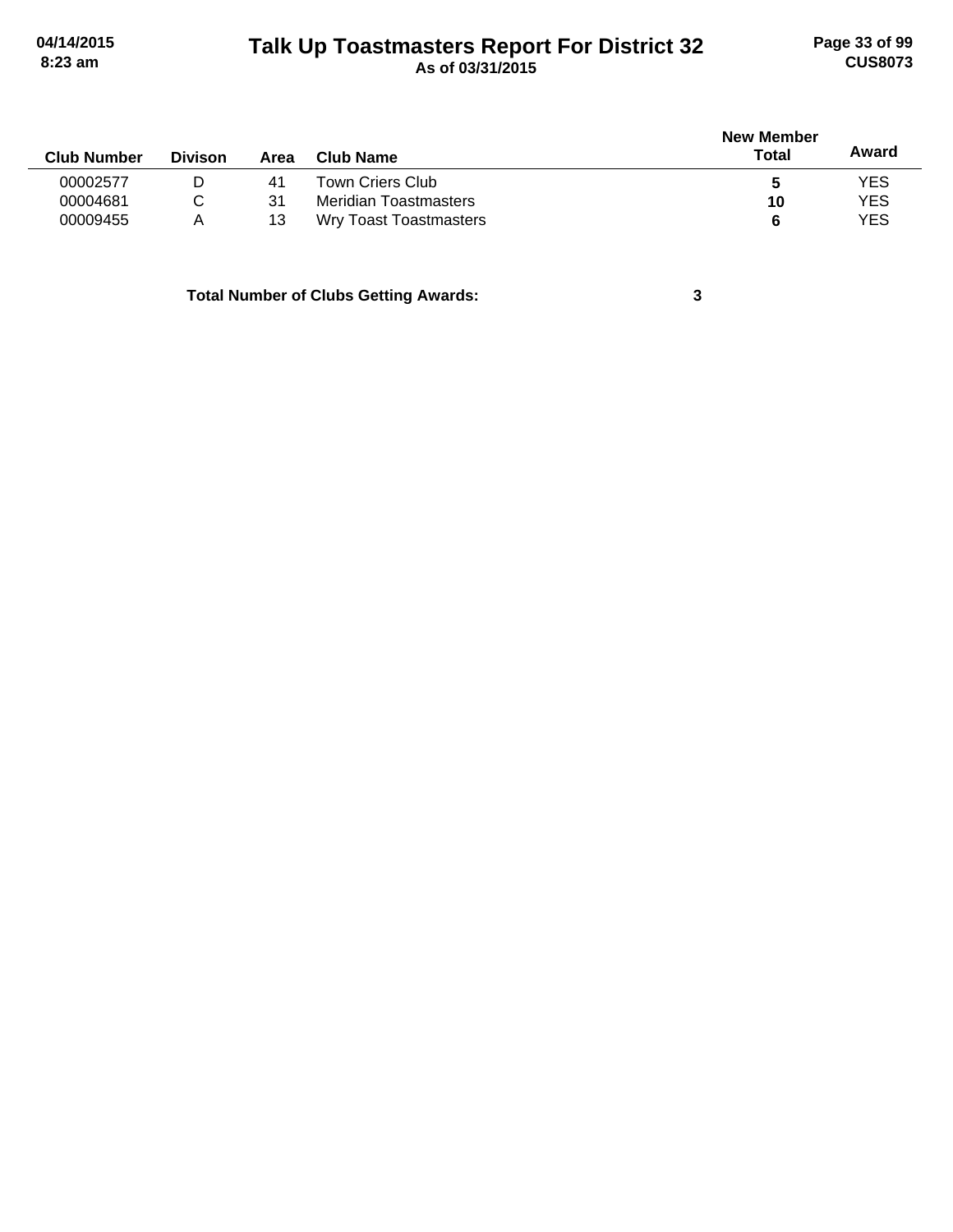#### **Talk Up Toastmasters Report For District 33 04/14/2015 Page 34 of 99 8:23 am As of 03/31/2015 CUS8073**

| <b>Club Number</b> | <b>Divison</b> | Area | <b>Club Name</b>                        | <b>New Member</b><br>Total | Award      |
|--------------------|----------------|------|-----------------------------------------|----------------------------|------------|
|                    |                |      |                                         |                            |            |
| 00000135           | G              | 03   | Sierra Toastmasters Club of Fresno      |                            | <b>YES</b> |
| 00000947           | B              | 03   | <b>Camarillo Evening Club</b>           | 6                          | YES.       |
| 00001075           | B              | 02   | Point Mugu Toastmasters Club            | 5                          | YES.       |
| 00002295           | С              | 06   | Say Watt Club                           | 5                          | YES.       |
| 00002470           | С              | 03   | Saturday Morning Live Toastmasters Club | 5                          | YES.       |
| 00003649           | A              | 02   | <b>NASA Armstrong Toastmasters Club</b> | 16                         | <b>YES</b> |
| 00008487           | A              | 03   | Speak Up Toastmasters                   | 5                          | <b>YES</b> |
| 00924091           | F              | 01   | Foster Farms Roasters Club              | 5                          | <b>YES</b> |
| 01192871           | B              | 03   | VC Star Toastmasters                    | 5                          | <b>YES</b> |
| 01397341           | Н              | 04   | Mega Watts Toastmasters                 |                            | <b>YES</b> |
| 01444338           | G              | 04   | Visalia Toastmasters                    |                            | <b>YES</b> |
| 01757924           | J              | 05   | <b>Insuring Success</b>                 | 6                          | <b>YES</b> |
| 01810140           | B              | 03   | Oak View Speak With Power Toastmasters  |                            | <b>YES</b> |
| 02219469           | J              | 01   | <b>Becoming Awesome Communicators</b>   | 5                          | <b>YES</b> |
| 02549330           | J              | 02   | <b>Social Commentary</b>                | 5                          | <b>YES</b> |
| 03651949           | F              | 04   | Seal the Deal                           | 5                          | <b>YES</b> |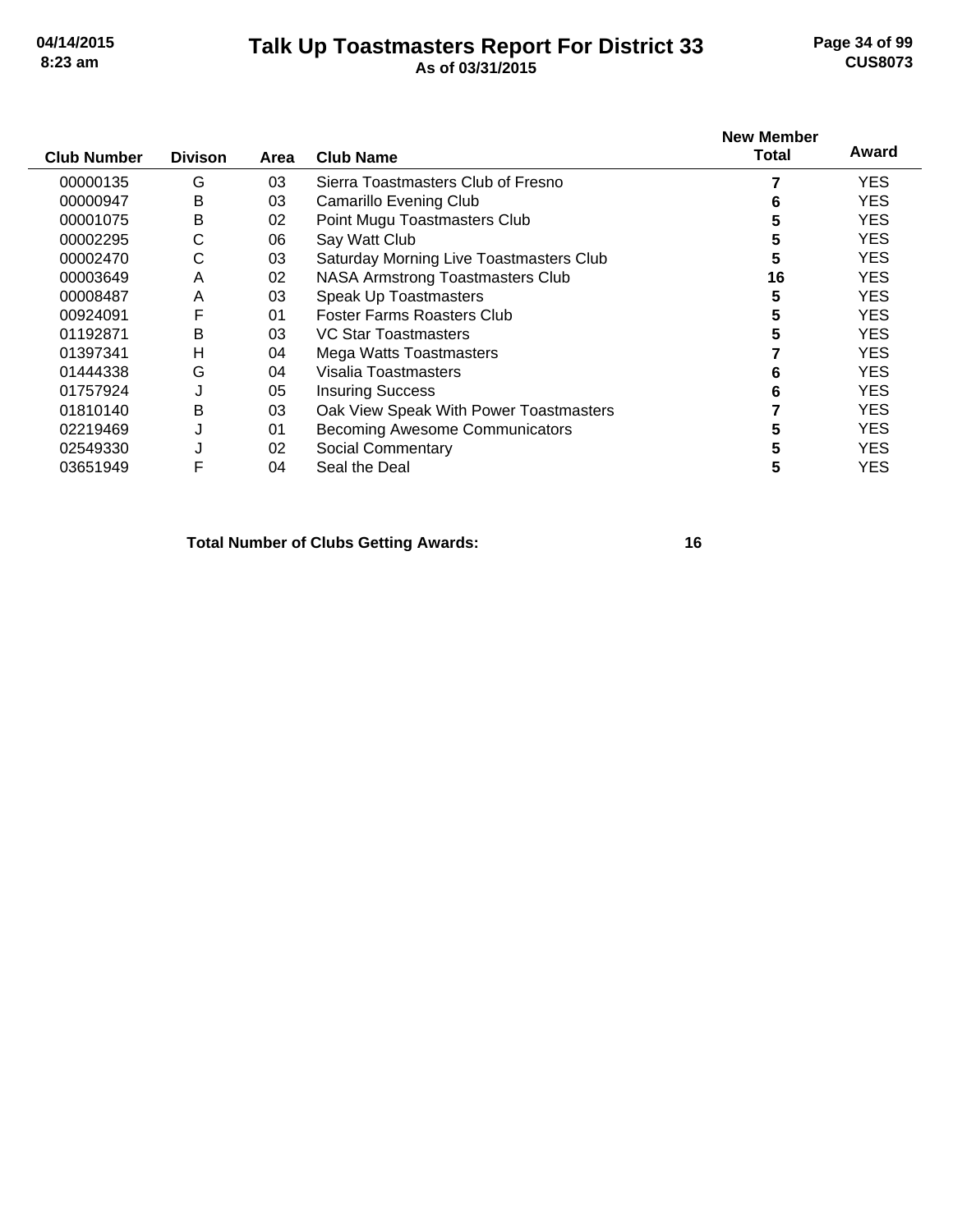# **Talk Up Toastmasters Report For District 34 04/14/2015 Page 35 of 99 8:23 am As of 03/31/2015 CUS8073**

| <b>Club Number</b> | <b>Divison</b> | Area | <b>Club Name</b>                           | <b>New Member</b><br><b>Total</b> | Award      |
|--------------------|----------------|------|--------------------------------------------|-----------------------------------|------------|
|                    |                |      |                                            |                                   |            |
| 00004732           | G              | 24   | SOL                                        | 5                                 | <b>YES</b> |
| 00006617           | X              | 44   | Reforma Club                               | 6                                 | <b>YES</b> |
| 00588773           | G              | 24   | Centenario Club                            | 5                                 | <b>YES</b> |
| 00739971           | B              | 41   | <b>Splendor Club</b>                       | 5                                 | <b>YES</b> |
| 00801868           | B              | 39   | Guachichiles Pico De Oro Club              | 6                                 | <b>YES</b> |
| 00940039           | M              | 04   | Valladolid Club                            | 6                                 | <b>YES</b> |
| 01048238           | J              | 26   | Cultura y Liderazgo                        | 5                                 | <b>YES</b> |
| 01061163           | Α              | 03   | Toastmasters San Pedro                     | 11                                | <b>YES</b> |
| 01174464           | A              | 05   | Comunicacion Amistad y Cultura             | 5                                 | <b>YES</b> |
| 01354888           | A              | 03   | <b>TEC De Monterrey</b>                    | 5                                 | <b>YES</b> |
| 01412619           | A              | 01   | Delta                                      | 6                                 | <b>YES</b> |
| 01545078           | Χ              | 48   | Club Toastmasters Metepec                  | 6                                 | <b>YES</b> |
| 01903687           | $\circ$        | 43   | Intel Guadalajara                          | 10                                | <b>YES</b> |
| 02203698           | A              | 02   | <b>Bricos</b>                              | 6                                 | <b>YES</b> |
| 02334798           | F              | 17   | Ibero Puebla                               | 5                                 | <b>YES</b> |
| 02420143           | Χ              | 46   | Toastmasters Canacintra Estado De Mexico   | 5                                 | <b>YES</b> |
| 02991091           | D              | 12   | Profesionistas en accion                   | 5                                 | <b>YES</b> |
| 03278007           | Α              | 34   | Mexicrea                                   | 5                                 | <b>YES</b> |
| 03572047           | С              | 10   | Conciencia Del Exito                       | 6                                 | <b>YES</b> |
| 03860379           | B              | 41   | Club Cimarron Del Tecnologico De Monterrey | 10                                | <b>YES</b> |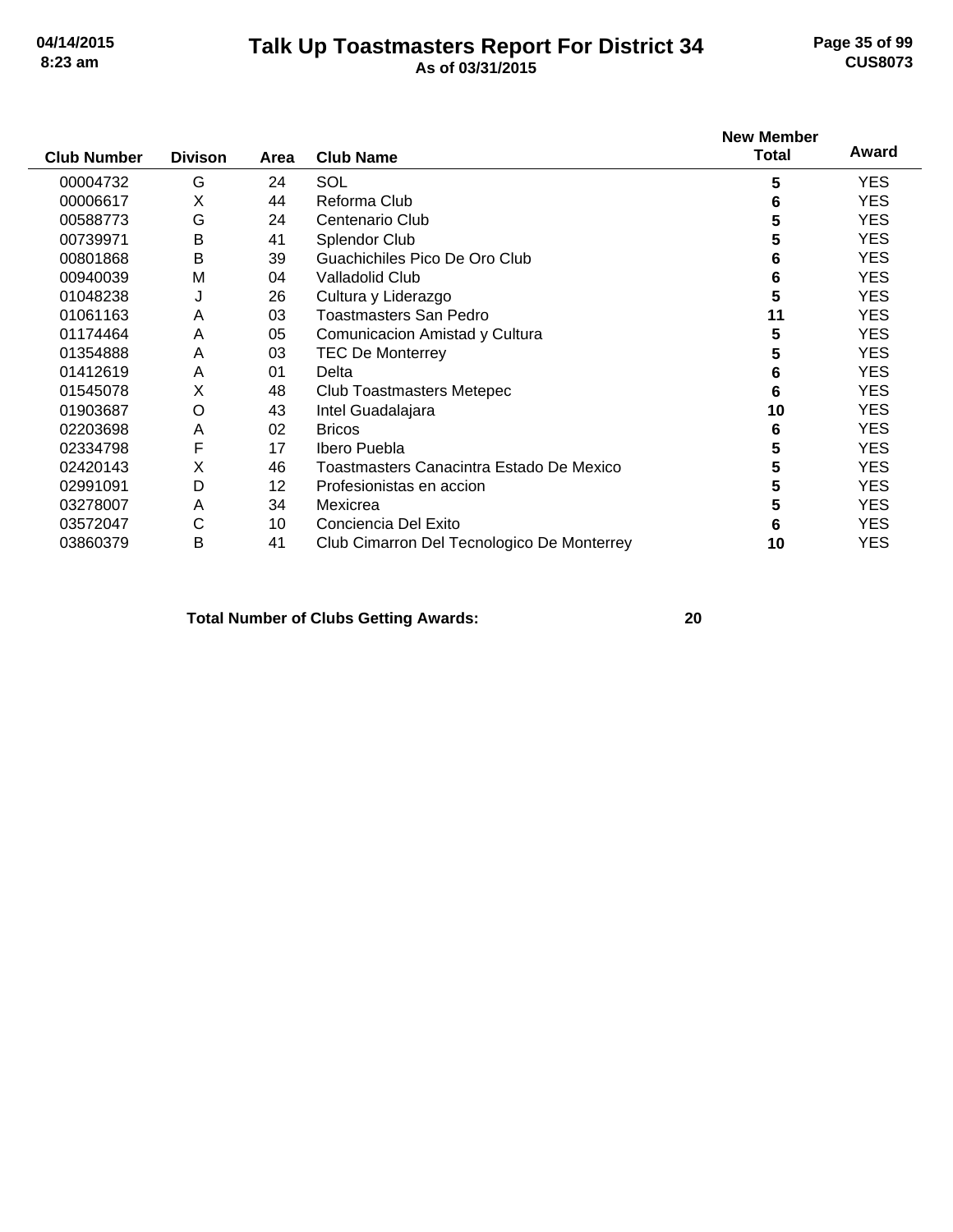# **Talk Up Toastmasters Report For District 35 04/14/2015 Page 36 of 99 8:23 am As of 03/31/2015 CUS8073**

| <b>Club Number</b> | <b>Divison</b> | Area | Club Name                                   | <b>New Member</b><br>Total | Award      |
|--------------------|----------------|------|---------------------------------------------|----------------------------|------------|
| 00002780           | C              | 05   | Reedsburg Area Club                         |                            | <b>YES</b> |
| 00003891           | <sub>S</sub>   | 03   | Rockwell Automation A-B Club                | 5                          | <b>YES</b> |
| 00588762           | C              | -01  | Rolling Hills Toastmasters Club             | 5                          | <b>YES</b> |
| 01188276           | M              | 01   | Menomonee Falls Toastmasters                | 6                          | <b>YES</b> |
| 01286374           | M              | 02   | <b>ManpowerGroup Riverview Toastmasters</b> |                            | <b>YES</b> |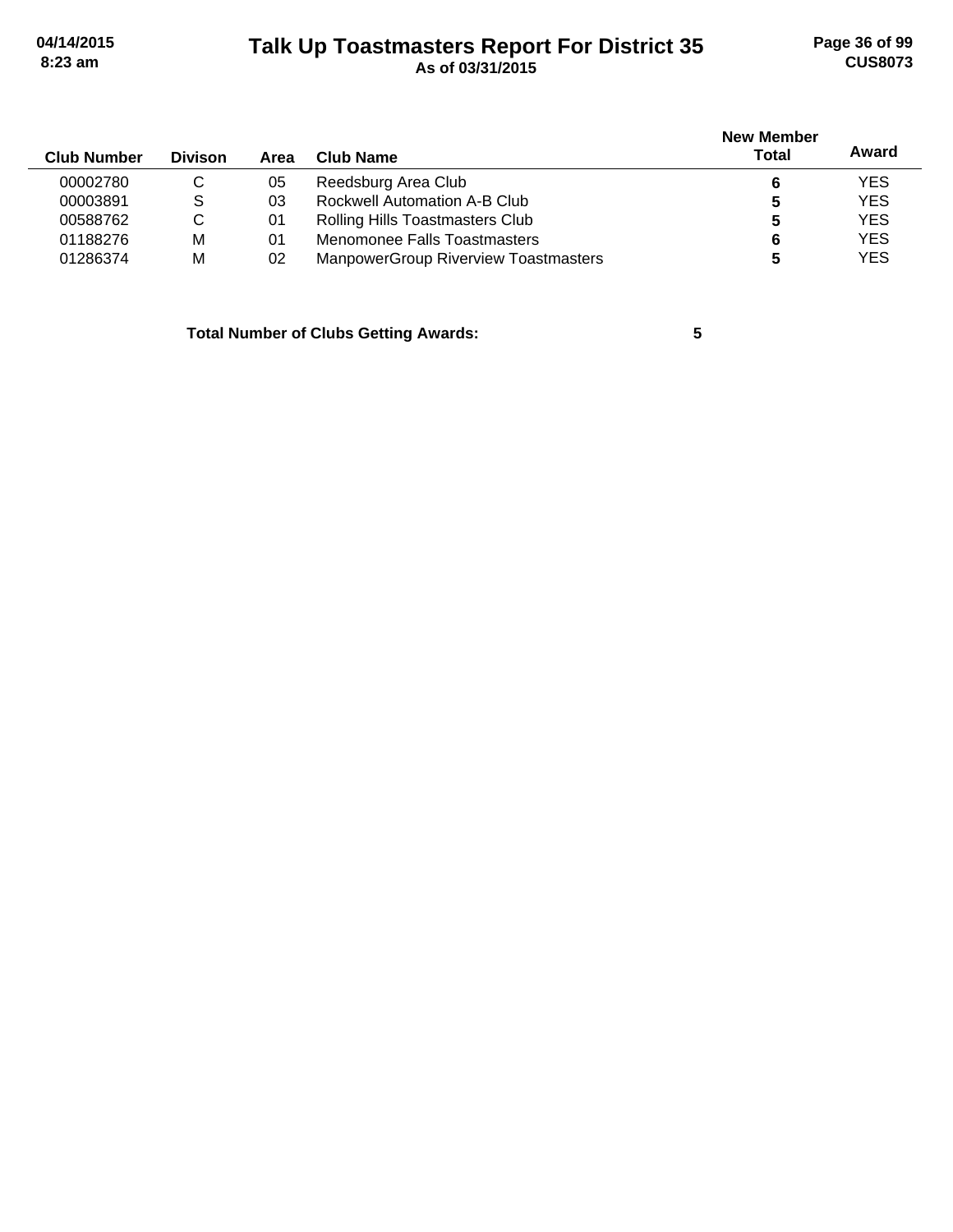## **Talk Up Toastmasters Report For District 36 04/14/2015 Page 37 of 99 8:23 am As of 03/31/2015 CUS8073**

| <b>Club Number</b> | <b>Divison</b> | Area | <b>Club Name</b>                                             | <b>New Member</b><br><b>Total</b> | Award      |
|--------------------|----------------|------|--------------------------------------------------------------|-----------------------------------|------------|
| 00002216           | B              | 21   | Dupont Circle of Speakers Club                               | 5                                 | <b>YES</b> |
| 00003039           | G              | 75   | Agricultural Research Center Club                            | 13                                | <b>YES</b> |
| 00006124           | A              | 14   | <b>Capitol Hill Speakers Club</b>                            | 5                                 | <b>YES</b> |
| 00009840           | C              | 31   | Goethe-Institut Washington - Voice of Distinction Toastmaste | 5                                 | <b>YES</b> |
| 00911520           | C              | 31   | <b>MBC Toastmasters Club</b>                                 |                                   | <b>YES</b> |
| 01408281           | Α              | 12   | S.E.C. Toastmasters                                          | 6                                 | <b>YES</b> |
| 01818089           | B              | 24   | <b>IFC Toastmasters Club</b>                                 |                                   | <b>YES</b> |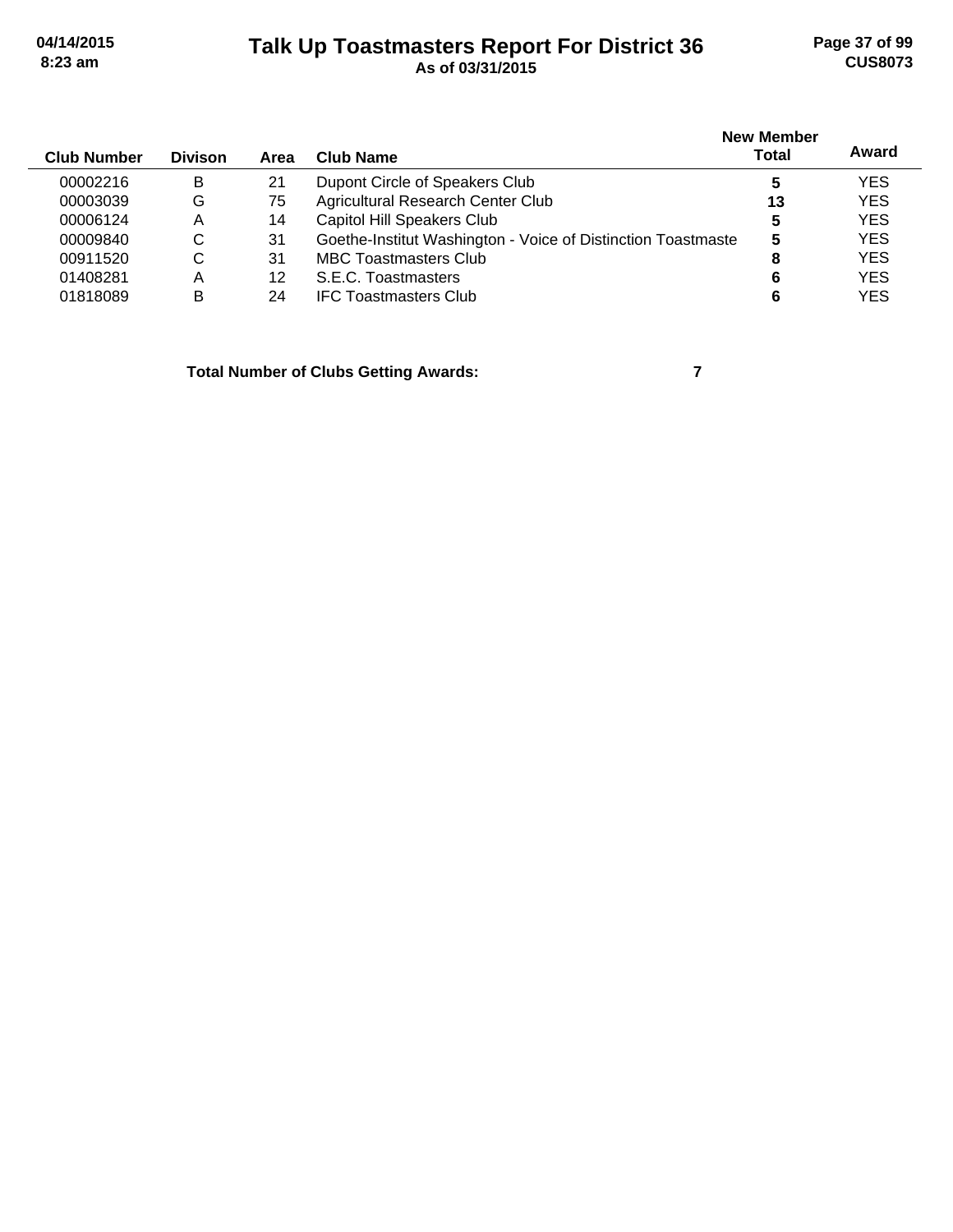### **Talk Up Toastmasters Report For District 37 04/14/2015 Page 38 of 99 8:23 am As of 03/31/2015 CUS8073**

|                    |                |      |                                                              | <b>New Member</b> | Award      |
|--------------------|----------------|------|--------------------------------------------------------------|-------------------|------------|
| <b>Club Number</b> | <b>Divison</b> | Area | <b>Club Name</b>                                             | <b>Total</b>      |            |
| 00000843           |                | 82   | Raleigh Club                                                 | 6                 | <b>YES</b> |
| 00001203           | G              | 62   | Durham Club                                                  | 5                 | <b>YES</b> |
| 00001420           | C              | 22   | Queen City Toastmasters Club                                 | 6                 | <b>YES</b> |
| 00002879           | H              | 74   | <b>Cape Fear Toastmasters</b>                                | 6                 | <b>YES</b> |
| 00003478           | J              | 92   | Jacksonville Club                                            |                   | <b>YES</b> |
| 00003971           | С              | 23   | Bank of America Uptown Toastmasters Club                     | 5                 | <b>YES</b> |
| 00003980           |                | 81   | <b>Centennial Visioneers</b>                                 |                   | <b>YES</b> |
| 00005620           | H              | 75   | <b>Softtalk Toastmasters Club</b>                            | 5                 | <b>YES</b> |
| 00006528           | A              | 02   | Land Of Sky Club                                             | 5                 | <b>YES</b> |
| 00007186           | B              | 14   | <b>TIAA-CREF /Toastmasters of the Carolinas</b>              | 8                 | <b>YES</b> |
| 00739097           |                | 84   | <b>Raleigh Talkmasters Club</b>                              | 6                 | <b>YES</b> |
| 01055512           | D              | 34   | <b>Ballantyne Toastmasters</b>                               | 5                 | <b>YES</b> |
| 01169680           | B              | 12   | Toastmasters at the Lake                                     | 5                 | <b>YES</b> |
| 01275935           | H              | 75   | <b>Heart of Cary Toastmasters</b>                            | 5                 | <b>YES</b> |
| 01296715           | G              | 61   | After 5 Bell Tower                                           | 5                 | <b>YES</b> |
| 01377580           | D              | 33   | <b>Ballantyne Lunch Toastmasters</b>                         | 5                 | <b>YES</b> |
| 01449729           | A              | 01   | Toastmasters On A Mission                                    | 5                 | <b>YES</b> |
| 01738341           | B              | 12   | Lowe's Home Improvement                                      | 5                 | <b>YES</b> |
| 02013392           | G              | 63   | <b>PRATTically Speaking</b>                                  | 5                 | <b>YES</b> |
| 02188607           | D              | 34   | <b>Premier Toastmasters</b>                                  | 6                 | <b>YES</b> |
| 03681538           | Н              | 75   | <b>Centre Green</b>                                          |                   | <b>YES</b> |
| 03737549           | D              | 32   | Carolinas Healthcare System Airport Center(Apc) Toastmasters | 9                 | <b>YES</b> |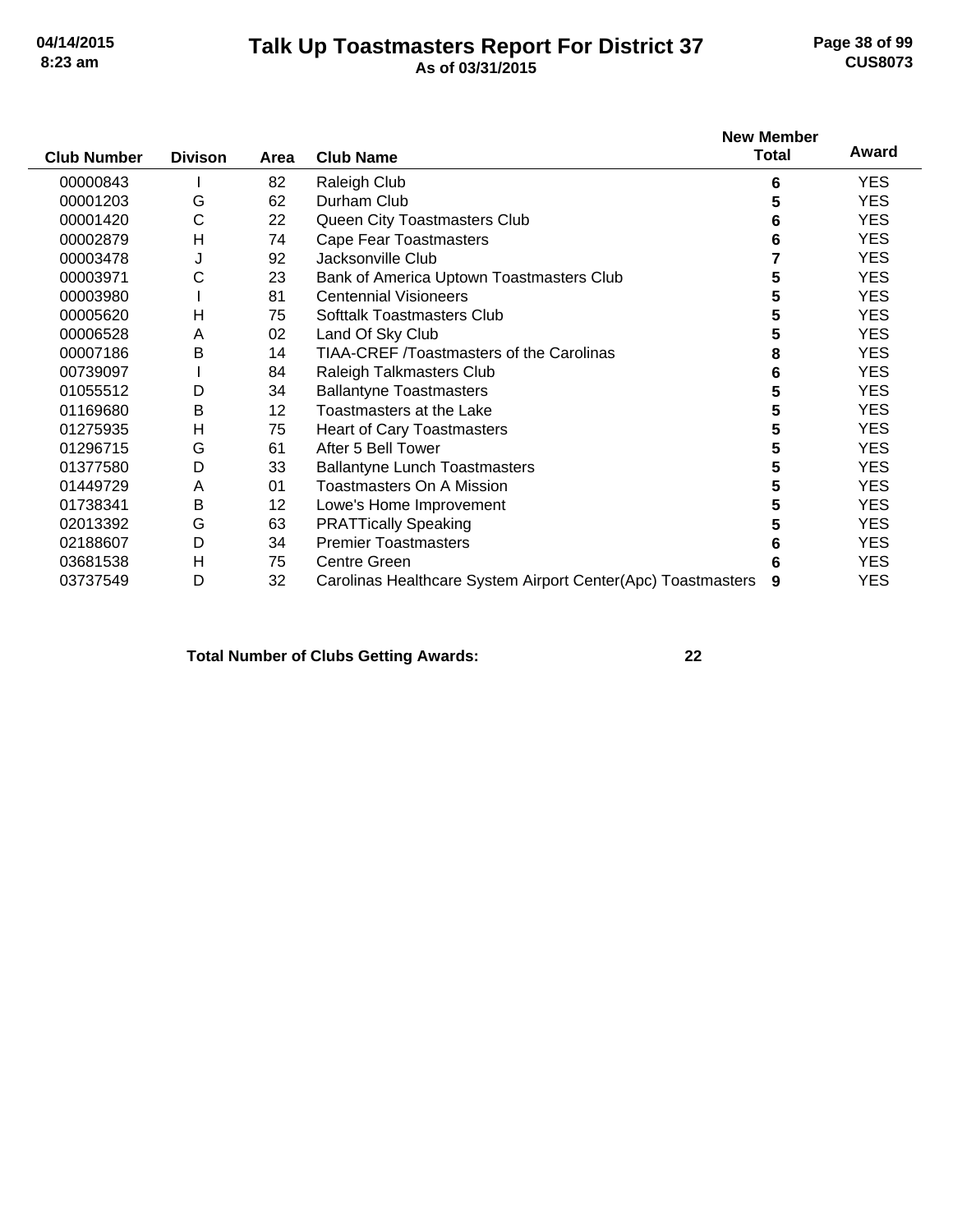### **Talk Up Toastmasters Report For District 38 04/14/2015 Page 39 of 99 8:23 am As of 03/31/2015 CUS8073**

| <b>Club Number</b> | <b>Divison</b> | Area | Club Name                         | <b>New Member</b><br><b>Total</b> | Award      |
|--------------------|----------------|------|-----------------------------------|-----------------------------------|------------|
| 00000946           | в              | 23   | <b>Chester County Club</b>        | 6                                 | <b>YES</b> |
| 00002128           | A              | 11   | Penn Harris Toastmasters Club     | 6                                 | <b>YES</b> |
| 00003204           | B              | 24   | Delaware County Toastmasters Club | 9                                 | <b>YES</b> |
| 00593456           | С              | 30   | <b>Temple Toastmasters</b>        | 5                                 | <b>YES</b> |
| 01989281           | С              | 30   | <b>Comcast HQ Toastmasters</b>    | 6                                 | <b>YES</b> |
| 02387333           | Ε              | 52   | Toastmasters @ Lehigh             | 5                                 | <b>YES</b> |
| 03867355           | в              | 22   | <b>Majestic Toastmasters</b>      |                                   | <b>YES</b> |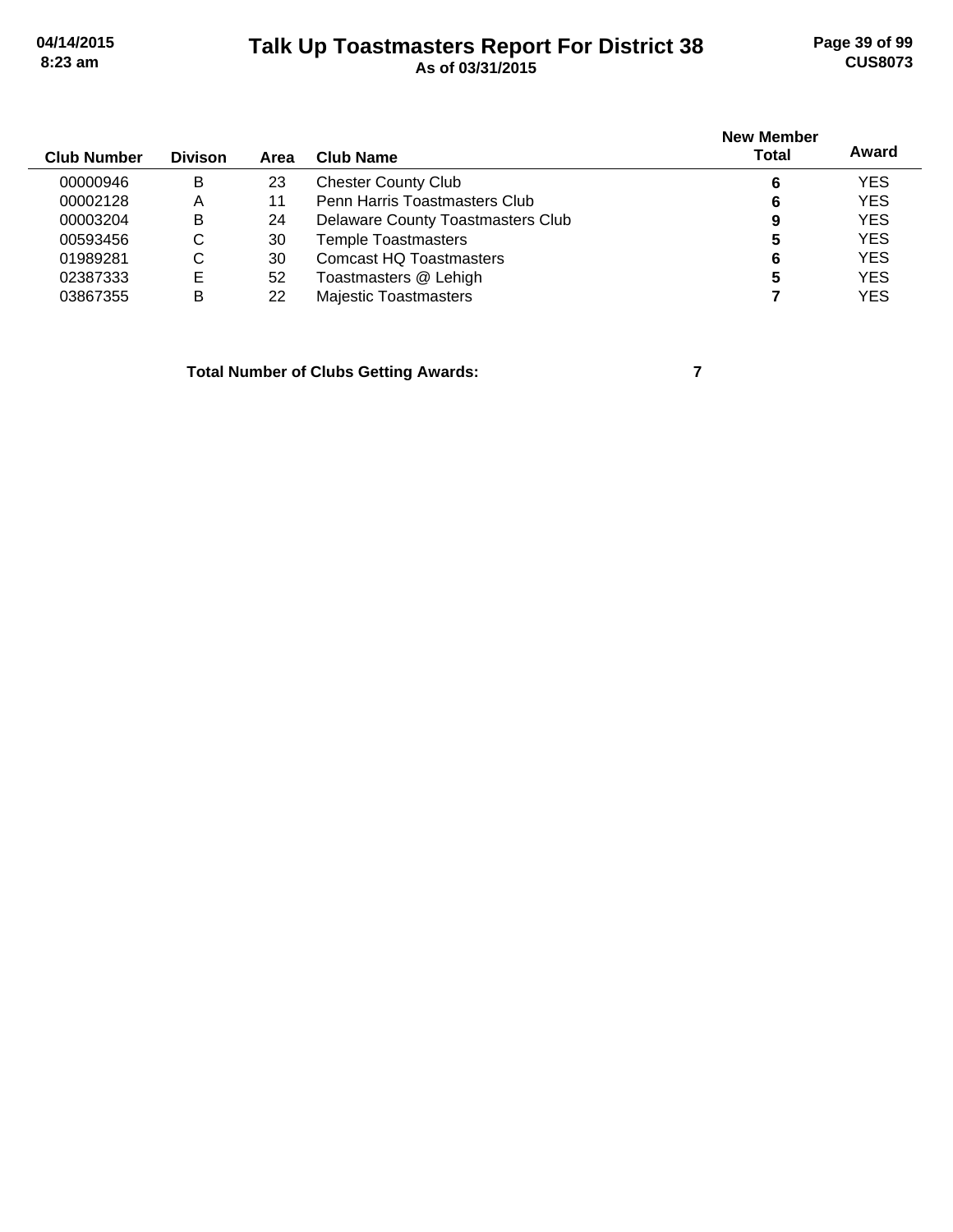# **Talk Up Toastmasters Report For District 39 04/14/2015 Page 40 of 99 8:23 am As of 03/31/2015 CUS8073**

| <b>Club Number</b> | <b>Divison</b> | Area | <b>Club Name</b>   | <b>New Member</b><br><b>Total</b> | Award |
|--------------------|----------------|------|--------------------|-----------------------------------|-------|
| 00007674           | D              | 43   | Vaca Morning Toast |                                   | YES   |
| 02178125           | D              | 41   | Talk of NorthBay   | 8                                 | YES   |
|                    |                |      |                    |                                   |       |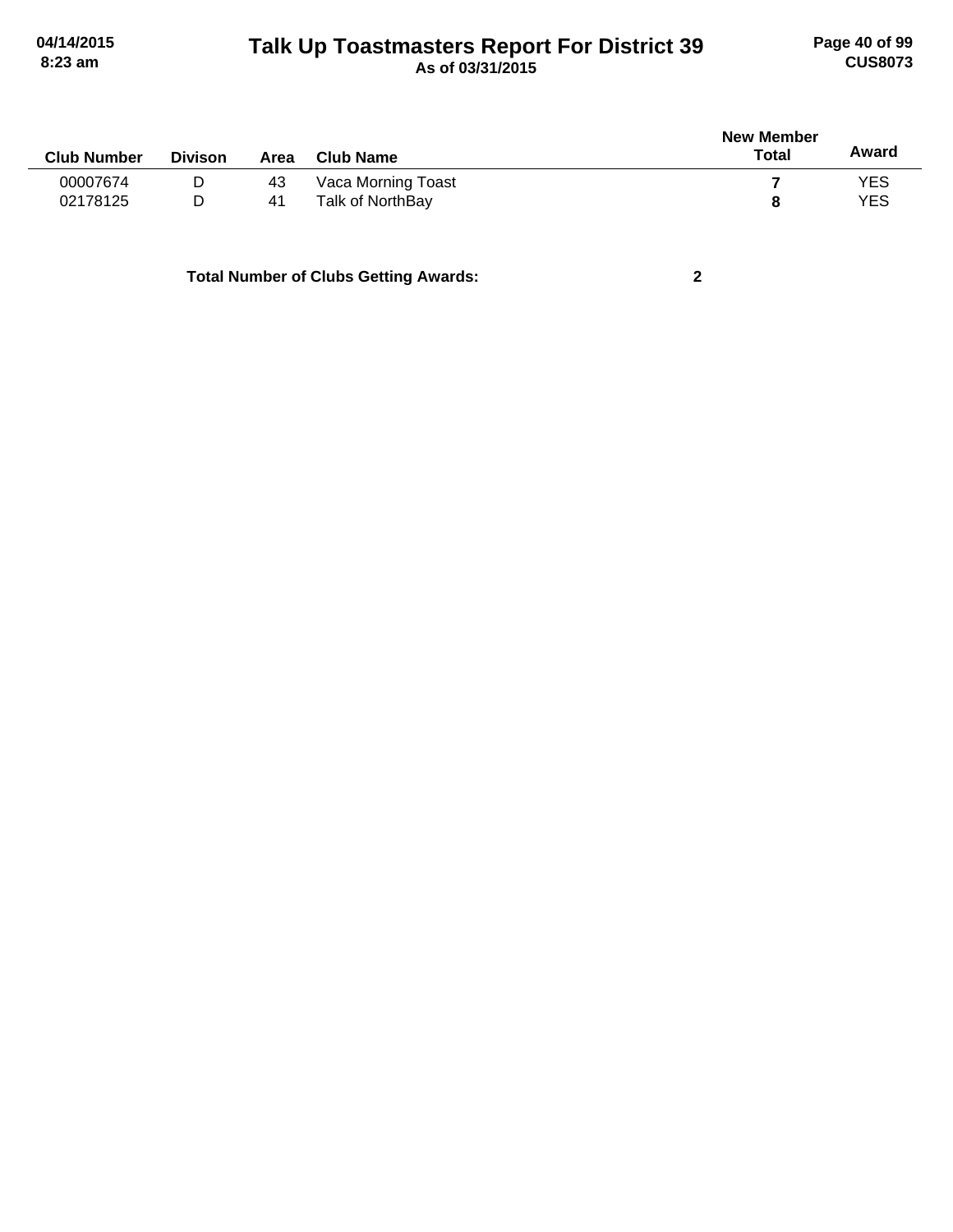### **Talk Up Toastmasters Report For District 40 04/14/2015 Page 41 of 99 8:23 am As of 03/31/2015 CUS8073**

| <b>Club Number</b> | <b>Divison</b> | Area | <b>Club Name</b>                    | <b>New Member</b><br>Total | Award      |
|--------------------|----------------|------|-------------------------------------|----------------------------|------------|
| 00000478           | B              | 14   | <b>OCLC Toastmasters Club</b>       | 5                          | <b>YES</b> |
| 00000526           | Н              | 75   | Lancaster Toastmasters Club.        | 6                          | <b>YES</b> |
| 00004532           | A              | 02   | Wright-Flyers                       | 5                          | <b>YES</b> |
| 00641256           | F              | 54   | <b>CIC Speaks Toastmasters Club</b> |                            | <b>YES</b> |
| 01045500           | С              | 23   | <b>ICC Toastmasters Club</b>        | 5                          | <b>YES</b> |
| 01423343           | н              | 74   | City of Columbus                    | 5                          | <b>YES</b> |
| 01816734           | С              | 23   | Call IT                             | 16                         | <b>YES</b> |
| 01825615           | B              | 15   | Progressive Speaking Club           |                            | <b>YES</b> |
| 02705957           | F              | 54   | CIC Speaks Too                      | 5                          | <b>YES</b> |
| 03646317           | н              | 73   | <b>ENCORE Toastmasters</b>          | 6                          | YES        |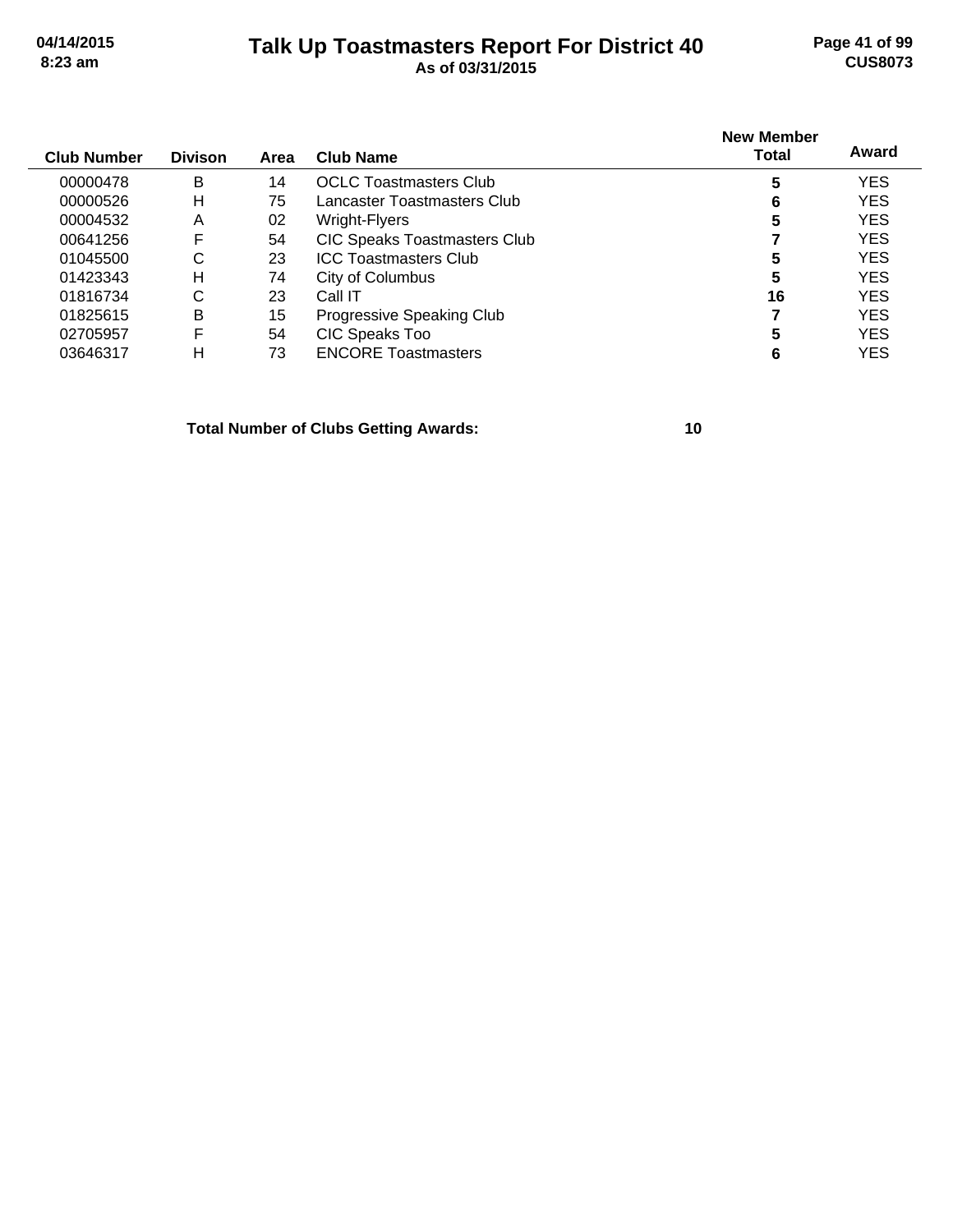### **Talk Up Toastmasters Report For District 41 04/14/2015 Page 42 of 99 8:23 am As of 03/31/2015 CUS8073**

| <b>Club Number</b> | <b>Divison</b> | Area | <b>Club Name</b>                                  | <b>New Member</b><br><b>Total</b> | Award      |
|--------------------|----------------|------|---------------------------------------------------|-----------------------------------|------------|
| 00003936           | $\mathsf{C}$   | 04   | <b>Toastmasters Club of New Delhi</b>             | 6                                 | <b>YES</b> |
| 00616631           | D              | 07   | <b>TCS Maitree Toastmasters Club</b>              | 8                                 | <b>YES</b> |
| 00916446           | E              | 02   | Infosys Pune Toastmasters Club                    | 8                                 | <b>YES</b> |
| 00993448           | D              | 06   | <b>Mumbai Toastmasters</b>                        | 11                                | <b>YES</b> |
| 01039812           | B              | 02   | Adobe Toastmasters Club                           | 5                                 | <b>YES</b> |
| 01059126           | B              | 02   | Noida Toastmasters Club                           | $\overline{7}$                    | <b>YES</b> |
| 01088097           | G              | 01   | <b>TCS Maitree Kolkata Toastmasters Club</b>      | 11                                | <b>YES</b> |
| 01135184           | D              | 03   | <b>Bombay Toastmasters</b>                        | 6                                 | <b>YES</b> |
| 01141787           | E              | 01   | <b>Toastmasters Club of Pune</b>                  | 5                                 | <b>YES</b> |
| 01200975           | Α              | 01   | <b>Gurgaon Toastmasters Club</b>                  | 8                                 | <b>YES</b> |
| 01246728           | D              | 02   | Mulund Toastmasters Club                          | 5                                 | <b>YES</b> |
| 01309237           | G              | 03   | Infosys Toastmasters, Bhubaneswar                 | 6                                 | <b>YES</b> |
| 01381947           | G              | 02   | Salt Lake Toastmasters Club                       | 5                                 | <b>YES</b> |
| 01403496           | B              | 04   | <b>TCS Noida 6 Toastmasters Club</b>              | 15                                | <b>YES</b> |
| 01445205           | G              | 03   | <b>TCS Maitree Bhubaneswar Toastmasters Club</b>  | 6                                 | <b>YES</b> |
| 01534609           | E              | 03   | <b>Toastmasters Club of Pune-West</b>             | 6                                 | <b>YES</b> |
| 01806058           | A              | 03   | Infosys Toastmasters, Chandigarh                  | 5                                 | <b>YES</b> |
| 02017422           | D              | 04   | <b>Thane Toastmasters Club</b>                    | 5                                 | <b>YES</b> |
| 02383421           | E              | 05   | <b>ZS Toastmasters Club</b>                       | 7                                 | <b>YES</b> |
| 02472534           | D              | 01   | <b>Amdavad Toastmasters Club</b>                  | 5                                 | <b>YES</b> |
| 02575847           | Е              | 06   | Toastmasters International Margao                 | 5                                 | <b>YES</b> |
| 02854357           | D              | 07   | <b>BACI</b>                                       | 6                                 | <b>YES</b> |
| 03214306           | E              | 06   | International Centre GOA (ICG) Toastmasters Club  | 5                                 | <b>YES</b> |
| 03220784           | D              | 01   | TCS BE@T Gandhinagar                              | 6                                 | <b>YES</b> |
| 03281416           | B              | 05   | <b>Central Delhi Toastmasters Club</b>            | 11                                | <b>YES</b> |
| 03484412           | E              | 02   | Syntel Pune Toastmasters Club                     | 12                                | <b>YES</b> |
| 03555448           | C              | 02   | <b>BlackRock Speaks Gurgaon Toastmasters Club</b> | 9                                 | <b>YES</b> |
| 03873240           | E              | 01   | <b>Tech Mahindra Pune Toastmasters</b>            | 5                                 | <b>YES</b> |
| 04167410           | E              | 01   | <b>TCS Maitree Toastmasters Club Pune</b>         | 9                                 | <b>YES</b> |
| 04361333           | E              | 06   | <b>Mapusa Toastmasters</b>                        | 5                                 | <b>YES</b> |
| 04421153           | E              | 02   | <b>Toastmasters Club of Pune North West</b>       | 10                                | <b>YES</b> |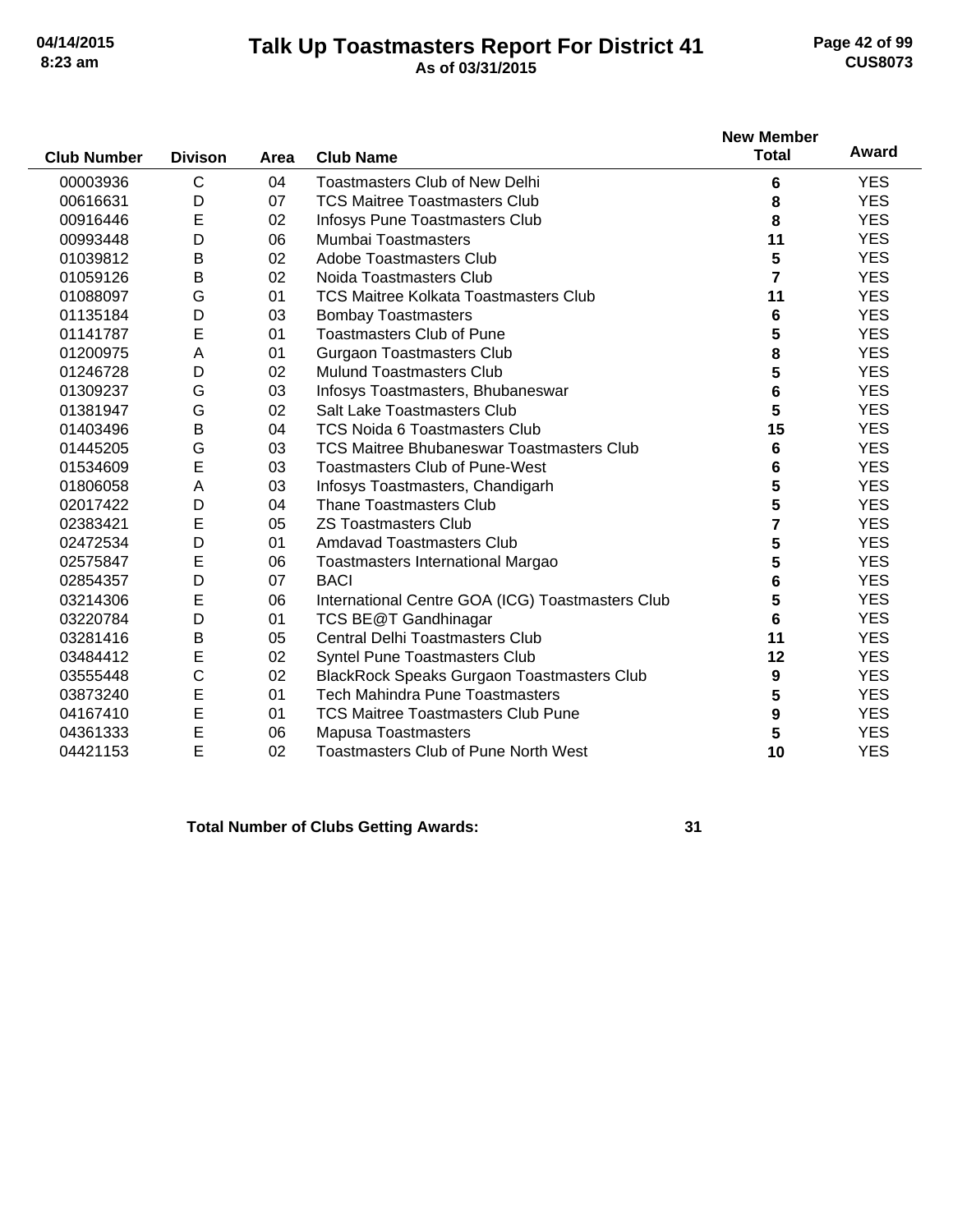### **Talk Up Toastmasters Report For District 42 04/14/2015 Page 43 of 99 8:23 am As of 03/31/2015 CUS8073**

| <b>Club Number</b> | <b>Divison</b> | Area | <b>Club Name</b>                      | <b>New Member</b><br><b>Total</b> | Award      |
|--------------------|----------------|------|---------------------------------------|-----------------------------------|------------|
| 00000302           | Ε              | 37   | Speaking Done Here Club               | 5                                 | <b>YES</b> |
| 00000438           | J              | 46   | Golden Gavel Club                     | 6                                 | <b>YES</b> |
| 00002726           | С              | 11   | <b>RSL™</b>                           | 6                                 | YES.       |
| 00002897           | A              | 13   | Evergreen Club                        | 5                                 | YES.       |
| 00003073           | Κ              | 34   | <b>Foothills Toastmasters Club</b>    | 5                                 | <b>YES</b> |
| 00003826           | A              | 26   | Sundowners Toastmasters Club          |                                   | <b>YES</b> |
| 00003950           | G              | 23   | <b>Fluor Communicators Club</b>       |                                   | YES.       |
| 00005143           | D              | 30   | Dawnbreakers Toastmasters             |                                   | YES.       |
| 00005943           | G              | 52   | Miracles Toastmasters Club            |                                   | YES.       |
| 00006772           | A              | 27   | Peace Challengers Toastmasters Club   | 5                                 | YES.       |
| 00006823           | J              | 43   | <b>CanOrators Toastmasters Club</b>   |                                   | <b>YES</b> |
| 00007318           |                | 41   | Speakmasters Club                     |                                   | <b>YES</b> |
| 00008170           | G              | 23   | <b>Calgary Pace Setters Club</b>      | 5                                 | <b>YES</b> |
| 00009035           | G              | 23   | <b>Fish Creek Bravehearts Club</b>    |                                   | <b>YES</b> |
| 00590114           | J              | 41   | Igniters Club                         |                                   | YES.       |
| 00688196           | E              | 37   | <b>Bridgers Toastmasters Club</b>     | 6                                 | <b>YES</b> |
| 03527294           |                | 48   | <b>Groundswell Group Toastmasters</b> |                                   | <b>YES</b> |
| 03955658           | С              | 39   | Intact Toastmasters Club              | 5                                 | <b>YES</b> |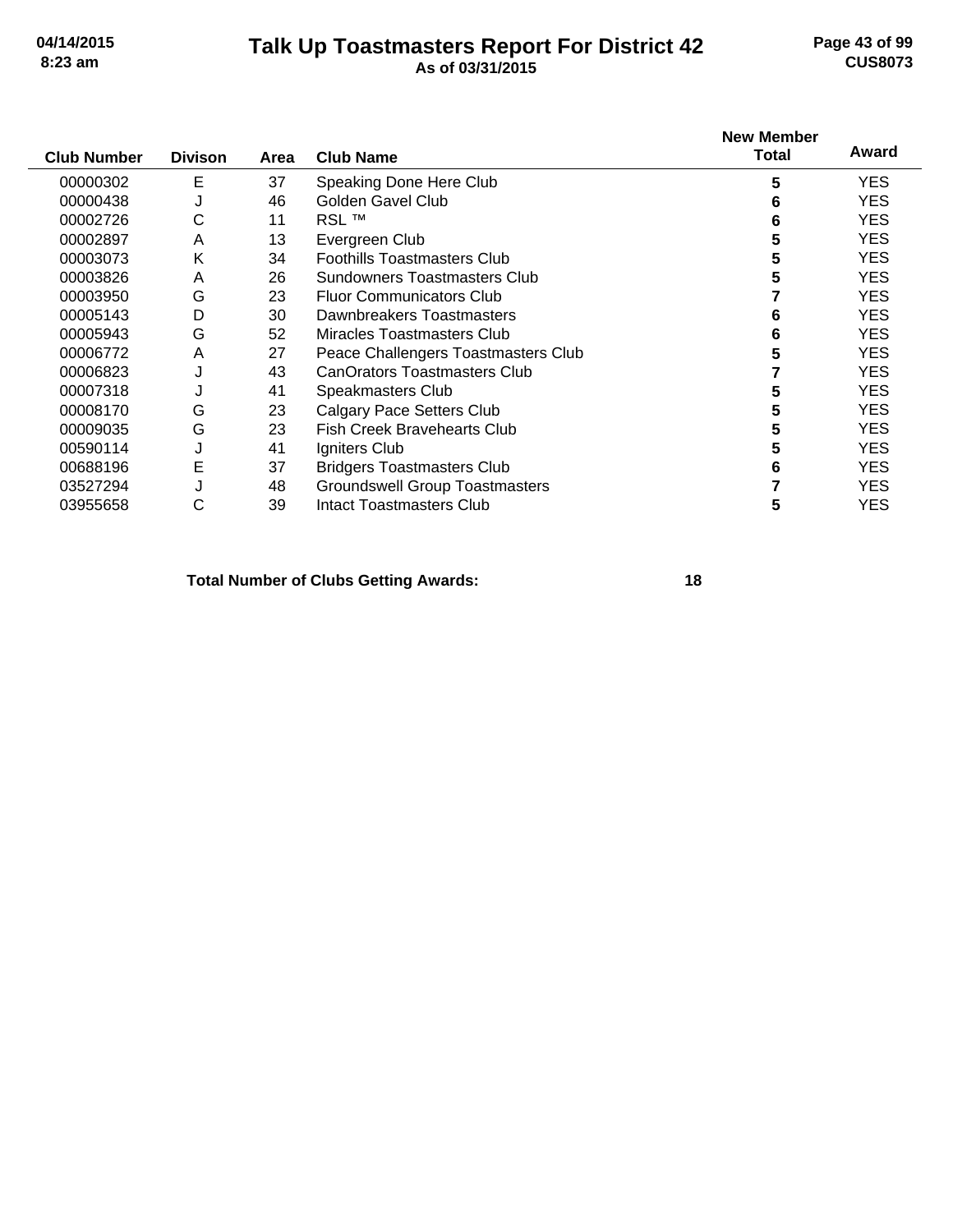### **Talk Up Toastmasters Report For District 43 04/14/2015 Page 44 of 99 8:23 am As of 03/31/2015 CUS8073**

| <b>Club Number</b> | <b>Divison</b> | Area | Club Name                              | <b>New Member</b><br>Total | Award      |
|--------------------|----------------|------|----------------------------------------|----------------------------|------------|
| 00000433           | Е              | 05   | <b>Bulldog Club</b>                    | 25                         | <b>YES</b> |
| 00001684           | Е              | 01   | Capital City TMC                       | 6                          | <b>YES</b> |
| 00003538           | D              | 04   | Memphis Advanced Toastmasters Club     | 5                          | <b>YES</b> |
| 00005281           | Е              | 05   | Starkville Downtown Club               | 5                          | <b>YES</b> |
| 00006046           | С              | 04   | All Rounders Club                      | 5                          | <b>YES</b> |
| 01320508           | F              | 01   | Save Money, Toast Better               | 5                          | <b>YES</b> |
| 01431740           | Е              | 02   | 2500 Club                              | 5                          | <b>YES</b> |
| 03323744           | D              | 01   | <b>Blue Nile Toastmasters, Memphis</b> | 6                          | <b>YES</b> |
| 04158486           | С              | 01   | NUCOR-YAMATO                           |                            | <b>YES</b> |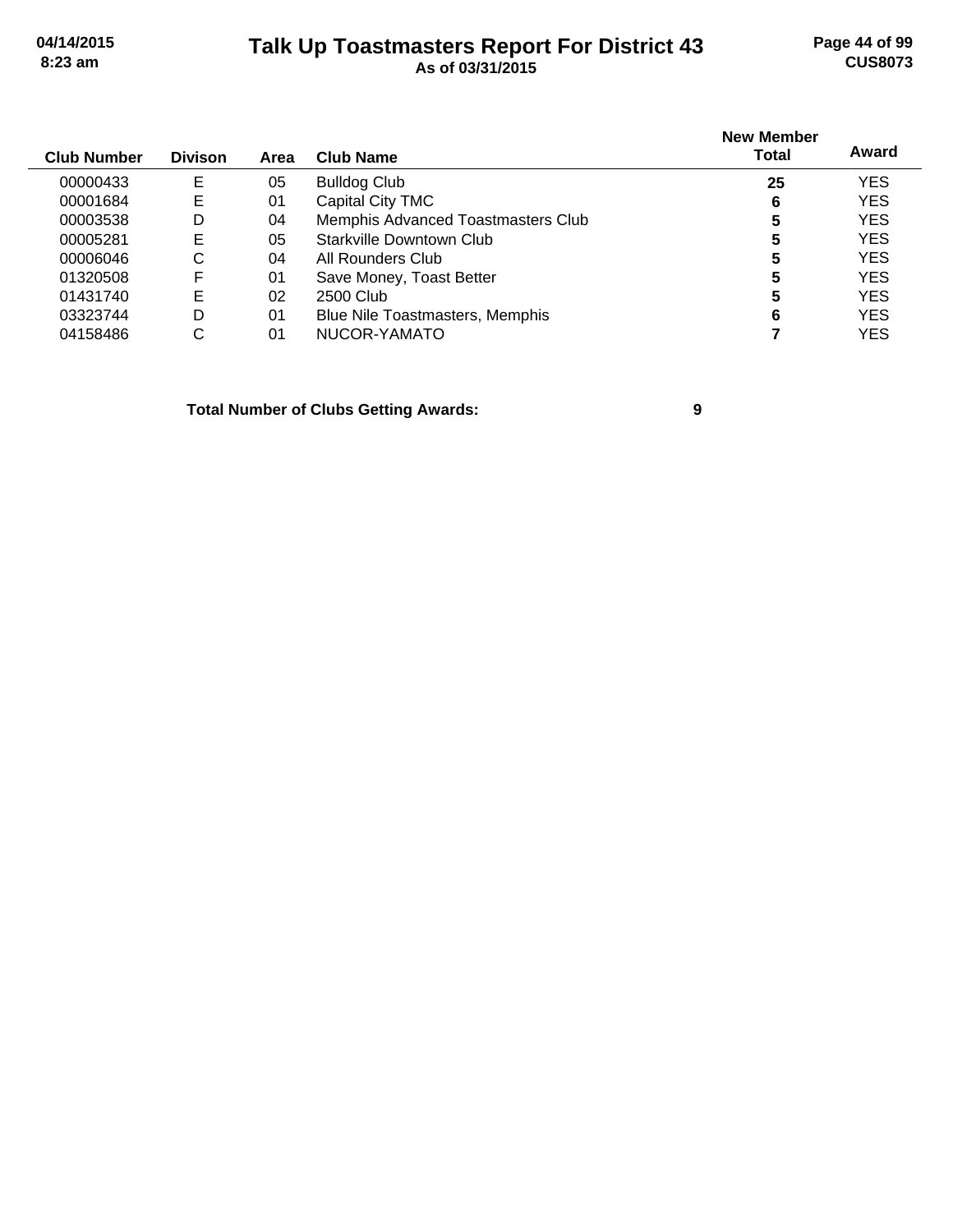### **Talk Up Toastmasters Report For District 44 04/14/2015 Page 45 of 99 8:23 am As of 03/31/2015 CUS8073**

| <b>Club Number</b> | <b>Divison</b> | Area | <b>Club Name</b>                                  | <b>New Member</b><br>Total | Award      |
|--------------------|----------------|------|---------------------------------------------------|----------------------------|------------|
| 00001520           | C              | 34   | <b>Buckhead Toastmasters</b>                      | 10                         | <b>YES</b> |
| 00002195           | B              | 23   | 310 North Toastmasters Club                       | 8                          | YES.       |
| 00002520           | Н              | 82   | Gainesville Club                                  | 5                          | <b>YES</b> |
| 00002823           | D              | 42   | Interstate North Club                             | 6                          | <b>YES</b> |
| 00004941           | G              | 75   | Alpharetta Club                                   | 5                          | YES.       |
| 00005259           | Н              | 81   | <b>Community Voice Toastmasters</b>               |                            | <b>YES</b> |
| 00006301           | F              | 64   | Dunwoody Club                                     |                            | <b>YES</b> |
| 00007789           | С              | 34   | <b>Herzing Toastmasters</b>                       | 5                          | <b>YES</b> |
| 00007804           | D              | 41   | <b>T-Toasters of Vinings</b>                      | 5                          | YES.       |
| 00008778           | Н              | 86   | <b>Voices of Distinction</b>                      | 6                          | YES.       |
| 00685064           | Ε              | 52   | <b>Cherokee Toastmasters</b>                      | 6                          | <b>YES</b> |
| 02200230           | С              | 32   | <b>MAG Mutual Insurance Company</b>               | 5                          | <b>YES</b> |
| 02675470           | G              | 74   | <b>Risk Masters</b>                               | 5                          | YES.       |
| 02742030           | H              | 82   | Georgia Commerce Club Toastmasters                | 8                          | <b>YES</b> |
| 02878863           | A              | 14   | <b>Manheim Atlanta Driving Force Toastmasters</b> | 5                          | <b>YES</b> |
| 03051016           | G              | 71   | <b>United Public Speakers</b>                     | 5                          | <b>YES</b> |
| 03063460           | H              | 86   | Georgia Sri Lankan Toastmasters                   | 5                          | YES.       |
| 03575651           | F              | 63   | Speakers Extraordinaire                           | 5                          | YES.       |
| 03651737           | F              | 63   | League of Extraordinary Speakers                  | 10                         | <b>YES</b> |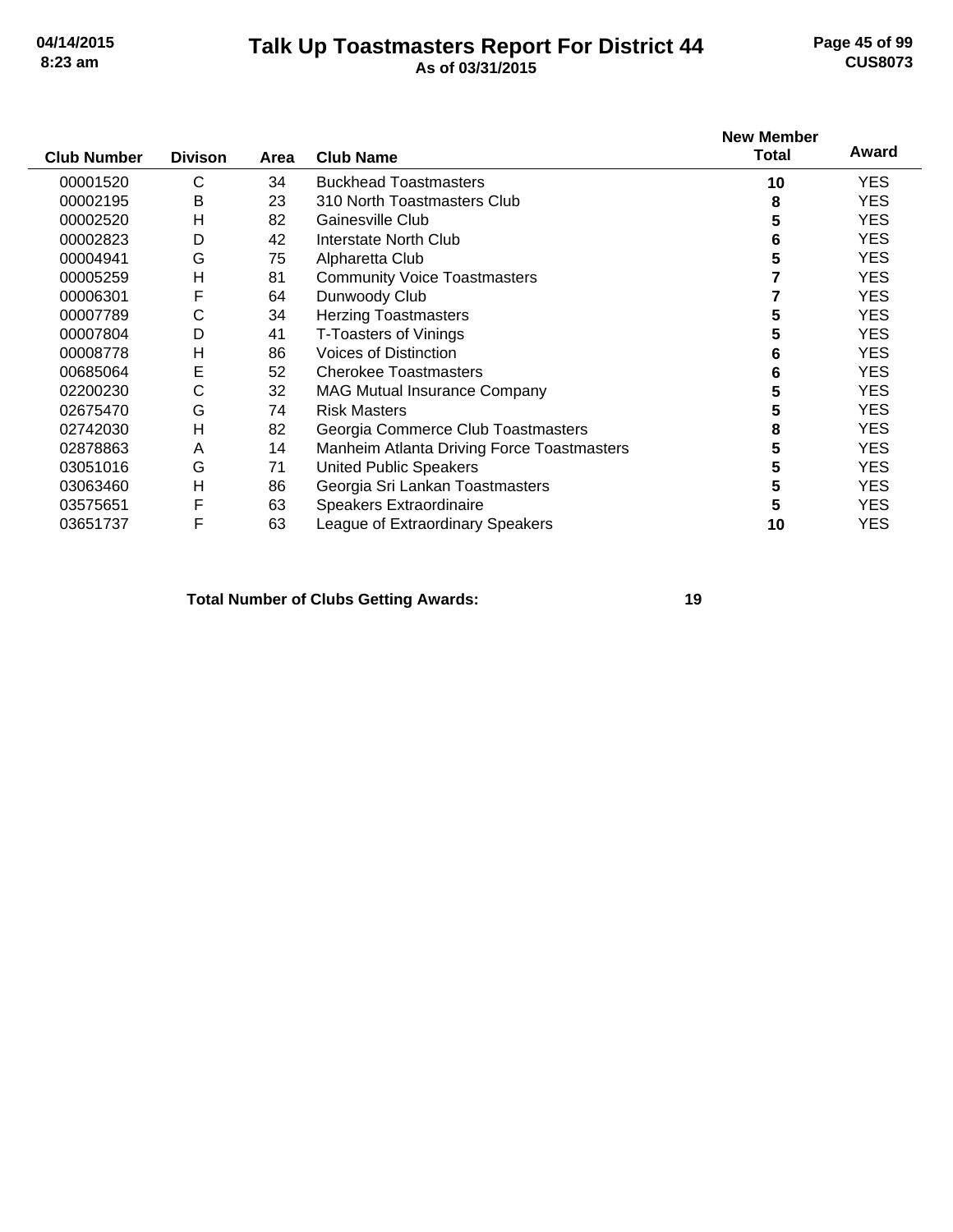# **Talk Up Toastmasters Report For District 45 04/14/2015 Page 46 of 99 8:23 am As of 03/31/2015 CUS8073**

|                    |                |      |                                       | <b>New Member</b> |            |
|--------------------|----------------|------|---------------------------------------|-------------------|------------|
| <b>Club Number</b> | <b>Divison</b> | Area | Club Name                             | Total             | Award      |
| 00002173           | Е              | 02   | Hub City Toastmasters Club            |                   | <b>YES</b> |
| 01121700           | D              | 18   | <b>River Talkers Toastmasters</b>     | 11                | <b>YES</b> |
| 02011635           | D              | 21   | <b>Burnside Business Toastmasters</b> | 5                 | <b>YES</b> |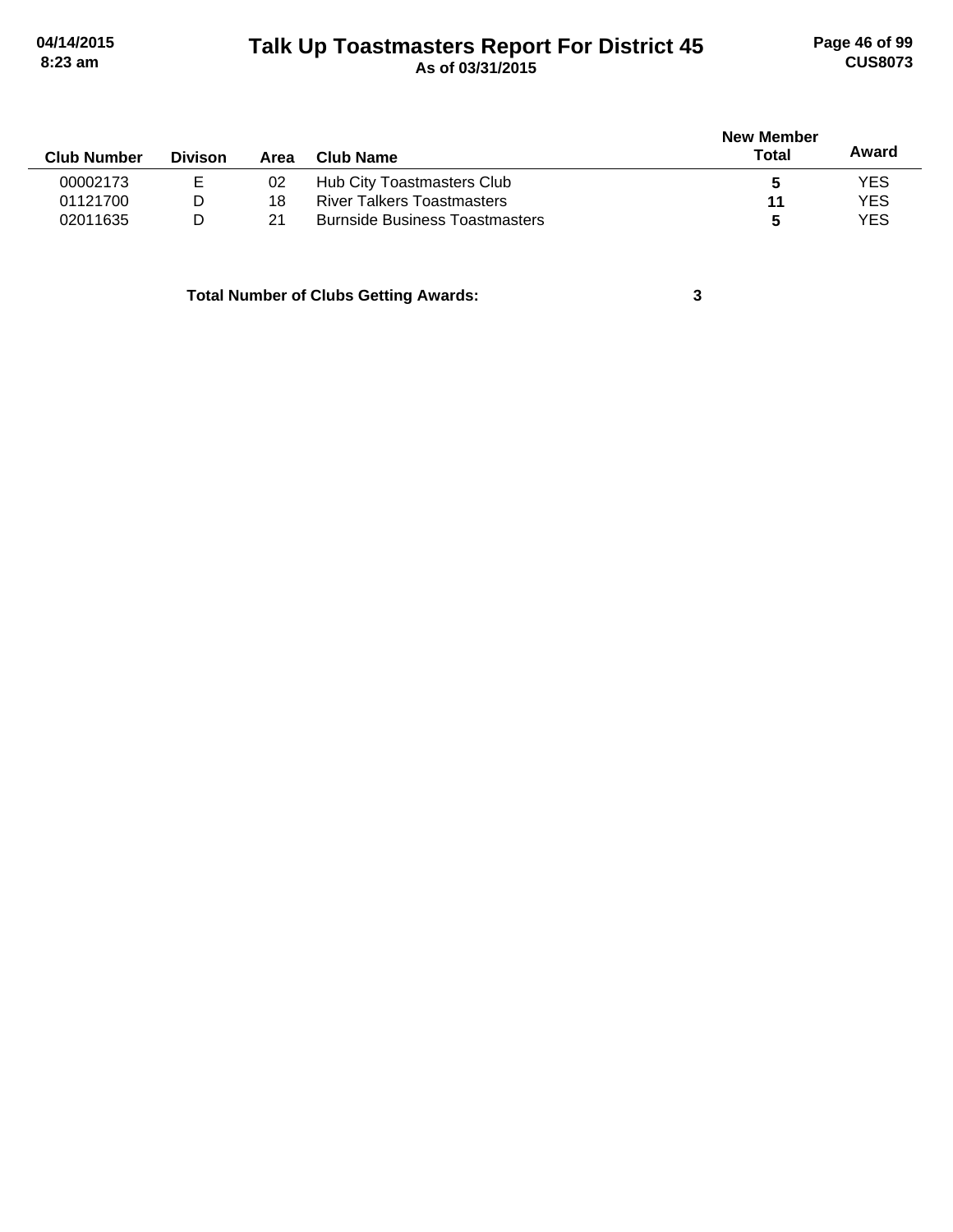### **Talk Up Toastmasters Report For District 46 04/14/2015 Page 47 of 99 8:23 am As of 03/31/2015 CUS8073**

| <b>Club Number</b> | <b>Divison</b> | Area | <b>Club Name</b>                           | <b>New Member</b><br><b>Total</b> | Award      |
|--------------------|----------------|------|--------------------------------------------|-----------------------------------|------------|
| 00000334           | Е              | 53   | <b>World Financial Center Toastmasters</b> | 8                                 | <b>YES</b> |
| 00006112           | G              | 74   | <b>DDC Toastmasters Club</b>               | 8                                 | <b>YES</b> |
| 00006138           | G              | 71   | <b>Hunter Toastmasters Club</b>            |                                   | <b>YES</b> |
| 00006357           | E              | 55   | F. R. O. G. Club                           | 5                                 | <b>YES</b> |
| 00007497           | H              | 84   | E Z Speakers Toastmasters Club             | 6                                 | <b>YES</b> |
| 00008131           | D              | 42   | <b>Bay Ridge Toastmasters</b>              | 9                                 | <b>YES</b> |
| 00008685           | G              | 74   | Queens Best Club                           | 6                                 | YES.       |
| 00009454           | F              | 63   | <b>Baruch Toastmasters</b>                 | 11                                | <b>YES</b> |
| 00595443           | Β              | 23   | Douglas Elliman                            | 5                                 | <b>YES</b> |
| 01009898           | D              | 43   | Long Island University-Brooklyn            | 8                                 | <b>YES</b> |
| 01213823           | С              | 34   | Toastmasters at 1095                       | 5                                 | <b>YES</b> |
| 01267403           | С              | 32   | <b>Pride Toastmasters</b>                  | 6                                 | YES.       |
| 01588600           | В              | 23   | <b>AB Toastmasters</b>                     | 5                                 | <b>YES</b> |
| 02218018           | A              | 11   | Monroe College Toastmasters                | 5                                 | <b>YES</b> |
| 02560548           | С              | 34   | <b>EY NYC Toastmasters</b>                 | 5                                 | <b>YES</b> |
| 03618250           | F              | 62   | <b>Bloomberg New York Toastmasters</b>     | 8                                 | <b>YES</b> |
| 03797112           | A              | 15   | Northern Westchester Toastmasters          | 6                                 | YES.       |
| 04389236           | Ε              | 52   | Pace Toastmasters                          | 8                                 | YES        |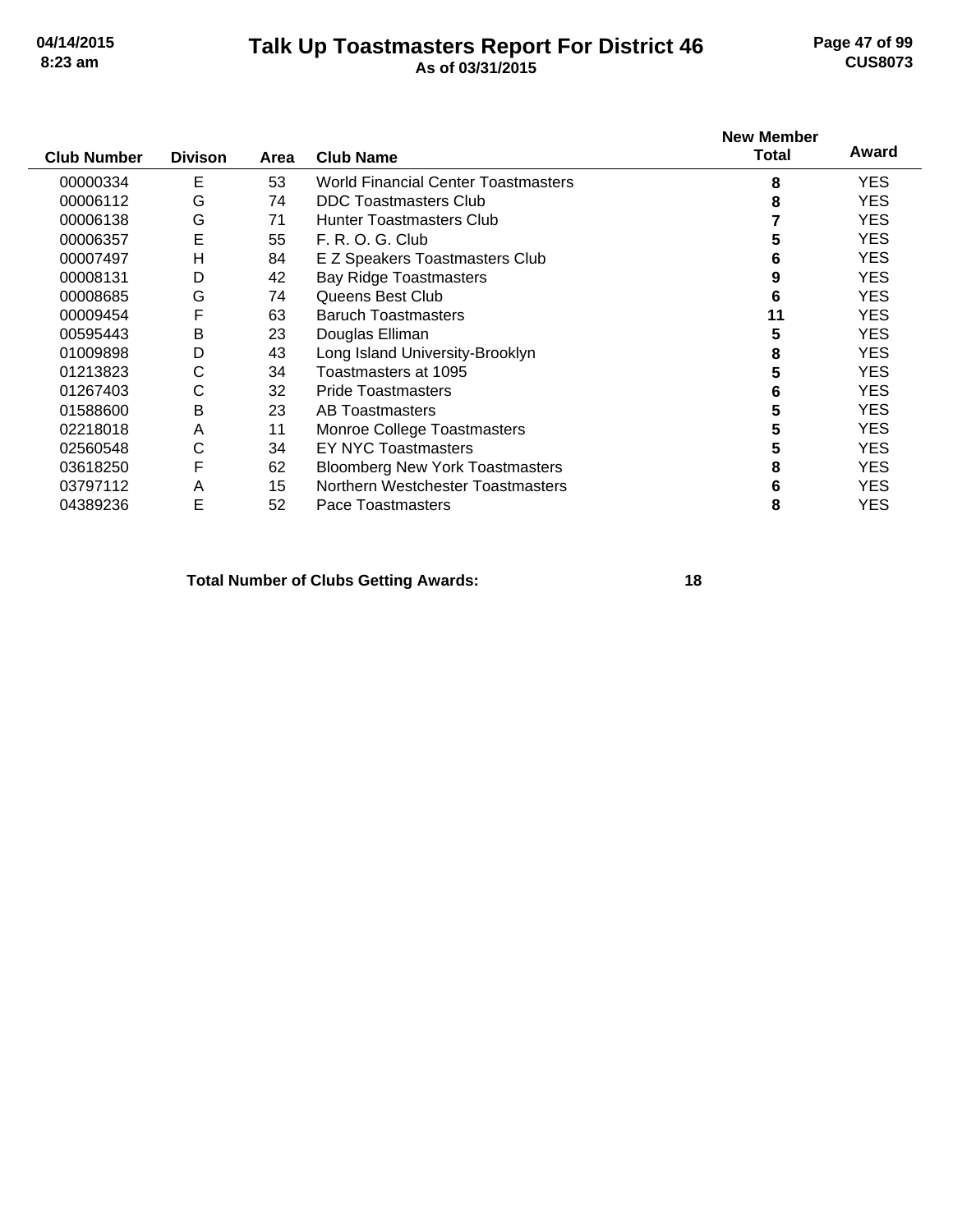### **Talk Up Toastmasters Report For District 47 04/14/2015 Page 48 of 99 8:23 am As of 03/31/2015 CUS8073**

| <b>Club Number</b> | <b>Divison</b> | Area              | <b>Club Name</b>                        | <b>New Member</b><br>Total | Award      |
|--------------------|----------------|-------------------|-----------------------------------------|----------------------------|------------|
| 00002445           | B              | 24                | Club Awesome Toastmasters               | 5                          | <b>YES</b> |
| 00002463           | Е              | 53                | South Dade Toastmasters Club            | 5                          | YES.       |
| 00002508           | A              | 11                | <b>Davie Toastmasters</b>               | 5                          | <b>YES</b> |
| 00003518           | С              | 32                | Sensor Toast Club                       | 5                          | YES.       |
| 00003840           | A              | 14                | North Miami Beach Toastmasters Club     | 5                          | <b>YES</b> |
| 00005758           | A              | 10                | Weston Area Toastmasters Club           | 5                          | <b>YES</b> |
| 00006568           | A              | 13                | Miami Lakes Club                        | 5                          | YES.       |
| 00009400           | B              | 22                | <b>Toast of Las Olas</b>                | 6                          | <b>YES</b> |
| 00009745           | B              | 23                | Motorola Communicators Club             |                            | YES.       |
| 00971904           | F              | 60                | <b>Chickcharney Toastmasters Club</b>   | 5                          | <b>YES</b> |
| 01261950           | A              | 12                | <b>Hollywood Toastmasters</b>           | 5                          | YES.       |
| 01314025           |                | 93                | Abaco Lighthouse Beamers                | 6                          | YES.       |
| 01326225           | A              | $12 \overline{ }$ | <b>NSU Toastmasters</b>                 | 5                          | <b>YES</b> |
| 01450351           | С              | 33                | 1st US Portuguese Toastmasters          | 6                          | <b>YES</b> |
| 02662937           | E              | 51                | Toastmasters at FIU Business            | 17                         | <b>YES</b> |
| 03034515           | A              | 12                | Miramar Bilingual Speakers Toastmasters | 6                          | YES.       |
| 03299156           | С              | 30                | City of Delray Beach                    | 6                          | YES.       |
| 04486222           | Е              | 50                | Wynwood Inspire.Us Toastmasters         | 8                          | <b>YES</b> |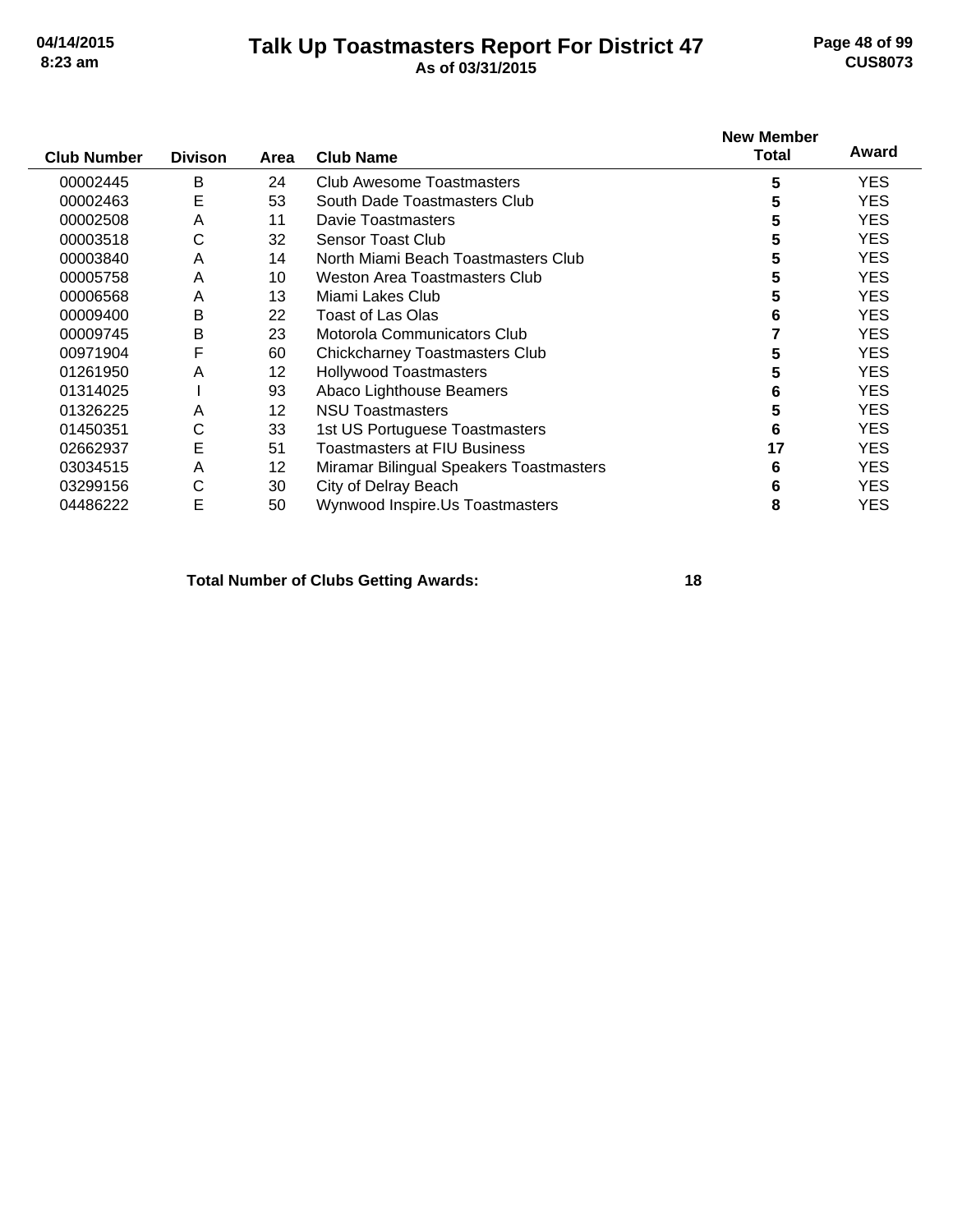### **Talk Up Toastmasters Report For District 48 04/14/2015 Page 49 of 99 8:23 am As of 03/31/2015 CUS8073**

| <b>Club Number</b> | <b>Divison</b> | Area | Club Name                      | <b>New Member</b><br><b>Total</b> | Award      |
|--------------------|----------------|------|--------------------------------|-----------------------------------|------------|
| 00001667           | G              | 73   | Suncoast Toastmasters Club     | 5                                 | <b>YES</b> |
| 00008248           | В              | 23   | Palm Harbor Toastmasters       | 6                                 | <b>YES</b> |
| 00965328           | D              | 41   | Toast 'N Progress              | 5                                 | <b>YES</b> |
| 01146909           | G              | 71   | <b>DTCC Tampa Toastmasters</b> | 5                                 | <b>YES</b> |
| 01169566           | В              | 21   | 5508 Toastmasters              | 6                                 | <b>YES</b> |
| 01187415           | С              | 35   | <b>WellCare Toastmasters</b>   | 9                                 | <b>YES</b> |
| 04001894           | С              | 35   | <b>NACCturally Speaking</b>    | 8                                 | <b>YES</b> |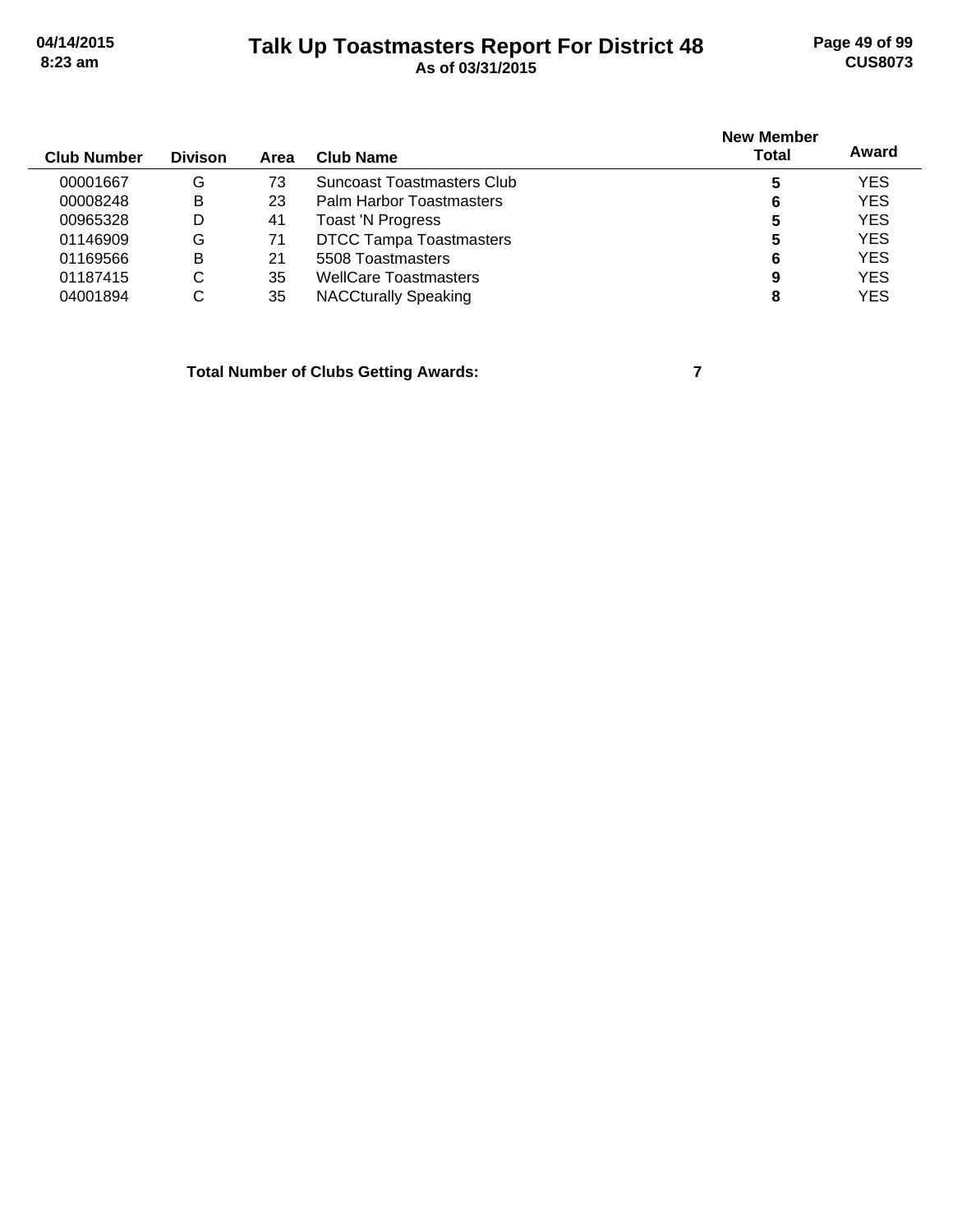# **Talk Up Toastmasters Report For District 49 04/14/2015 Page 50 of 99 8:23 am As of 03/31/2015 CUS8073**

| <b>Club Number</b> | <b>Divison</b> | Area | Club Name                              | New Member<br>Total | Award      |
|--------------------|----------------|------|----------------------------------------|---------------------|------------|
| 00000520           | С              |      | Hickam AFB Club #520                   |                     | <b>YES</b> |
| 00002076           | В              | 07   | Downtown Business Associates Club      | 6                   | <b>YES</b> |
| 00006230           | Α              | 03   | Kihei Toastmasters Club                | 6                   | <b>YES</b> |
| 00007356           | C              | 12   | Ho'oponopono Pa'ahao Toastmasters Club |                     | <b>YES</b> |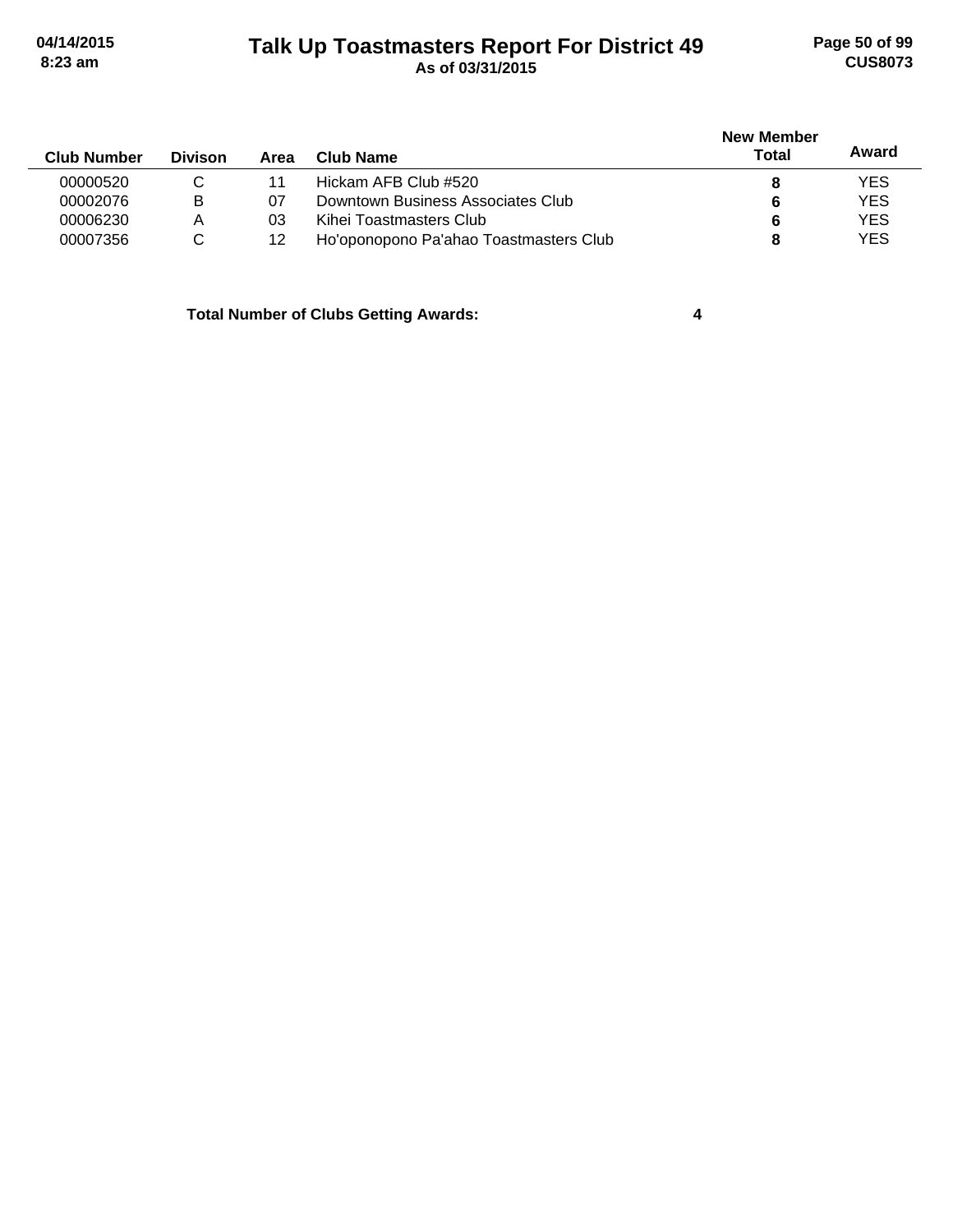### **Talk Up Toastmasters Report For District 50 04/14/2015 Page 51 of 99 8:23 am As of 03/31/2015 CUS8073**

| <b>Club Number</b> | <b>Divison</b> | Area | <b>Club Name</b>                              | <b>New Member</b><br><b>Total</b> | Award      |
|--------------------|----------------|------|-----------------------------------------------|-----------------------------------|------------|
| 00000713           | M              | 32   | Big 'D' Club                                  | 12                                | <b>YES</b> |
| 00002209           | S              | 55   | Exchange Toastmasters Club                    | 5                                 | <b>YES</b> |
| 00003859           | V              | 72   | Texins Toastmasters Club.                     | 6                                 | <b>YES</b> |
| 00004721           | F              | 22   | <b>Plano Frontier Club</b>                    | 6                                 | <b>YES</b> |
| 00006071           | F              | 24   | Speak-Up Frisco!                              | 9                                 | <b>YES</b> |
| 00006661           | S              | 54   | El Centro Toastmasters Club                   | 5                                 | <b>YES</b> |
| 00008631           | M              | 35   | Leadership Lambda Toastmasters Club           | 5                                 | <b>YES</b> |
| 00008853           | S              | 52   | EY Young Guns Toastmasters Club               | 11                                | <b>YES</b> |
| 00614471           |                | 64   | Plano West Toasters Club                      | 8                                 | <b>YES</b> |
| 00992874           | P              | 43   | University Toastmasters of Dallas             | 6                                 | <b>YES</b> |
| 01565753           | Ρ              | 43   | <b>Jindal Management Toastmasters Society</b> | 12                                | <b>YES</b> |
| 03356972           | P              | 41   | Remarkable Communicators                      | 9                                 | <b>YES</b> |
| 04157985           | S              | 51   | <b>Transit Talkers</b>                        | 6                                 | <b>YES</b> |
| 04161587           | F              | 25   | Speakers Of The House                         | 5                                 | <b>YES</b> |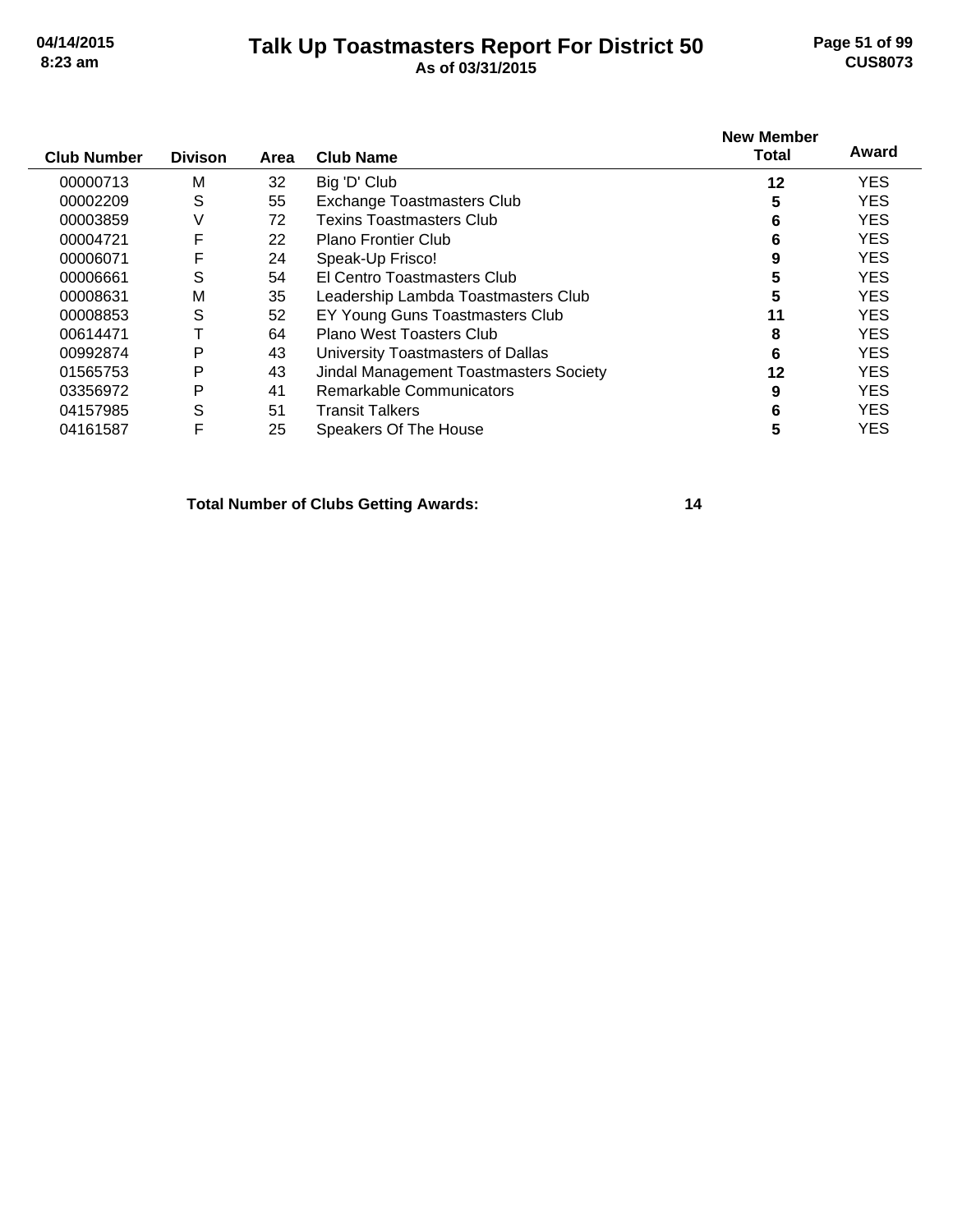÷,

### **Talk Up Toastmasters Report For District 51 04/14/2015 Page 52 of 99 8:23 am As of 03/31/2015 CUS8073**

| <b>Club Number</b> | <b>Divison</b> | Area | <b>Club Name</b>                             | <b>New Member</b><br><b>Total</b> | Award      |
|--------------------|----------------|------|----------------------------------------------|-----------------------------------|------------|
| 00001296           | D              | 03   | Kuantan Toastmasters Club                    | 6                                 | <b>YES</b> |
| 00001915           | P              | 04   | <b>ITC Bintang Toastmasters Club</b>         | 5                                 | <b>YES</b> |
| 00001997           | P              | 01   | <b>TMIKL Toastmasters</b>                    | 5                                 | <b>YES</b> |
| 00003819           | N              | 05   | Silterra Toastmasters Club                   | 14                                | <b>YES</b> |
| 00006895           | W              | 01   | Maicsa Toastmasters Club                     | 5                                 | <b>YES</b> |
| 00007054           | Q              | 04   | Penang Hokkien Association Club              | 5                                 | <b>YES</b> |
| 00007245           | P              | 04   | PricewaterhouseCoopers Toastmasters Club     | 5                                 | <b>YES</b> |
| 00950005           | W              | 06   | <b>Great Eastern Toastmasters Club</b>       |                                   | <b>YES</b> |
| 01475566           | Α              | 04   | <b>GP Toastmasters Club</b>                  | 5                                 | <b>YES</b> |
| 01840075           | Q              | 04   | <b>PCTH Youth Mandarin Toastmasters Club</b> | 5                                 | <b>YES</b> |
| 03314738           | G              | 04   | Air Products Toastmasters Club               | 5                                 | YES        |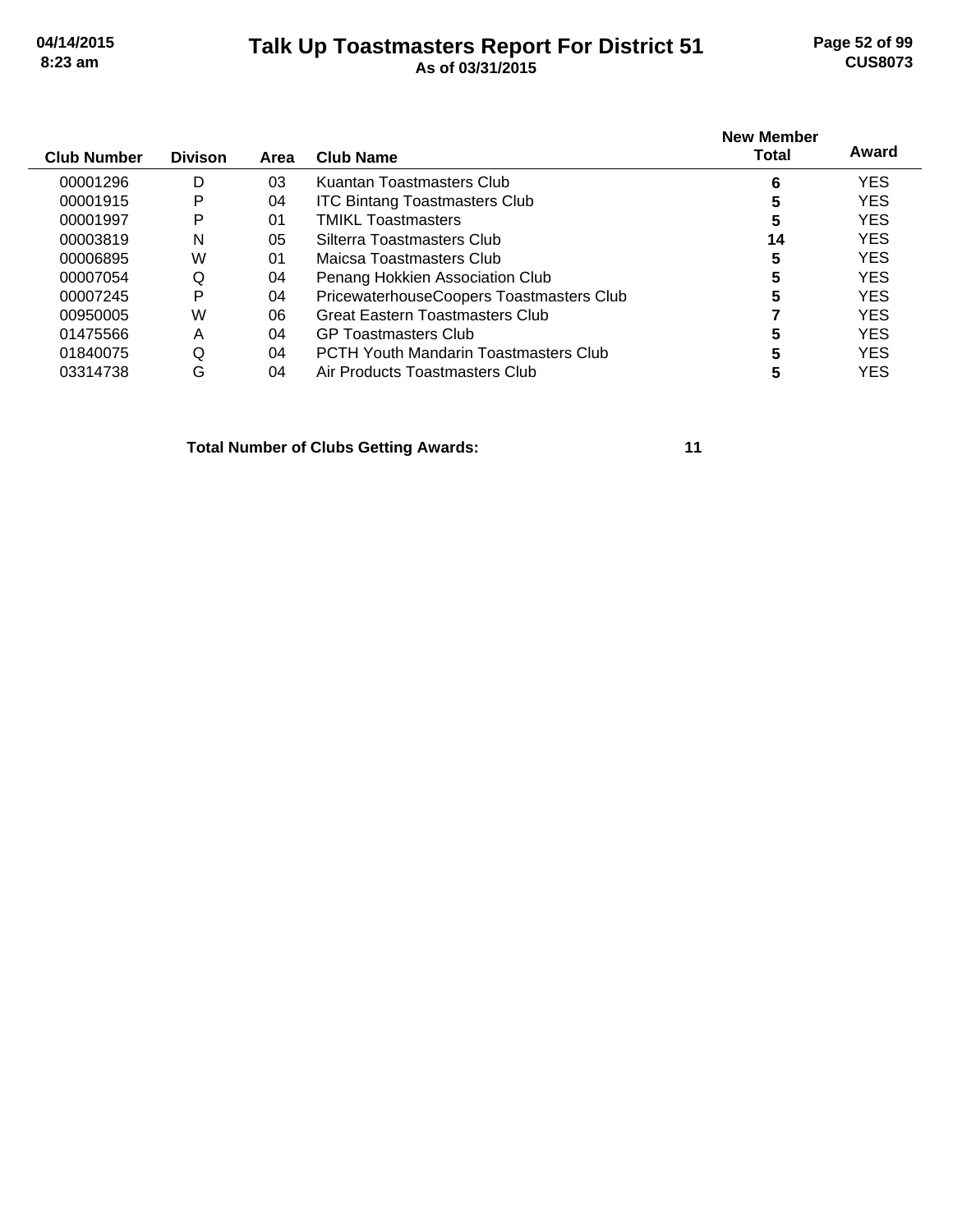### **Talk Up Toastmasters Report For District 52 04/14/2015 Page 53 of 99 8:23 am As of 03/31/2015 CUS8073**

| <b>Divison</b> | Area | Club Name                                    | <b>New Member</b><br>Total | Award      |
|----------------|------|----------------------------------------------|----------------------------|------------|
| E              | 54   | Downtown L.A. Toastmasters                   |                            | <b>YES</b> |
| E              | 51   | L A Civic Center Club                        | 6                          | <b>YES</b> |
| С              | 32   | Toastmasters 4 Writers                       | 5                          | <b>YES</b> |
| C              | 31   | ToastMousters                                | 6                          | <b>YES</b> |
| E              | 53   | City Masters 1                               | 8                          | <b>YES</b> |
| E              | 50   | <b>CityMasters 2</b>                         | 6                          | <b>YES</b> |
| B              | 23   | <b>Improv Toastmasters</b>                   | 5                          | <b>YES</b> |
| B              | 24   | Toastmasters for Mental Health Professionals | 5                          | <b>YES</b> |
| Α              | 12   | <b>Captivating Toastmasters</b>              | 5                          | <b>YES</b> |
|                |      |                                              |                            |            |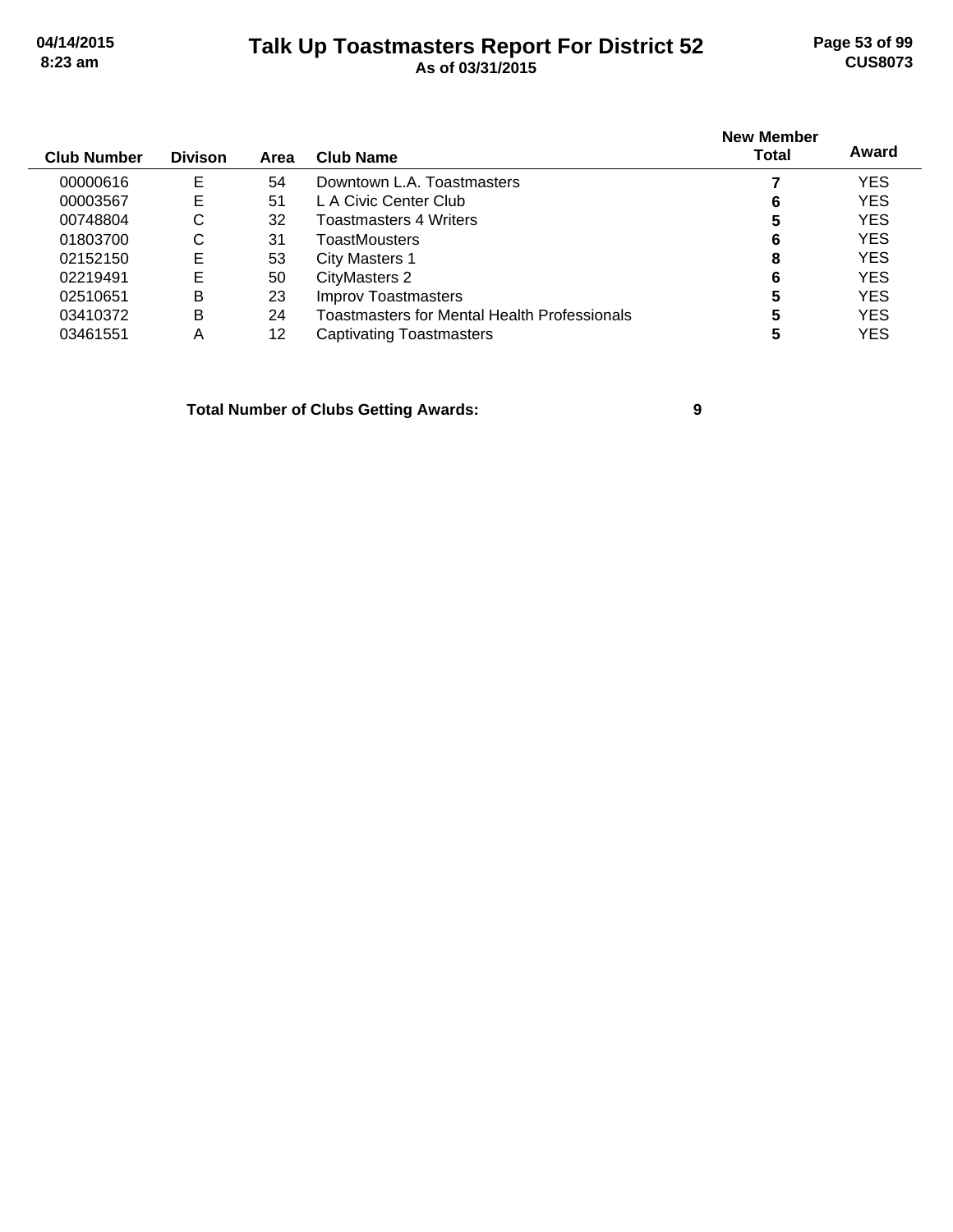# **Talk Up Toastmasters Report For District 53 04/14/2015 Page 54 of 99 8:23 am As of 03/31/2015 CUS8073**

| <b>Club Number</b> | <b>Divison</b> | Area | <b>Club Name</b>        | <b>New Member</b><br><b>Total</b> | Award      |
|--------------------|----------------|------|-------------------------|-----------------------------------|------------|
| 00003161           | B              | 22   | Eagle Club              | b                                 | <b>YES</b> |
| 00949212           | E              | 54   | <b>Prudent Speakers</b> | 11                                | <b>YES</b> |
| 00993371           | C              | 33   | Toast RX                | 5                                 | <b>YES</b> |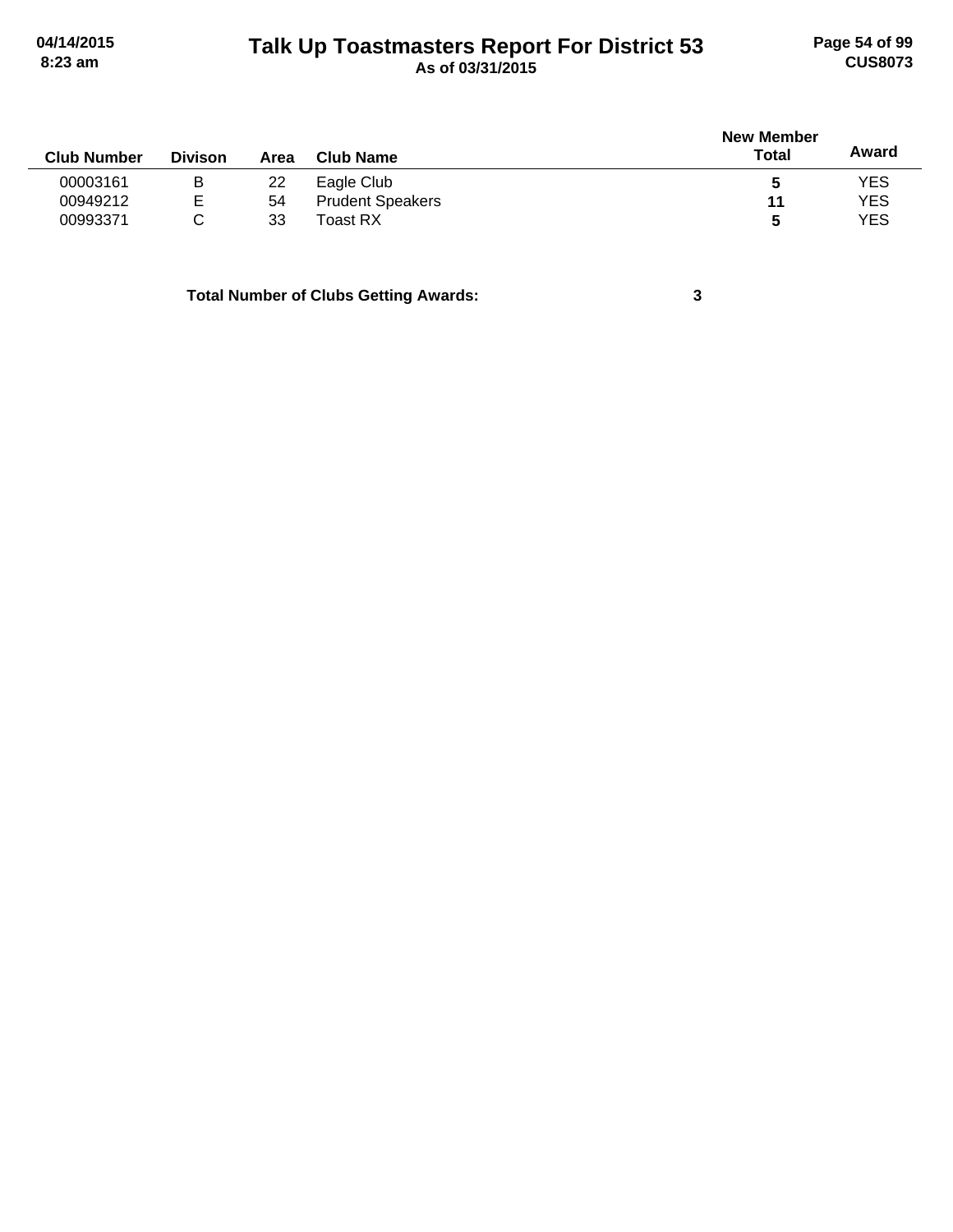# **Talk Up Toastmasters Report For District 54 04/14/2015 Page 55 of 99 8:23 am As of 03/31/2015 CUS8073**

|                    |                |      |                            | <b>New Member</b> |            |
|--------------------|----------------|------|----------------------------|-------------------|------------|
| <b>Club Number</b> | <b>Divison</b> | Area | <b>Club Name</b>           | Total             | Award      |
| 00007936           |                | -51  | Fireside Toastmasters Club |                   | <b>YES</b> |
| 00843254           | Е              | 52   | College of Business Club   |                   | <b>YES</b> |
| 00973355           | D              | 41   | State Farm Talkin' 24/7    | b                 | <b>YES</b> |
| 02134378           |                | 31   | Tech It Easy               |                   | <b>YES</b> |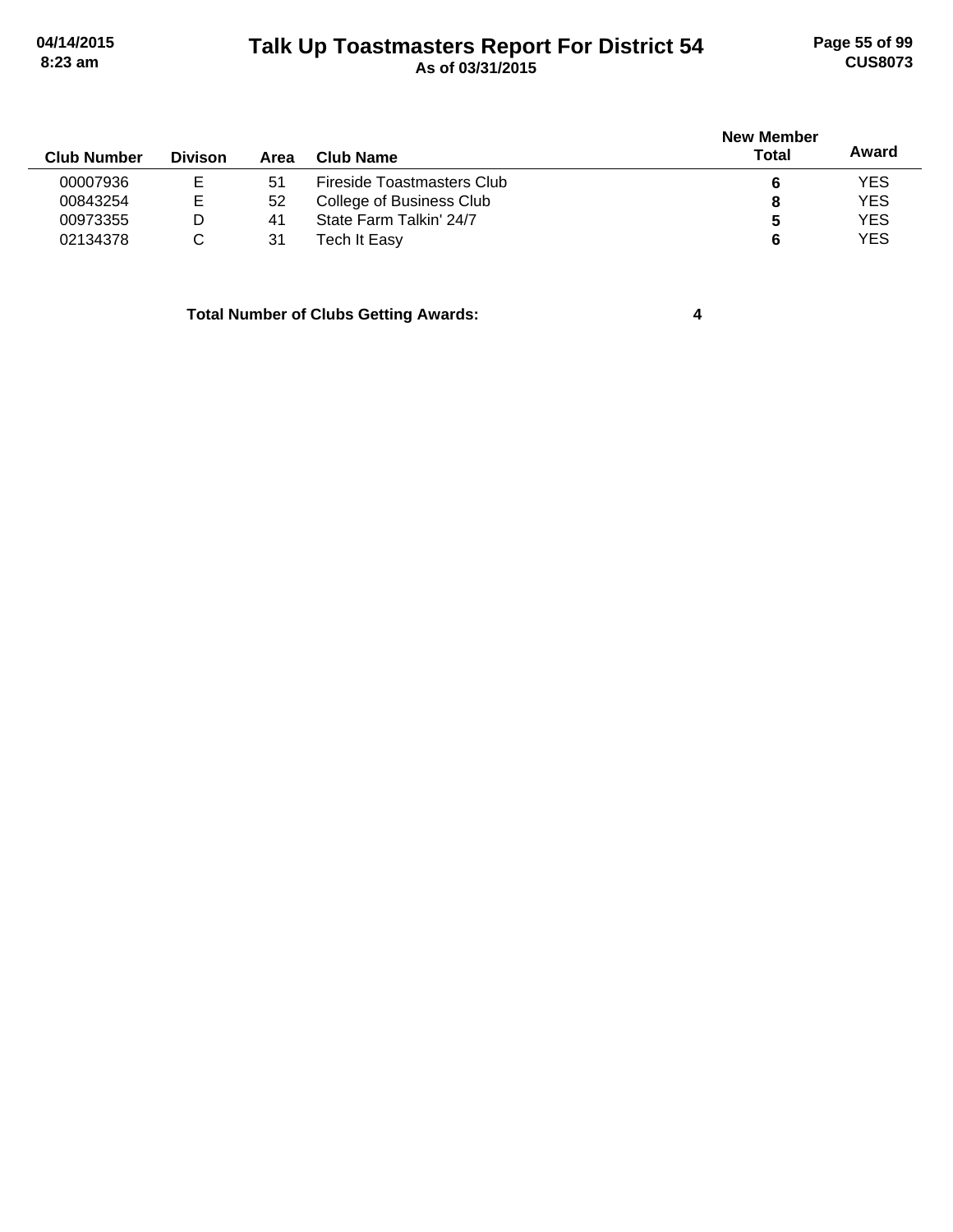# **Talk Up Toastmasters Report For District 55 04/14/2015 Page 56 of 99**

# **8:23 am As of 03/31/2015 CUS8073**

| <b>Club Number</b> | <b>Divison</b> | Area | <b>Club Name</b>                      | <b>New Member</b><br><b>Total</b> | Award      |
|--------------------|----------------|------|---------------------------------------|-----------------------------------|------------|
| 00000181           | G              | 21   | <b>USAA Toastmasters</b>              | 6                                 | <b>YES</b> |
| 00004256           | Κ              | 64   | <b>Austin Toastmasters Club</b>       |                                   | <b>YES</b> |
| 00004591           |                | 72   | Round Rock Chambermasters Club        | 6                                 | <b>YES</b> |
| 00004948           | G              | 21   | <b>USAA Bank Toastmasters Club</b>    | 5                                 | <b>YES</b> |
| 00005068           | Н              | 34   | Laredo Toastmasters Club              | 5                                 | <b>YES</b> |
| 00007616           |                | 73   | Dell Toastmasters Club                | 6                                 | <b>YES</b> |
| 00007774           | Κ              | 61   | Arboretum Toastmasters Club           | 13                                | <b>YES</b> |
| 00008341           | G              | 20   | <b>Roadrunner Toastmasters</b>        | 5                                 | <b>YES</b> |
| 00009299           | Κ              | 63   | University of Texas Toastmasters Club | 6                                 | <b>YES</b> |
| 00009724           | G              | 24   | <b>Metro Toastmasters Club</b>        | 8                                 | <b>YES</b> |
| 00009761           |                | 45   | Universal City Club                   | 5                                 | <b>YES</b> |
| 00749617           | Κ              | 61   | <b>Community Club</b>                 | 8                                 | <b>YES</b> |
| 01144256           | Κ              | 63   | UT Sciences Toastmasters Club         | 8                                 | <b>YES</b> |
| 01251598           |                | 40   | <b>Dripping Springs Toastmasters</b>  | 9                                 | <b>YES</b> |
| 01532558           |                | 45   | <b>RAX Toastmasters</b>               | 5                                 | <b>YES</b> |
| 01555969           | Κ              | 64   | <b>UT Staff Toastmasters</b>          | 5                                 | <b>YES</b> |
| 01814271           |                | 42   | <b>Clear Communicators</b>            | 5                                 | <b>YES</b> |
| 02884053           |                | 70   | Killeen Toastmasters                  | 6                                 | <b>YES</b> |
| 03110129           |                | 74   | <b>Schwab Talks</b>                   | 5                                 | <b>YES</b> |
| 03891758           |                | 73   | <b>Austin RISC Masters</b>            | 10                                | <b>YES</b> |
| 04031781           |                | 71   | Keep Austin Toasted                   | 6                                 | <b>YES</b> |
| 04042956           | G              | 23   | <b>Tesoro Toastmasters</b>            | 9                                 | <b>YES</b> |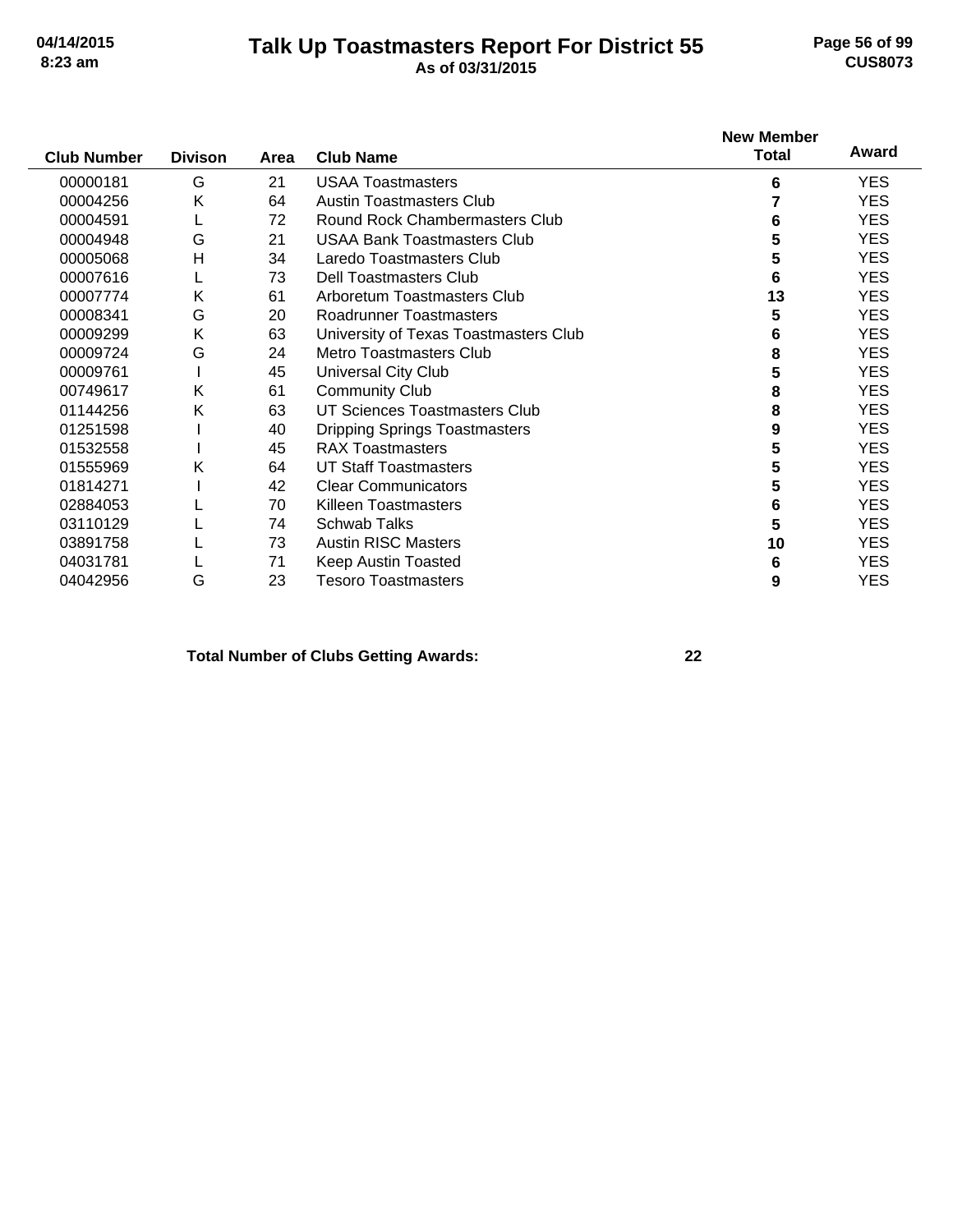### **Talk Up Toastmasters Report For District 56 04/14/2015 Page 57 of 99 8:23 am As of 03/31/2015 CUS8073**

|                    |                |      |                                            | <b>New Member</b> |            |
|--------------------|----------------|------|--------------------------------------------|-------------------|------------|
| <b>Club Number</b> | <b>Divison</b> | Area | <b>Club Name</b>                           | <b>Total</b>      | Award      |
| 00001175           |                | 42   | <b>HP Houston Toastmasters Club</b>        | 6                 | <b>YES</b> |
| 00002359           | N              | 25   | Park 10 Talkers Toastmasters Club          | 5                 | <b>YES</b> |
| 00002755           | N              | 25   | <b>Katy Toastmasters Club</b>              | 8                 | <b>YES</b> |
| 00003273           | M              | 34   | Jacobs Toastmasters                        | 5                 | <b>YES</b> |
| 00004911           |                | 43   | <b>Baker Hughes Speakeasy Toastmasters</b> | 8                 | <b>YES</b> |
| 00004944           | N              | 21   | Speaking Of Shell Toastmasters Club        | 6                 | <b>YES</b> |
| 00005698           | Q              | 54   | Medically Speaking Toastmasters Club       | 8                 | <b>YES</b> |
| 00005768           | M              | 31   | <b>Westhollow Club</b>                     | 9                 | <b>YES</b> |
| 00621758           | P              | 01   | <b>Diamond Club</b>                        | 5                 | <b>YES</b> |
| 00670075           | Ρ              | 06   | <b>UHCL Toastmasters</b>                   | 11                | <b>YES</b> |
| 00804715           |                | 44   | Anadarko Speaks Toastmasters Club          | 21                | <b>YES</b> |
| 00826937           | O              | 11   | <b>Word Doctors Toastmasters Club</b>      | 5                 | <b>YES</b> |
| 00850925           | O              | 14   | <b>Young Professional</b>                  | 11                | <b>YES</b> |
| 01075139           | M              | 32   | <b>Financially Speaking Toastmasters</b>   | 5                 | <b>YES</b> |
| 01167978           |                | 40   | <b>Professional Speakers BCS</b>           | 5                 | <b>YES</b> |
| 01204974           | M              | 34   | The Iron Jaws                              | 5                 | <b>YES</b> |
| 02051466           |                | 40   | <b>Aggie Toastmasters</b>                  | 8                 | <b>YES</b> |
| 02134063           |                | 44   | <b>CB&amp;I Speak Easy Toastmasters</b>    | 6                 | <b>YES</b> |
| 02801067           | N              | 25   | <b>DNV Katy Toastmasters</b>               | 6                 | <b>YES</b> |
| 03614557           | P              | 04   | <b>West Pearland Toastmasters</b>          | 6                 | <b>YES</b> |
| 03653170           | $\mathsf{R}$   | 62   | bToasty Club at BHP Billiton               | 5                 | <b>YES</b> |
| 03922610           | M              | 30   | C & F Leaders Club                         | 5                 | <b>YES</b> |
| 04040124           | M              | 33   | Southwest Project Management               | 6                 | <b>YES</b> |
| 04413716           | N              | 23   | <b>Comcast Houston Toastmasters</b>        | 8                 | <b>YES</b> |
| 04442802           | $\mathsf{R}$   | 62   | Roper ES&C Toastmasters                    | 11                | <b>YES</b> |
| 04467788           |                | 43   | The Communication Generators               | 13                | <b>YES</b> |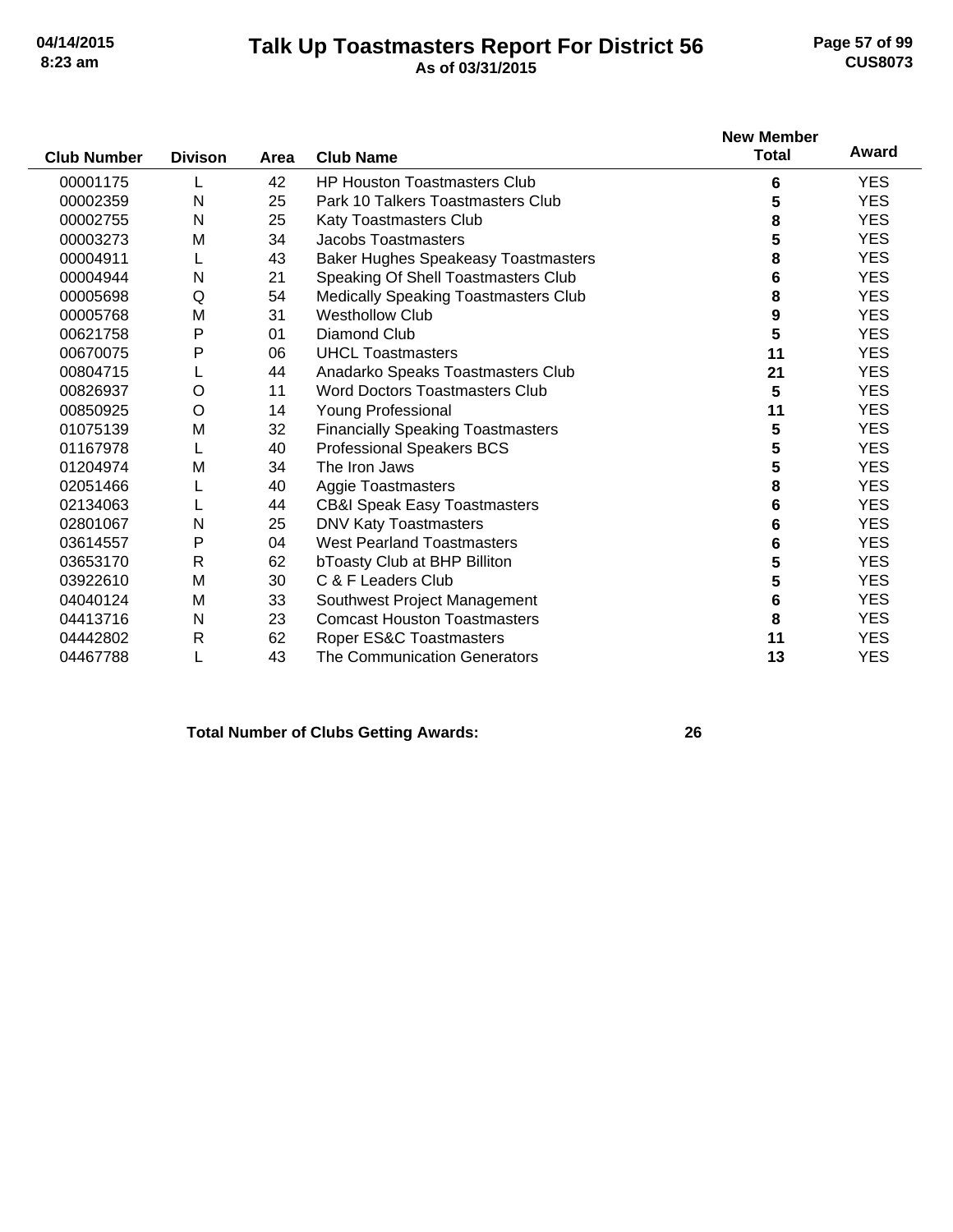### **Talk Up Toastmasters Report For District 57 04/14/2015 Page 58 of 99 8:23 am As of 03/31/2015 CUS8073**

| <b>Club Number</b> | <b>Divison</b> | Area | <b>Club Name</b>                            | <b>New Member</b><br><b>Total</b> | Award      |
|--------------------|----------------|------|---------------------------------------------|-----------------------------------|------------|
| 00000682           | A              | 13   | <b>Fantastic Toastmasters</b>               | 6                                 | <b>YES</b> |
| 00000890           | С              | 09   | Marin Toastmasters 890                      | 8                                 | <b>YES</b> |
| 00002704           | G              | 11   | Eureka Toastmasters                         | 5                                 | <b>YES</b> |
| 00002973           | E              | 15   | Downtown Berkeley Club                      | 5                                 | YES.       |
| 00004160           | F              | 20   | Diablo View Toastmasters Club               |                                   | <b>YES</b> |
| 00005067           | A              | 13   | <b>Star Search Club</b>                     |                                   | YES.       |
| 00005306           | Ε              | 15   | <b>Toastmasters on Campus Club</b>          | 5                                 | <b>YES</b> |
| 00005708           | G              | 25   | Noon Toastmasters Club                      | 6                                 | <b>YES</b> |
| 00006061           | D              | 14   | <b>Warehouse Toastmasters</b>               | 9                                 | <b>YES</b> |
| 00008731           | G              | 10   | Tenacious Talkers Club                      | 5                                 | <b>YES</b> |
| 00654714           | A              | 29   | Citizens for Better Communicators Club      | 11                                | <b>YES</b> |
| 00791318           | Ε              | 04   | <b>Bioradical Toastmasters Club</b>         | 5                                 | <b>YES</b> |
| 00894013           | B              | 06   | Stagecoach Speakers - Concord Airport Plaza | 5                                 | YES.       |
| 01341774           | F              | 28   | Speechmasters @ ClubSport Pleasanton        | 6                                 | <b>YES</b> |
| 01401311           | Ε              | 15   | <b>Toast of Berkeley</b>                    |                                   | <b>YES</b> |
| 01458900           | A              | 29   | Soaring Eagles                              | 5                                 | YES.       |
| 01956049           | F              | 32   | <b>BobMasters</b>                           | 5                                 | <b>YES</b> |
| 03179353           | F              | 16   | Talk and Thrive                             | 8                                 | <b>YES</b> |
| 03427556           | в              | 07   | <b>AAA Talkers</b>                          | 8                                 | YES.       |
| 04329084           | A              | 29   | Tesla Talkers                               | 6                                 | <b>YES</b> |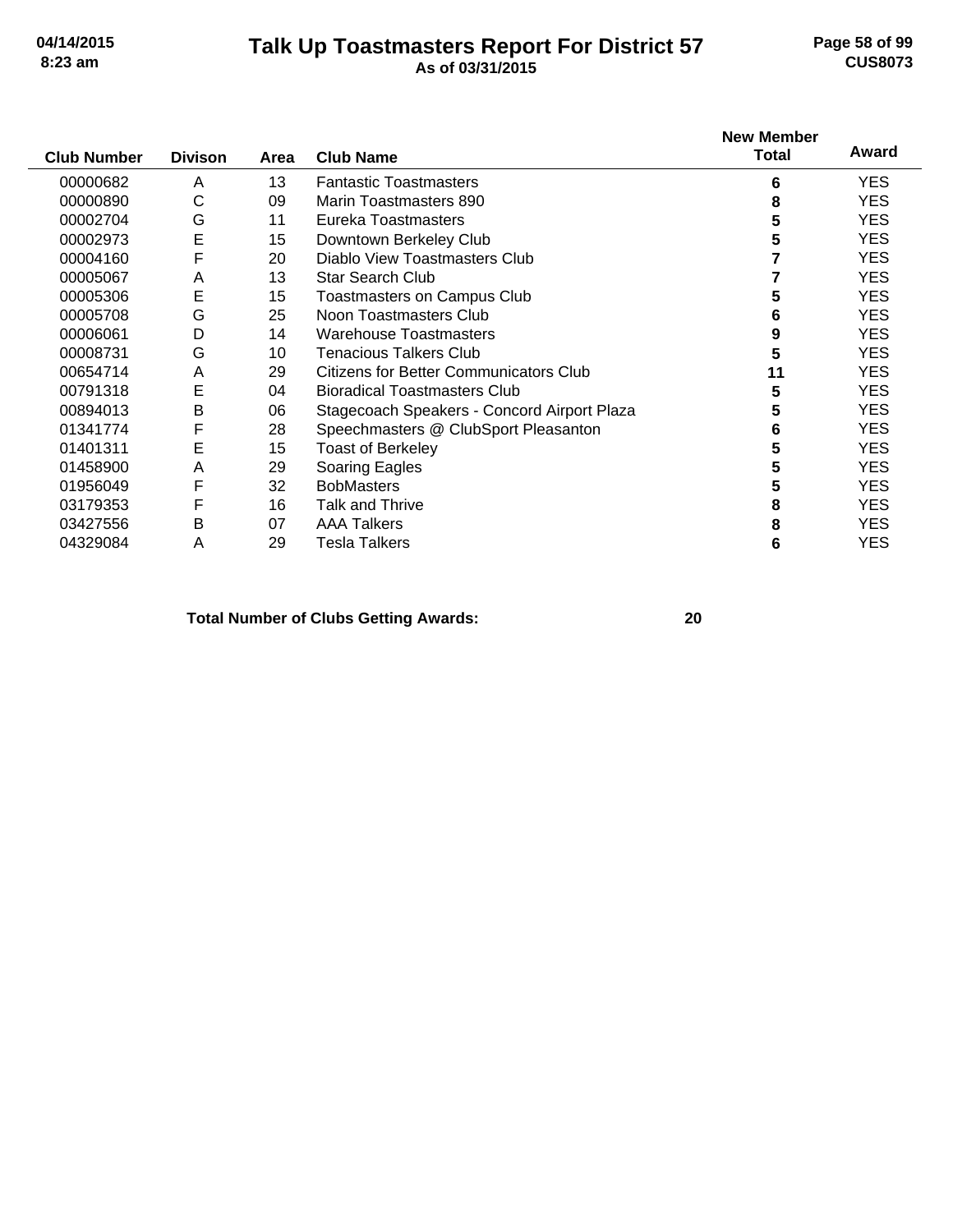# **Talk Up Toastmasters Report For District 58 04/14/2015 Page 59 of 99 8:23 am As of 03/31/2015 CUS8073**

| <b>Club Number</b> | <b>Divison</b> | Area | Club Name                               | <b>New Member</b><br>Total | Award      |
|--------------------|----------------|------|-----------------------------------------|----------------------------|------------|
| 00001365           |                | 62   | Liberty Club                            |                            | <b>YES</b> |
| 00005497           | Α              | 11   | College Of Charleston Toastmasters Club |                            | <b>YES</b> |
| 00007276           | F              | 61   | Power'Ful Club                          | 5                          | <b>YES</b> |
| 00666346           | C              | 34   | <b>SCANA Power Rangers Club</b>         | 5                          | <b>YES</b> |
| 02177246           | Е              | 53   | <b>Those Charming Soothsayers</b>       |                            | <b>YES</b> |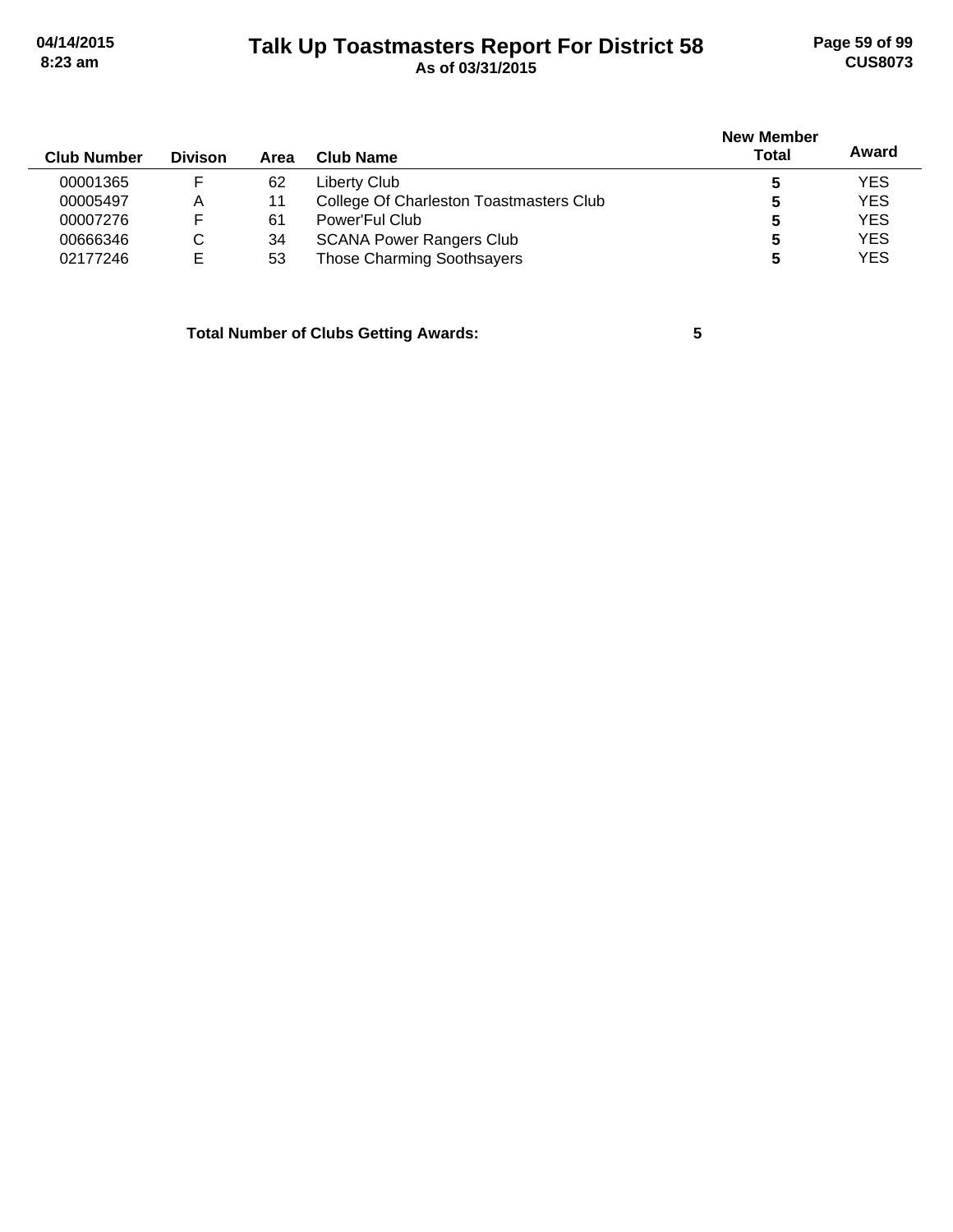### **Talk Up Toastmasters Report For District 59 04/14/2015 Page 60 of 99 8:23 am As of 03/31/2015 CUS8073**

|                    |                |      |                                              | <b>New Member</b> |            |
|--------------------|----------------|------|----------------------------------------------|-------------------|------------|
| <b>Club Number</b> | <b>Divison</b> | Area | <b>Club Name</b>                             | <b>Total</b>      | Award      |
| 00005048           | E              | 03   | International Geneva Toastmasters Club       | 6                 | <b>YES</b> |
| 00005471           | H              | 04   | <b>Excelencia Toastmasters</b>               | 11                | <b>YES</b> |
| 00006712           | A              | 03   | Lutece 75 Club                               | 5                 | <b>YES</b> |
| 00008953           | B              | 03   | <b>SHAPE International Toastmasters Club</b> |                   | <b>YES</b> |
| 00009176           | G              | 02   | Milan-Easy Toastmasters Club                 | 8                 | <b>YES</b> |
| 00803664           | С              | 01   | Het Sprekersgilde                            | 7                 | <b>YES</b> |
| 00965761           | D              | 04   | Oporto Toastmasters Club                     | 5                 | <b>YES</b> |
| 01165662           | D              | 04   | <b>Braga Toastmasters</b>                    | 6                 | <b>YES</b> |
| 01343922           | E              | 01   | <b>UBS Rhetoric Club CH</b>                  | 8                 | <b>YES</b> |
| 01366750           | B              | 03   | Toastmasters Fonske Leuven                   | 5                 | <b>YES</b> |
| 01570181           | D              | 03   | Coimbra Toastmasters Club                    | 7                 | <b>YES</b> |
| 01578352           | H              | 06   | Toastmasters Málaga                          | 5                 | <b>YES</b> |
| 01588110           | H              | 03   | <b>BCN Pride Toastmasters</b>                | 10                | <b>YES</b> |
| 01994030           | С              | 05   | De Euromasters                               | 7                 | <b>YES</b> |
| 02079056           | D              | 06   | <b>Barreiro Toastmasters Club</b>            | 5                 | <b>YES</b> |
| 02309332           | D              | 05   | Algarve Toastmasters Club                    | 6                 | <b>YES</b> |
| 02528283           | E              | 03   | International Toastmasters Club of Nyon      | 6                 | <b>YES</b> |
| 02897675           | D              | 01   | Lisboa Oriente Toastmasters                  | 5                 | <b>YES</b> |
| 03643763           | H              | 01   | <b>Sant Cugat Toastmasters</b>               | 5                 | <b>YES</b> |
| 03675112           | E              | 05   | Les Roches Bluche Toastmasters               | 23                | <b>YES</b> |
| 03743181           | D              | 04   | <b>Invicta Toastmasters Club</b>             | 5                 | <b>YES</b> |
| 03750896           | D              | 04   | <b>EDP Toastmasters Club</b>                 | 5                 | <b>YES</b> |
| 04108355           | E              | 02   | Novartis Basel Toastmasters Club             | 6                 | <b>YES</b> |
| 04138165           | C              | 02   | <b>NAM Toastmasters</b>                      | 5                 | <b>YES</b> |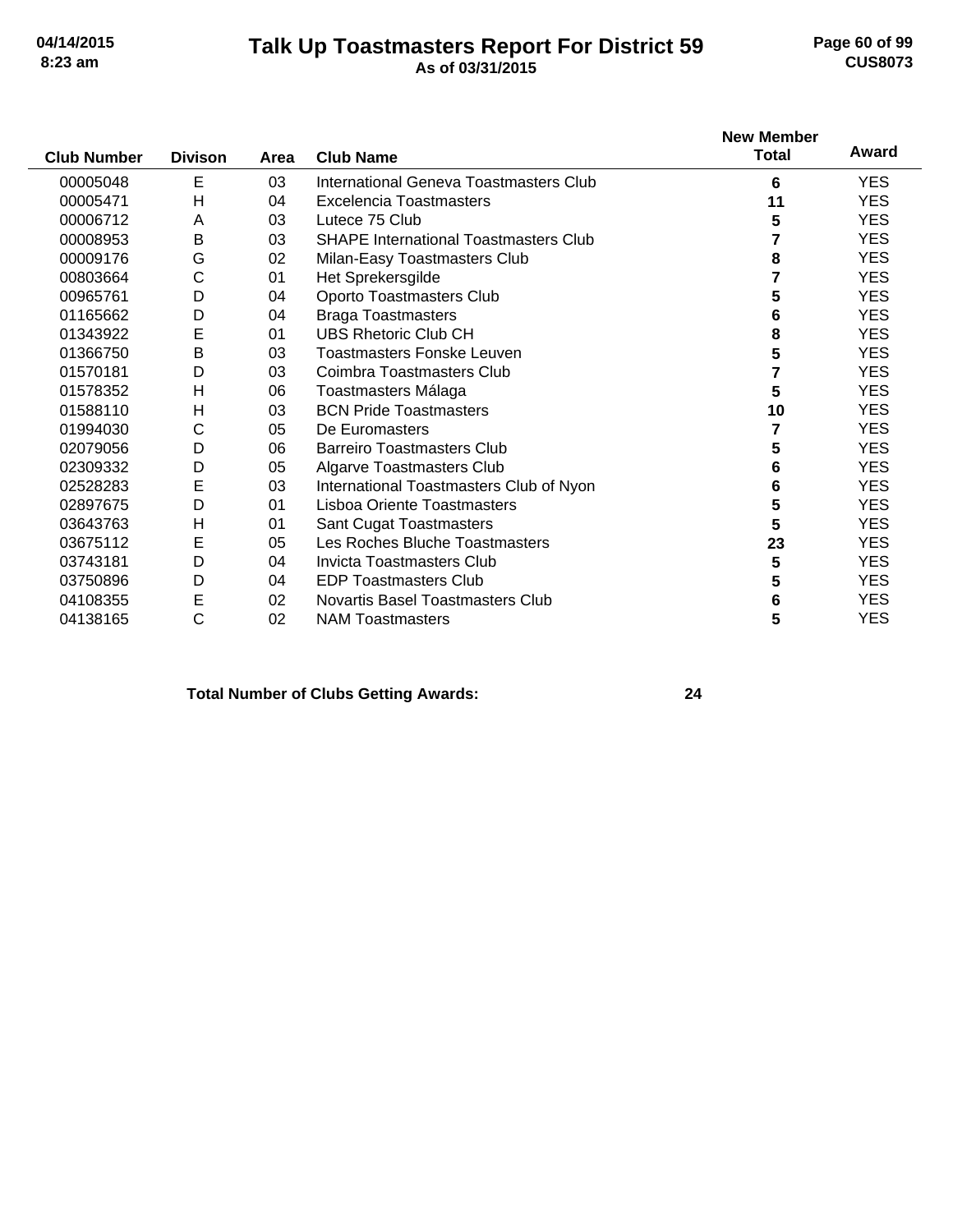### **Talk Up Toastmasters Report For District 60 04/14/2015 Page 61 of 99 8:23 am As of 03/31/2015 CUS8073**

| <b>Club Number</b> | <b>Divison</b> | Area | <b>Club Name</b>                                       | <b>New Member</b><br><b>Total</b> | Award      |
|--------------------|----------------|------|--------------------------------------------------------|-----------------------------------|------------|
| 00001289           | G              | 63   | Toronto #1 Toastmasters                                | 5                                 | <b>YES</b> |
| 00002303           | H              | 75   | Podium Toastmasters Club                               | 6                                 | <b>YES</b> |
| 00003568           | С              | 23   | Toronto Business Toastmasters Club                     | 8                                 | <b>YES</b> |
| 00003682           |                | 82   | <b>TAIE Toastmasters Club</b>                          | 5                                 | <b>YES</b> |
| 00005556           | С              | 26   | <b>Toronto Go-Getters</b>                              | 6                                 | <b>YES</b> |
| 00006494           | D              | 32   | Toastmasters of Cedarbrae, Oratory and Leadership Club | 6                                 | <b>YES</b> |
| 00007282           | С              | 22   | <b>WaterPark Speakers Toastmasters Club</b>            | 12                                | <b>YES</b> |
| 00008529           | С              | 22   | <b>Metro Hall Toastmasters</b>                         | 5                                 | <b>YES</b> |
| 00009059           |                | 84   | <b>Manulife Financial Club</b>                         | 5                                 | <b>YES</b> |
| 00590213           | A              | 04   | <b>Toronto Debate Club</b>                             | 6                                 | <b>YES</b> |
| 00751703           | F              | 53   | Supreme TD Toastmasters Club                           | 5                                 | <b>YES</b> |
| 00810941           | G              | 65   | Humber #1 Toastmasters                                 | 8                                 | <b>YES</b> |
| 00858541           | H              | 72   | <b>Ebony Toastmasters Club</b>                         | 6                                 | <b>YES</b> |
| 01393193           |                | 84   | <b>Bay Bloor Speakers</b>                              | 6                                 | <b>YES</b> |
| 01532578           | E              | 44   | City of Oshawa Toastmasters                            | 5                                 | <b>YES</b> |
| 02215710           | С              | 26   | Metro Sun Life Toastmasters                            | 5                                 | <b>YES</b> |
| 02219526           | С              | 26   | <b>Shellbusters</b>                                    | 9                                 | <b>YES</b> |
| 04402590           | С              | 27   | Roncesvalles Speakers Circle                           | 5                                 | YES        |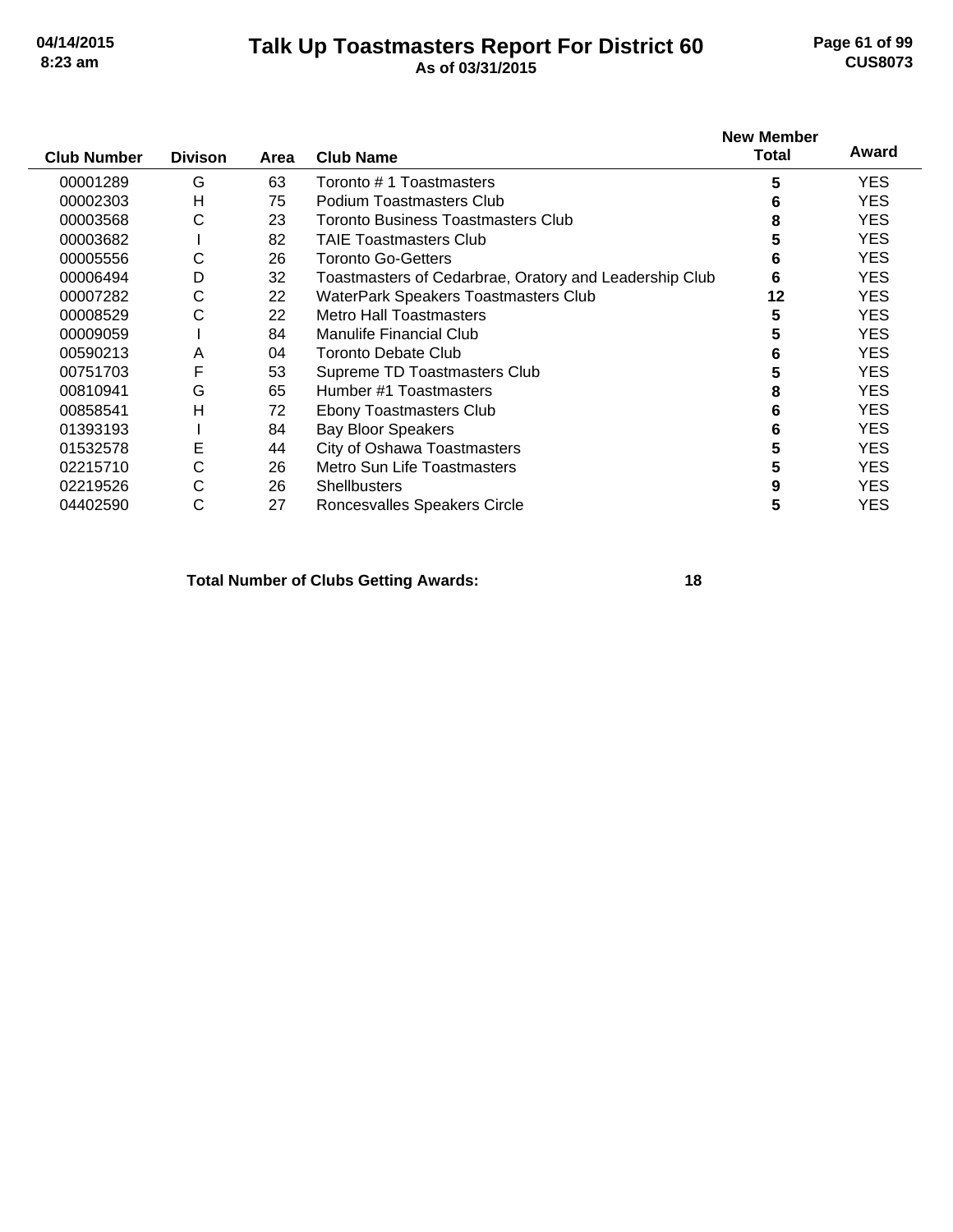### **Talk Up Toastmasters Report For District 61 04/14/2015 Page 62 of 99 8:23 am As of 03/31/2015 CUS8073**

| As of 03/31/2015 |  |
|------------------|--|
|                  |  |

| <b>Club Number</b> | <b>Divison</b> | Area | Club Name                          | <b>New Member</b><br>Total | Award      |
|--------------------|----------------|------|------------------------------------|----------------------------|------------|
| 00001935           | D              | 32   | Ottawa Toastmasters Club           | 6                          | <b>YES</b> |
| 00004311           | G              | 63   | <b>McGill Club</b>                 |                            | <b>YES</b> |
| 00004319           | Н              | 70   | Les Communicateurs de la Rive-Nord | 6                          | <b>YES</b> |
| 00006066           |                | 90   | Ingénieux Toastmasters Club        | 5                          | <b>YES</b> |
| 00006207           | G              | 63   | Concordia Toastmasters Club        |                            | <b>YES</b> |
| 00006232           | С              | 24   | Pearson Club                       | 5                          | <b>YES</b> |
| 00007618           | D              | 34   | Dows Lake Toastmasters Club        | 6                          | <b>YES</b> |
| 00008861           | С              | 25   | Le Parolier Toastmasters Club      | 5                          | <b>YES</b> |
| 00009361           | G              | 61   | Montreal Toastmasters Club         |                            | <b>YES</b> |
| 00613576           | G              | 63   | Speak with Style Toastmasters Club |                            | <b>YES</b> |
| 01269833           |                | 90   | <b>FSA-Universite Laval</b>        | 11                         | <b>YES</b> |
| 01296822           | н              | 72   | Les Explosifs De Laval             | 5                          | <b>YES</b> |
| 02150311           | н              | 71   | Les Communicateurs Avertis Du CFSH | 6                          | <b>YES</b> |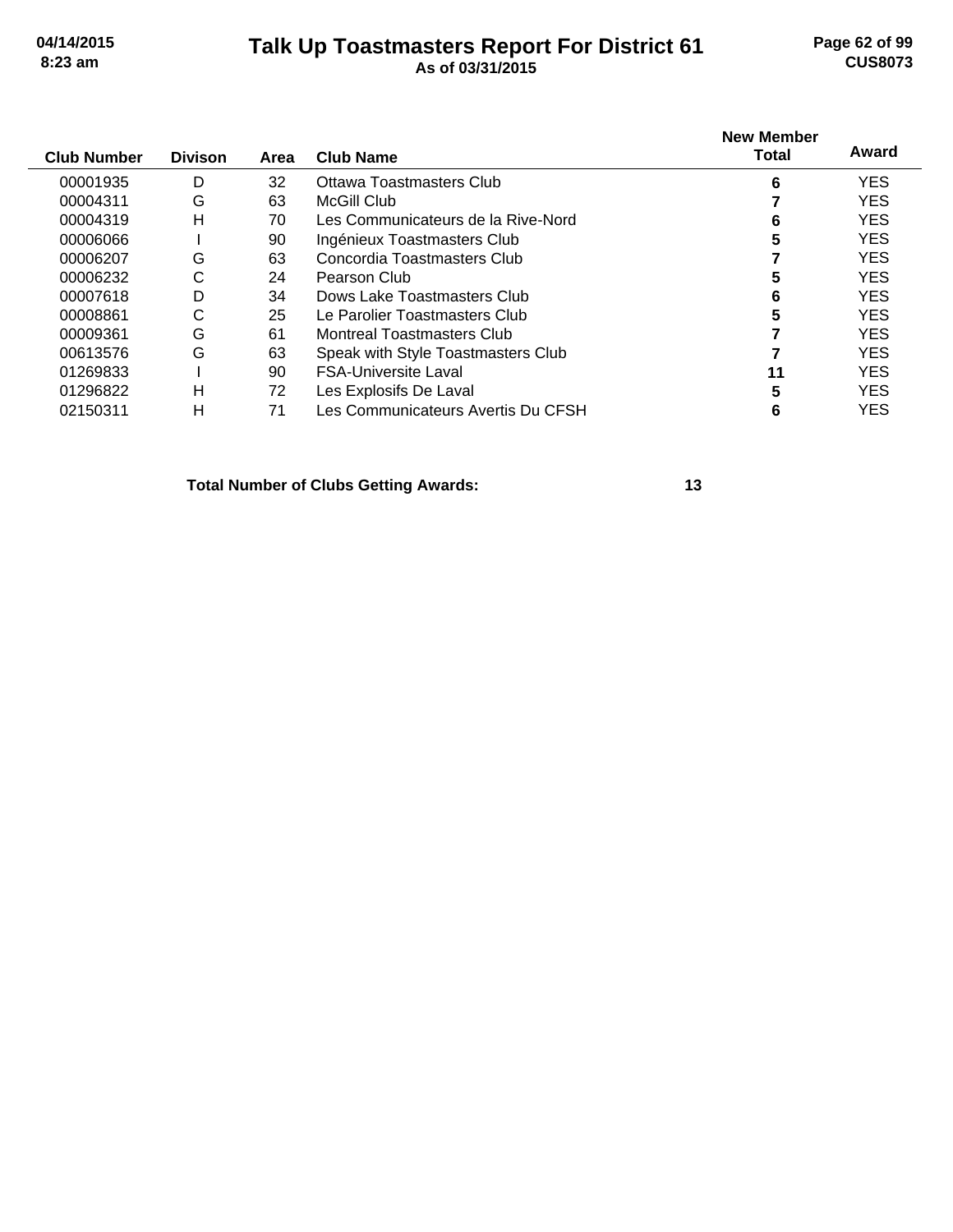### **Talk Up Toastmasters Report For District 62 04/14/2015 Page 63 of 99 8:23 am As of 03/31/2015 CUS8073**

| <b>Club Number</b> | <b>Divison</b> | Area | Club Name                               | <b>New Member</b><br><b>Total</b> | Award      |
|--------------------|----------------|------|-----------------------------------------|-----------------------------------|------------|
| 00004380           | W              | 18   | GVSU Club                               | 6                                 | <b>YES</b> |
| 00006188           | E              | 10   | Grand Blanc Area Toastmasters Club      | 5                                 | <b>YES</b> |
| 00008791           | S              |      | Haworth/Holland Toastmasters Club       | 6                                 | <b>YES</b> |
| 01291379           | C              | 05   | <b>MSU Simply Speaking Toastmasters</b> |                                   | <b>YES</b> |
| 02561556           | S              | 08   | <b>Stryker Toastmasters</b>             | 5                                 | <b>YES</b> |
| 03475612           | S              | 04   | <b>Galesburg Toastmasters</b>           | 10                                | <b>YES</b> |
| 04198703           | С              | 05   | <b>Spartan Toastmasters</b>             |                                   | <b>YES</b> |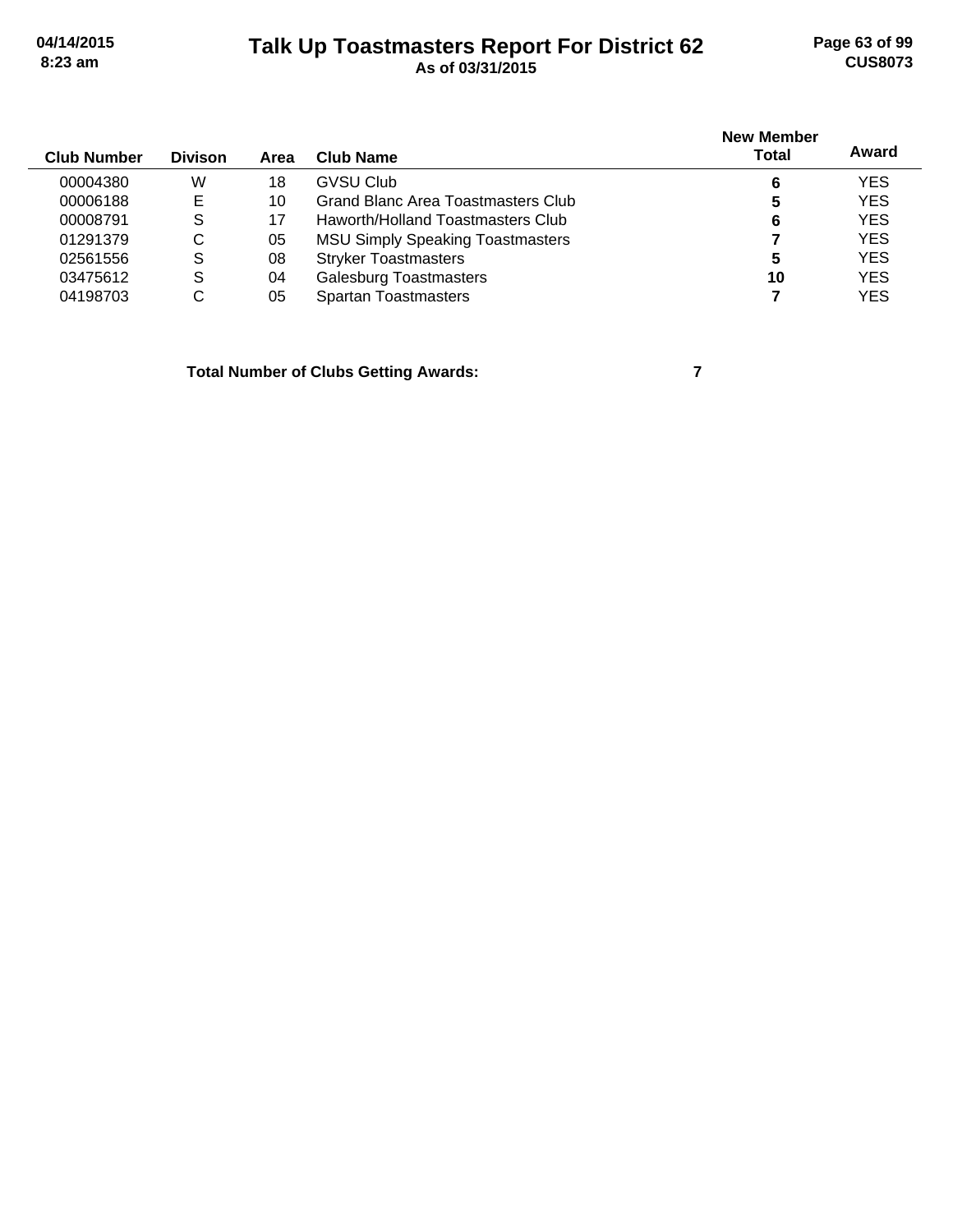# **Talk Up Toastmasters Report For District 63 04/14/2015 Page 64 of 99 8:23 am As of 03/31/2015 CUS8073**

| <b>Club Number</b> | <b>Divison</b> | Area | Club Name                             | <b>New Member</b><br>Total | Award      |
|--------------------|----------------|------|---------------------------------------|----------------------------|------------|
| 00002870           | D              | 40   | Let's Talk Franklin Club              |                            | <b>YES</b> |
| 00005925           | E              | 51   | <b>HCA Creative Articulators Club</b> | 6                          | <b>YES</b> |
| 00006985           | F              | 60   | Tennessee Talkers Club.               | 6                          | <b>YES</b> |
| 00649135           | F              | 63   | Cracker Barrel Club                   | 5                          | <b>YES</b> |
| 04310000           | E              | 50   | TGL Toastmasters Club.                | 5                          | <b>YES</b> |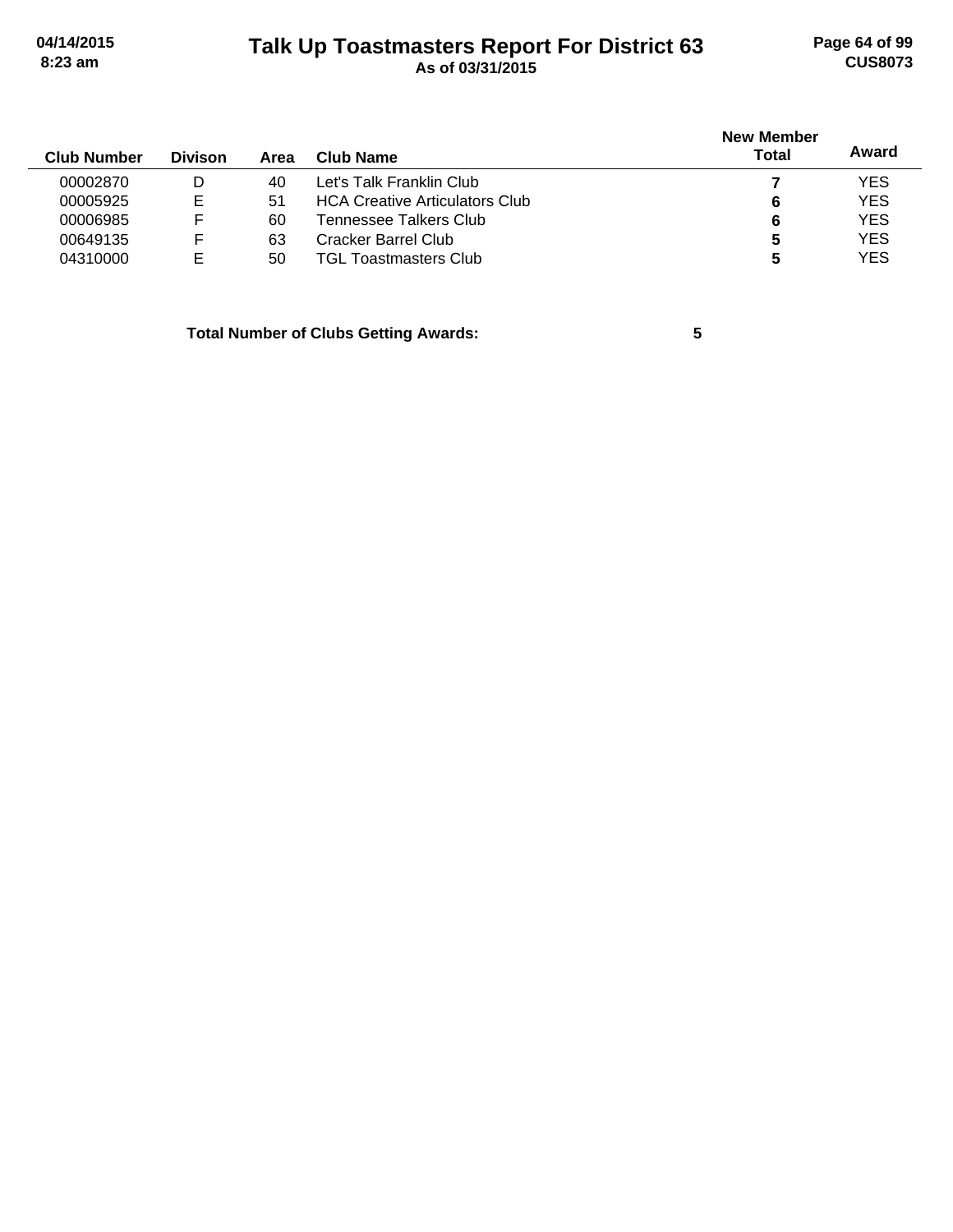# **Talk Up Toastmasters Report For District 64 04/14/2015 Page 65 of 99 8:23 am As of 03/31/2015 CUS8073**

| <b>Club Number</b> | <b>Divison</b> | Area | <b>Club Name</b>                    | New Member<br>Total | Award |
|--------------------|----------------|------|-------------------------------------|---------------------|-------|
| 00002375           | D              | 43   | Vital Words                         |                     | YES   |
| 01308854           | B              | 23   | We Believe in Winnipeg Toastmasters |                     | YES   |
|                    |                |      |                                     |                     |       |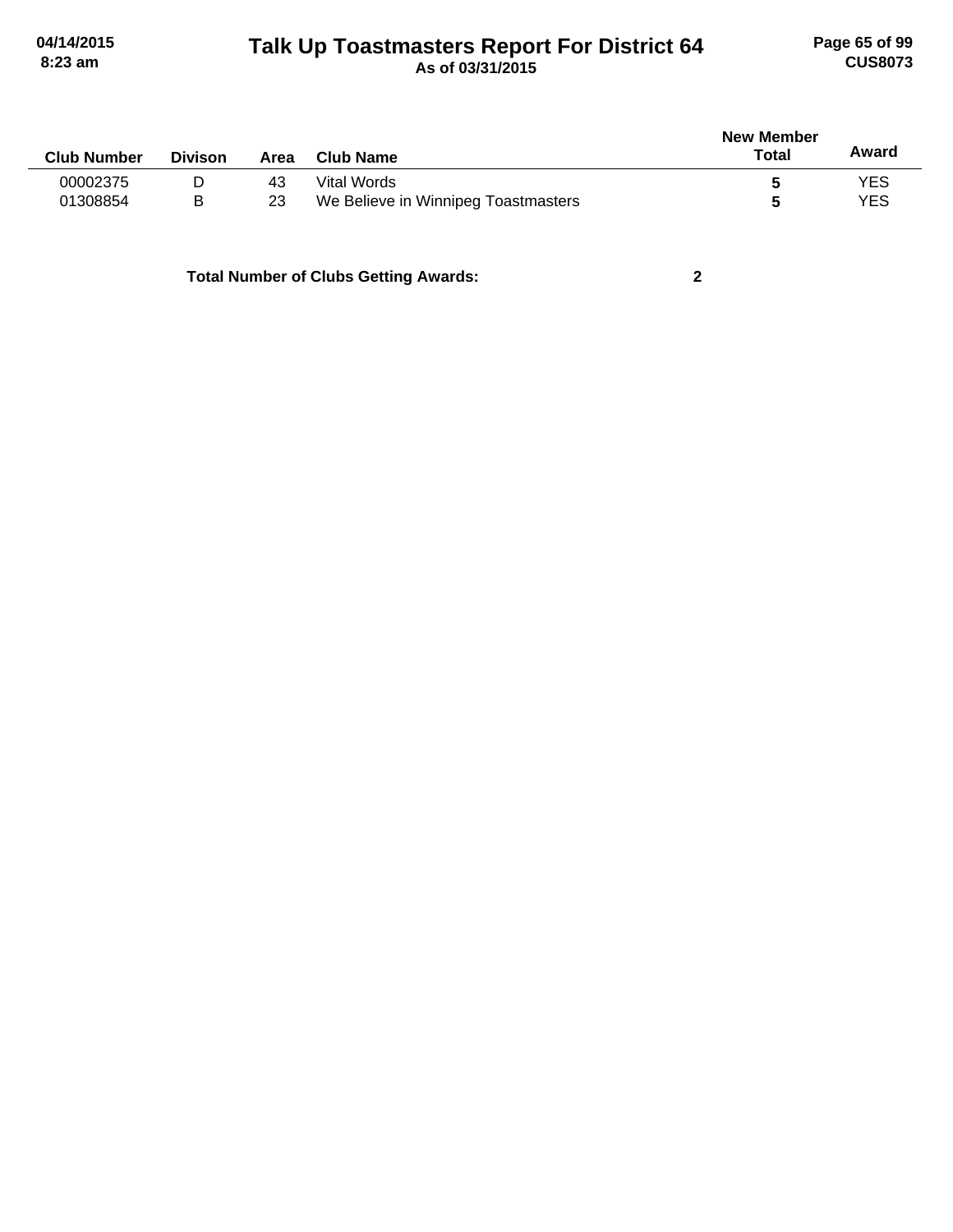# **Talk Up Toastmasters Report For District 65 04/14/2015 Page 66 of 99 8:23 am As of 03/31/2015 CUS8073**

|                    |                |      |                            | <b>New Member</b> |            |  |
|--------------------|----------------|------|----------------------------|-------------------|------------|--|
| <b>Club Number</b> | <b>Divison</b> | Area | Club Name                  | <b>Total</b>      | Award      |  |
| 00001427           | E              | 51   | Empire Statesmen Club      | 6                 | <b>YES</b> |  |
| 01122241           | С              | 31   | <b>Exelis Spacetalkers</b> | 5                 | <b>YES</b> |  |
| 01184187           | А              | 11   | <b>Buffalo Flyers</b>      | 5                 | <b>YES</b> |  |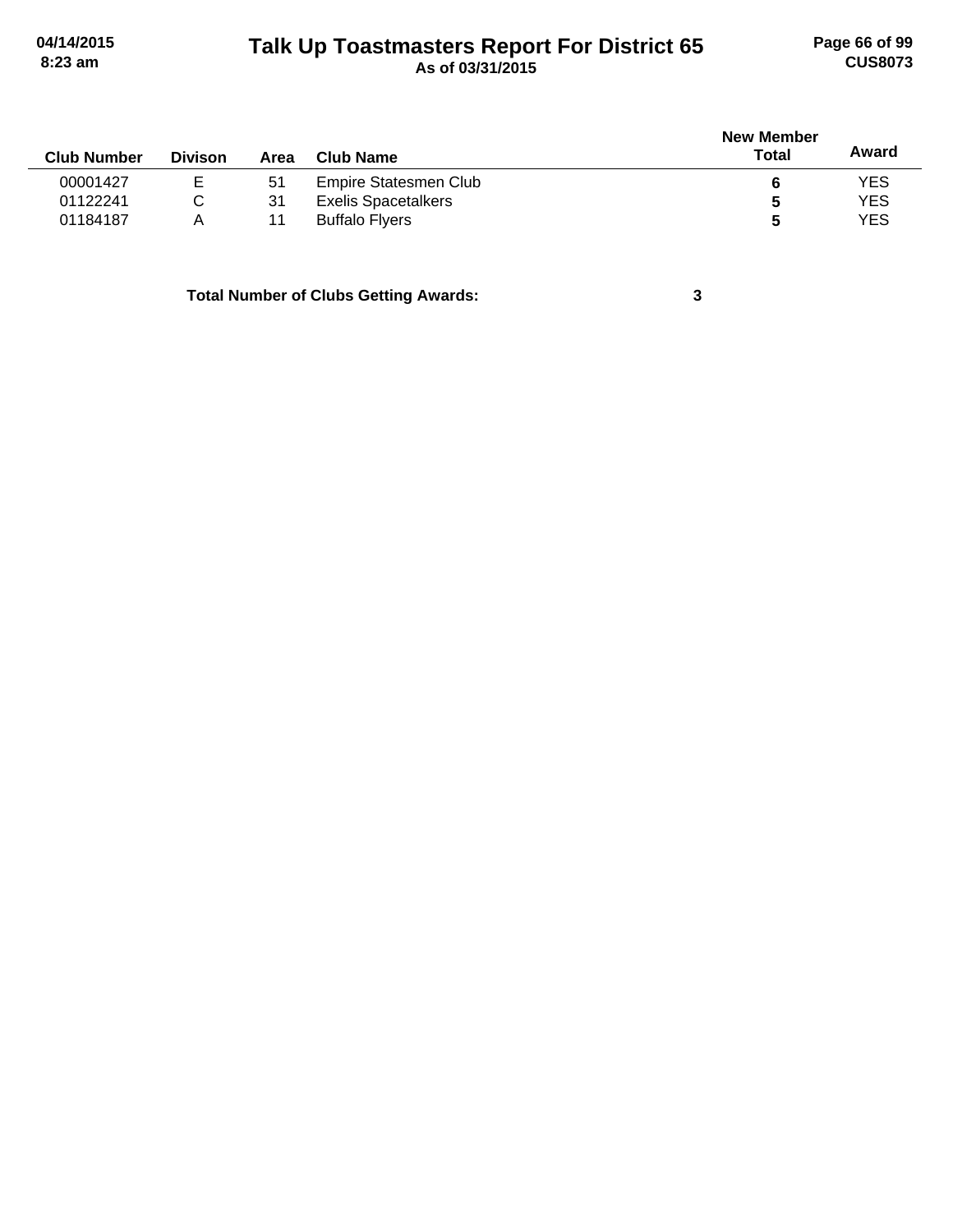# **Talk Up Toastmasters Report For District 66 04/14/2015 Page 67 of 99 8:23 am As of 03/31/2015 CUS8073**

|                    |                |      |                            | <b>New Member</b> |            |
|--------------------|----------------|------|----------------------------|-------------------|------------|
| <b>Club Number</b> | <b>Divison</b> | Area | Club Name                  | <b>Total</b>      | Award      |
| 00001397           | B              | 22   | Richmond Club              | 8                 | <b>YES</b> |
| 00003267           | E              | 51   | Virginia Beach Club        | 5                 | <b>YES</b> |
| 01038726           |                | 34   | <b>DuPont Toastmasters</b> | 6                 | <b>YES</b> |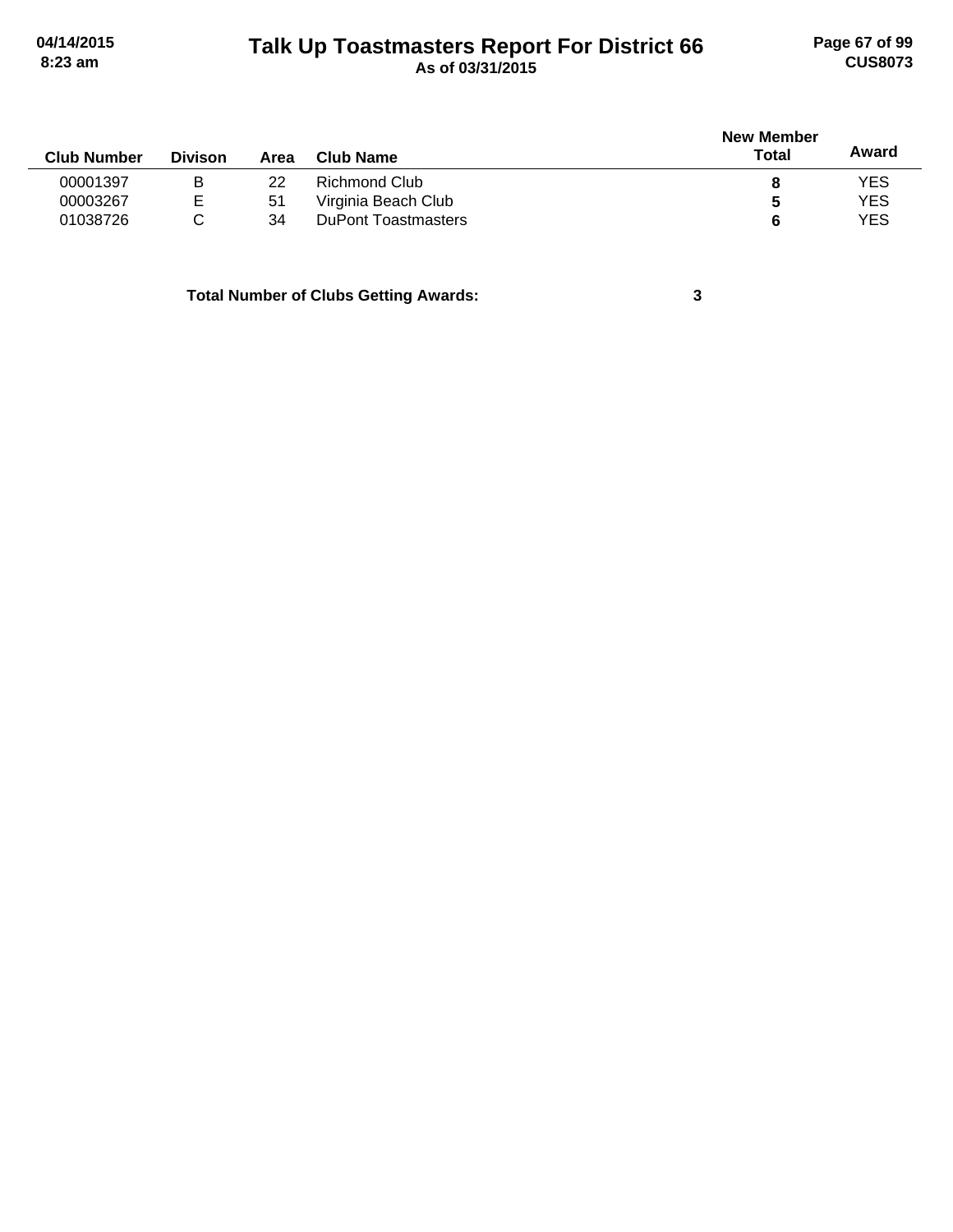# **Talk Up Toastmasters Report For District 67 04/14/2015 Page 68 of 99 8:23 am As of 03/31/2015 CUS8073**

| <b>Club Number</b> | <b>Divison</b> | Area | Club Name                    | <b>New Member</b><br>Total | Award      |
|--------------------|----------------|------|------------------------------|----------------------------|------------|
| 00004832           |                | 02   | New Century Bilingual Club   |                            | <b>YES</b> |
| 00007597           |                | 01   | <b>Galaxy Toastmasters</b>   |                            | <b>YES</b> |
| 01739629           |                | -01  | Taipei DCS Toastmasters Club |                            | <b>YES</b> |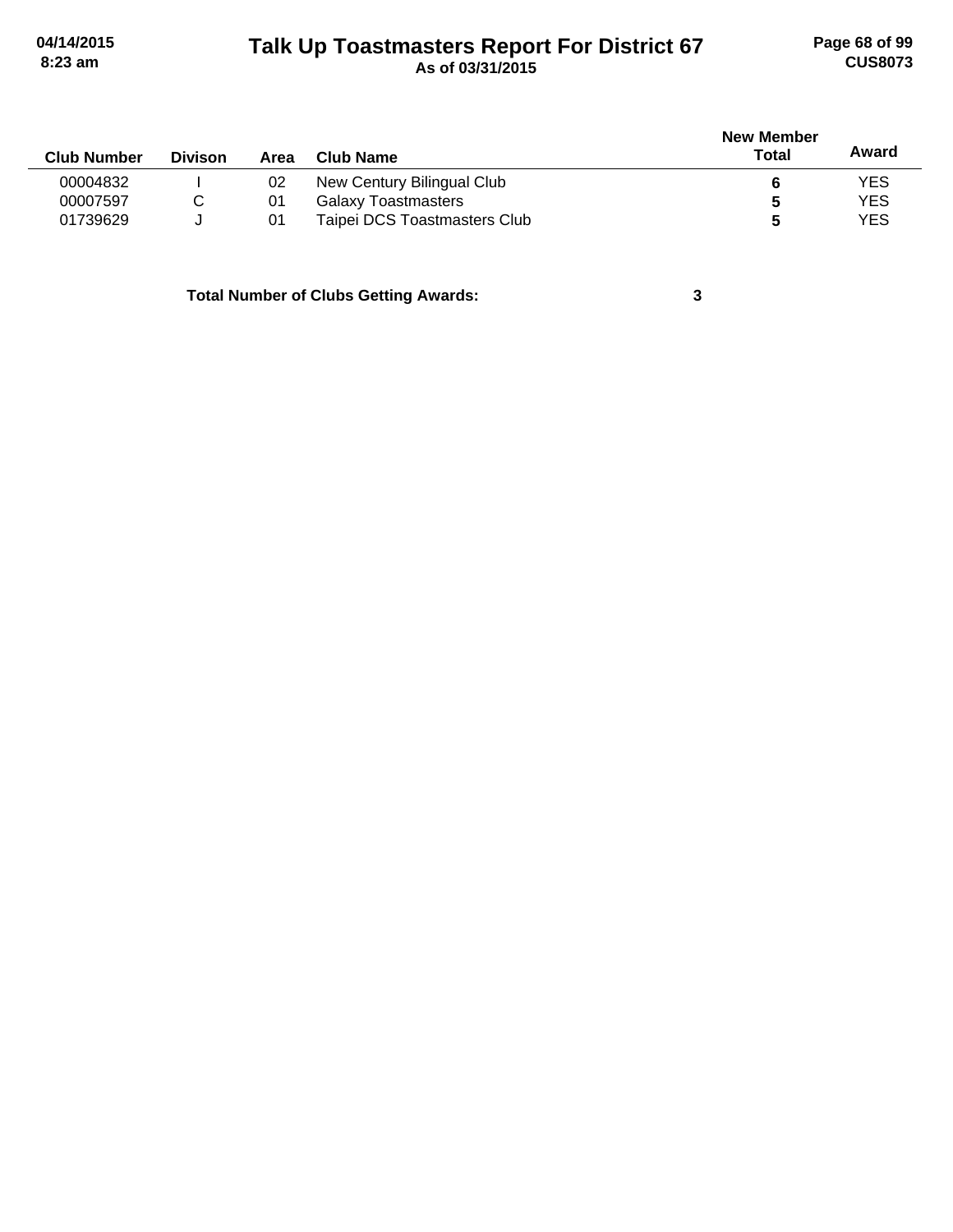# **Talk Up Toastmasters Report For District 68 04/14/2015 Page 69 of 99 8:23 am As of 03/31/2015 CUS8073**

| <b>Club Number</b> | <b>Divison</b> | Area | Club Name                                       | <b>New Member</b><br>Total | Award      |
|--------------------|----------------|------|-------------------------------------------------|----------------------------|------------|
| 00001169           | D              | 12   | <b>Business &amp; Professional Toastmasters</b> |                            | <b>YES</b> |
| 00004897           | B              | 08   | <b>GSU Baton Rouge Toastmasters Club</b>        | 5                          | <b>YES</b> |
| 00005379           | C              | 10   | Northshore Club                                 | 5                          | <b>YES</b> |
| 00005926           | A              | 02   | Evangeline Toastmasters Club                    | 8                          | <b>YES</b> |
| 00007747           | в              | 06   | Twice As Significant Club                       | 5                          | <b>YES</b> |
| 00009457           | C              | 10   | <b>Totally Toastmasters Club</b>                | 5                          | <b>YES</b> |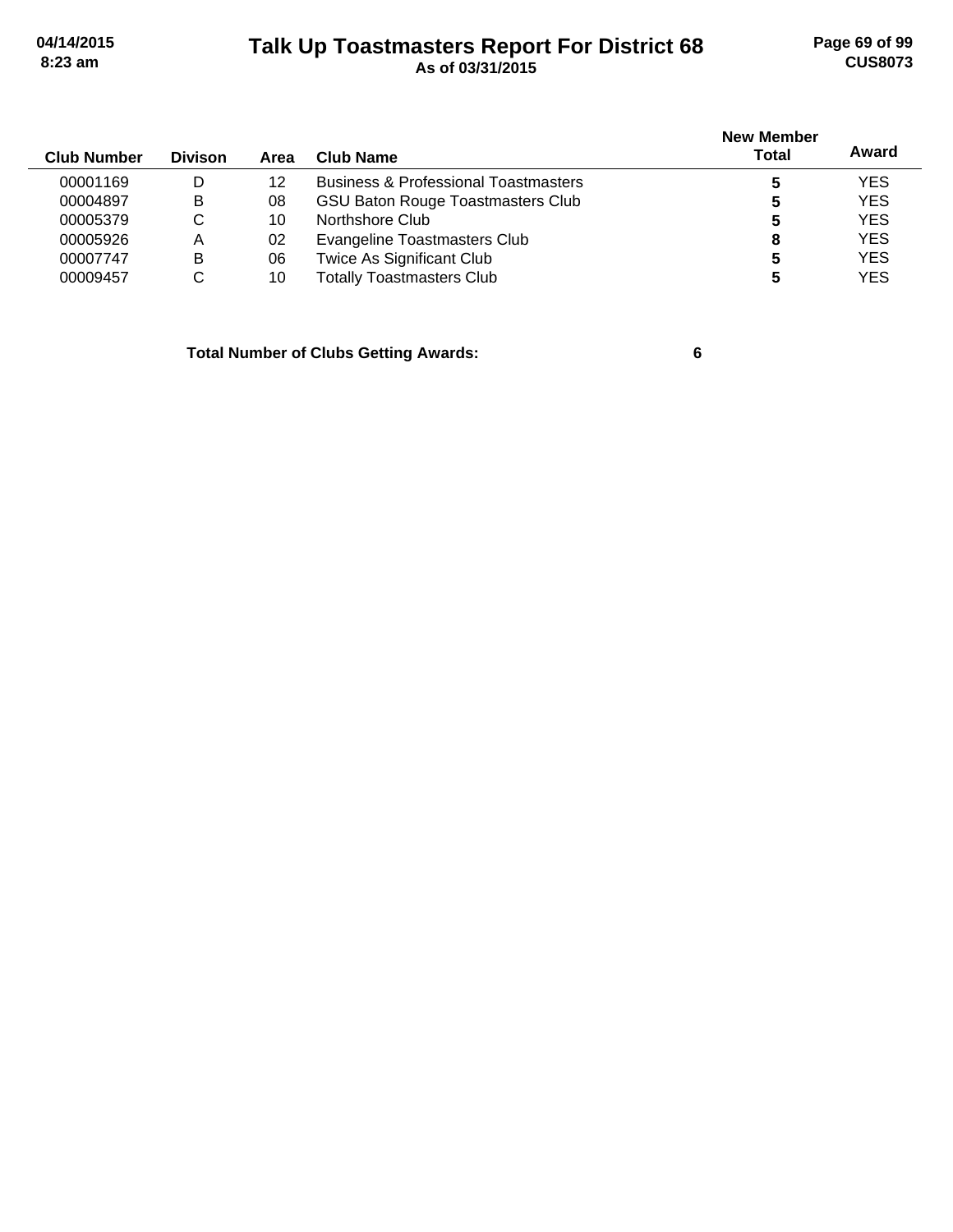### **Talk Up Toastmasters Report For District 69 04/14/2015 Page 70 of 99 8:23 am As of 03/31/2015 CUS8073**

| <b>Club Number</b> | <b>Divison</b> | Area | Club Name                          | <b>New Member</b><br><b>Total</b> | Award      |
|--------------------|----------------|------|------------------------------------|-----------------------------------|------------|
|                    |                |      |                                    |                                   |            |
| 00002756           | C              | 28   | Gympie Goal-Diggers Club           | 5                                 | <b>YES</b> |
| 00002763           | С              | 16   | Sunshine Coast Club                | 9                                 | <b>YES</b> |
| 00003944           | S              | 34   | Southport Club                     |                                   | <b>YES</b> |
| 00007425           | M              | 21   | C. B. D. Thursday Club             |                                   | <b>YES</b> |
| 00007636           | Е              | 26   | Carina Toastmasters Club           | 5                                 | <b>YES</b> |
| 00633739           | N              | 02   | <b>Townsville City Council</b>     | 5                                 | <b>YES</b> |
| 00813150           | М              | 21   | 111 Toastmasters Club              | 6                                 | <b>YES</b> |
| 01994252           | S              | 34   | <b>Griffith Guild Toastmasters</b> | 6                                 | <b>YES</b> |
| 04093538           | P              | 38   | Eda Wanwoks TM                     | 8                                 | YES        |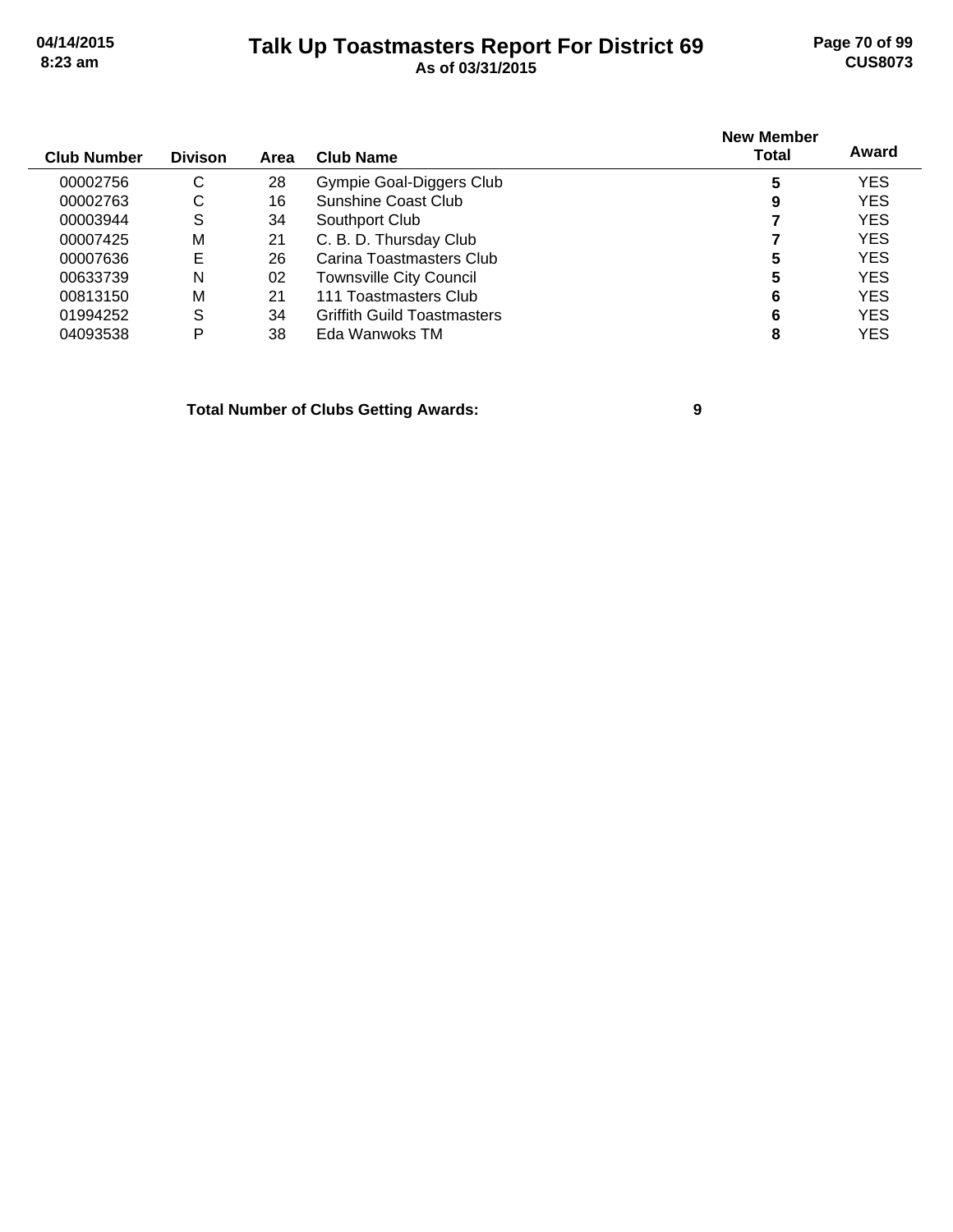### **Talk Up Toastmasters Report For District 70 04/14/2015 Page 71 of 99 8:23 am As of 03/31/2015 CUS8073**

|                    |                |      |                                            | <b>New Member</b> |            |
|--------------------|----------------|------|--------------------------------------------|-------------------|------------|
| <b>Club Number</b> | <b>Divison</b> | Area | <b>Club Name</b>                           | <b>Total</b>      | Award      |
| 00000494           | M              | 07   | Woden Valley Club                          | 6                 | YES.       |
| 00002822           | S              | 09   | Hurstville Toastmasters Club               | 8                 | <b>YES</b> |
| 00003440           | С              | 01   | <b>Professional Speakers Club</b>          | 6                 | <b>YES</b> |
| 00004009           | W              | 52   | <b>Cumberland Forest Toastmasters Club</b> | 5                 | <b>YES</b> |
| 00004289           | M              | 17   | Ginninderra Club                           | 5                 | <b>YES</b> |
| 00005069           | W              | 52   | <b>Western Lectern</b>                     | 6                 | <b>YES</b> |
| 00006215           | н              | 10   | North Sydney Achievers Club                | 6                 | <b>YES</b> |
| 00006903           |                | 46   | <b>EORA McKell Club</b>                    | 8                 | YES.       |
| 00007123           | н              | 60   | <b>Chatswood Early Risers Club</b>         | 5                 | <b>YES</b> |
| 00009173           |                | 31   | R.P.A. Toastmasters Club                   | 5                 | <b>YES</b> |
| 00009448           | W              | 28   | Quakers Hill Club                          | 5                 | <b>YES</b> |
| 00009696           | W              | 37   | <b>Castle Hill Toastmasters</b>            | 5                 | <b>YES</b> |
| 00978145           |                | 46   | <b>Sydney Post</b>                         | 11                | YES.       |
| 01080469           | C              | 54   | <b>CBA City</b>                            | 6                 | <b>YES</b> |
| 01113689           | M              | 26   | <b>DHS Toastmasters Club</b>               | 8                 | <b>YES</b> |
| 01267243           | P              | 50   | <b>Sydney Olympic Park</b>                 | 5                 | <b>YES</b> |
| 01537422           | $\mathsf C$    | 24   | <b>Skyline Speakers</b>                    | 6                 | YES.       |
| 02011260           | M              | 27   | <b>Triangle Toastmasters</b>               | 6                 | <b>YES</b> |
| 02286414           | C              | 58   | <b>City of Sydney Toastmasters</b>         | 5                 | YES.       |
| 02584198           |                | 46   | PMI Sydney Chapter Toastmasters Club       | 5                 | YES.       |
| 03900910           |                | 49   | Women of Westpac (WOW)                     | 5                 | <b>YES</b> |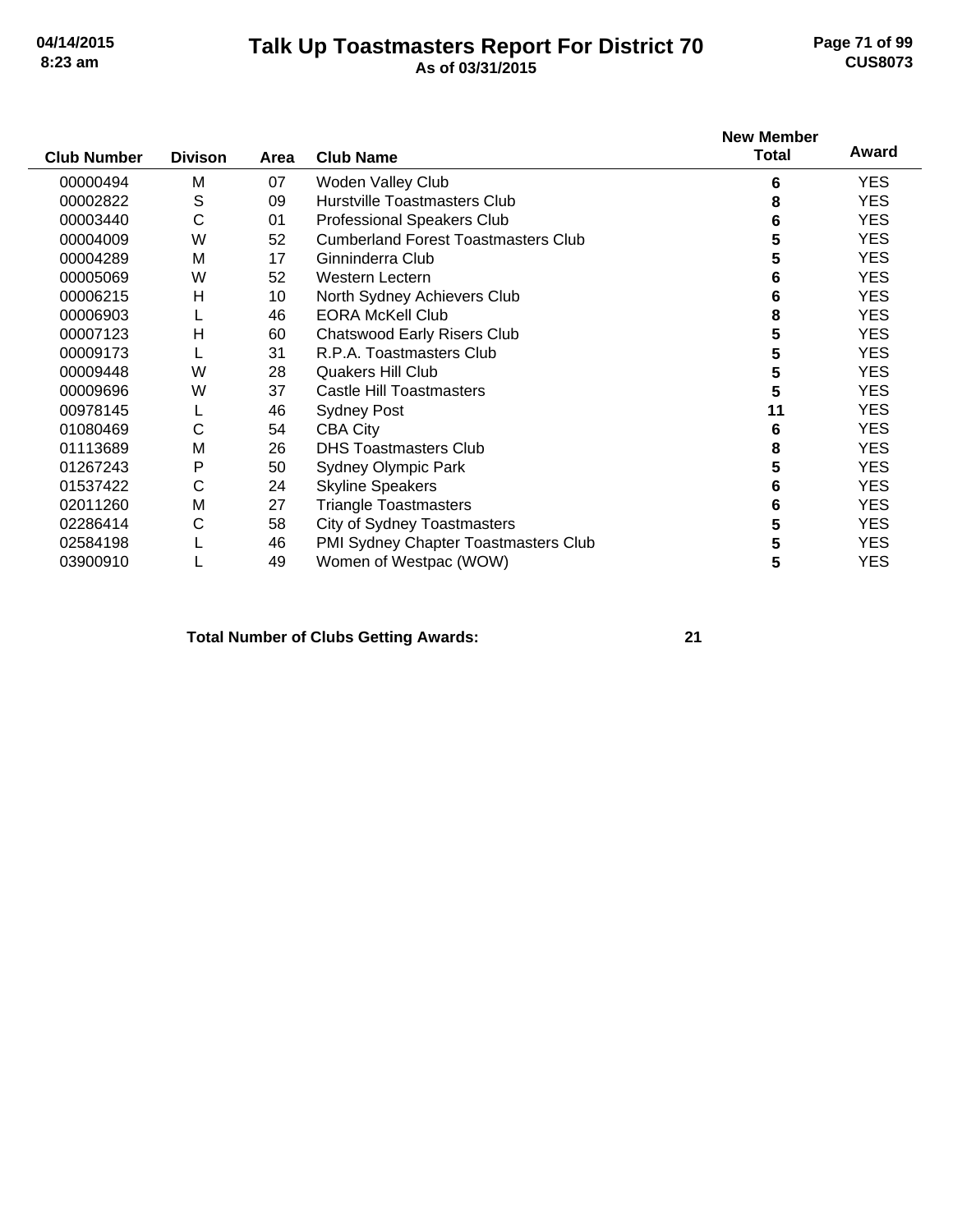### **Talk Up Toastmasters Report For District 71 04/14/2015 Page 72 of 99 8:23 am As of 03/31/2015 CUS8073**

| <b>Club Number</b> | <b>Divison</b> | Area | <b>Club Name</b>                   | <b>New Member</b><br>Total | Award      |
|--------------------|----------------|------|------------------------------------|----------------------------|------------|
| 00001292           | G              | 25   | Norwich Speakers Club              | 5                          | <b>YES</b> |
| 00002333           | A              | 03   | <b>Cork East Toastmasters</b>      |                            | <b>YES</b> |
| 00003360           | F              | 13   | Ennis Toastmasters Club            | 5                          | <b>YES</b> |
| 00004193           | С              | 57   | IE Templebar Toastmasters          | 6                          | <b>YES</b> |
| 00007574           | S              | 60   | <b>Glasgow Toastmasters</b>        |                            | <b>YES</b> |
| 00007584           | S              | 30   | <b>Capital Communicators Club</b>  | 8                          | <b>YES</b> |
| 01022885           | E              | 51   | <b>Strictly Speaking Harrogate</b> | 8                          | <b>YES</b> |
| 01027647           | G              | 41   | Huntingdonshire Speakers           | 6                          | <b>YES</b> |
| 01200787           | E              | 06   | East Midlands Speakers             | 6                          | <b>YES</b> |
| 01492764           | E              | 51   | <b>Elvet Speakers</b>              | 9                          | <b>YES</b> |
| 01496437           | A              | 49   | Apple Cork                         | 6                          | <b>YES</b> |
| 01682231           | G              | 44   | <b>Cranfield Speakers Club</b>     | 5                          | <b>YES</b> |
| 01706871           | E              | 48   | <b>Warrington Toastmasters</b>     | 13                         | <b>YES</b> |
| 02325184           | S              | 30   | <b>Haymarket Toastmasters</b>      | 6                          | <b>YES</b> |
| 04138056           | G              | 41   | <b>ARM Cambridge Toastmasters</b>  | 5                          | <b>YES</b> |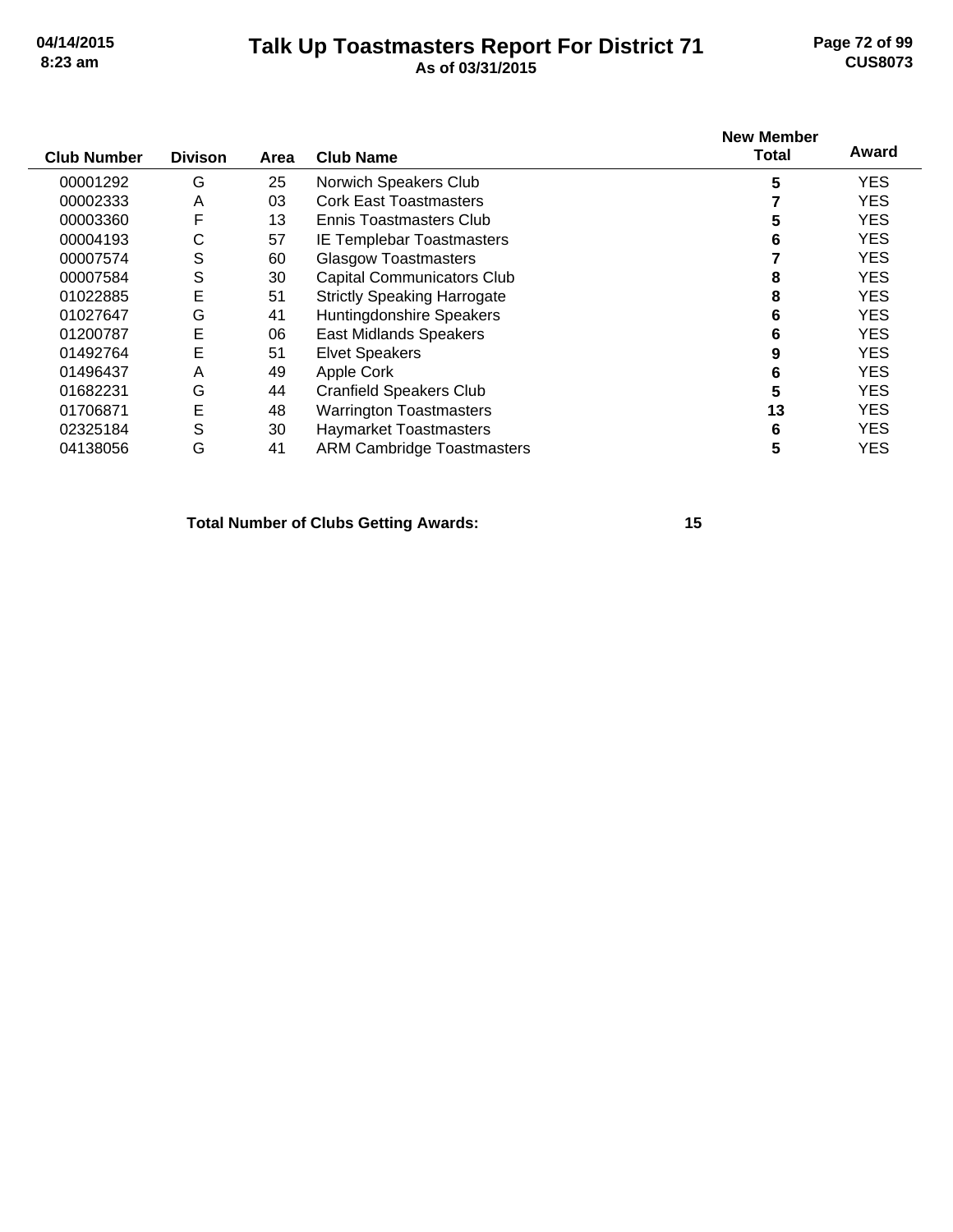## **Talk Up Toastmasters Report For District 72 04/14/2015 Page 73 of 99 8:23 am As of 03/31/2015 CUS8073**

| <b>Club Number</b> | <b>Divison</b> | Area | <b>Club Name</b>                     | <b>New Member</b><br>Total | Award      |
|--------------------|----------------|------|--------------------------------------|----------------------------|------------|
| 00000680           | н              | 01   | Varsity Club                         | 9                          | YES.       |
| 00001866           | G              | 01   | Christchurch Club                    | 5                          | YES.       |
| 00002256           | F              | 08   | North Shore Club                     | 6                          | YES.       |
| 00007827           | E              | 07   | Mount Victoria Toastmasters Club     | 5                          | <b>YES</b> |
| 00007990           | D              | 08   | Katikati Toastmasters Club           | 5                          | <b>YES</b> |
| 00009728           | E              | 07   | Island Bay Toastmasters Club         | 5                          | <b>YES</b> |
| 00009964           | J              | 06   | <b>WOW Club</b>                      | 6                          | YES.       |
| 00744165           | G              | 06   | Christchurch Athenians Toastmasters  | 6                          | YES.       |
| 00859868           | G              | 02   | <b>Christchurch Speechcraft Club</b> | 5                          | YES.       |
| 01179890           | G              | 04   | Hornby                               |                            | YES.       |
| 01224319           | F              | 03   | Academic                             | 8                          | <b>YES</b> |
| 01260082           | F              | 06   | Orewa Raconteurs Toastmasters Club   | 5                          | <b>YES</b> |
| 01403250           | J              | 07   | Sunday Afternoon                     | 5                          | <b>YES</b> |
| 02474494           | A              | 03   | Fiserv (NZ)                          | 5                          | YES.       |
| 02677176           | F              | 04   | Filipino NZ Toastmasters Club        | 5                          | YES.       |
| 04399368           | A              | 02   | Ingram Micro Toastmasters            | 6                          | YES        |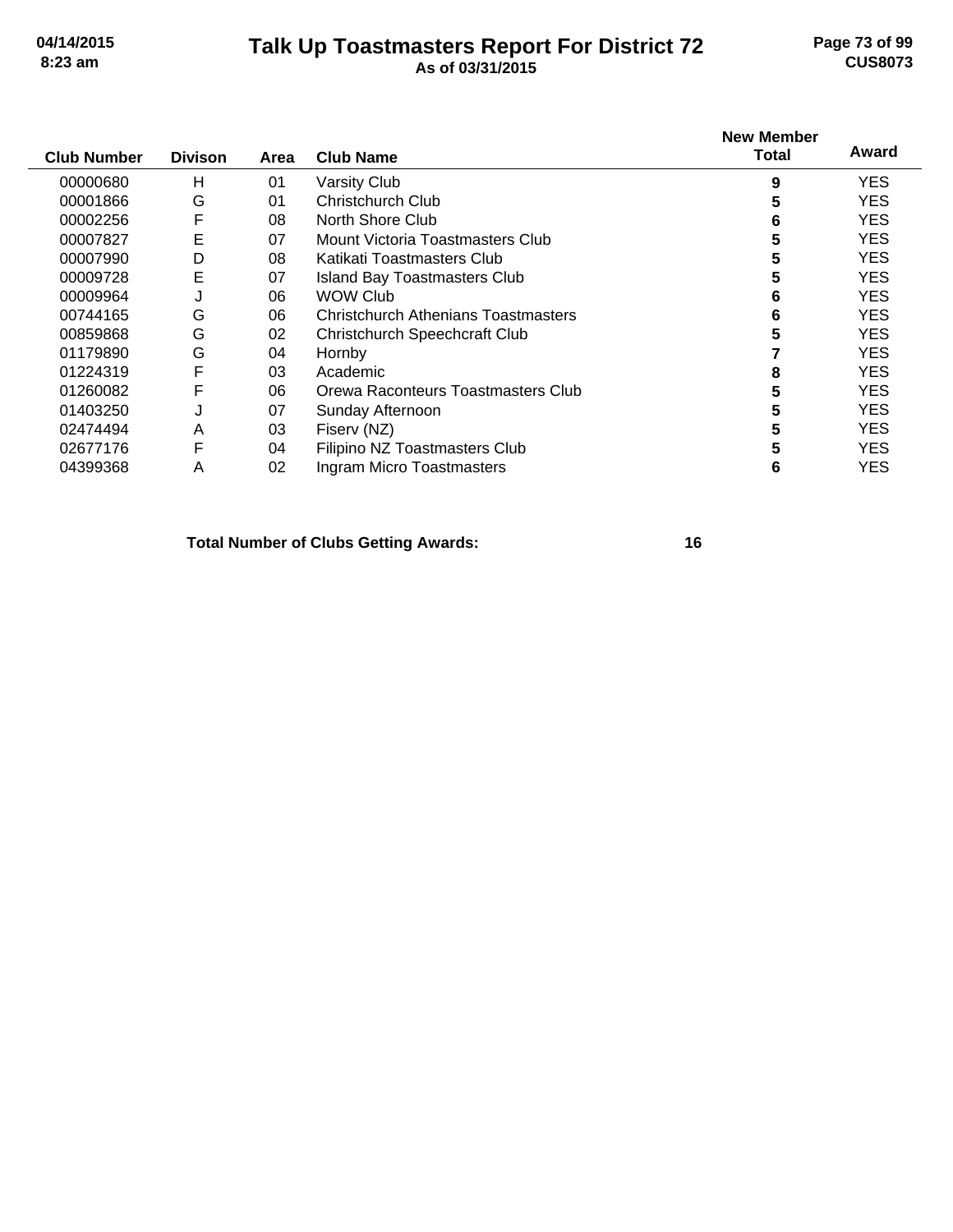## **Talk Up Toastmasters Report For District 73 04/14/2015 Page 74 of 99 8:23 am As of 03/31/2015 CUS8073**

| <b>Club Number</b> | <b>Divison</b> | Area | <b>Club Name</b>                   | <b>New Member</b><br><b>Total</b> | Award      |
|--------------------|----------------|------|------------------------------------|-----------------------------------|------------|
| 00001060           | R              | 34   | Whitehorse Club                    | 5                                 | <b>YES</b> |
| 00001568           | N              | 28   | Essendon Toastmasters Club         | 5                                 | <b>YES</b> |
| 00001851           | B              | 01   | <b>Frankston Toastmasters Club</b> | 5                                 | <b>YES</b> |
| 00002141           | Е              | 16   | <b>Chadstone Oaks</b>              | 5                                 | <b>YES</b> |
| 00003223           | S              | 43   | Off the Cuff Toastmasters Club     | 11                                | <b>YES</b> |
| 00004738           | B              | 01   | Mornington Peninsula Club          | 5                                 | <b>YES</b> |
| 00006247           | М              | 20   | <b>Hobart Toastmasters Club</b>    | 5                                 | <b>YES</b> |
| 00006700           | N              | 30   | Werribee Toastmasters Inc.         | 6                                 | <b>YES</b> |
| 00009744           | E              | 17   | Northern Exposure Club             | 6                                 | <b>YES</b> |
| 03295207           | R              | 36   | Siemens' Orators Club              | 5                                 | <b>YES</b> |
| 03672383           | M              | 22   | Parkville Toastmasters Club        | 9                                 | YES        |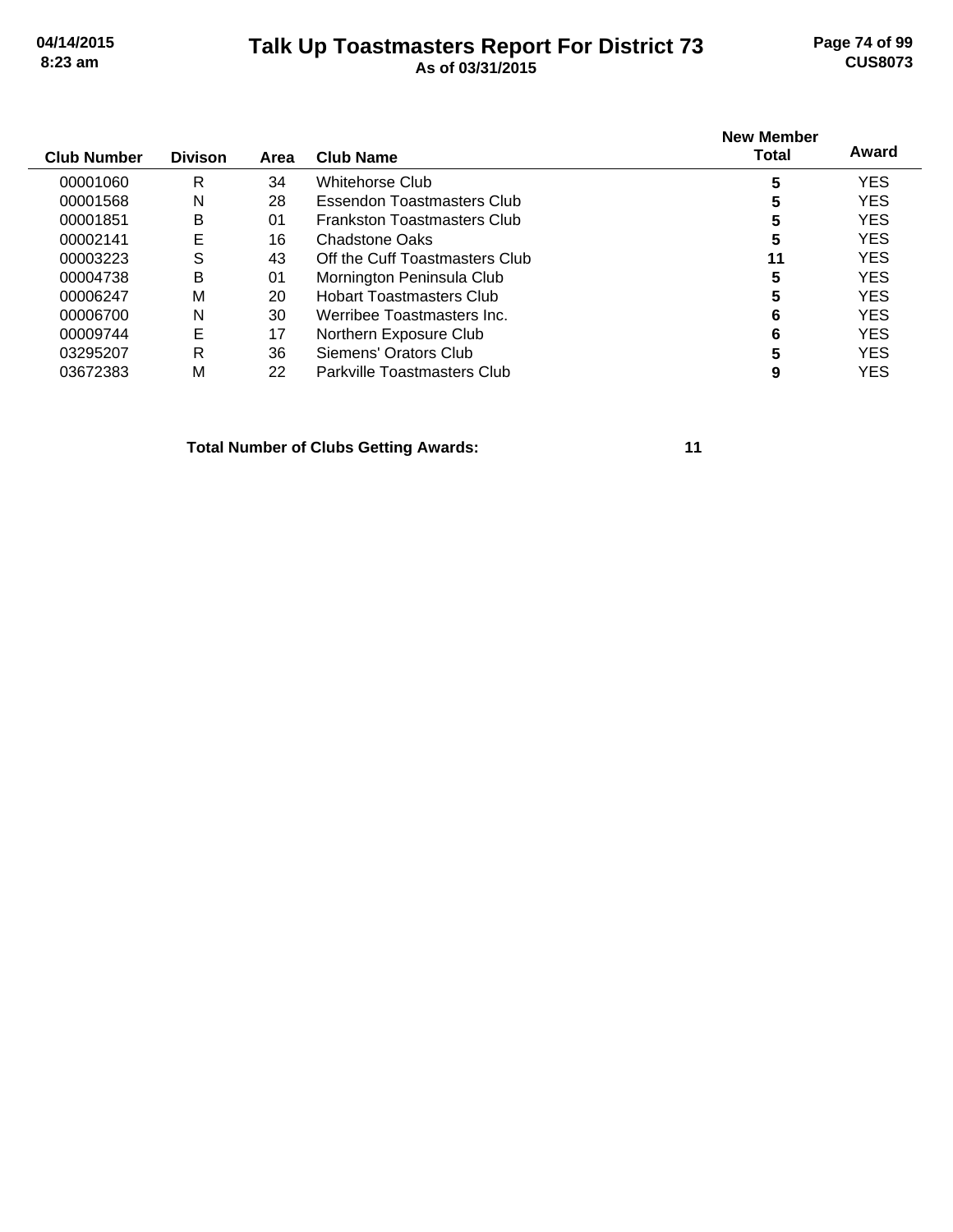## **Talk Up Toastmasters Report For District 74 04/14/2015 Page 75 of 99 8:23 am As of 03/31/2015 CUS8073**

| <b>Club Number</b> | <b>Divison</b> | Area | Club Name                                  | <b>New Member</b><br><b>Total</b> | Award      |
|--------------------|----------------|------|--------------------------------------------|-----------------------------------|------------|
| 00002902           | С              | 04   | Nedbank Club                               | 5                                 | <b>YES</b> |
| 00003499           | A              | 03   | Scientia Toastmasters Club                 | 5                                 | <b>YES</b> |
| 00003642           | A              | 04   | <b>President Club</b>                      | 6                                 | <b>YES</b> |
| 00005504           | R              | 02   | Winelands Toastmasters Club                | 6                                 | <b>YES</b> |
| 00005906           | P              | 02   | A Highway Club                             | 9                                 | <b>YES</b> |
| 00006753           | R              | 03   | Stellenbosch Club                          | 6                                 | <b>YES</b> |
| 00006794           |                | 04   | <b>KPMG Toastmasters Club</b>              | 9                                 | <b>YES</b> |
| 00009369           | S              | 03   | Honeydew Club                              | 5                                 | <b>YES</b> |
| 00824752           | D              | 02   | Cape Communicators Club                    | 5                                 | <b>YES</b> |
| 01523926           | A              | 02   | <b>Central Centurion Toastmasters Club</b> | 8                                 | <b>YES</b> |
| 02126493           | A              | 02   | Mercedes-Benz Innovators                   | 6                                 | <b>YES</b> |
| 03361684           | н              | 02   | Resolve Toastmasters Club                  | 5                                 | <b>YES</b> |
| 03589401           | A              | 06   | Diplomatic Corps Toastmasters Club         | 10                                | <b>YES</b> |
| 03901290           | С              | 02   | Dainfern                                   | 9                                 | <b>YES</b> |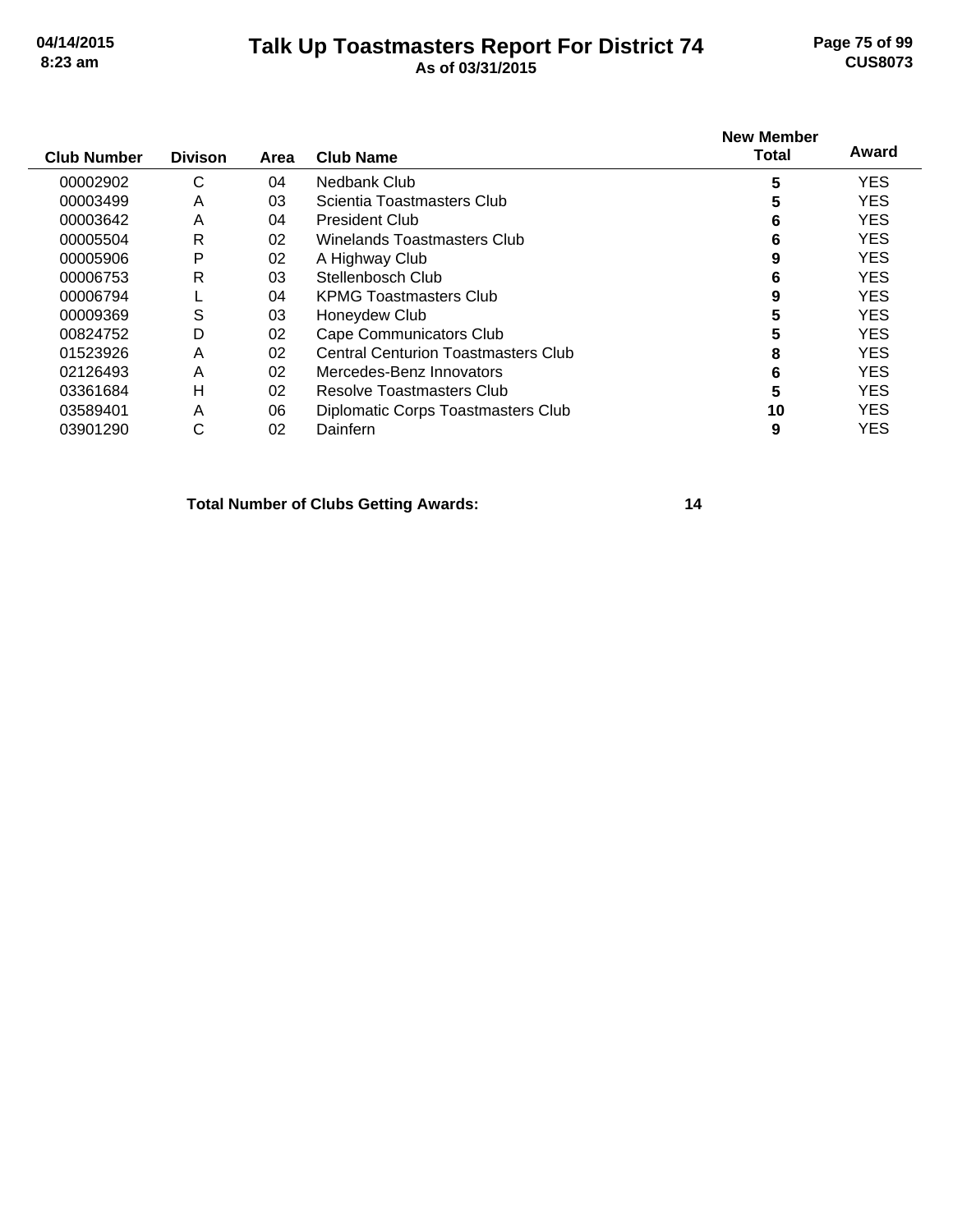# **Talk Up Toastmasters Report For District 75 04/14/2015 Page 76 of 99 8:23 am As of 03/31/2015 CUS8073**

| <b>Club Number</b> | <b>Divison</b> | Area | Club Name                         | <b>New Member</b><br><b>Total</b> | Award      |
|--------------------|----------------|------|-----------------------------------|-----------------------------------|------------|
| 00001010           |                | 92   | <b>Philamlife Club</b>            | 8                                 | <b>YES</b> |
| 00005406           | C              | 21   | Queen City Toastmasters Club      | 5                                 | <b>YES</b> |
| 00007447           | C              | 23   | Cebu South Toastmasters Club      | 6                                 | <b>YES</b> |
| 00009225           |                | 93   | UP Manila Club                    | 5                                 | <b>YES</b> |
| 02291002           |                | 92   | Young Educators Toastmasters Club | 5                                 | <b>YES</b> |
| 04272565           | в              | 16   | <b>Maesters</b>                   |                                   | <b>YES</b> |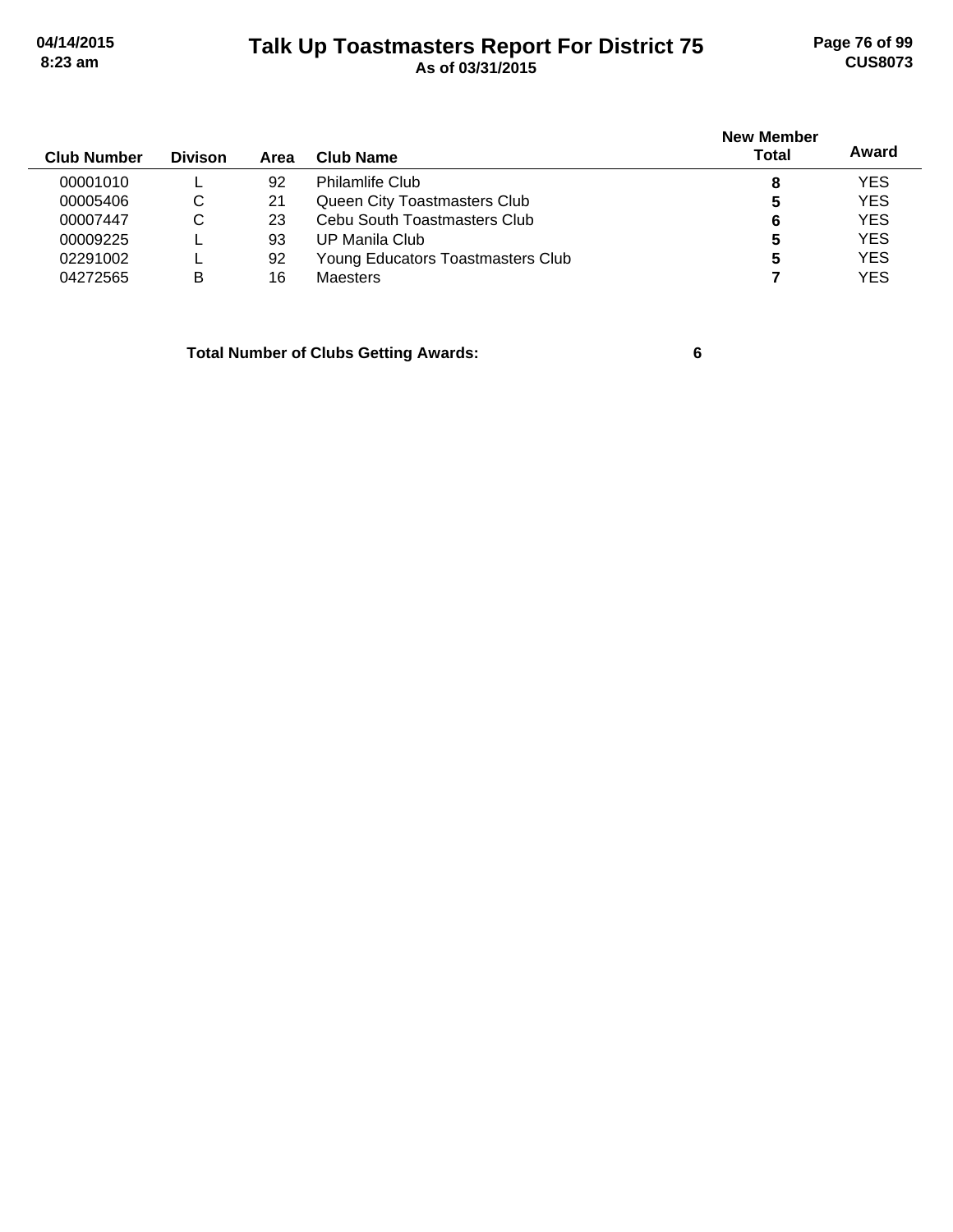# **Talk Up Toastmasters Report For District 76 04/14/2015 Page 77 of 99 8:23 am As of 03/31/2015 CUS8073**

| <b>Club Number</b> | <b>Divison</b> | Area | <b>Club Name</b>                       | <b>New Member</b><br>Total | Award |
|--------------------|----------------|------|----------------------------------------|----------------------------|-------|
| 03050495           |                | 33   | Tokyo American Club (TAC) Toastmasters |                            | YES   |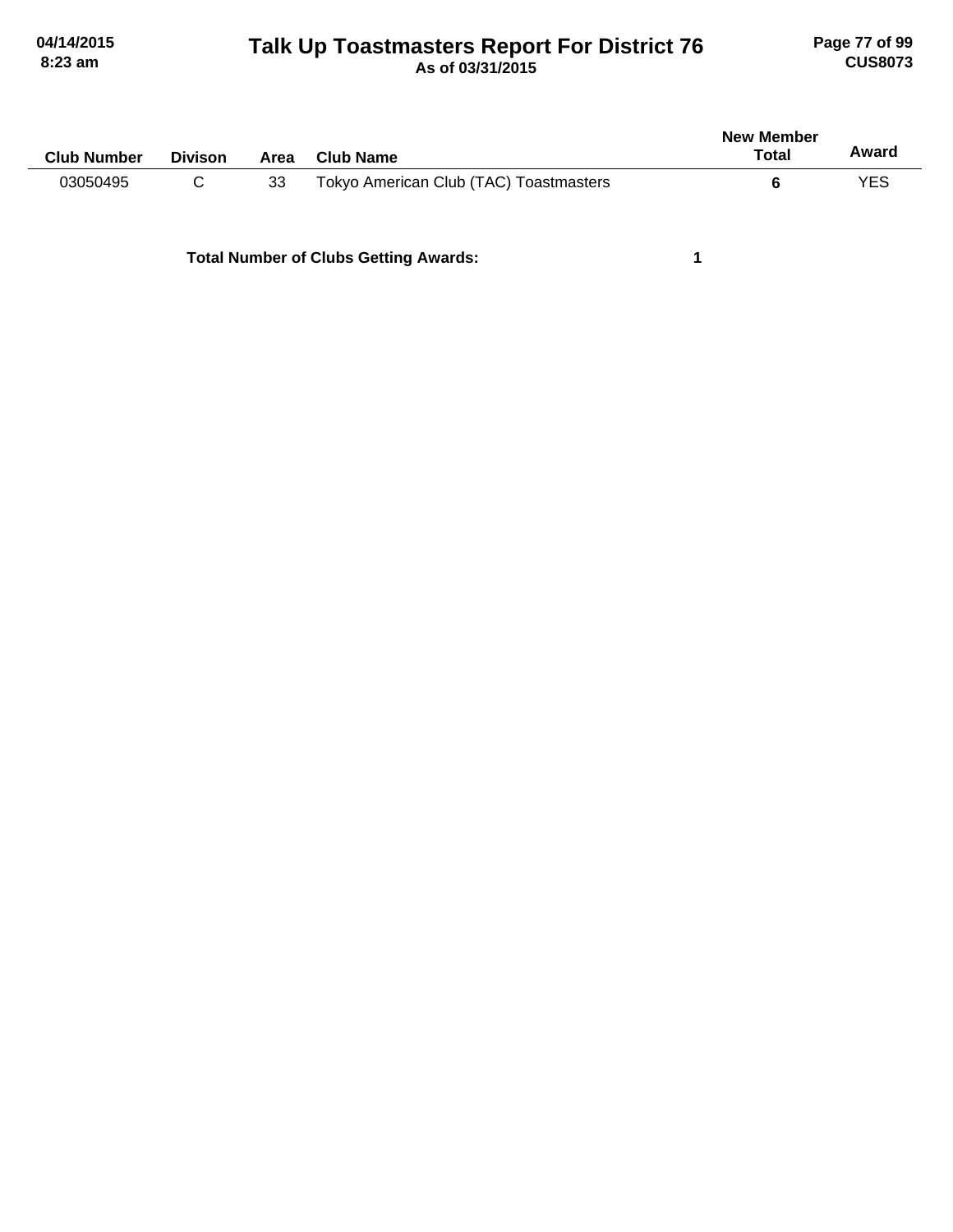# **Talk Up Toastmasters Report For District 77 04/14/2015 Page 78 of 99 8:23 am As of 03/31/2015 CUS8073**

|                |      |                                    | <b>New Member</b> |            |
|----------------|------|------------------------------------|-------------------|------------|
| <b>Divison</b> | Area | Club Name                          | Total             | Award      |
| C              | 33   | Maxwell AFB Club                   | 5                 | <b>YES</b> |
| B              | 24   | <b>Protective Pacesetters Club</b> | 5                 | <b>YES</b> |
| B              | 23   | Sixth Avenue Toastmasters          | 6                 | <b>YES</b> |
| E              | 54   | <b>Tyndall Toastmasters</b>        | 6                 | <b>YES</b> |
| E              | 51   | Navy Sounders                      | 8                 | <b>YES</b> |
| E              | 54   | Panama City Toastmasters           | 11                | <b>YES</b> |
|                |      |                                    |                   |            |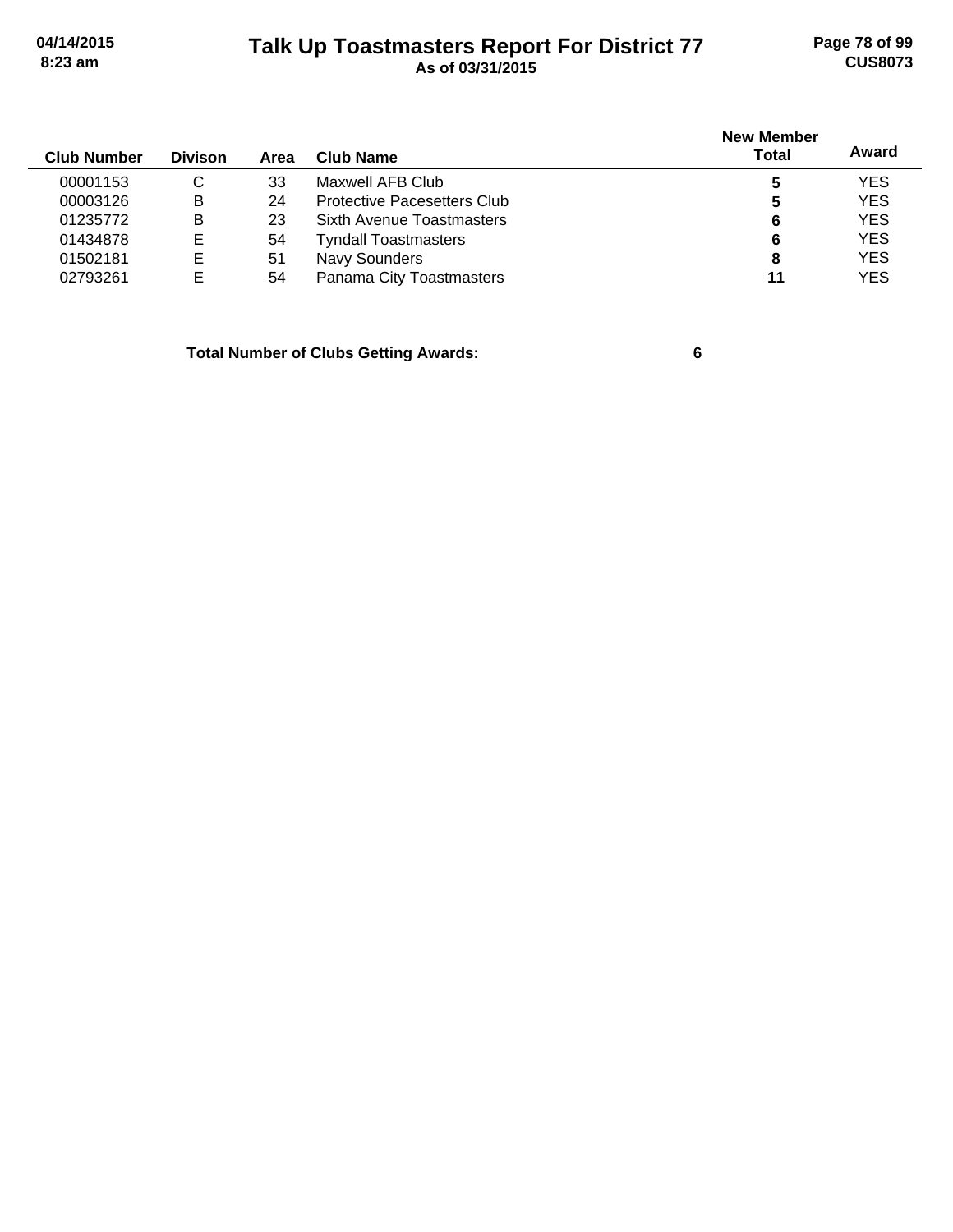# **Talk Up Toastmasters Report For District 78 04/14/2015 Page 79 of 99 8:23 am As of 03/31/2015 CUS8073**

| <b>Club Number</b> | <b>Divison</b> | Area | Club Name                        | <b>New Member</b><br><b>Total</b> | Award      |
|--------------------|----------------|------|----------------------------------|-----------------------------------|------------|
| 00000347           | Α              | 12   | Treasure State Toastmasters Club |                                   | <b>YES</b> |
| 00000487           | Α              | 16   | Helena Toastmasters Club         | 6                                 | <b>YES</b> |
| 00002781           | B              | 22   | Last Word Toastmasters Club      | 6                                 | <b>YES</b> |
| 00005063           | Α              | 14   | Last Chance Club                 | 14                                | <b>YES</b> |
| 00006539           | D              | 44   | Continuum Toastmasters Club      | 5                                 | <b>YES</b> |
| 00006619           | в              | 23   | Bozeman Gold Club                |                                   | <b>YES</b> |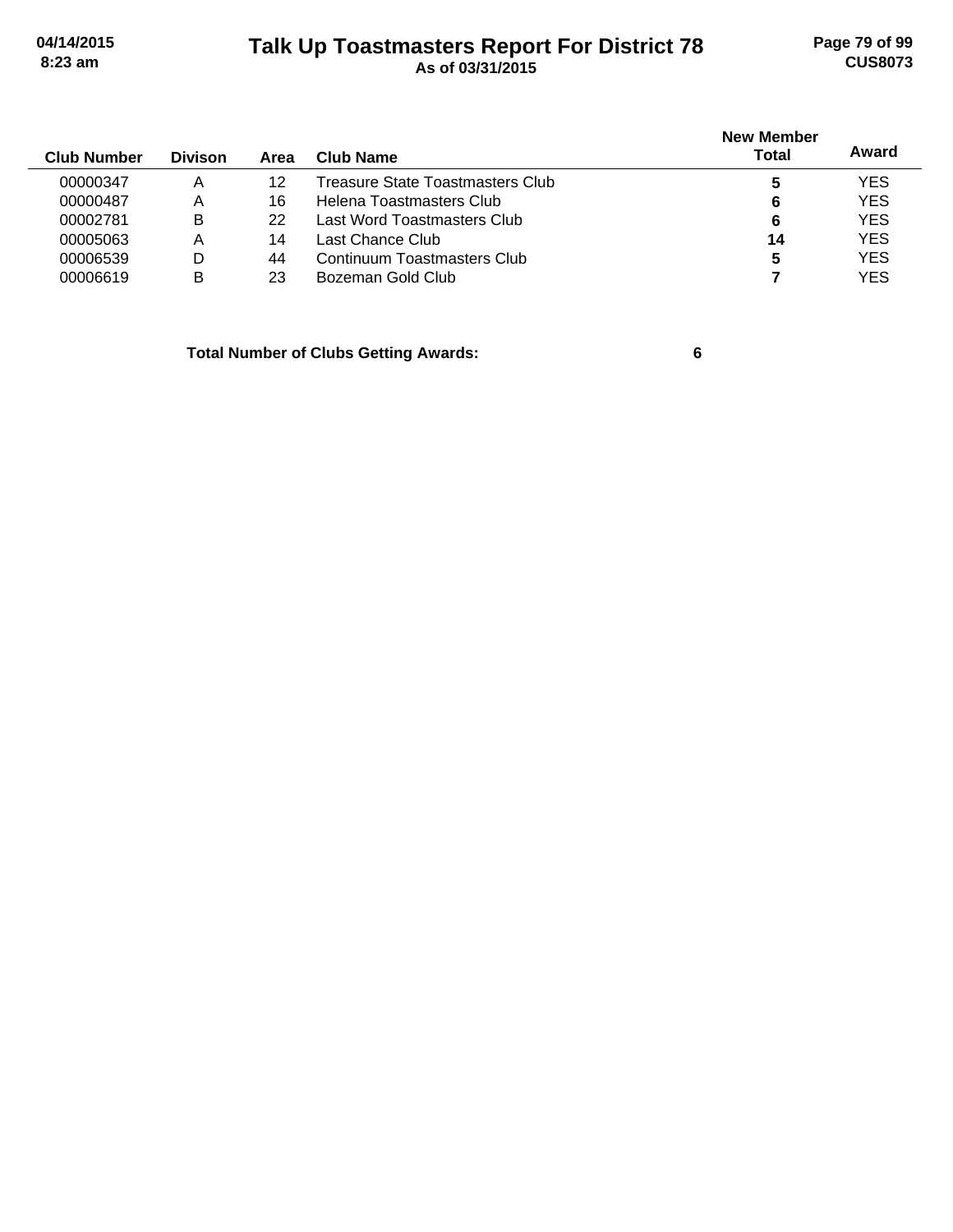## **Talk Up Toastmasters Report For District 79 04/14/2015 Page 80 of 99 8:23 am As of 03/31/2015 CUS8073**

|                    |                |      |                                          | <b>New Member</b> |            |
|--------------------|----------------|------|------------------------------------------|-------------------|------------|
| <b>Club Number</b> | <b>Divison</b> | Area | <b>Club Name</b>                         | <b>Total</b>      | Award      |
| 00000287           | C              | 11   | Tanglaw Toastmasters Club of Jeddah      | 5                 | <b>YES</b> |
| 00002789           | B              | 22   | <b>Sand Dunes Toastmasters Club</b>      | 6                 | <b>YES</b> |
| 00003394           | Κ              | 35   | <b>PACE Club</b>                         | 5                 | <b>YES</b> |
| 00006897           | Α              | 01   | Riyadh Toastmasters Club                 | 6                 | <b>YES</b> |
| 00009462           | B              | 38   | <b>Desert Diamonds Toastmasters Club</b> | 7                 | <b>YES</b> |
| 00753319           | M              | 54   | Al-Hasa Club                             | 9                 | <b>YES</b> |
| 00798535           | O              | 52   | <b>Zamil Toastmasters Club</b>           | 9                 | <b>YES</b> |
| 00889524           | С              | 08   | Nesma Holding Toastmasters Club          | 6                 | <b>YES</b> |
| 00918581           | F              | 60   | <b>COSMOS</b>                            | 5                 | <b>YES</b> |
| 00993464           | G              | 24   | <b>Voice Toastmasters Club</b>           | 5                 | <b>YES</b> |
| 01009343           | E              | 13   | <b>IBN Zahr</b>                          | 5                 | <b>YES</b> |
| 01009364           | J              | 32   | <b>Discovery Toastmasters Club</b>       | 5                 | <b>YES</b> |
| 01023540           | E              | 13   | <b>Shared Services Toastmasters Club</b> | 6                 | <b>YES</b> |
| 01028833           | $\mathsf{H}$   | 34   | <b>PICPAWR Toastmasters Club</b>         | 5                 | <b>YES</b> |
| 01167036           | E              | 14   | <b>JTI Toastmasters Club</b>             | 9                 | <b>YES</b> |
| 01272995           | D              | 12   | Yanbu Al-Sinaiyah                        | 5                 | <b>YES</b> |
| 01275127           | M              | 41   | Northpark Toastmasters                   | 9                 | <b>YES</b> |
| 01331393           | F              | 31   | Mustang-Hdp Toastmasters Club            | 5                 | <b>YES</b> |
| 01427793           | $\circ$        | 71   | La'aLe'e Toastmasters                    | $\overline{7}$    | <b>YES</b> |
| 01524901           | E              | 63   | The Leaders' Voice Toastmasters Club     | 13                | <b>YES</b> |
| 01573469           | G              | 07   | Eagle Toastmasters Club                  | 6                 | <b>YES</b> |
| 02183751           | G              | 07   | Jeddah Toastmaster Club                  | 5                 | <b>YES</b> |
| 02215715           | Κ              | 35   | Jeddah Tamil Toastmasters Club           | 5                 | <b>YES</b> |
| 02284273           | F              | 31   | <b>Abdulla Fouad Toastmasters</b>        | 5                 | <b>YES</b> |
| 02397026           | Α              | 03   | <b>CLT Toastmasters Club</b>             | 20                | <b>YES</b> |
| 02412906           | F              | 25   | <b>URDU Toastmasters Club</b>            | 5                 | <b>YES</b> |
| 02414493           | E              | 63   | <b>Gas Toastmasters Club</b>             | 6                 | <b>YES</b> |
| 02492083           | L              | 17   | Al-Bayan TMC                             | 5                 | <b>YES</b> |
| 02577389           | J              | 70   | PICE-EPSA & Friends Toastmasters Club    | 5                 | <b>YES</b> |
| 02907782           | D              | 72   | Rise In Glory                            | 10                | <b>YES</b> |
| 03281462           | F              | 31   | Al Khobar Tamil Toastmasters Club        | 5                 | <b>YES</b> |
| 03337827           | F              | 60   | Harmony Toastmasters Club                | 5                 | <b>YES</b> |
| 03487887           | G              | 33   | <b>Green Toastmasters Club</b>           | 5                 | <b>YES</b> |
| 03728020           | F              | 60   | Alturki Toastmasters Club                | 5                 | <b>YES</b> |
| 03831766           | Δ              | 03   | Al Nahda Toastmasters                    | 9                 | <b>YES</b> |
| 03960717           | F              | 25   | <b>Vision Toastmasters Club</b>          | 7                 | <b>YES</b> |
| 04027533           | M              | 41   | New Discovery Toastmasters               | 5                 | <b>YES</b> |
| 04040020           | D              | 44   | Gas Yanbu                                | 14                | <b>YES</b> |
| 04067211           | J              | 32   | Panorama Community Club                  | 5                 | <b>YES</b> |
| 04070140           | M              | 20   | Dhahran Women's Toastmasters Club        | 11                | <b>YES</b> |
| 04353736           | L              | 53   | Jubail Filipino Toastmasters Club        | 5                 | <b>YES</b> |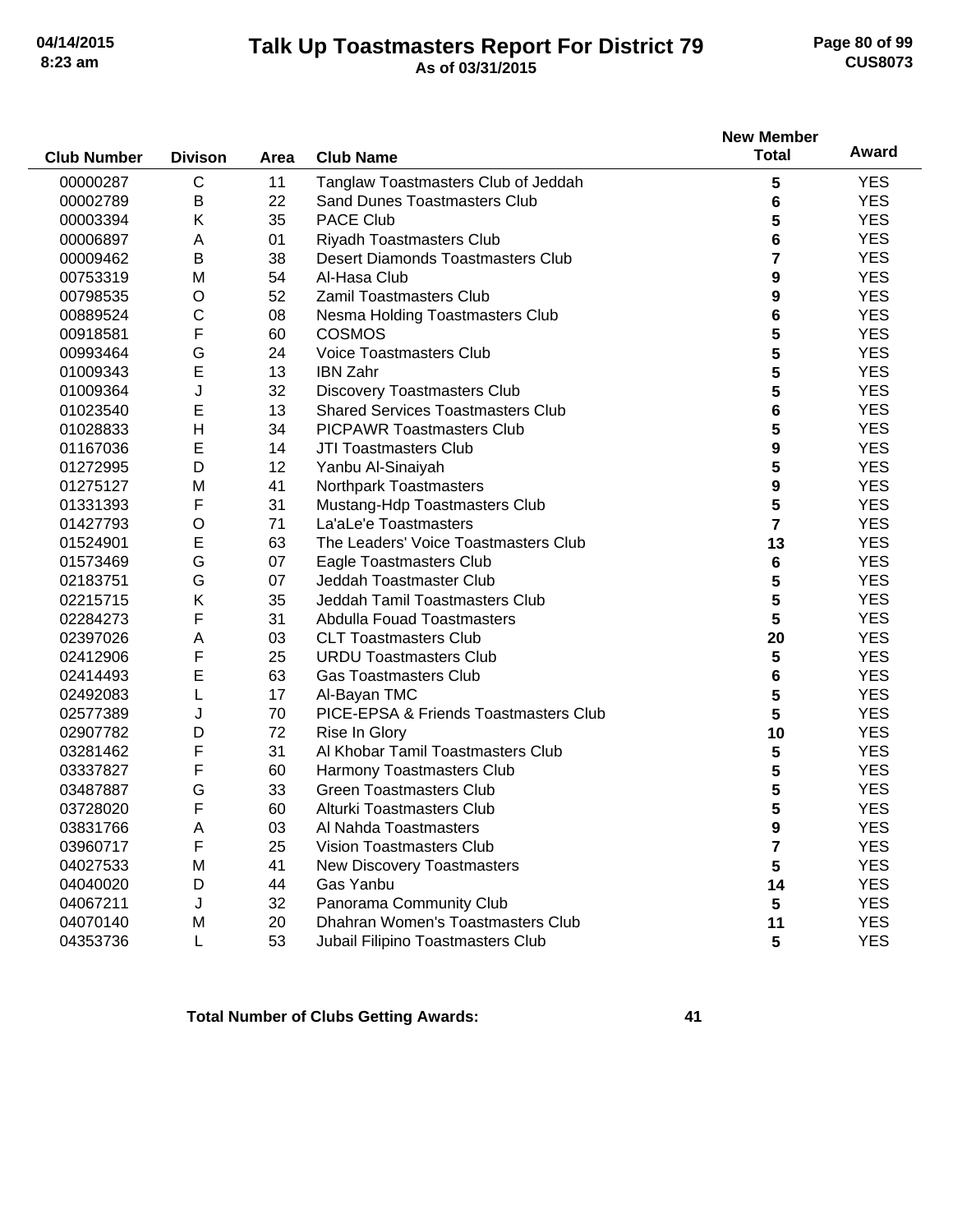## **Talk Up Toastmasters Report For District 80 04/14/2015 Page 81 of 99 8:23 am As of 03/31/2015 CUS8073**

| <b>Club Number</b> | <b>Divison</b> | Area | <b>Club Name</b>                          | <b>New Member</b><br>Total | Award      |
|--------------------|----------------|------|-------------------------------------------|----------------------------|------------|
| 00000357           |                | 02   | Toastmasters Club Of Singapore            | 17                         | <b>YES</b> |
| 00000483           | A              | 01   | YMCA Toastmasters Club                    | 6                          | YES.       |
| 00006237           | S              | 06   | Yokogawa Toastmasters Club                | 5                          | YES.       |
| 00008531           |                | 03   | <b>SCCCI Mandarin Club</b>                | 8                          | YES.       |
| 00008833           |                | 01   | NUS Toastmasters Club                     | 27                         | YES.       |
| 00009104           | D              | 02   | <b>SRC Toastmasters Club</b>              | 5                          | <b>YES</b> |
| 00009165           | S              | 04   | <b>Tampines Changkat Toastmasters</b>     | 5                          | YES.       |
| 00642695           | B              | 01   | YuHua Commuity Club Toastmasters Club     |                            | YES.       |
| 00670365           | B              | 05   | NTU Alumni Toastmasters Club              |                            | <b>YES</b> |
| 00708617           | B              | 02   | <b>Clementi CC Toastmasters Club</b>      | 8                          | YES.       |
| 01189371           |                | 05   | Nee Soon South Mandarin Toastmasters Club | 10                         | YES.       |
| 01481742           | A              | 02   | Anchorvale CC                             |                            | YES.       |
| 01490973           | A              | 01   | <b>EASB Eagles Toastmasters Club</b>      | 6                          | YES.       |
| 02759712           |                | 01   | Chui Huay Lim Toastmasters Club           | 6                          | YES.       |
| 02995441           | S              | 01   | Manulife Singapore Toastmasters Club      |                            | <b>YES</b> |
| 03308113           | S              | 07   | <b>Barclays Singapore Toastmasters</b>    | 6                          | <b>YES</b> |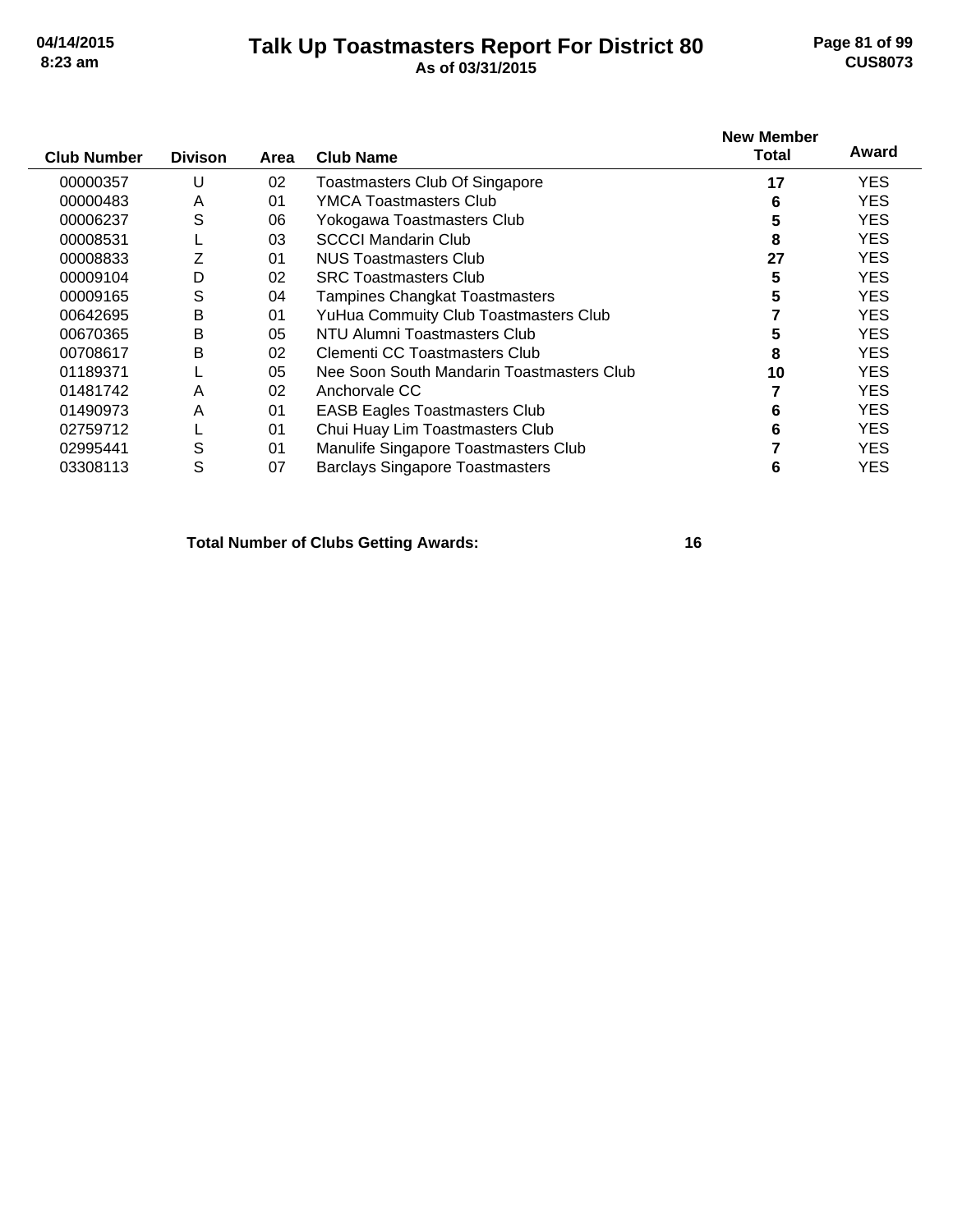## **Talk Up Toastmasters Report For District 81 04/14/2015 Page 82 of 99 8:23 am As of 03/31/2015 CUS8073**

| <b>Club Number</b> | <b>Divison</b> | Area | Club Name                          | <b>New Member</b><br>Total | Award      |
|--------------------|----------------|------|------------------------------------|----------------------------|------------|
| 00001045           | B              | 08   | Nova Powerspeakers Club            | 6                          | <b>YES</b> |
| 00006013           | B              | 12   | Trailblazers Toastmasters Club     | 5                          | <b>YES</b> |
| 01036674           | D              | 24   | Club Phare                         | 5                          | <b>YES</b> |
| 01036731           | Е              | 26   | The Disciples Toastmasters Club    | 5                          | <b>YES</b> |
| 01239471           | B              | 09   | Western Knights                    | 5                          | <b>YES</b> |
| 01279661           | Е              | 29   | Puerto Rico Toastmasters Club      |                            | <b>YES</b> |
| 01545622           | Е              | 28   | Honeywell Puerto Rico Toastmasters |                            | <b>YES</b> |
| 02587444           | F              | 33   | <b>MDA Toastmasters</b>            |                            | <b>YES</b> |
| 02888258           | D              | 24   | Club Toastmasters Sursum Corda     |                            | <b>YES</b> |
| 04089728           | в              | 08   | <b>JPS Toastmasters</b>            | 6                          | YES        |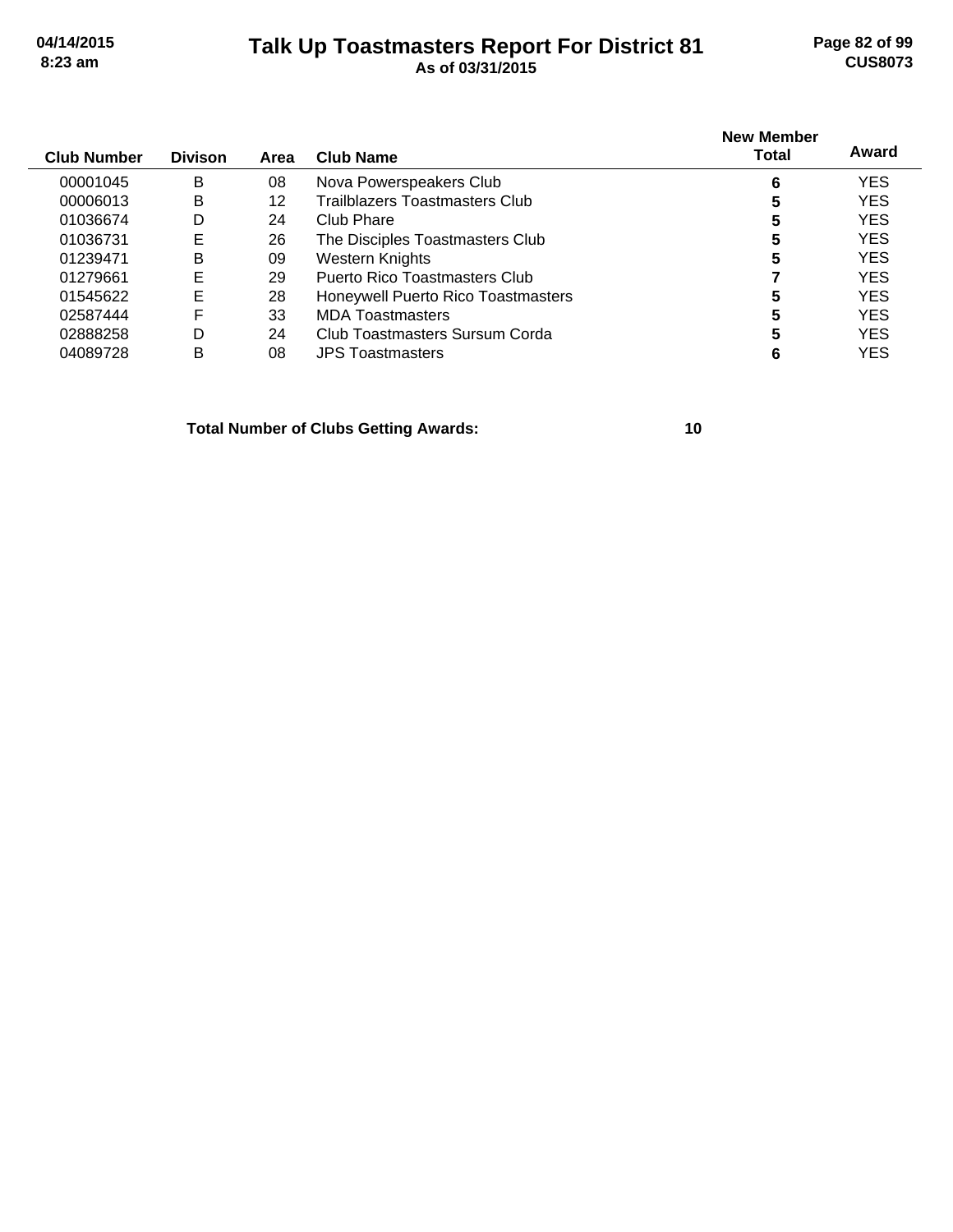## **Talk Up Toastmasters Report For District 82 04/14/2015 Page 83 of 99 8:23 am As of 03/31/2015 CUS8073**

|                    |                |      |                                                                    | <b>New Member</b> |            |
|--------------------|----------------|------|--------------------------------------------------------------------|-------------------|------------|
| <b>Club Number</b> | <b>Divison</b> | Area | <b>Club Name</b>                                                   | <b>Total</b>      | Award      |
| 00002773           | C              | 02   |                                                                    |                   | <b>YES</b> |
| 00007595           | F              | 05   | Sampath Bank Toastmasters Club<br>The Millennium Toastmasters Club | 6                 | <b>YES</b> |
|                    |                |      | SriLankan Airlines Toastmasters Club                               | 6                 |            |
| 00007639           | F              | 01   |                                                                    | 5                 | <b>YES</b> |
| 00614737           | E              | 02   | <b>IESLToastmasters Club</b>                                       | 6                 | <b>YES</b> |
| 00642857           | J              | 01   | <b>HNB Toastmasters Club</b>                                       | 5                 | <b>YES</b> |
| 00649172           | Α              | 02   | Serendib Toastmasters Club                                         | 5                 | <b>YES</b> |
| 00665905           | G              | 01   | Chennai Toastmasters Club                                          | 6                 | <b>YES</b> |
| 00777976           | F              | 01   | <b>FTZ Toastmasters Club</b>                                       | 8                 | <b>YES</b> |
| 00822324           | Н              | 01   | Kandy Toastmasters Club                                            | 5                 | <b>YES</b> |
| 00918669           | E              | 04   | <b>Bcis Toastmasters Club</b>                                      | 5                 | <b>YES</b> |
| 00918672           | Α              | 02   | Ralph Toastmasters Club                                            | 6                 | <b>YES</b> |
| 00985587           | F              | 04   | <b>Holcim Colombo Toastmasters</b>                                 | 7                 | <b>YES</b> |
| 01016391           | С              | 04   | <b>Braybrooke Toastmasters Club</b>                                | 5                 | <b>YES</b> |
| 01050359           | B              | 03   | <b>Chennai Wordsmiths Toastmasters Club</b>                        | 9                 | <b>YES</b> |
| 01055854           | $\mathsf{H}$   | 02   | Wayamba Toastmasters                                               | 6                 | <b>YES</b> |
| 01128480           |                | 02   | <b>Medley Toastmasters Club</b>                                    | 5                 | <b>YES</b> |
| 01167473           |                | 04   | <b>CAT-EDCI Club</b>                                               | 6                 | <b>YES</b> |
| 01195101           | Α              | 04   | <b>SLT Toastmasters</b>                                            | 5                 | <b>YES</b> |
| 01195211           | Α              | 04   | <b>DFCC Toastmasters</b>                                           | 8                 | <b>YES</b> |
| 01223622           | Α              | 01   | <b>Nations Toastmasters</b>                                        | 5                 | <b>YES</b> |
| 01239639           |                | 04   | <b>Ford Chennai Toastmasters</b>                                   | 7                 | <b>YES</b> |
| 01280859           | J              | 02   | Sri Lanka Institute of Marketing Toastmasters Club                 | 5                 | <b>YES</b> |
| 01285418           |                | 02   | Sysbiz Toastmasters Club                                           | 5                 | <b>YES</b> |
| 01290125           | Α              | 02   | <b>CIM Toastmasters Club</b>                                       | 5                 | <b>YES</b> |
| 01317290           | J              | 01   | <b>APIIT Toastmasters</b>                                          | 5                 | <b>YES</b> |
| 01338612           |                | 01   |                                                                    |                   | <b>YES</b> |
|                    |                |      | PayPal Ebay IDC                                                    | 5                 |            |
| 01355969           | Е              | 04   | <b>AATSL Toastmasters Club</b>                                     | 6                 | <b>YES</b> |
| 01363550           | В              | 02   | <b>Madras Toastmasters Club</b>                                    | 6                 | <b>YES</b> |
| 01373947           | G              | 04   | <b>TCS Maitree Chennai Toastmasters Club</b>                       | 31                | <b>YES</b> |
| 01424892           | F              | 05   | Union Assurance Toastmasters                                       | 10                | <b>YES</b> |
| 01515466           | E              | 01   | <b>BEPZ Toastmasters</b>                                           | 11                | <b>YES</b> |
| 01553096           | F              | 03   | <b>Siyane Toastmasters</b>                                         | 8                 | <b>YES</b> |
| 01557592           | G              | 05   | <b>KCG Toastmasters Club</b>                                       | 5                 | <b>YES</b> |
| 01565817           | С              | 04   | CodeGen                                                            | 9                 | <b>YES</b> |
| 01600825           | С              | 04   | Hemas Toastmasters Club                                            | 8                 | <b>YES</b> |
| 01600941           | G              | 03   | Terra VIT                                                          | 6                 | <b>YES</b> |
| 01816653           | Α              | 04   | <b>RR Donnelley</b>                                                | 6                 | <b>YES</b> |
| 01861319           | J              | 03   | Moratuwa Toastmasters                                              | 8                 | <b>YES</b> |
| 01888017           | С              | 02   | Singer Sri Lanka                                                   | 5                 | <b>YES</b> |
| 01982862           | Ε              | 02   | Word Blasters Toastmasters Club                                    | 5                 | <b>YES</b> |
| 02188218           | D              | 03   | <b>L&amp;T ECC Toastmasters Club</b>                               | 6                 | <b>YES</b> |
| 02221629           | G              | 02   | <b>TCS Insurance Toastmasters Club</b>                             | 22                | <b>YES</b> |
| 02302941           | F              | 04   | Expolanka Toastmasters Club                                        | $\overline{7}$    | <b>YES</b> |
| 02305144           | Ε              | 01   | <b>Coke Toastmasters</b>                                           | 5                 | <b>YES</b> |
| 02321352           | C              | 03   | Aitken Spence Toastmasters                                         | 6                 | <b>YES</b> |
| 02435760           | В              | 01   | Infosys Toastmasters, Chennai                                      | 5                 | <b>YES</b> |
| 02441171           |                | 03   | Chennai Communicators Club                                         | 8                 | <b>YES</b> |
| 02541805           | J              | 02   | Virtusa CMB                                                        | 7                 | <b>YES</b> |
| 02560442           | G              | 02   | TCS Maitree Alpha Toastmasters Club                                | 9                 | <b>YES</b> |
| 02560653           | G              | 05   | <b>TCS Maitree Champions Toastmasters Club</b>                     | 6                 | <b>YES</b> |
| 02568195           | J              | 02   | <b>Fusion Toastmasters Club</b>                                    | 9                 | <b>YES</b> |
| 02677376           | G              | 03   | <b>Brisa VIT</b>                                                   | 6                 | <b>YES</b> |
| 02677403           | G              | 03   | Clima VIT                                                          | 5                 | <b>YES</b> |
|                    | B              |      |                                                                    |                   | <b>YES</b> |
| 02784801           |                | 02   | <b>BACI Chennai Silver Tongue Toastmasters Chapter</b>             | 8                 |            |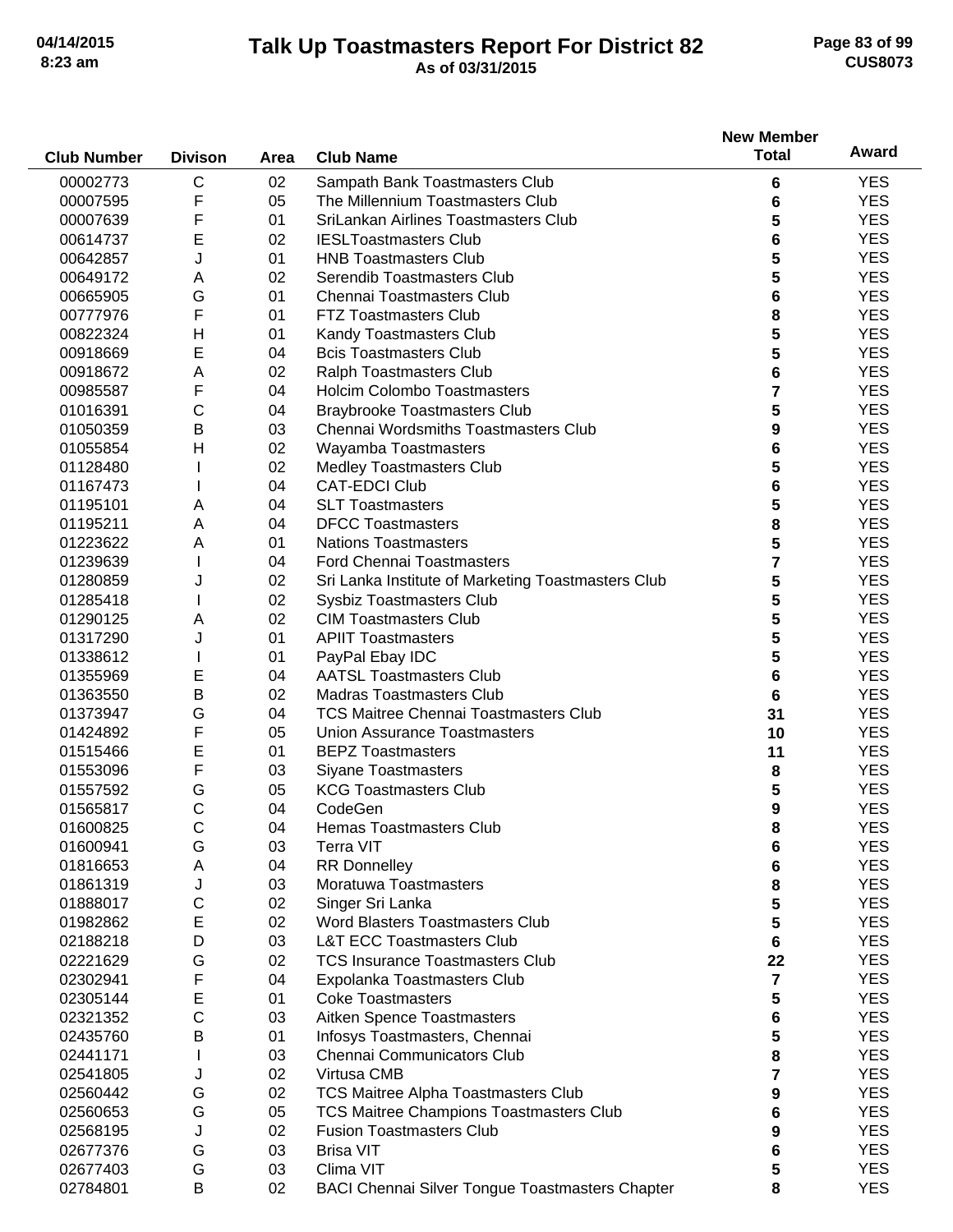## **Talk Up Toastmasters Report For District 82 04/14/2015 Page 84 of 99 8:23 am As of 03/31/2015 CUS8073**

| <b>Club Number</b> | <b>Divison</b> | Area | <b>Club Name</b>                        | <b>New Member</b><br>Total | Award      |
|--------------------|----------------|------|-----------------------------------------|----------------------------|------------|
| 02823690           | J              | 04   | <b>KDU Toastmasters Club</b>            | 5                          | <b>YES</b> |
| 02909518           | D              | 02   | AonHewitt Chennai Toastmasters          | 5                          | <b>YES</b> |
| 02909519           | D              | 04   | McDermott Toastmasters Chennai          | 5                          | <b>YES</b> |
| 03200777           | H              | 02   | Kuliyapitiya Toastmasters Club          | 6                          | <b>YES</b> |
| 03295314           | G              | 03   | Agua VIT                                | 5                          | <b>YES</b> |
| 03295556           | G              | 03   | <b>FOGO VIT</b>                         | 6                          | <b>YES</b> |
| 03414509           | A              | 02   | Lions Toastmasters Club                 | 5                          | <b>YES</b> |
| 03598897           | C              | 04   | <b>Awakening Toastmasters</b>           | 5                          | <b>YES</b> |
| 03606121           | B              | 04   | <b>CSS Corp Elite Speakers</b>          | 11                         | <b>YES</b> |
| 03815299           | D              | 01   | Madurai Toastmasters Club               | 5                          | <b>YES</b> |
| 04036554           | G              | 02   | <b>TCS Maitree Titans</b>               | 5                          | <b>YES</b> |
| 04198235           | G              | 03   | <b>Phoenix VIT</b>                      | 6                          | <b>YES</b> |
| 04198323           | G              | 03   | Nuvens VIT                              | 5                          | <b>YES</b> |
| 04309638           | D              | 01   | <b>Rising Pillars Toastmasters Club</b> | 6                          | <b>YES</b> |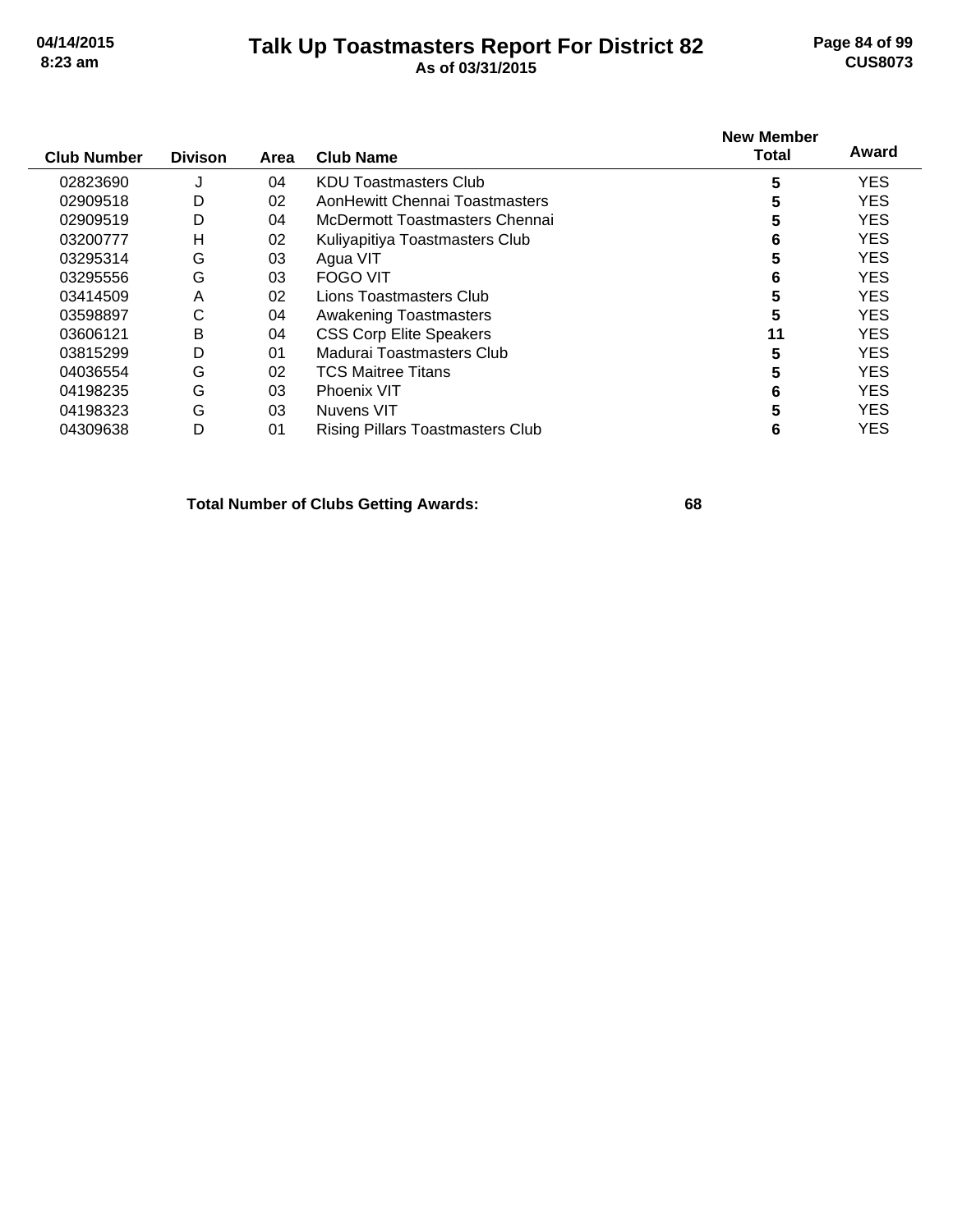# **Talk Up Toastmasters Report For District 83 04/14/2015 Page 85 of 99 8:23 am As of 03/31/2015 CUS8073**

| <b>Club Number</b> | <b>Divison</b> | Area | <b>Club Name</b>                       | <b>New Member</b><br>Total | Award      |
|--------------------|----------------|------|----------------------------------------|----------------------------|------------|
| 00003187           | F              | 65   | TM of Westfield Club                   | 6                          | <b>YES</b> |
| 00004646           | D              | 46   | <b>Brunswick Toastmasters Club</b>     | 5                          | <b>YES</b> |
| 00005272           | Α              | 11   | Gateway 2 Toastmasters Club            |                            | <b>YES</b> |
| 00006101           | G              | 74   | Mile Square Toastmasters               |                            | <b>YES</b> |
| 00006603           | A              | 14   | ADP Toastmasters Club                  | 28                         | <b>YES</b> |
| 00007733           | G              | 73   | Jersey Toastmasters Club               | 5                          | <b>YES</b> |
| 00692522           | G              | 74   | Toastmasters en Español Club           | 5                          | <b>YES</b> |
| 01139161           | D              | 45   | <b>Rutgers University Toastmasters</b> | 6                          | <b>YES</b> |
| 01401391           | D              | 46   | Old Bridge Toastmasters                | 11                         | <b>YES</b> |
| 03051875           | С              | 35   | The Toast of RMS                       | 6                          | <b>YES</b> |
| 03696627           | F              | 62   | Iselin Icebreakers                     | 8                          | <b>YES</b> |
| 03938656           | D              | 43   | <b>DP&amp;C Toastmasters</b>           | 6                          | <b>YES</b> |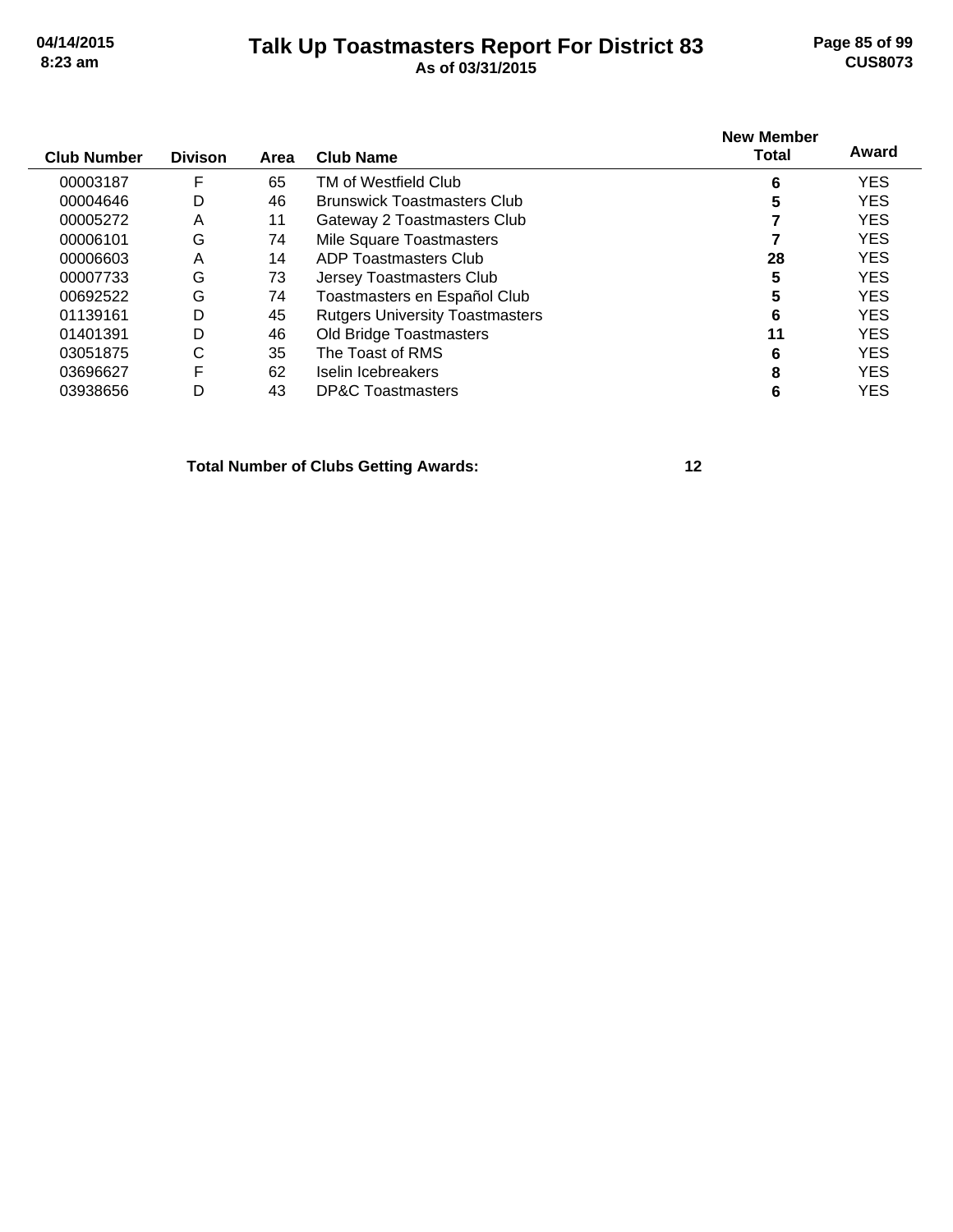## **Talk Up Toastmasters Report For District 84 04/14/2015 Page 86 of 99 8:23 am As of 03/31/2015 CUS8073**

|                    |                |      |                                     | <b>New Member</b> |            |
|--------------------|----------------|------|-------------------------------------|-------------------|------------|
| <b>Club Number</b> | <b>Divison</b> | Area | <b>Club Name</b>                    | Total             | Award      |
| 00001841           | Е              | 50   | Osceola Club                        | 5                 | <b>YES</b> |
| 00003915           | F              | 60   | Gator Club                          | 6                 | <b>YES</b> |
| 00006084           | С              | 31   | Downtown Toastmasters Club          | 5                 | <b>YES</b> |
| 01314871           | F              | 62   | World Golf Village Toastmasters     | 5                 | <b>YES</b> |
| 02164342           | A              | 13   | <b>Bi-Lo Holdings Toastmasters</b>  | 12                | <b>YES</b> |
| 02525706           | Α              | 10   | Florida Blue Toastmasters Club      | 5                 | <b>YES</b> |
| 03410728           | G              | 74   | Port Orange Toastmasters            | 5                 | <b>YES</b> |
| 03913185           | D              | 43   | Seminole State College Toastmasters | 5                 | <b>YES</b> |
| 04398269           | G              | 70   | Verizon Lake Mary Toastmasters Club | 19                | YES        |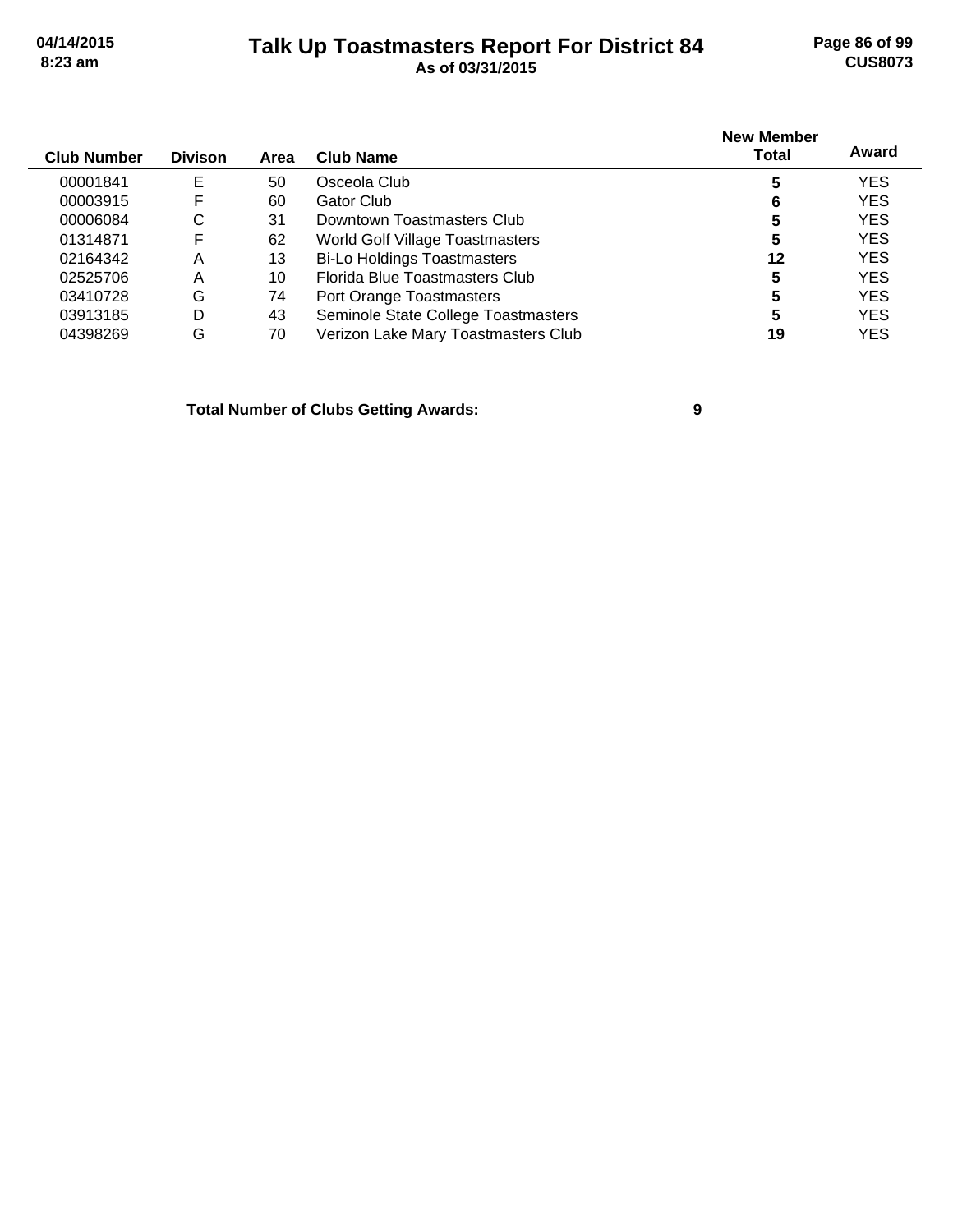## **Talk Up Toastmasters Report For District 85 04/14/2015 Page 87 of 99 8:23 am As of 03/31/2015 CUS8073**

| <b>Club Number</b> | <b>Divison</b> | Area | Club Name                                  | <b>New Member</b><br>Total | Award      |
|--------------------|----------------|------|--------------------------------------------|----------------------------|------------|
| 00998733           |                | 03   | Shanghai Humor Bilingual Toastmasters Club | 11                         | <b>YES</b> |
| 01174677           | E              | 03   | Wuxi No. 1 Toastmasters Club               | 8                          | <b>YES</b> |
| 01213743           | F              | 02   | SGS Shanghai Toastmasters Club             | 6                          | <b>YES</b> |
| 01267291           | B              | 03   | L.C.E.                                     | 5                          | <b>YES</b> |
| 01353975           |                | 01   | Xylem&Itt Toastmasters Club                | 6                          | <b>YES</b> |
| 01532858           |                | 01   | <b>GE CTC Toastmasters Club</b>            | 6                          | <b>YES</b> |
| 02575355           | В              | 01   | Beijing Bilingual Toastmasters Club        | 5                          | <b>YES</b> |
| 03753682           | Е              | 04   | Ford Nanjing Toastmasters Club             |                            | <b>YES</b> |
| 04112461           | D              | 02   | Tianjin Bilingual Toastmasters Club        | 5                          | <b>YES</b> |
| 04189794           | D              | 03   | Qingdao Gala Bilingual Toastmasters Club   | 5                          | <b>YES</b> |
| 04198735           | D              | 02   | Tianjin Binhai E-Bridge Toastmasters Club  | 10                         | <b>YES</b> |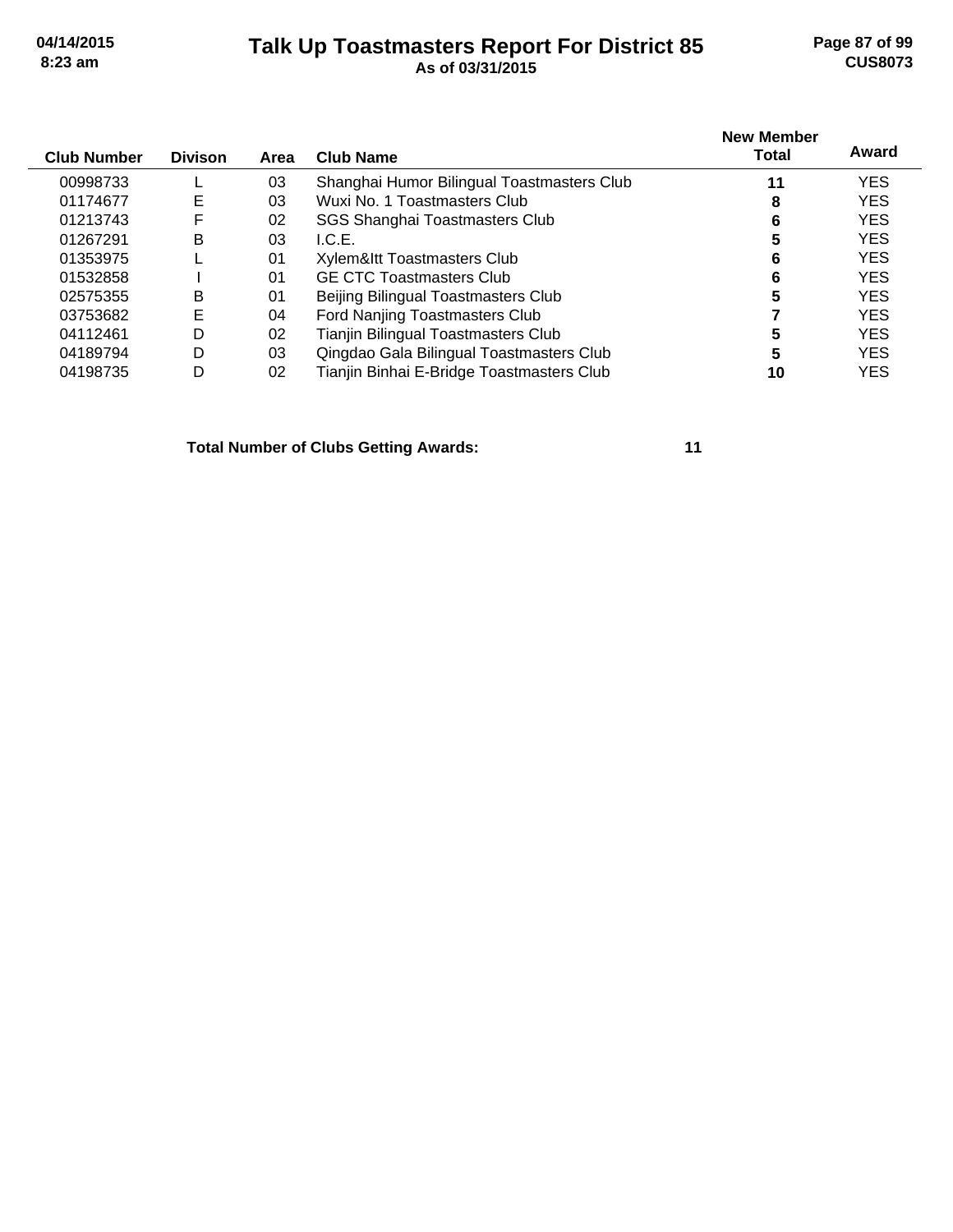### **Talk Up Toastmasters Report For District 86 04/14/2015 Page 88 of 99 8:23 am As of 03/31/2015 CUS8073**

|                    |                |      |                                               | <b>New Member</b> |            |
|--------------------|----------------|------|-----------------------------------------------|-------------------|------------|
| <b>Club Number</b> | <b>Divison</b> | Area | <b>Club Name</b>                              | <b>Total</b>      | Award      |
| 00001474           | D              | 82   | Port Credit Club                              | 5                 | <b>YES</b> |
| 00002245           | B              | 36   | <b>First Oakville Toastmasters Club</b>       | 5                 | <b>YES</b> |
| 00002347           | B              | 31   | <b>Brampton Club</b>                          | 10                | <b>YES</b> |
| 00002356           | N              | 04   | <b>CCRA Sudbury Club</b>                      | 6                 | <b>YES</b> |
| 00002816           | N              | 03   | <b>Sudbury Toastmasters Club</b>              | 7                 | <b>YES</b> |
| 00004189           | S              | 71   | London Western Club                           | 6                 | <b>YES</b> |
| 00004635           | Α              | 23   | Markham SweetTalkers Club                     |                   | <b>YES</b> |
| 00004782           | A              | 23   | Markham Toastmasters Club                     | 5                 | <b>YES</b> |
| 00005456           | C              | 45   | <b>Confidently Speaking Toastmasters Club</b> | 5                 | <b>YES</b> |
| 00005717           | W              | 66   | <b>Town and Gown Toastmasters</b>             | 6                 | <b>YES</b> |
| 00008517           | A              | 21   | <b>Thornhill Club</b>                         | 5                 | <b>YES</b> |
| 00008602           | M              | 11   | <b>Barrie's Small Business Club</b>           |                   | <b>YES</b> |
| 00009119           | S              | 71   | <b>Campus Communicators Club</b>              |                   | <b>YES</b> |
| 00916925           | S              | 72   | London City Hall                              | 6                 | <b>YES</b> |
| 01015141           | A              | 21   | <b>Woodbridge Toastmasters</b>                | 5                 | <b>YES</b> |
| 01095053           |                | 54   | <b>Brock's Talkers</b>                        | 8                 | <b>YES</b> |
| 01244822           | W              | 62   | University of Waterloo Toastmasters           | 11                | <b>YES</b> |
| 01337454           | D              | 83   | <b>Creekbank Toastmasters Club</b>            | 12                | <b>YES</b> |
| 01558421           | B              | 31   | City of Brampton Toastmasters                 | 5                 | <b>YES</b> |
| 01600536           | С              | 46   | Soar To Excellence Toastmasters Club          | 5                 | <b>YES</b> |
| 01697108           | Α              | 24   | <b>Hilltop Toastmasters</b>                   | 7                 | <b>YES</b> |
| 02517297           | С              | 46   | Leaders' Corner Toastmasters Club             | 7                 | <b>YES</b> |
| 02819045           | D              | 84   | <b>Sheridan Bruins</b>                        | 5                 | <b>YES</b> |
| 02825443           | С              | 42   | D + H Toastmasters Club                       | 9                 | <b>YES</b> |
| 03012158           | W              | 64   | Conestoga College Toastmasters                | 6                 | <b>YES</b> |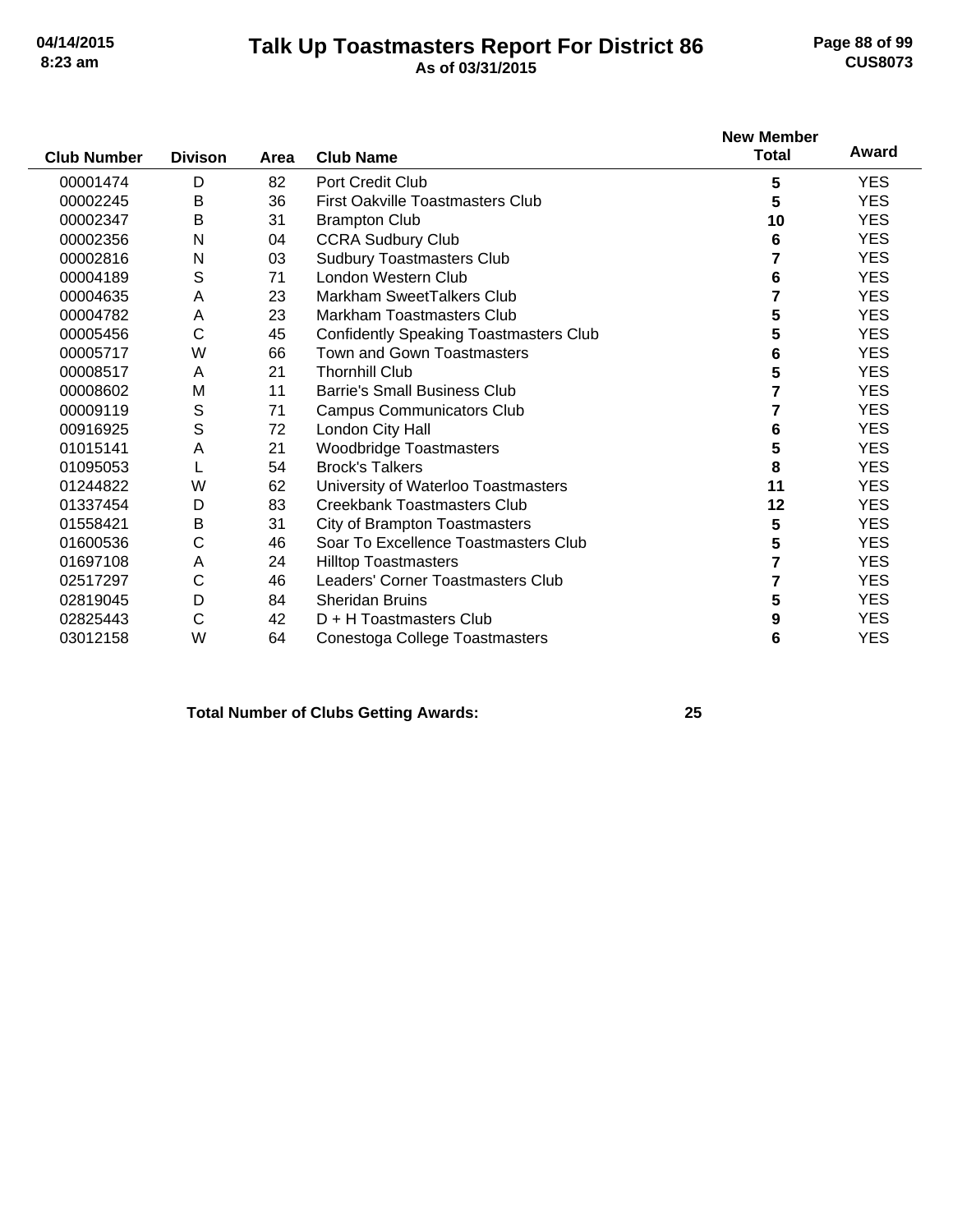# **Talk Up Toastmasters Report For District 87 04/14/2015 Page 89 of 99 8:23 am As of 03/31/2015 CUS8073**

| <b>Club Number</b> | <b>Divison</b> | Area | Club Name                       | <b>New Member</b><br><b>Total</b> | Award      |
|--------------------|----------------|------|---------------------------------|-----------------------------------|------------|
| 00004067           |                | 01   | Jakarta Toastmasters Club       | 11                                | <b>YES</b> |
| 00006192           | κ              | 05   | Tawau Mandarin Club.            |                                   | <b>YES</b> |
| 00008205           | S              | 01   | Swan City Toastmasters Club     | 5                                 | <b>YES</b> |
| 00596885           |                | 05   | Maranatha Club                  | 5                                 | <b>YES</b> |
| 01060801           |                | 02   | Jakarta Bahasa                  | 8                                 | <b>YES</b> |
| 01485253           | н              | 02   | <b>Phoenix Toastmaster Club</b> | 8                                 | <b>YES</b> |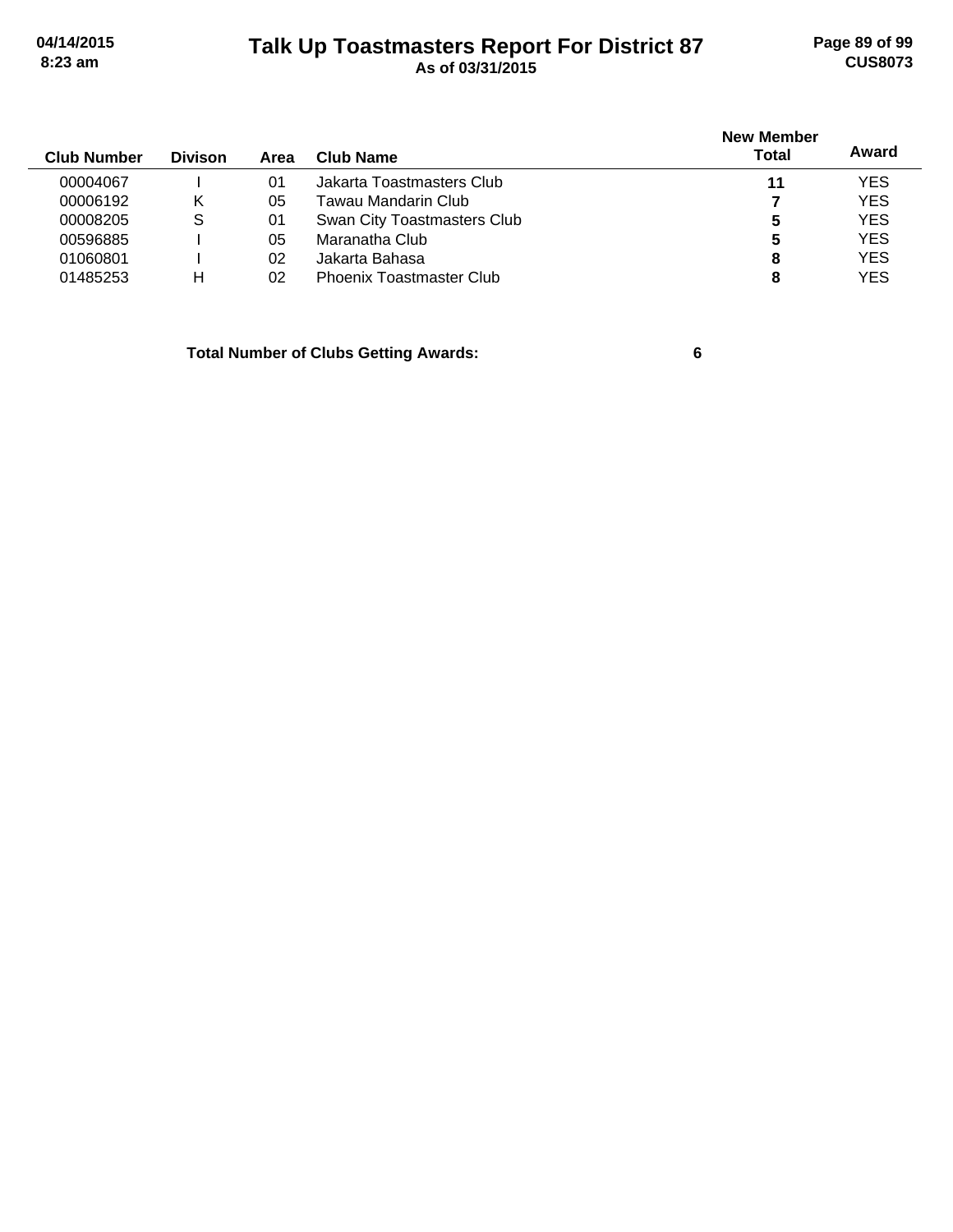## **Talk Up Toastmasters Report For District 89 04/14/2015 Page 90 of 99 8:23 am As of 03/31/2015 CUS8073**

|                    |                |      |                                              | <b>New Member</b> |            |
|--------------------|----------------|------|----------------------------------------------|-------------------|------------|
| <b>Club Number</b> | <b>Divison</b> | Area | <b>Club Name</b>                             | <b>Total</b>      | Award      |
| 00001228           | O              | 02   | <b>HKUST Toastmasters Club</b>               | 6                 | YES.       |
| 00009145           | Н              | 01   | Oasis Toastmasters Club                      | 5                 | <b>YES</b> |
| 00009151           | O              | 01   | <b>Centraler Toastmasters Club</b>           | 5                 | YES.       |
| 00009567           | H              | 02   | Hong Kong Achievers Toastmasters Club        | 6                 | <b>YES</b> |
| 00622722           |                | 01   | Shenzhen Mandarin Toastmasters Club          | 5                 | <b>YES</b> |
| 01333420           | Ρ              | 02   | <b>Chongqing Toastmasters Club</b>           | 6                 | <b>YES</b> |
| 01539373           | Α              | 02   | <b>PRO Toastmasters Club</b>                 | 6                 | <b>YES</b> |
| 01726741           | Е              | 02   | <b>SGS Guangzhou Toastmasters</b>            | 5                 | <b>YES</b> |
| 01976054           | P              | 04   | <b>Spring City Toastmasters</b>              | 6                 | <b>YES</b> |
| 02273773           | Α              | 02   | SZ CSST Longhorn TMC                         | 5                 | <b>YES</b> |
| 02432242           | M              | 03   | Amoy Toastmasters Club                       | 5                 | <b>YES</b> |
| 02435466           | M              | 04   | Fuzhou A+ Toastmasters Club                  | 10                | <b>YES</b> |
| 02504895           | N              | 04   | GD Young Civil Servants Chinese Toastmasters | 5                 | <b>YES</b> |
| 02541596           |                | 04   | Dongguan Toastmasters Club                   | 5                 | <b>YES</b> |
| 02984976           |                | 04   | <b>ACME Bilingual Toastmasters Club</b>      | 5                 | <b>YES</b> |
| 03363648           | A              | 02   | <b>S-Mart Toastmasters Club</b>              | 6                 | <b>YES</b> |
| 03427007           | P              | 02   | Simple Chinese Toastmasters Club             |                   | <b>YES</b> |
| 03648504           |                | 03   | Happy Family 1                               | 5                 | <b>YES</b> |
| 03692031           | P              | 04   | Wavy Toastmasters Club                       |                   | <b>YES</b> |
| 03867168           | O              | 03   | New Experience Toastmasters Club Hong Kong   | 6                 | <b>YES</b> |
| 04031987           | A              | 01   | <b>CEO Toastmasters Club</b>                 | 5                 | <b>YES</b> |
| 04323093           | Ν              | 01   | Zhongshan Toastmasters Club                  | 5                 | <b>YES</b> |
| 04461099           |                | 02   | <b>Shekou IMAGINE Toastmasters Club</b>      | 15                | <b>YES</b> |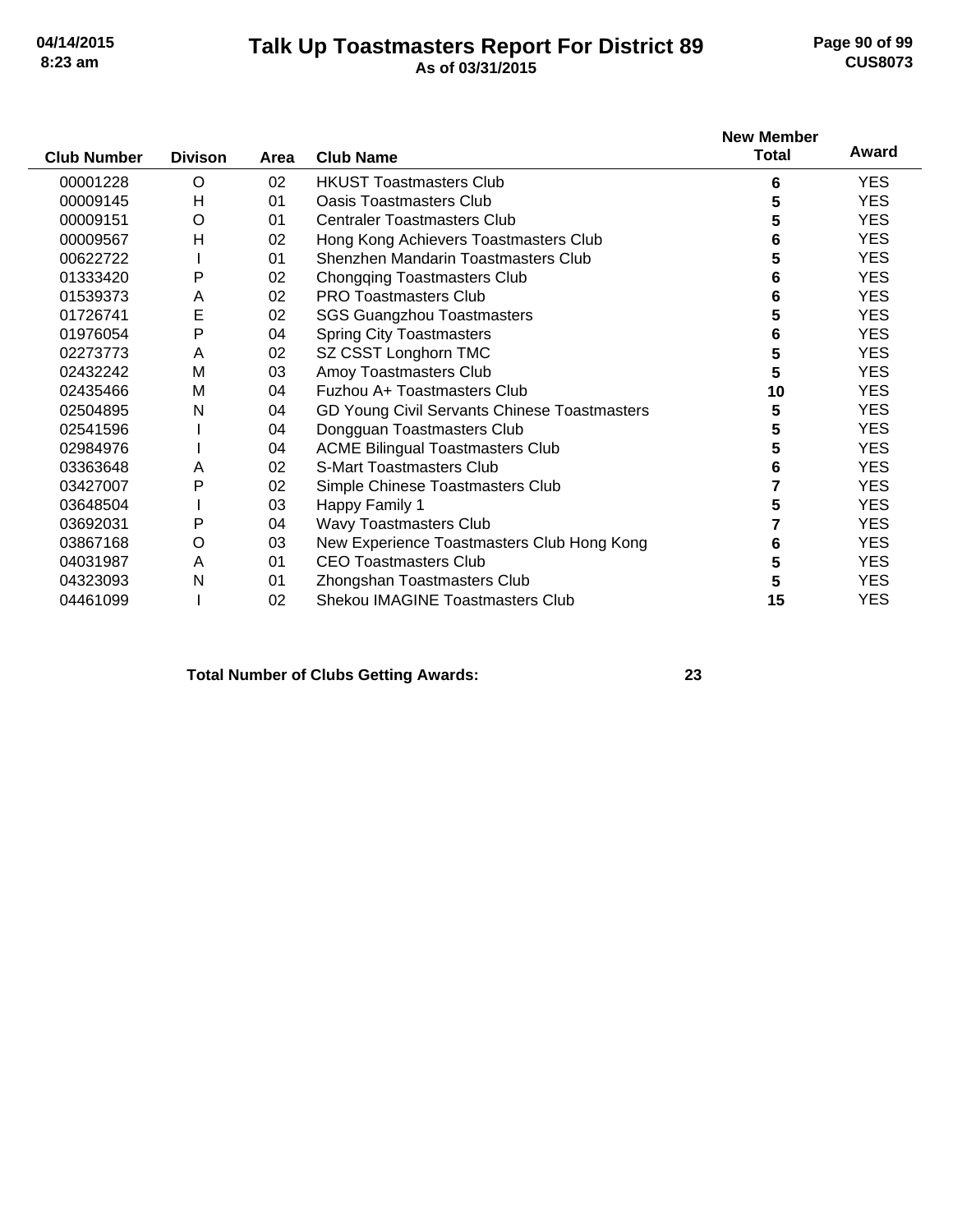## **Talk Up Toastmasters Report For District 91 04/14/2015 Page 91 of 99 8:23 am As of 03/31/2015 CUS8073**

| <b>Club Number</b> | <b>Divison</b> | Area | <b>Club Name</b>                            | <b>New Member</b><br><b>Total</b> | Award      |
|--------------------|----------------|------|---------------------------------------------|-----------------------------------|------------|
| 00000742           | J              | 42   | <b>Hallmark Speakers</b>                    | 9                                 | <b>YES</b> |
| 00003297           | J              | 07   | <b>Oxford Speakers Club</b>                 | 5                                 | <b>YES</b> |
| 00004166           |                | 07   | <b>Bardwell Speakers Club</b>               | 8                                 | <b>YES</b> |
| 00004824           |                | 47   | London Business School Public Speaking Club | 13                                | <b>YES</b> |
| 00007365           | Β              | 29   | London Athenian Speakers Toastmasters Club  | 5                                 | <b>YES</b> |
| 00007951           | B              | 06   | <b>London Corinthians Toastmasters</b>      | 5                                 | <b>YES</b> |
| 00008471           | J              | 46   | <b>Reading Speakers Club</b>                | 10                                | <b>YES</b> |
| 00008580           | J              | 62   | Northavon Speakers Toastmasters Club        | 6                                 | <b>YES</b> |
| 00008959           | Κ              | 35   | <b>Bromley Speakers</b>                     | 5                                 | <b>YES</b> |
| 00009079           | Β              | 45   | <b>Excalibur Speakers</b>                   | 6                                 | <b>YES</b> |
| 00009934           | H              | 37   | Kent Speakers Club                          | 5                                 | <b>YES</b> |
| 00647094           |                | 47   | Northern Lights Speakers Club               | 6                                 | <b>YES</b> |
| 00961893           | H              | 14   | <b>Camberley Speakers</b>                   | 6                                 | <b>YES</b> |
| 01095711           | Β              | 52   | Polish Your Polish                          | 8                                 | <b>YES</b> |
| 01519329           | B              | 45   | <b>Covent Garden Speakers</b>               | 5                                 | <b>YES</b> |
| 01592500           | B              | 06   | <b>Phoenix Speakers</b>                     | 7                                 | <b>YES</b> |
| 01638915           | Κ              | 35   | <b>Purley Speakers</b>                      | 10                                | <b>YES</b> |
| 01811645           |                | 56   | London Public Speakers                      | 7                                 | <b>YES</b> |
| 02271336           |                | 56   | <b>BlackRock Speaks</b>                     | 9                                 | <b>YES</b> |
| 03025177           |                | 33   | <b>Connected Speakers London</b>            | 6                                 | <b>YES</b> |
| 03105854           |                | 22   | <b>Malvern Speakers</b>                     | 5                                 | <b>YES</b> |
| 04146282           | В              | 06   | J.P. Morgan First Class Speakers            | 8                                 | <b>YES</b> |
| 04413860           |                | 33   | <b>ICF London Toastmasters</b>              | 9                                 | <b>YES</b> |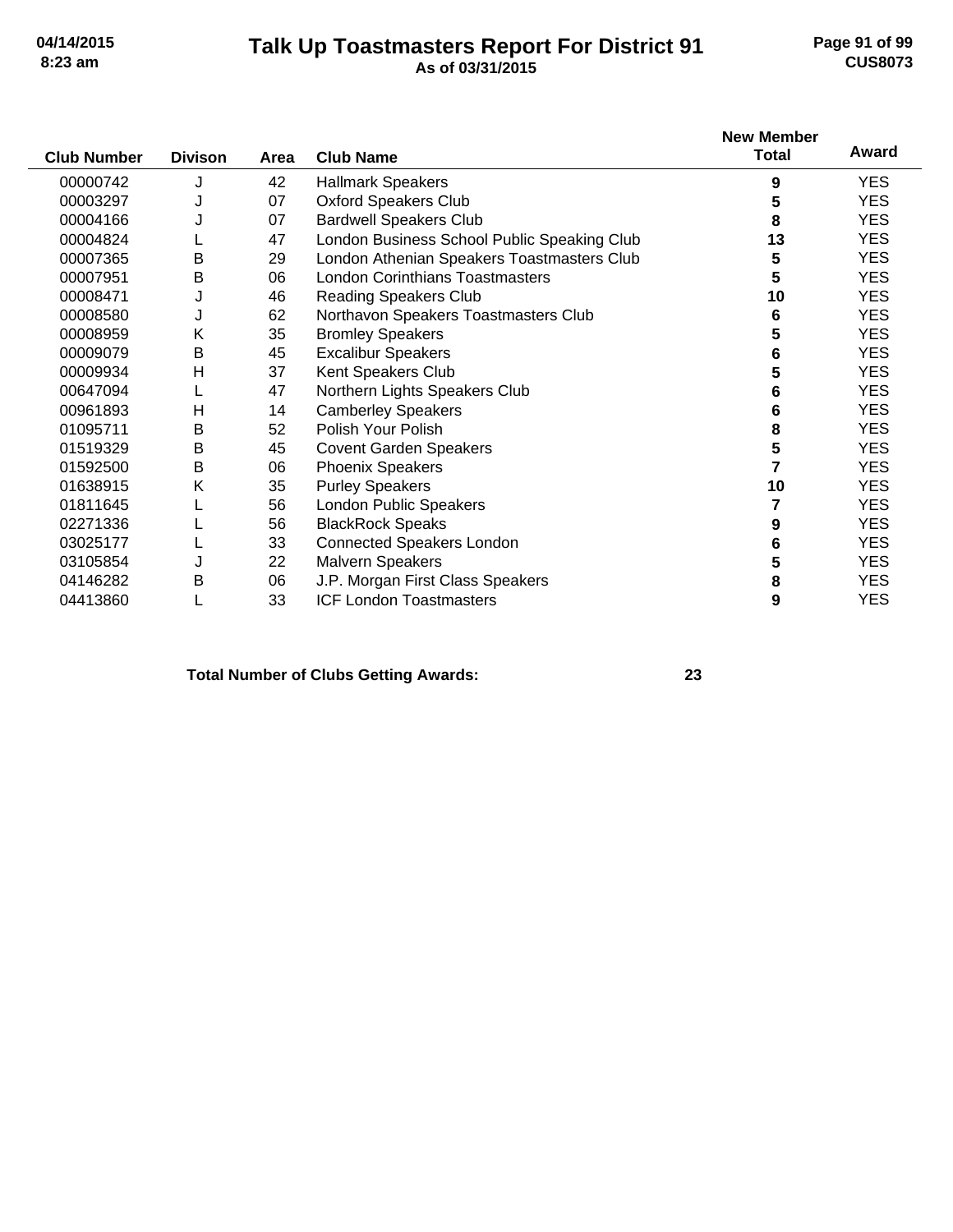## **Talk Up Toastmasters Report For District 92 04/14/2015 Page 92 of 99 8:23 am As of 03/31/2015 CUS8073**

|                    |                |      |                                             | <b>New Member</b> | Award      |
|--------------------|----------------|------|---------------------------------------------|-------------------|------------|
| <b>Club Number</b> | <b>Divison</b> | Area | <b>Club Name</b>                            | <b>Total</b>      |            |
| 00000547           | $\mathsf C$    | 02   | Deejays Club                                | 5                 | <b>YES</b> |
| 00001766           | $\sf B$        | 04   | Daffodils Toastmasters Club                 | 5                 | <b>YES</b> |
| 00003698           | F              | 02   | <b>Winners Club</b>                         | 5                 | <b>YES</b> |
| 00009206           | D              | 03   | <b>BANGALORE TOASTMASTERS CLUB</b>          | 6                 | <b>YES</b> |
| 00009639           | E              | 05   | <b>Mecon Communication Club</b>             | 12                | <b>YES</b> |
| 00009688           | E              | 01   | Infosys Toastmasters, Bangalore             | 9                 | <b>YES</b> |
| 00009713           | B              | 01   | Sunshine Club                               | 5                 | <b>YES</b> |
| 00585650           | F              | 01   | Mangalore Club                              | 5                 | <b>YES</b> |
| 00691074           | G              | 02   | Kochi Club                                  | 5                 | <b>YES</b> |
| 00848580           | D              | 05   | <b>Smedley Speakers Society</b>             | 5                 | <b>YES</b> |
| 01077961           | E              | 04   | <b>ORA*TORS CLUB</b>                        | 5                 | <b>YES</b> |
| 01134620           | $\mathsf C$    | 03   | Capgemini Toastmasters Club                 | 5                 | <b>YES</b> |
| 01254322           | A              | 04   | Microsoft Speech Weavers                    | 5                 | <b>YES</b> |
| 01376605           | H              | 03   | <b>Travancore Toastmasters Club</b>         | 5                 | <b>YES</b> |
| 01378869           | B              | 01   | <b>Blue Expression Toastmasters Club</b>    | 5                 | <b>YES</b> |
| 01389390           | E              | 04   | <b>IIMB Orators Club</b>                    | 5                 | <b>YES</b> |
| 01401641           | F              | 02   | Infosys Toastmasters, Mangalore SEZ         | 5                 | <b>YES</b> |
| 01434790           | D              | 05   | TCS Maitree - Bangalore Toastmasters Club   | 5                 | <b>YES</b> |
| 01500977           | E              | 02   | <b>HGS Toastmasters Club</b>                | 5                 | <b>YES</b> |
| 01548643           | D              | 01   | Express2Lead Toastmasters Club              | 8                 | <b>YES</b> |
| 01669119           | G              | 03   | <b>Refinian Toastmasters Club</b>           | 5                 | <b>YES</b> |
| 02177847           | A              | 03   | Thomson Reuters Toastmasters Club Bangalore | 5                 | <b>YES</b> |
| 02188958           | $\mathsf{C}$   | 04   | Koramangala Toastmasters Club               | 12                | <b>YES</b> |
| 02379914           | $\sf B$        | 02   | <b>Beechi Toastmasters Club</b>             | 5                 | <b>YES</b> |
| 02818428           | F              | 01   | Milagres Toastmasters, Mangalore            | 6                 | <b>YES</b> |
| 02870184           | A              | 02   | <b>Talkmagic Toastmasters Club</b>          | 5                 | <b>YES</b> |
| 03078424           | $\mathsf C$    | 05   | Toastmasters Indiranagar Pride              | 12                | <b>YES</b> |
| 03283460           | E              | 01   | <b>WiproEC Friday Toastmasters Club</b>     | 5                 | <b>YES</b> |
| 03363539           | E              | 03   | Arowana Toastmasters Club                   | 5                 | <b>YES</b> |
| 03590181           | $\sf B$        | 05   | <b>ITC Pathfinders</b>                      | 5                 | <b>YES</b> |
| 03674956           | E              | 02   | <b>CGI Elite Speakers Forum</b>             | 9                 | <b>YES</b> |
| 03859695           | E              | 03   | <b>IBC Titans Toastmasters Club</b>         | 5                 | <b>YES</b> |
| 03900632           | F              | 02   | Manipal-Udupi Toastmasters Club             | 6                 | <b>YES</b> |
| 03958529           | D              | 02   | <b>SAP SpeakToLead Toastmasters Club</b>    | 6                 | <b>YES</b> |
| 04273736           | Е              | 01   | <b>Alliance Toastmasters Club</b>           | 5                 | <b>YES</b> |
| 04304110           | E              | 02   | Siemens Bangalore Toastmasters Club         | 7                 | <b>YES</b> |
| 04410336           | $\mathsf{C}$   | 05   | <b>Dhwani Toastmasters</b>                  | $\overline{7}$    | <b>YES</b> |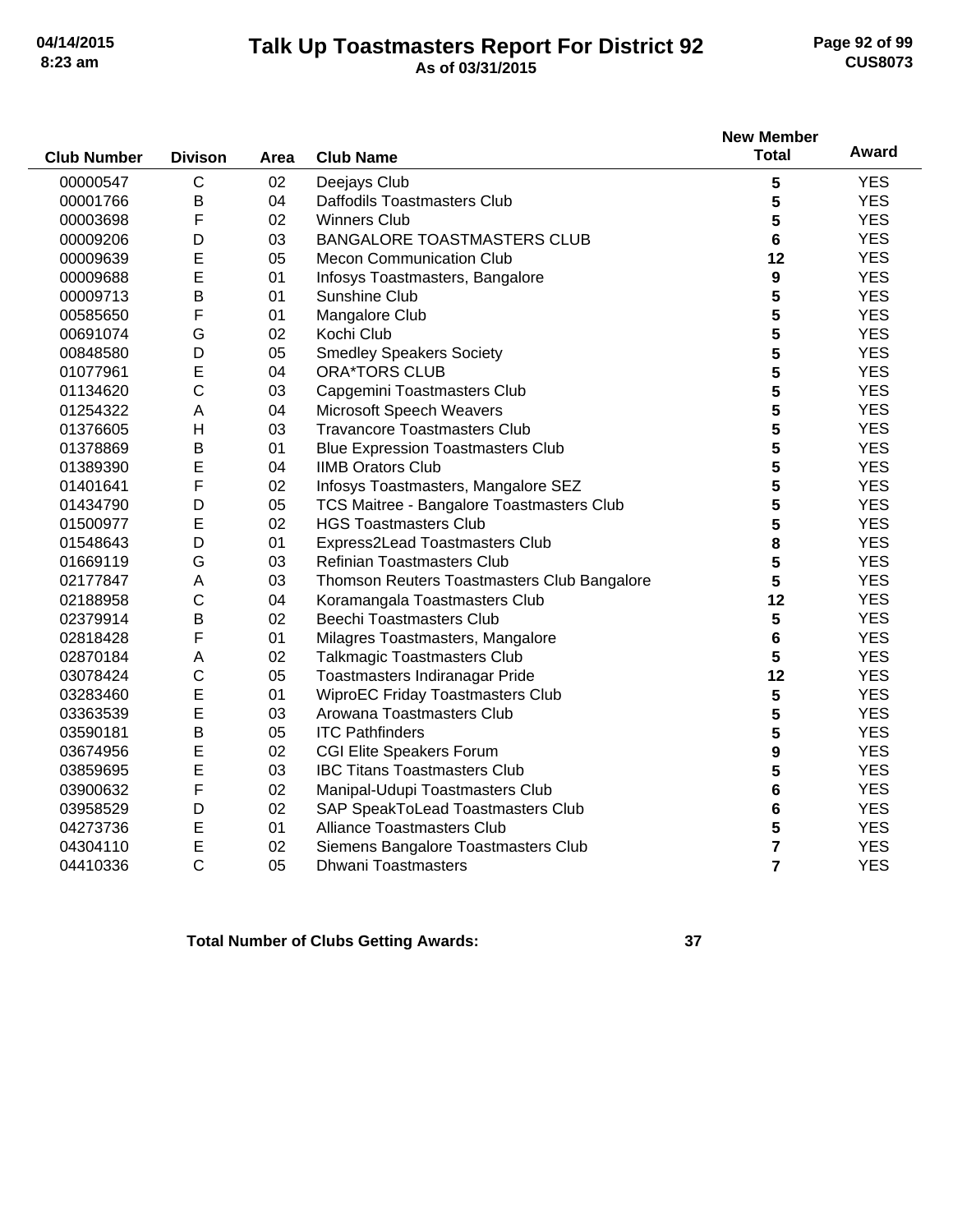## **Talk Up Toastmasters Report For District 93 04/14/2015 Page 93 of 99 8:23 am As of 03/31/2015 CUS8073**

| <b>Club Number</b> | <b>Divison</b> | Area | <b>Club Name</b>                              | <b>New Member</b><br><b>Total</b> | Award      |
|--------------------|----------------|------|-----------------------------------------------|-----------------------------------|------------|
|                    |                |      |                                               |                                   |            |
| 00000758           | A              | 10   | Seoul Toastmasters Club                       | 13                                | <b>YES</b> |
| 00913772           | A              | 20   | Yeouido Toastmasters Club                     | 5                                 | <b>YES</b> |
| 01272828           | С              | 51   | Schoolmasters                                 | 6                                 | <b>YES</b> |
| 01433688           | С              | 60   | Burning Brunch Toastmasters Club              | 5                                 | <b>YES</b> |
| 01789566           | B              | 31   | Gyodae Toastmasters                           | 6                                 | <b>YES</b> |
| 02239775           | D              | 40   | <b>Bundang Toastmasters</b>                   |                                   | <b>YES</b> |
| 03531763           | D              | 32   | <b>Chinese English Bilingual Toastmasters</b> | 5                                 | <b>YES</b> |
| 03650083           | D              | 33   | Jamsil Korean Toastmasters                    | 5                                 | <b>YES</b> |
| 03747799           | A              | 10   | <b>KOR-US Toastmasters</b>                    | 6                                 | <b>YES</b> |
| 03963990           | С              | 51   | Daegu Toastmasters                            | 6                                 | <b>YES</b> |
| 04190187           | D              | 40   | Yeongtong Toastmasters                        |                                   | <b>YES</b> |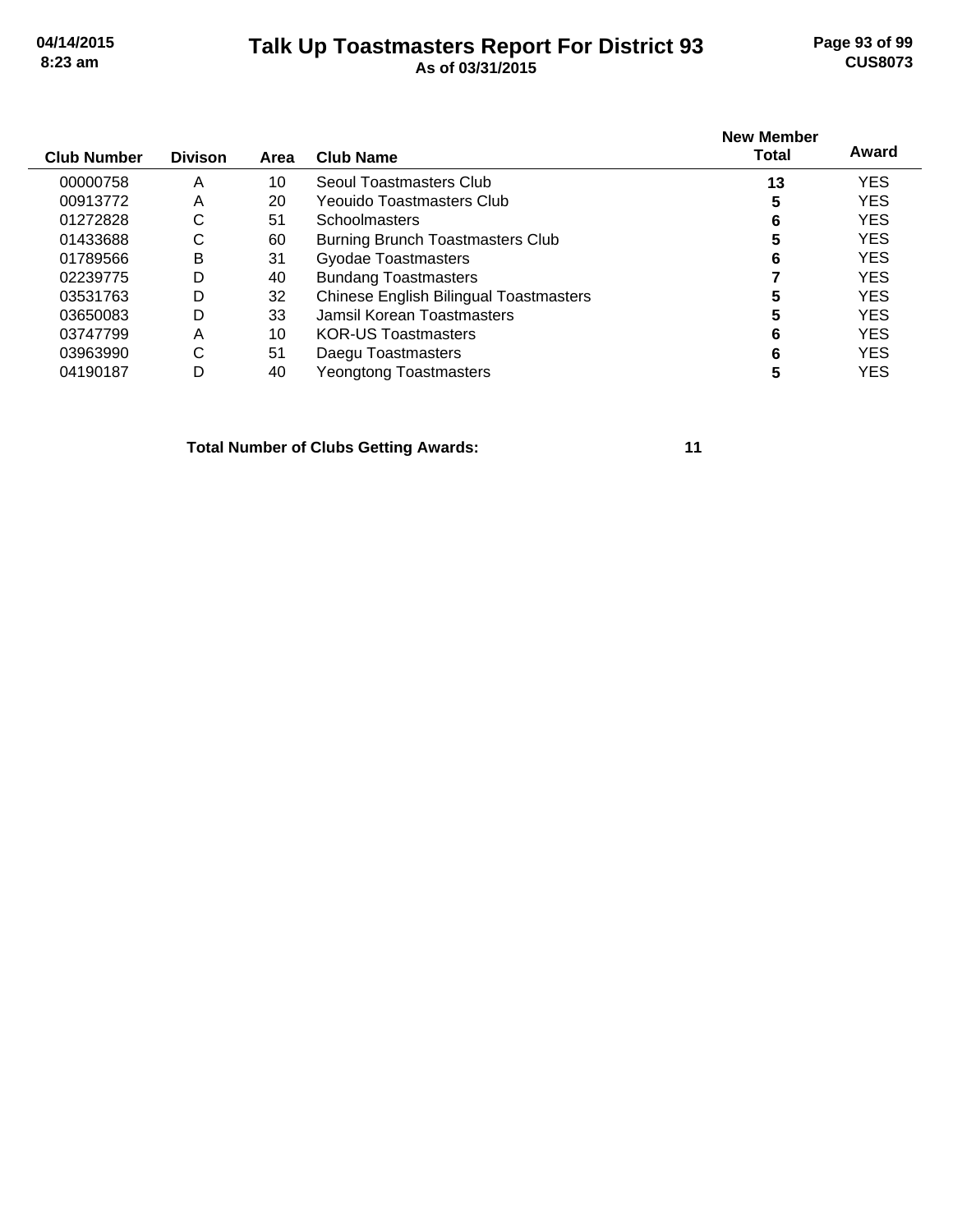# **Talk Up Toastmasters Report For District 94 04/14/2015 Page 94 of 99 8:23 am As of 03/31/2015 CUS8073**

| <b>Club Number</b> | <b>Divison</b> | Area           | <b>Club Name</b>                     | <b>New Member</b><br>Total | Award      |
|--------------------|----------------|----------------|--------------------------------------|----------------------------|------------|
| 00001583           | A              | 01             | Agora Club                           | 5                          | <b>YES</b> |
| 00670876           | С              | 07             | <b>Ouaga Forum Toastmasters Club</b> | 5                          | <b>YES</b> |
| 00806093           | B              | 04             | Eloquentia Toastmasters Club         | 5                          | <b>YES</b> |
| 01102010           | С              | 09             | Aura Toastmasters Club               | 6                          | <b>YES</b> |
| 01373532           | В              | 05             | Emeraude                             | 6                          | <b>YES</b> |
| 01523659           | F              | 19             | <b>Merit Toastmasters</b>            | 5                          | <b>YES</b> |
| 01577924           | Β              | 06             | Sika                                 | 5                          | <b>YES</b> |
| 01790982           | D              | 10             | Planet-Mali                          | 5                          | <b>YES</b> |
| 01807690           | С              | 09             | Gwani                                | 5                          | <b>YES</b> |
| 02889495           | Α              | 02             | Abidjan Toastmasters Club            | 5                          | <b>YES</b> |
| 03273323           | Α              | 0 <sub>1</sub> | E.I.S. Toastmasters Club             |                            | <b>YES</b> |
| 04413764           | D              | 11             | Bamako English Toastmasters Club     | 6                          | <b>YES</b> |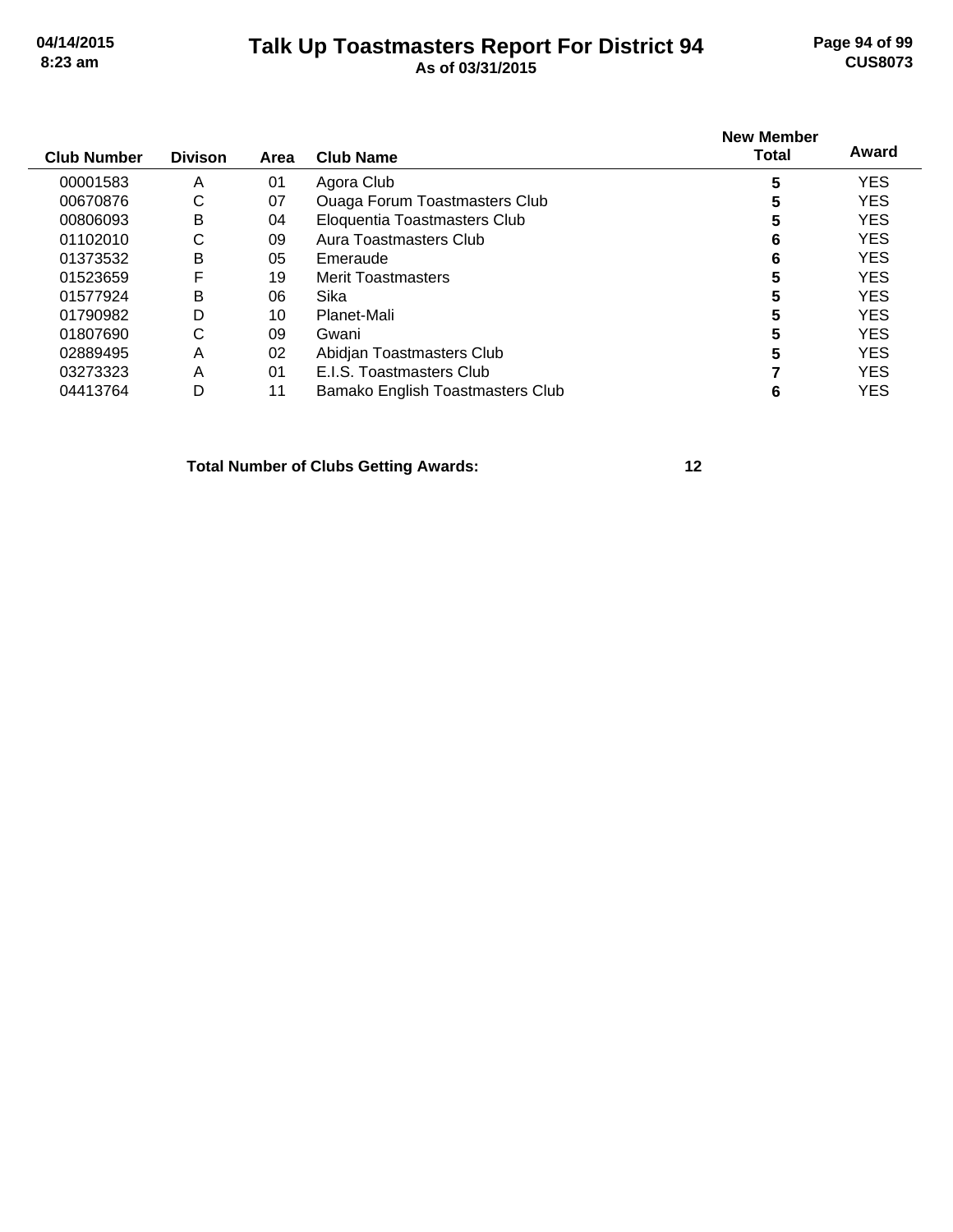## **Talk Up Toastmasters Report For District 95 04/14/2015 Page 95 of 99 8:23 am As of 03/31/2015 CUS8073**

|                    |                |      |                                                          | <b>New Member</b>       |            |
|--------------------|----------------|------|----------------------------------------------------------|-------------------------|------------|
| <b>Club Number</b> | <b>Divison</b> | Area | <b>Club Name</b>                                         | <b>Total</b>            | Award      |
| 00000551           | D              | 01   | Vienna Toastmasters Club                                 | 6                       | <b>YES</b> |
| 00000561           | A              | 01   | <b>First Hanseatic Toastmasters Club</b>                 | 5                       | <b>YES</b> |
| 00001063           | С              | 01   | <b>Mercury Toastmasters Berlin</b>                       | 7                       | <b>YES</b> |
| 00002442           | F              | 02   | <b>Ramstein Toastmasters</b>                             | 8                       | <b>YES</b> |
| 00002874           | F              | 04   | Esprit De Corps Toastmasters Club                        | 5                       | <b>YES</b> |
| 00003871           | G              | 02   | Copenhagen Toastmasters Club                             | 11                      | <b>YES</b> |
| 00004133           | D              | 04   | <b>Budapest Toastmasters</b>                             | 10                      | <b>YES</b> |
| 00004700           | G              | 01   | Stockholm Toastmaster Club                               | 5                       | <b>YES</b> |
| 00005571           | Α              | 03   | Hannover Speakers Club                                   | 10                      | <b>YES</b> |
| 00006390           | D              | 01   | V.I.C. Toastmasters Club                                 | 14                      | <b>YES</b> |
| 00006409           | F              | 04   | <b>Rhetorik Club Frankfurt</b>                           | 8                       | <b>YES</b> |
| 00641931           | A              | 02   | HanseRedner Club                                         | 8                       | <b>YES</b> |
| 00680945           | Α              | 04   | <b>Duesseldorfer Toastmasters</b>                        | 9                       | <b>YES</b> |
| 00817792           | $\mathsf C$    | 01   | Berliner Redekünstler                                    | 5                       | <b>YES</b> |
| 00835367           | C              | 02   | Spreeredner                                              | 5                       | <b>YES</b> |
| 00906542           | J              | 02   | Top Careers Toastmasters Club                            | 8                       | <b>YES</b> |
| 00934487           | A              | 05   | <b>Bonn International Toastmasters</b>                   | 7                       | <b>YES</b> |
| 00948999           | G              | 01   | Advanced Communication & Leadership Club                 | 5                       | <b>YES</b> |
| 01112264           | B              | 01   | Silesia Toastmasters                                     | $\overline{\mathbf{r}}$ | <b>YES</b> |
| 01121832           | G              | 01   | Ericsson Stockholm Toastmasters                          | 5                       | <b>YES</b> |
| 01138065           | E              | 03   | <b>Toastmasters Poznan</b>                               | $\overline{\mathbf{r}}$ | <b>YES</b> |
| 01174825           | J              | 01   | <b>Speaking Elephants</b>                                | 8                       | <b>YES</b> |
| 01269633           | H              | 02   | Timisoara Toastmasters Club                              | 5                       | <b>YES</b> |
| 01345699           | E              | 03   | <b>Verbal Victory</b>                                    | 5                       | <b>YES</b> |
| 01383882           | T              | 02   | Munich Media Speakers                                    | 6                       | <b>YES</b> |
| 01535722           | E              | 01   | Toastmasters Bydgoszcz                                   | 6                       | <b>YES</b> |
| 01610052           | Β              | 02   | Toastmasters Kraków                                      | 5                       | <b>YES</b> |
| 01753420           | J              | 02   | <b>Toastmasters Lublin</b>                               | 7                       | <b>YES</b> |
| 01833481           | J              | 02   | <b>Toastmasters Leaders</b>                              | 9                       | <b>YES</b> |
| 02137369           | D              | 04   | <b>Budapest ExxonMobil Associates' Toastmasters Club</b> | 7                       | <b>YES</b> |
| 02490276           | J              | 01   | <b>Lodz Toastmasters</b>                                 | 8                       | <b>YES</b> |
| 02548928           | J              | 02   | <b>Toastmasters Bialystok</b>                            | 5                       | <b>YES</b> |
| 02560410           | G              | 02   | <b>Aarhus Toastmasters</b>                               | 5                       | <b>YES</b> |
| 02675574           | D              | 06   | <b>EBSC Toastmasters</b>                                 | 5                       | <b>YES</b> |
| 02817706           | $\mathsf{H}$   | 02   | <b>Oradea Toastmasters</b>                               | 6                       | <b>YES</b> |
| 02820492           | E              | 02   | <b>Toastmasters Sopot Leaders</b>                        | 7                       | <b>YES</b> |
| 02909537           | J              | 03   | <b>WrocLove Speakers</b>                                 | 6                       | <b>YES</b> |
| 03157539           | В              | 02   | Pionier Rzeszów Toastmasters                             | 6                       | <b>YES</b> |
| 03372975           | J              | 01   | <b>Toastmasters w Orange</b>                             | 6                       | <b>YES</b> |
| 03461223           | D              | 06   | Pest-Beszéd Toastmaster Klub                             | 8                       | <b>YES</b> |
| 04304066           | J              | 02   | Vistula Toastmasters Leaders                             | 10                      | <b>YES</b> |
| 04315720           | E              | 03   | POZnaj Toastmasters                                      | 6                       | <b>YES</b> |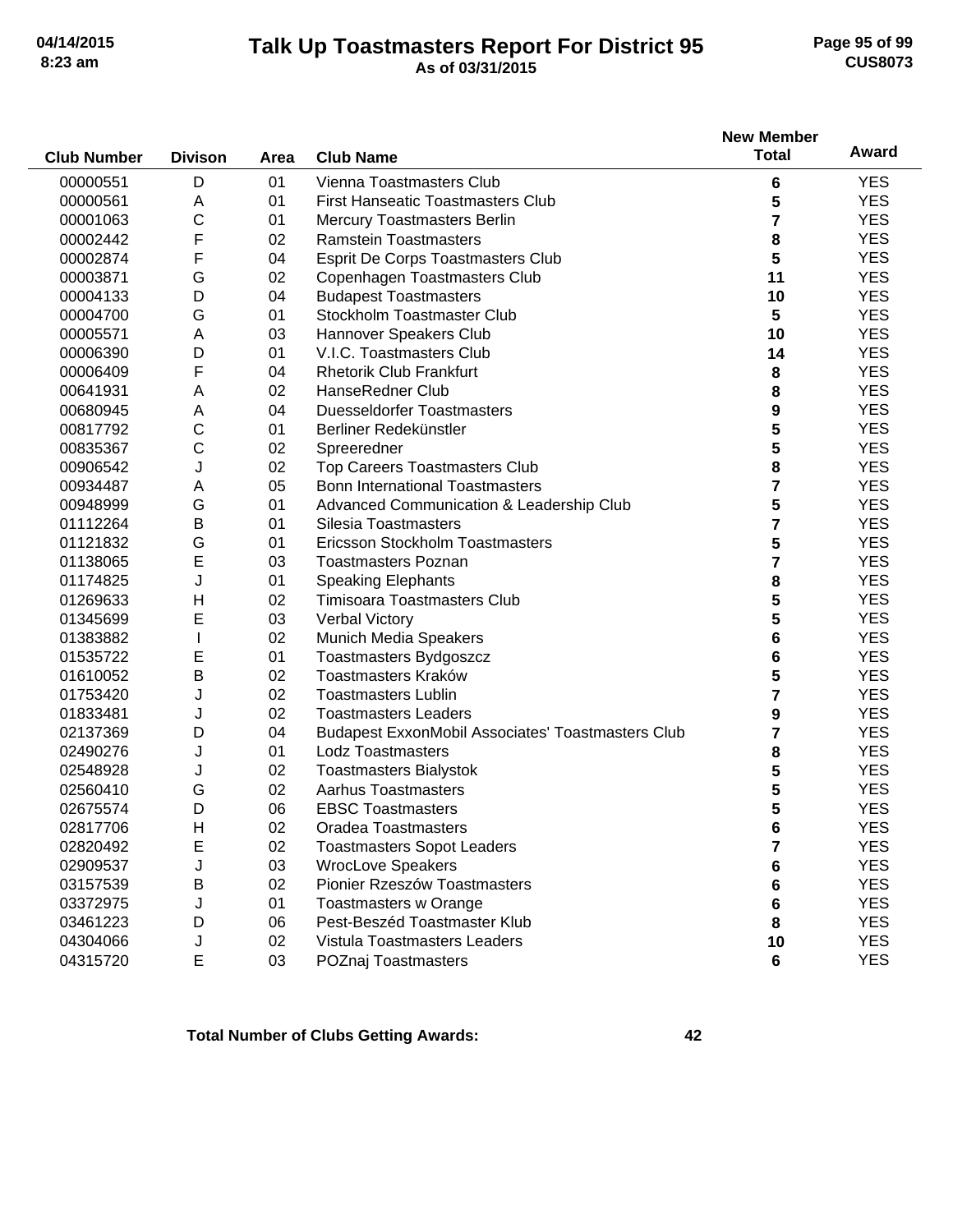## **Talk Up Toastmasters Report For District 96 04/14/2015 Page 96 of 99 8:23 am As of 03/31/2015 CUS8073**

| <b>Club Number</b> | <b>Divison</b> | Area | Club Name                                 | <b>New Member</b><br>Total | Award      |
|--------------------|----------------|------|-------------------------------------------|----------------------------|------------|
| 00002328           |                | 82   | Telespeakers Club                         | 5                          | <b>YES</b> |
| 00003169           | B              | 23   | <b>Walter Gage Toastmasters Club</b>      | 8                          | <b>YES</b> |
| 00007239           | S              | 27   | Seymour Speakers Club                     | 6                          | <b>YES</b> |
| 00982012           | N              | 77   | Vancouver Entrepreneurs Toastmasters Club | 5                          | <b>YES</b> |
| 01481452           | N              | 71   | <b>Fluor Vancouver Speakers</b>           | 5                          | <b>YES</b> |
| 01703259           | ĸ.             | 80   | Just Pros Toastmasters                    | 14                         | <b>YES</b> |
| 02279512           | J              | 80   | Douglas Toastmasters                      | 6                          | <b>YES</b> |
| 02790254           | S              | 27   | Global Leaders                            |                            | <b>YES</b> |
| 03337150           | M              | 90   | Downtown Coquitlam TM Club                |                            | <b>YES</b> |
| 03429039           | н              | 72   | Toast'teryx                               | 11                         | <b>YES</b> |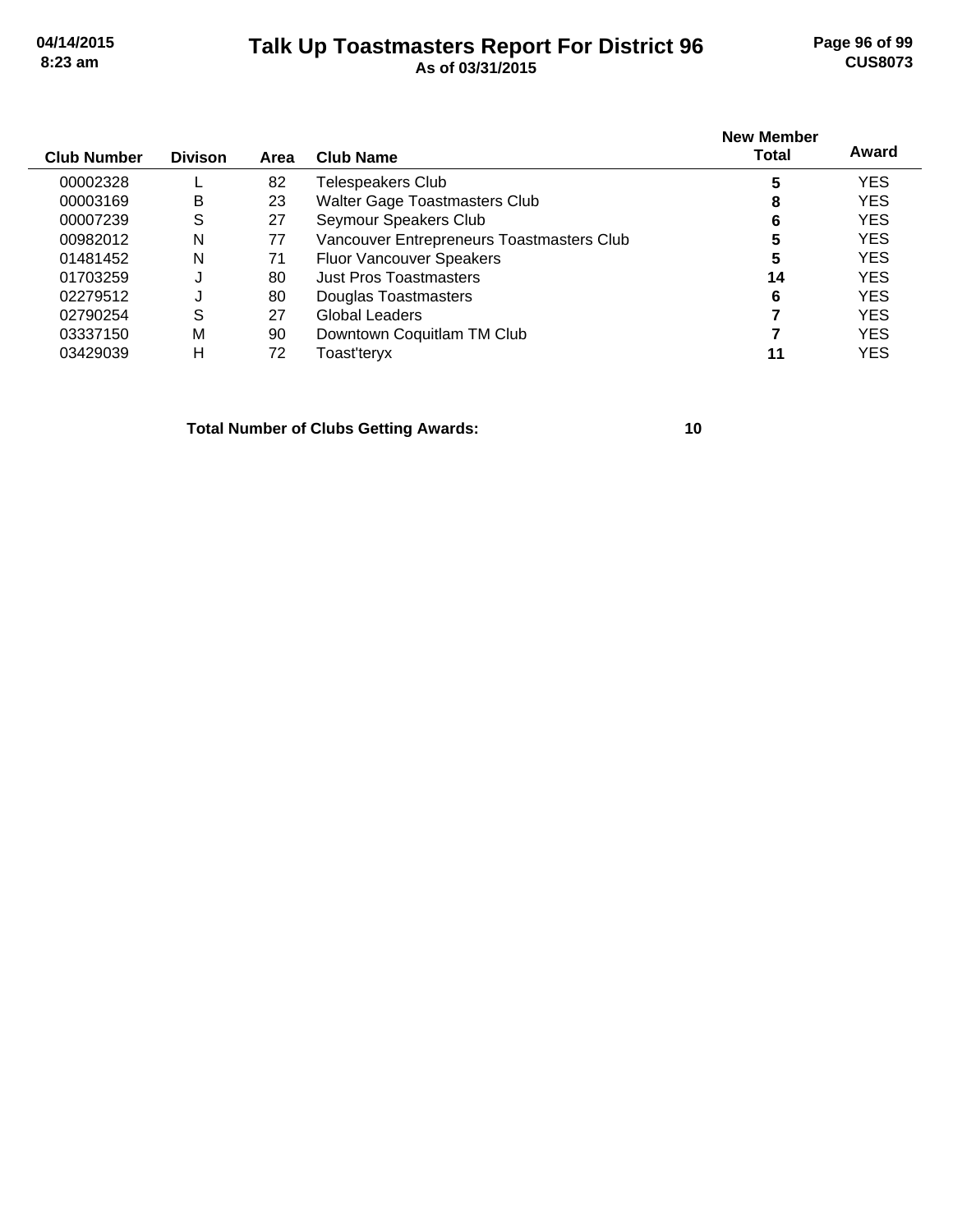# **Talk Up Toastmasters Report For District 97 04/14/2015 Page 97 of 99 8:23 am As of 03/31/2015 CUS8073**

|                    |                |      |                                               | <b>New Member</b> |            |
|--------------------|----------------|------|-----------------------------------------------|-------------------|------------|
| <b>Club Number</b> | <b>Divison</b> | Area | Club Name                                     | Total             | Award      |
| 00002010           | В              | 02   | Bangkok Club                                  |                   | <b>YES</b> |
| 00002092           | Α              | 01   | <b>Capitol Toastmasters Club</b>              |                   | <b>YES</b> |
| 01055864           | С              | 01   | Suvarnabhumi                                  | C                 | <b>YES</b> |
| 04150597           | Α              | 02   | <b>Phuket Professionals Toastmasters Club</b> |                   | <b>YES</b> |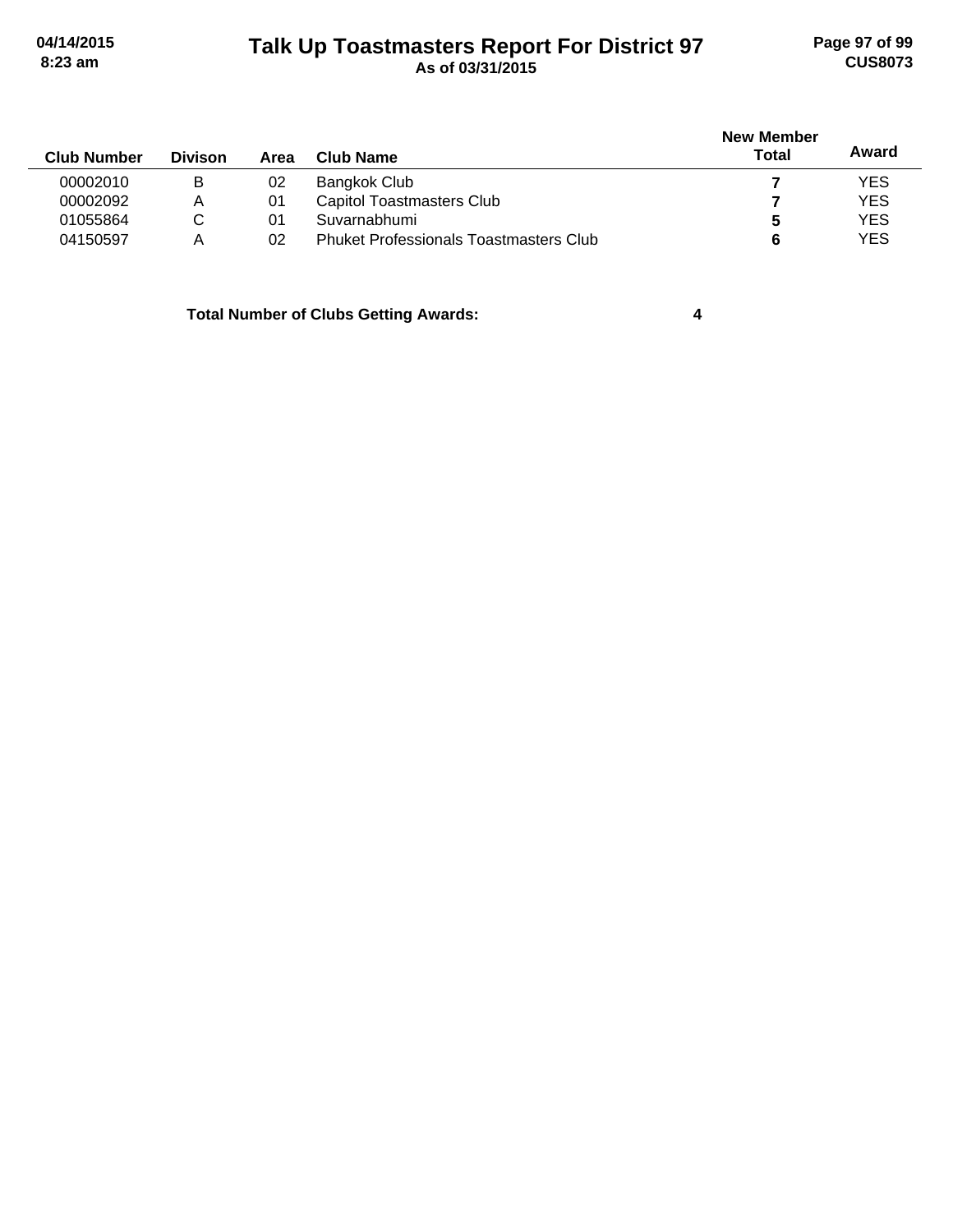# **Talk Up Toastmasters Report For District F 04/14/2015 Page 98 of 99 8:23 am As of 03/31/2015 CUS8073**

| <b>Club Number</b> | <b>Divison</b> | Area | <b>Club Name</b>                           | <b>New Member</b><br><b>Total</b> | Award      |
|--------------------|----------------|------|--------------------------------------------|-----------------------------------|------------|
| 00000587           | E              | 06   | <b>Dynamic Forcemasters Club 587</b>       | 6                                 | <b>YES</b> |
| 00002151           | В              | 01   | Parsons Toastmasters Club                  |                                   | <b>YES</b> |
| 00002436           | н              | 02   | Westwinds Toastmasters Club                | 8                                 | <b>YES</b> |
| 00004387           | G              | 03   | <b>Fluent Philosophers Club</b>            | 12                                | <b>YES</b> |
| 00005228           | G              | 03   | <b>Tongue Tamers Club</b>                  | 5                                 | <b>YES</b> |
| 00005278           | B              | 01   | Crown City Toastmasters Club               | 8                                 | <b>YES</b> |
| 00007097           | G              | 04   | Irvine Toastmasters Club                   | 6                                 | <b>YES</b> |
| 00009317           | G              | 04   | Spectrum Speakers Club                     | 10                                | <b>YES</b> |
| 00009377           | C              | 05   | <b>OCCN Speakers Forum</b>                 | 5                                 | <b>YES</b> |
| 00009452           | B              | 02   | Pasadena Community Toastmasters            | 5                                 | <b>YES</b> |
| 00009524           | F              | 03   | ZotSpeak Club                              |                                   | <b>YES</b> |
| 00909560           | F              | 04   | The Contrarians Toastmasters Club - Irvine | 8                                 | YES.       |
| 01049068           | B              | 03   | <b>HDR Pasadena</b>                        | 11                                | <b>YES</b> |
| 02423947           | C              | 04   | Founder's Officers Club                    | 5                                 | <b>YES</b> |
| 02459634           | E              | 05   | All Nations Toastmasters Club              | 6                                 | <b>YES</b> |
| 03672902           | F              | 06   | <b>Irvine Project Masters</b>              | 6                                 | <b>YES</b> |
| 03944816           | G              | 02   | South Orange County Toastmasters           | 5                                 | <b>YES</b> |
| 04313536           | G              | 01   | <b>US Bank Michelson Toastmasters Club</b> | 5                                 | YES        |